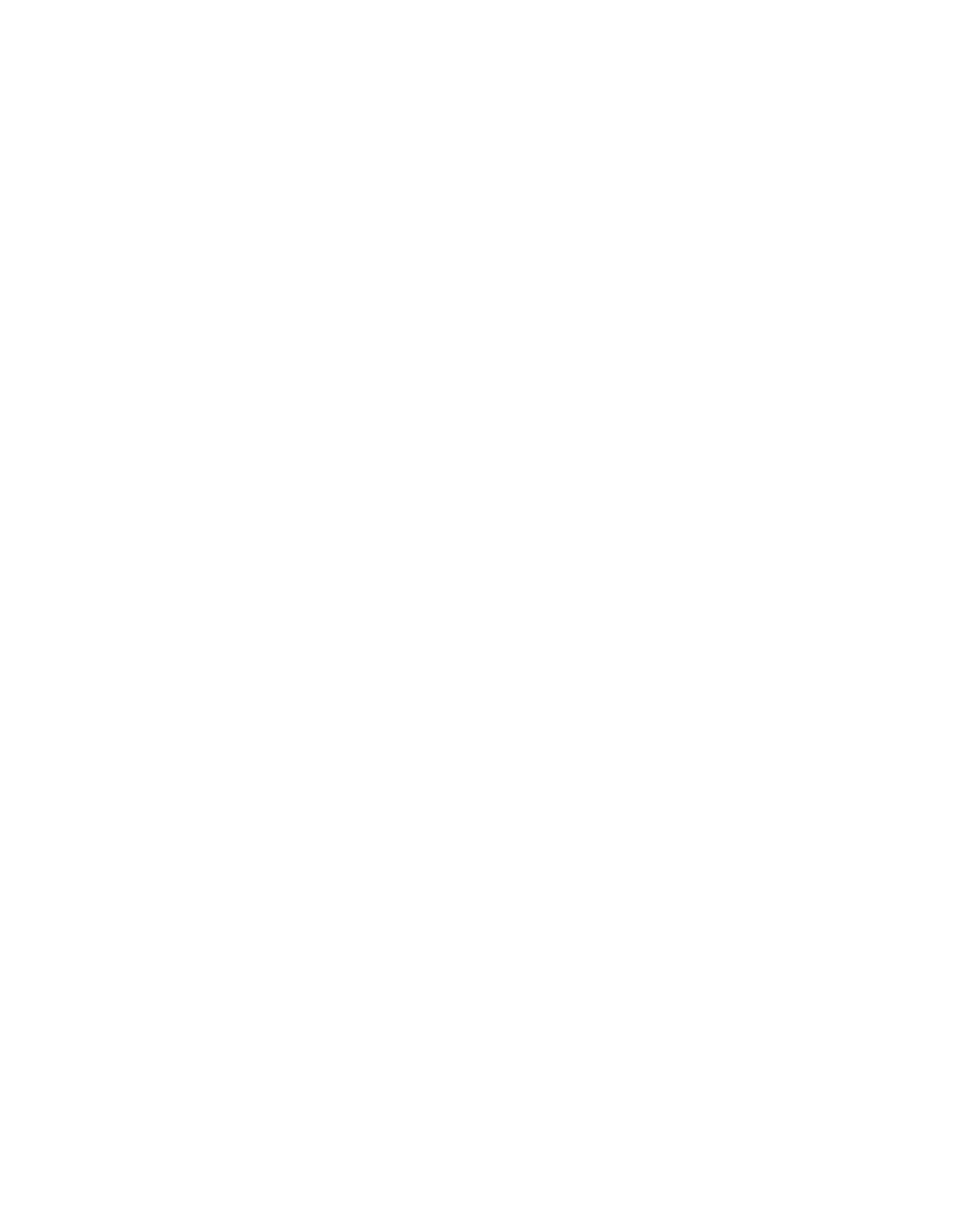**NIST Special Publication 800-84** 

Guide to Test, Training, and Exercise Programs for IT Plans and Capabilities

*Recommendations of the National Institute of Standards and Technology* 

**Tim Grance, Tamara Nolan, Kristin Burke, Rich Dudley, Gregory White, Travis Good** 

# **C O M P U T E R S E C U R I T Y**

Computer Security Division Information Technology Laboratory National Institute of Standards and Technology Gaithersburg, MD 20899-8930

September 2006



**U.S. Department of Commerce** 

Carlos M. Gutierrez, Secretary

**Technology Administration** 

Robert C. Cresanti, Under Secretary of Commerce for Technology

**National Institute of Standards and Technology**

William A. Jeffrey, Director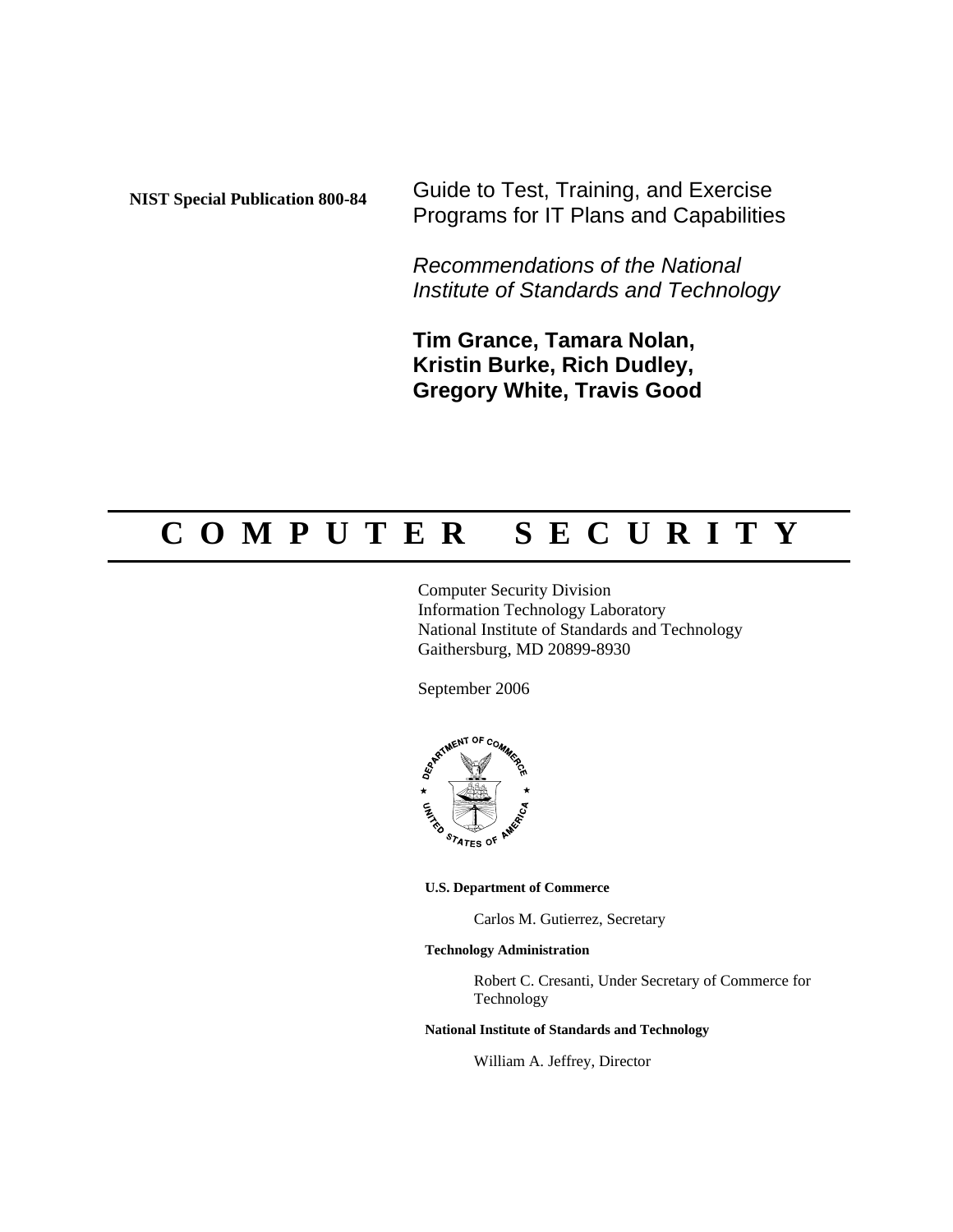#### **Reports on Computer Systems Technology**

The Information Technology Laboratory (ITL) at the National Institute of Standards and Technology (NIST) promotes the U.S. economy and public welfare by providing technical leadership for the nation's measurement and standards infrastructure. ITL develops tests, test methods, reference data, proof of concept implementations, and technical analysis to advance the development and productive use of information technology. ITL's responsibilities include the development of technical, physical, administrative, and management standards and guidelines for the cost-effective security and privacy of sensitive unclassified information in Federal computer systems. This Special Publication 800-series reports on ITL's research, guidance, and outreach efforts in computer security and its collaborative activities with industry, government, and academic organizations.

#### **National Institute of Standards and Technology Special Publication 800-84 Natl. Inst. Stand. Technol. Spec. Publ. 800-84, 97 pages (September 2006)**

Certain commercial entities, equipment, or materials may be identified in this document to describe an experimental procedure or concept adequately. Such identification is not intended to imply recommendation or endorsement by the National Institute of Standards and Technology, nor is it intended to imply that the entities, materials, or equipment are necessarily the best available for the purpose.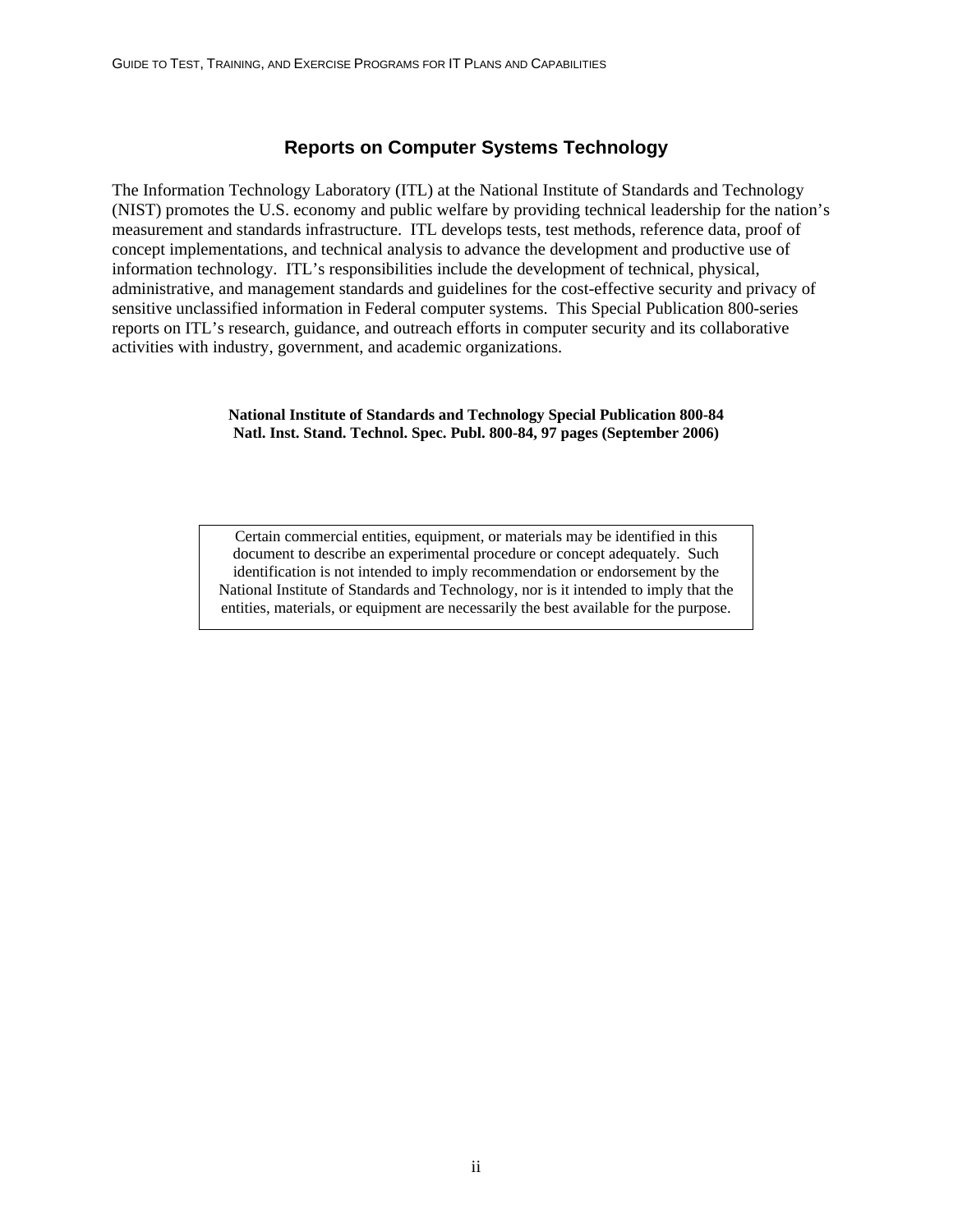#### Acknowledgements

The authors, Tim Grance of the National Institute of Standards and Technology (NIST); Tamara Nolan, Kristin Burke, and Rich Dudley of Booz Allen Hamilton; and Dr. Gregory White and Travis Good of the University of Texas-San Antonio (UTSA); wish to thank their colleagues who reviewed drafts of this document and contributed to its technical content. The authors would like to acknowledge Joan Hash, Karen Kent, Peter Mell, Matt Scholl, Marianne Swanson, and Mark Wilson of NIST; Dick Broome, Kara Crawley, Courtney Hawkins, Munir Majdalawieh, and Zara Pyatt of Booz Allen Hamilton; and Dwayne Williams of UTSA for their keen and insightful assistance throughout the development of the document. The authors would also like to express their thanks to Glenn Fiedelholtz, Annabelle Lee, and Jeffrey Wright from the National Cyber Security Division of the Department of Homeland Security, as well as representatives from the Department of State and the MITRE Corporation, for their valuable comments and suggestions.

The National Institute of Standards and Technology would also like to express its appreciation and thanks to the Department of Homeland Security for its sponsorship and support of NIST Special Publication 800- 84.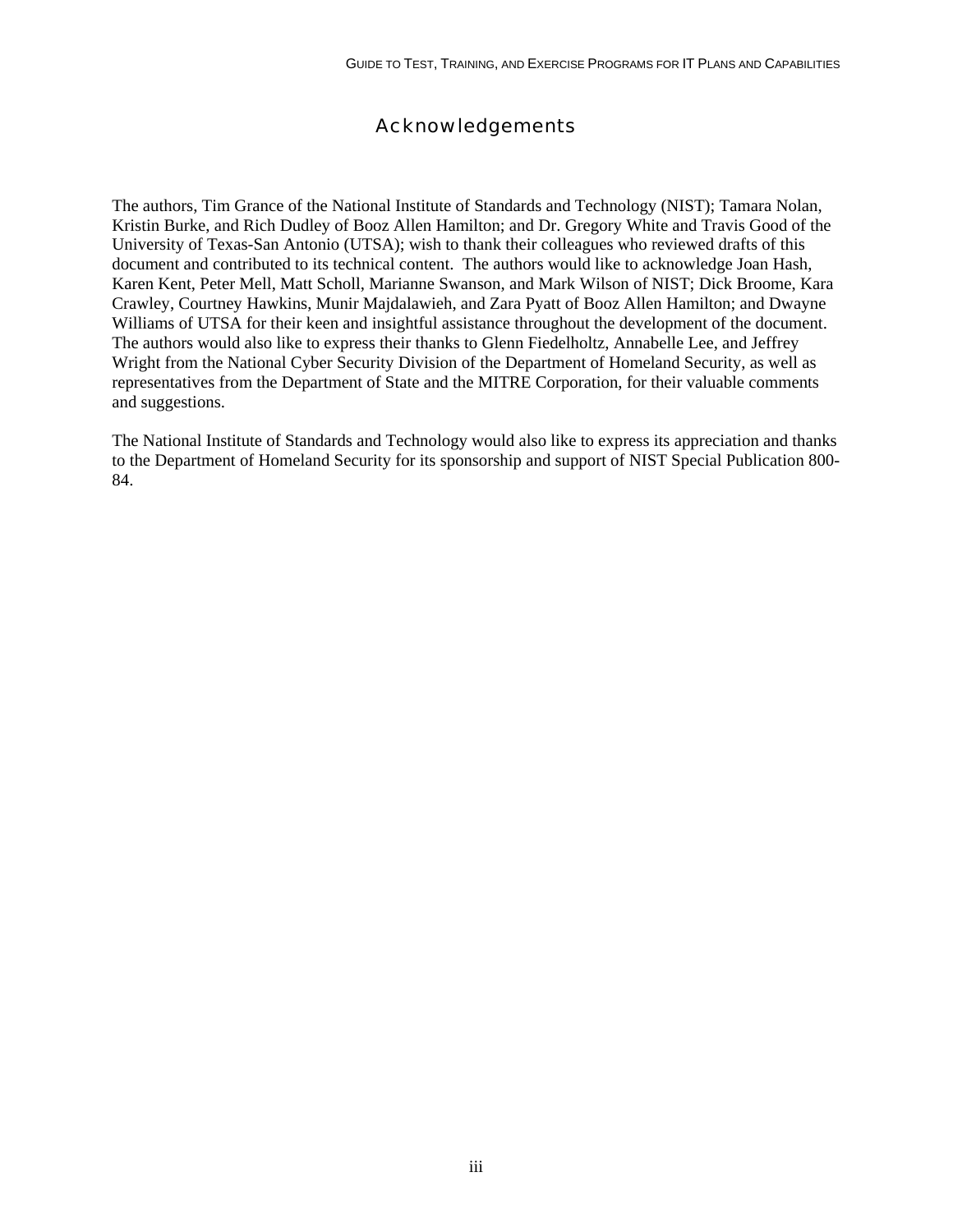### **Table of Contents**

| 1. |                                        |                                                                                                                          |  |  |
|----|----------------------------------------|--------------------------------------------------------------------------------------------------------------------------|--|--|
|    | 1.1<br>1.2<br>1.3<br>1.4               |                                                                                                                          |  |  |
| 2. |                                        |                                                                                                                          |  |  |
|    | 2.1<br>2.2<br>2.3<br>2.4<br>2.5        |                                                                                                                          |  |  |
| 3. |                                        |                                                                                                                          |  |  |
| 4. |                                        |                                                                                                                          |  |  |
| 5. | 4.1<br>4.2<br>4.3<br>4.4<br>4.5<br>4.6 | Evaluate the Need for a Tabletop Exercise and Create a Schedule4-1<br>4.2.1<br>4.2.2<br>4.2.3<br>4.2.4<br>4.2.5<br>4.2.6 |  |  |
|    | 5.1<br>5.2<br>5.3<br>5.4<br>5.5<br>5.6 | Evaluate the Need for a Functional Exercise and Create a Schedule 5-1<br>5.2.2<br>5.2.3<br>5.2.4<br>5.2.5<br>5.2.6       |  |  |
| 6. |                                        |                                                                                                                          |  |  |
|    | 6.1<br>6.2                             |                                                                                                                          |  |  |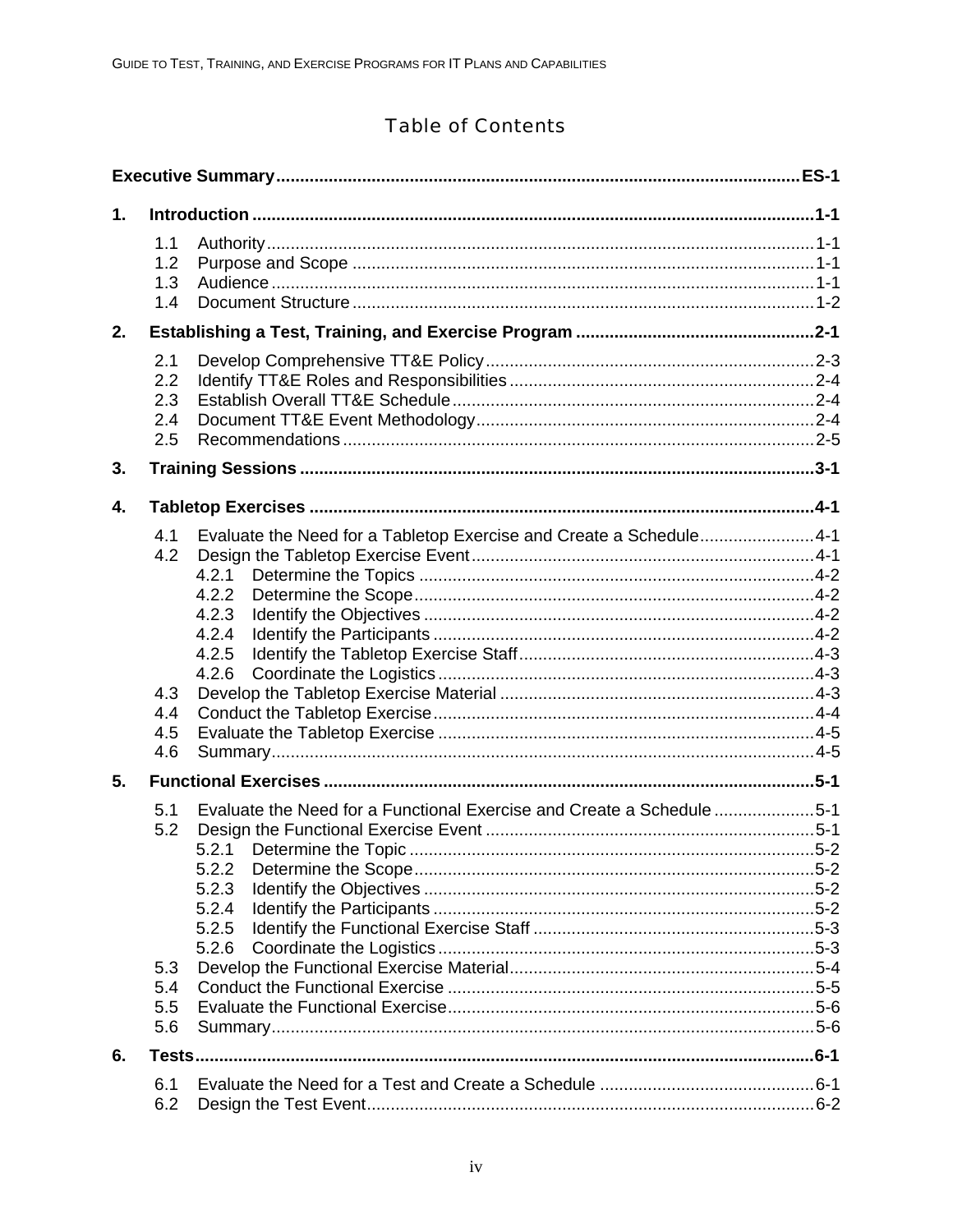## List of Appendices

| A.1<br>A.2<br>A.3                             |  |  |  |
|-----------------------------------------------|--|--|--|
|                                               |  |  |  |
| <b>B.1</b><br>B.2<br>B.3<br>B.4<br><b>B.5</b> |  |  |  |
|                                               |  |  |  |
| C.2<br>C.3                                    |  |  |  |
|                                               |  |  |  |
|                                               |  |  |  |
|                                               |  |  |  |
|                                               |  |  |  |

# List of Figures

|--|--|--|--|

### List of Tables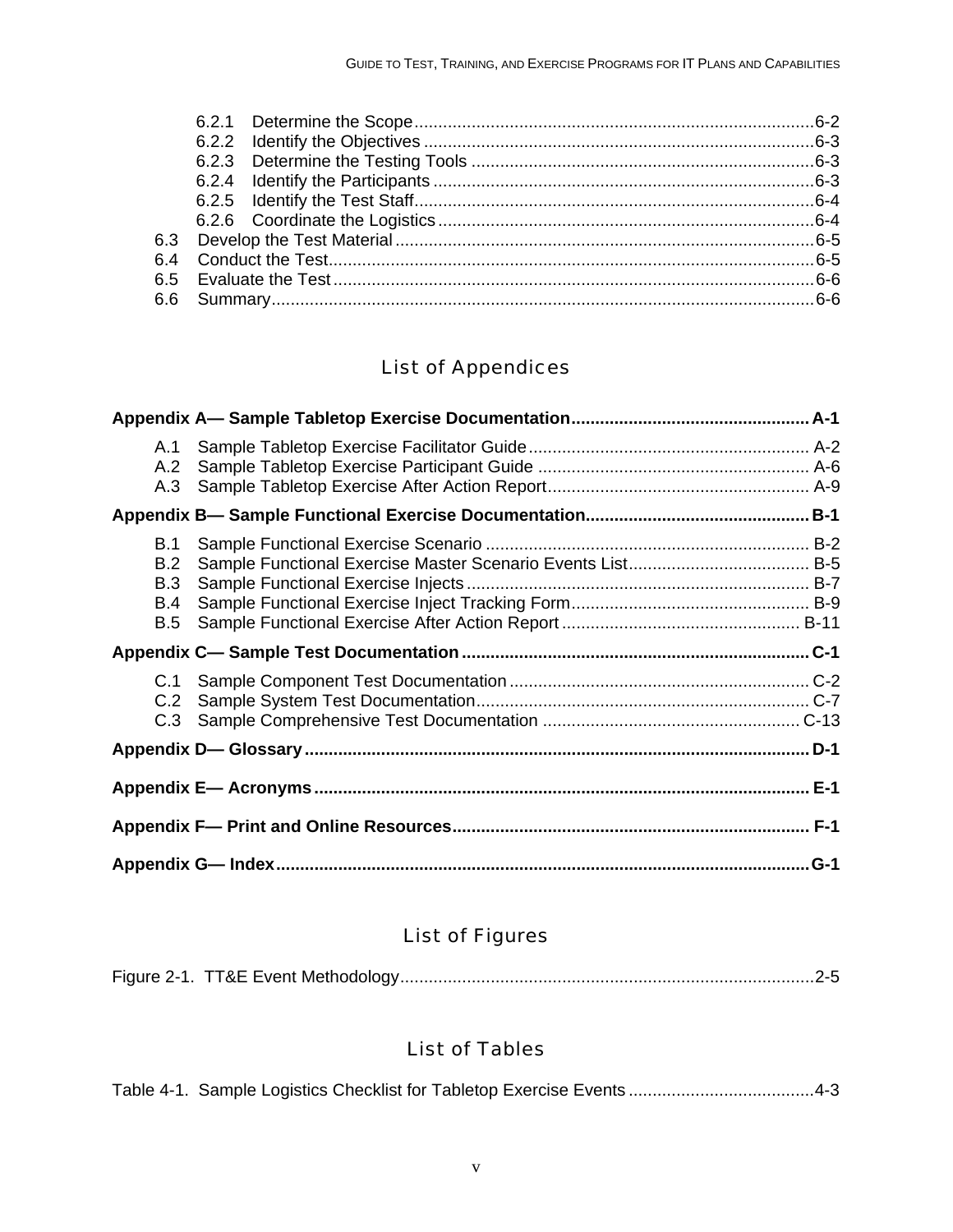|  | Table 5-1. Sample Logistics Checklist for Functional Exercise Events 5-3 |  |
|--|--------------------------------------------------------------------------|--|
|  |                                                                          |  |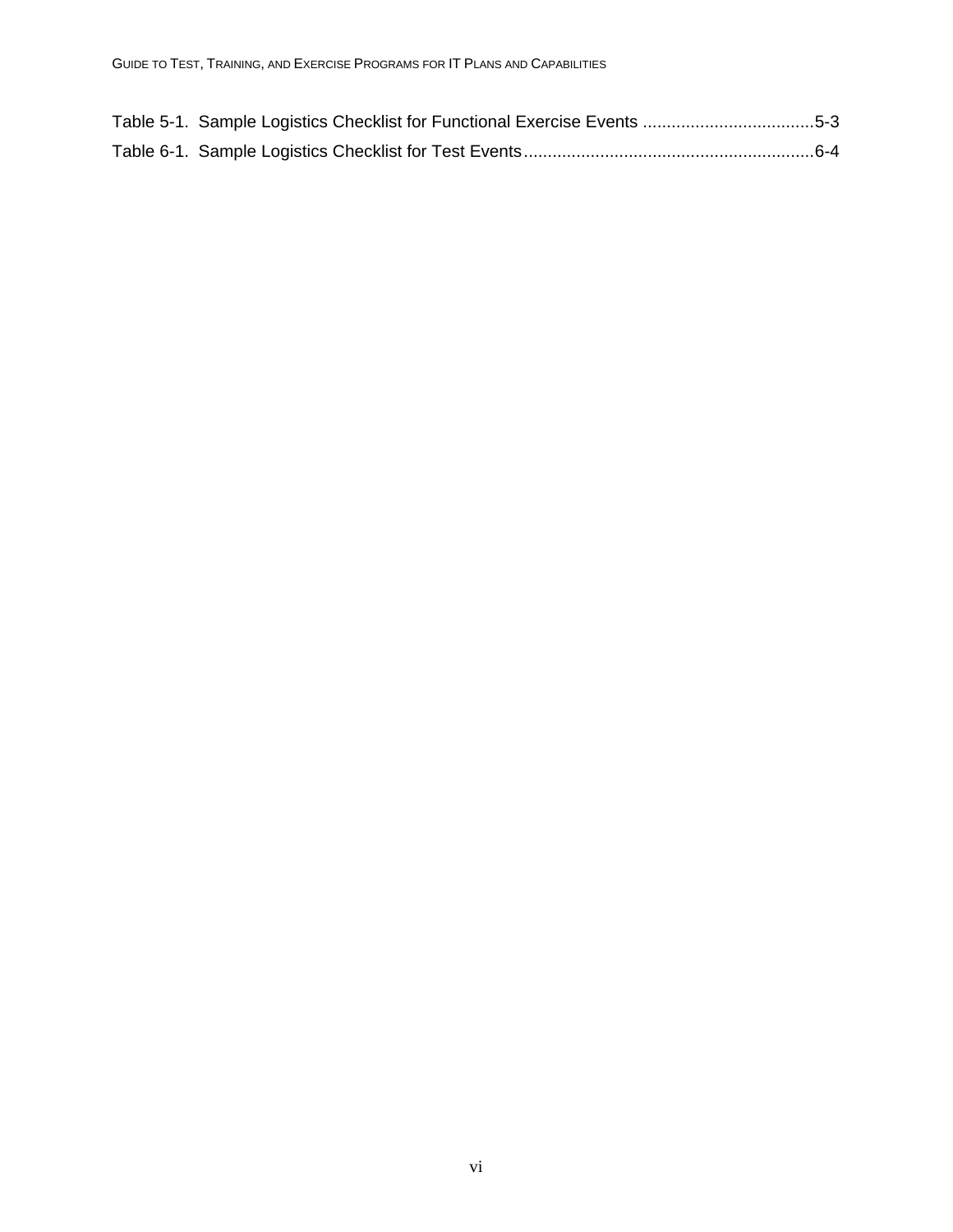#### <span id="page-8-0"></span>**Executive Summary**

Organizations have information technology (IT) plans in place, such as contingency and computer security incident response plans, so that they can respond to and manage adverse situations involving IT. These plans should be maintained in a state of readiness, which should include having personnel trained to fulfill their roles and responsibilities within a plan, having plans exercised to validate their content, and having systems and system components tested to ensure their operability in an operational environment specified in a plan. These three types of events can be carried out efficiently and effectively through the development and implementation of a test, training, and exercise (TT&E) program. Organizations should consider having such a program in place because tests, training, and exercises are so closely related. For example, exercises and tests offer different ways of identifying deficiencies in IT plans, procedures, and training.

This document provides guidance on designing, developing, conducting, and evaluating TT&E events so that organizations can improve their ability to prepare for, respond to, manage, and recover from adverse events that may affect their missions. The scope of this document is limited to TT&E events for single organizations, as opposed to large-scale events involving multiple organizations, involving internal IT operational procedures for emergencies. This document does not address TT&E for a specific type of IT plan; rather, the TT&E methodology described in this document can be applied to TT&E events built around any IT plan or around an IT emergency-handling capability that is not necessarily documented in a plan, such as computer security incident response.

As part of creating a comprehensive TT&E program, a TT&E plan should be developed that outlines the steps to be taken. The TT&E plan should define the organization's roadmap for ensuring a viable capability, and outline the organization's approach to maintaining plans, as well as enhancing and managing the capability. Enhancing emergency plans, policies, and procedures will promote more efficient utilization of capabilities in responding to cyber attacks. In addition, the TT&E plan should identify resource and budget requirements that enable organizations to achieve an effective, proven capability, and provide a schedule for conducting various types of TT&E events. Creating the TT&E program should also involve several other steps, including developing a TT&E policy, identifying roles and responsibilities, and documenting a TT&E event methodology.

The TT&E program should include several types of events to ensure the availability of a wide range of methods for validating various planning elements in the context of cyber incidents. The types of events covered in this guide are as follows:

■ **Tests.**<sup>[1](#page-8-1)</sup> Tests are evaluation tools that use quantifiable metrics to validate the operability of an IT system or system component in an operational environment specified in an IT plan. For example, an organization could test if call tree cascades can be executed within prescribed time limits; another test would be removing power from a system or system component. A test is conducted in as close to an operational environment as possible; if feasible, an actual test of the components or systems used to conduct daily operations for the organization should be used. The scope of testing can range from individual system components or systems to comprehensive tests of all systems and components that support an IT plan. Tests often focus on recovery and backup operations; however, testing varies depending on the goal of the test and its relation to a specific IT plan.

<span id="page-8-1"></span><sup>-</sup>1 Many people use the terms "test" and "exercise" interchangeably, such as "performing testing through exercises". However, there are distinctions between the two terms. For the purpose of this document, the term "test" is reserved for testing systems or system components; it is not used to describe "exercising" plans.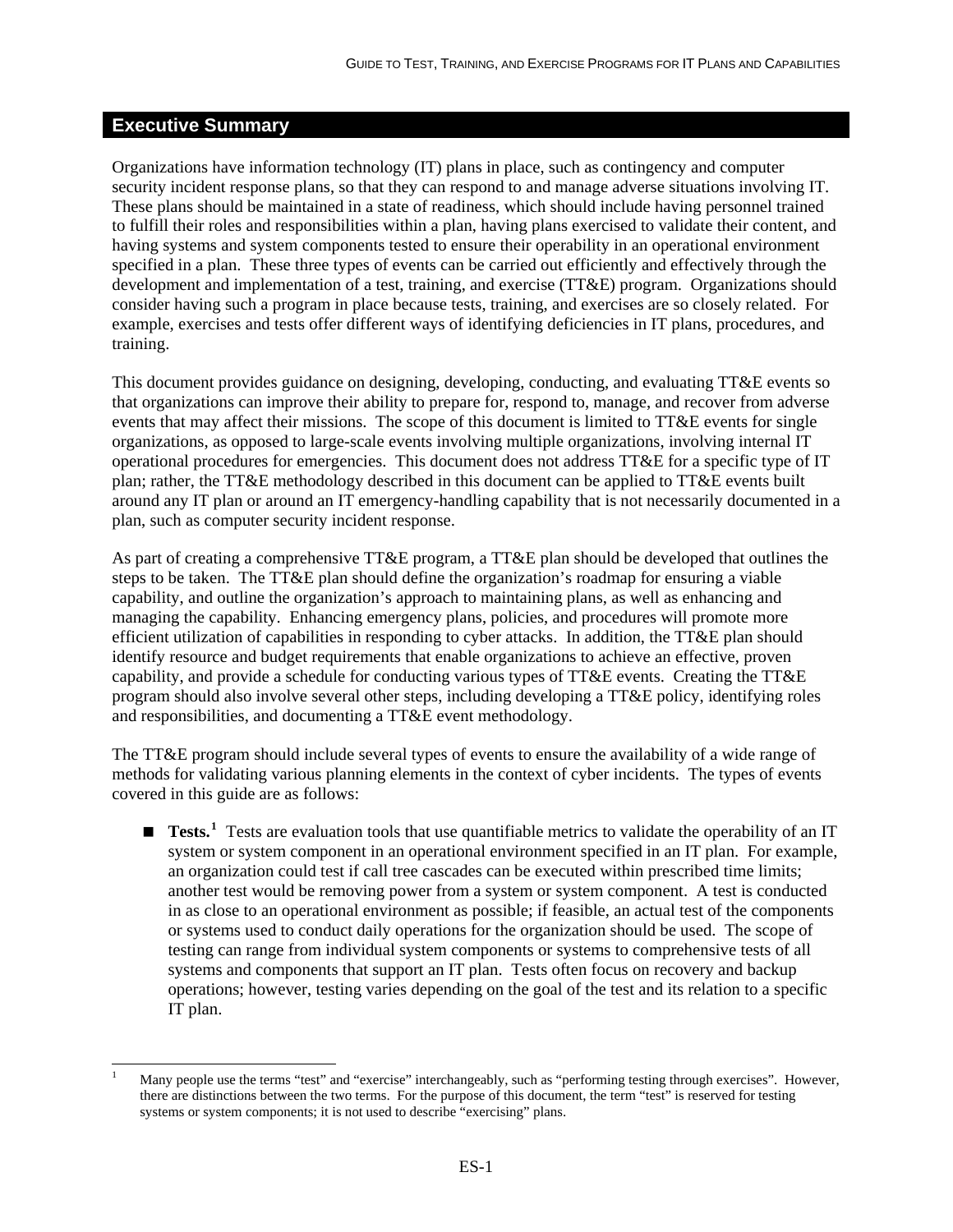- **Training.** For the purposes of this publication, training refers only to informing personnel of their roles and responsibilities within a particular IT plan and teaching them skills related to those roles and responsibilities, thereby preparing them for participation in exercises, tests, and actual emergency situations related to the IT plan. Training personnel on their roles and responsibilities before an exercise or test event is typically split between a presentation on their roles and responsibilities, and activities that allow personnel to demonstrate their understanding of the subject matter.
- **Exercises.** An exercise is a simulation of an emergency designed to validate the viability of one or more aspects of an IT plan. In an exercise, personnel with roles and responsibilities in a particular IT plan meet to validate the content of a plan through discussion of their roles and their responses to emergency situations, execution of responses in a simulated operational environment, or other means of validating responses that does not involve using the actual operational environment. Exercises are scenario-driven, such as a power failure in one of the organization's data centers or a fire causing certain systems to be damaged, with additional situations often being presented during the course of an exercise. There are several types of exercises, and this publication focuses on the following two types that are widely used in TT&E programs by single organizations:
	- **Tabletop Exercises.** Tabletop exercises are discussion-based exercises where personnel meet in a classroom setting or in breakout groups to discuss their roles during an emergency and their responses to a particular emergency situation. A facilitator presents a scenario and asks the exercise participants questions related to the scenario, which initiates a discussion among the participants of roles, responsibilities, coordination, and decision-making. A tabletop exercise is discussion-based only and does not involve deploying equipment or other resources.
	- **Functional Exercises.** Functional exercises allow personnel to validate their operational readiness for emergencies by performing their duties in a simulated operational environment. Functional exercises are designed to exercise the roles and responsibilities of specific team members, procedures, and assets involved in one or more functional aspects of a plan (e.g., communications, emergency notifications, IT equipment setup). Functional exercises vary in complexity and scope, from validating specific aspects of a plan to full-scale exercises that address all plan elements. Functional exercises allow staff to execute their roles and responsibilities as they would in an actual emergency situation, but in a simulated manner.

Organizations should conduct TT&E events periodically; following organizational changes, updates to an IT plan, or the issuance of new TT&E guidance; or as otherwise needed. This assists organizations in ensuring that their IT plans are reasonable, effective, and complete, and that all personnel know what their roles are in the conduct of each IT plan. TT&E event schedules are often dictated in part by organizational requirements. For example, NIST Special Publication 800-53 requires Federal agencies to conduct exercises or tests for their systems' contingency plans and incident response capabilities at least annually.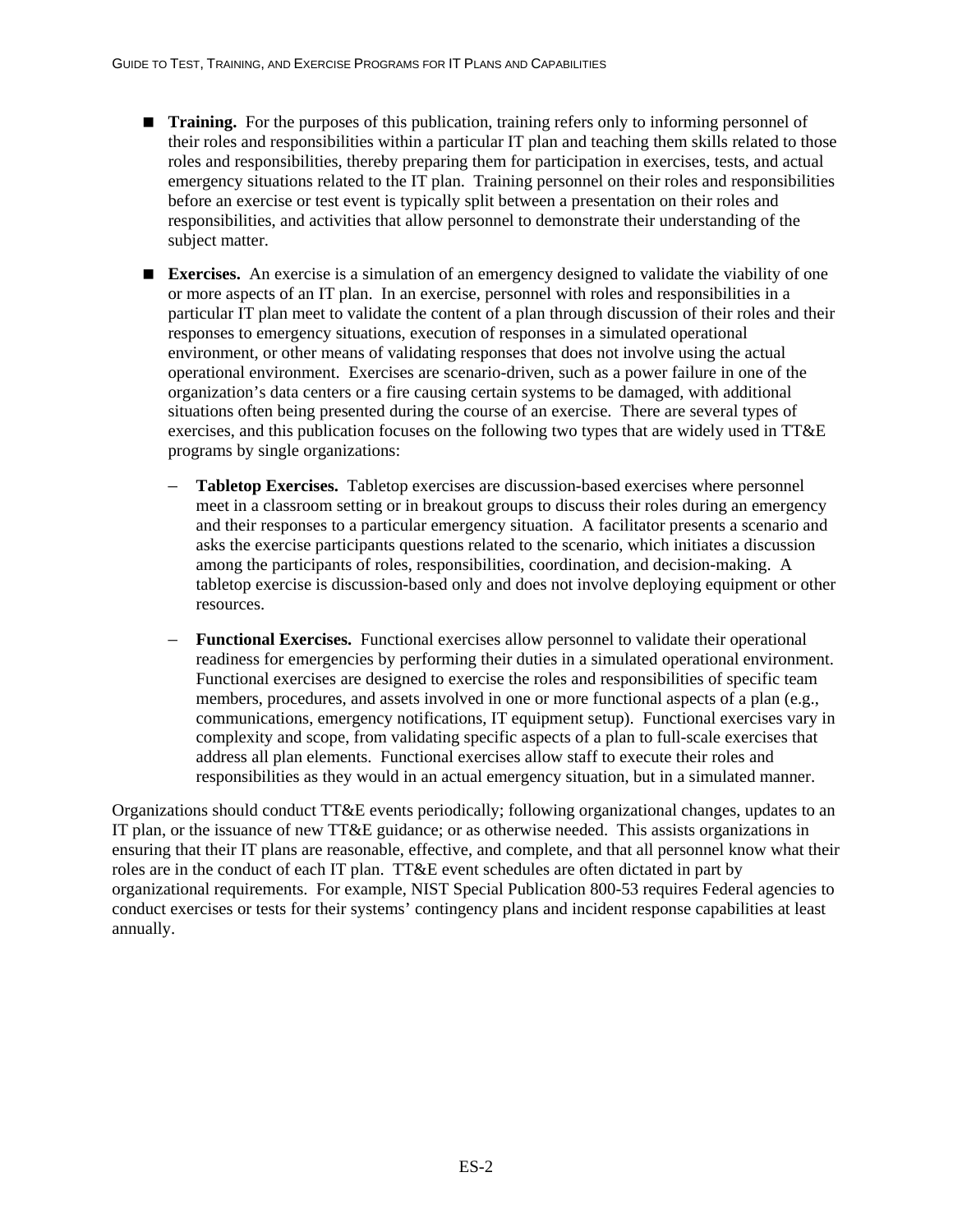#### <span id="page-10-0"></span>**1. Introduction**

#### **1.1 Authority**

The National Institute of Standards and Technology (NIST) developed this document in furtherance of its statutory responsibilities under the Federal Information Security Management Act (FISMA) of 2002, Public Law 107-347.

NIST is responsible for developing standards and guidelines, including minimum requirements, for providing adequate information security for all agency operations and assets; but such standards and guidelines shall not apply to national security systems. This guideline is consistent with the requirements of the Office of Management and Budget (OMB) Circular A-130, Section 8b(3), "Securing Agency Information Systems," as analyzed in A-130, Appendix IV: Analysis of Key Sections. Supplemental information is provided in A-130, Appendix III.

This guideline has been prepared for use by Federal agencies. It may be used by nongovernmental organizations on a voluntary basis and is not subject to copyright, though attribution is desired.

Nothing in this document should be taken to contradict standards and guidelines made mandatory and binding on Federal agencies by the Secretary of Commerce under statutory authority, nor should these guidelines be interpreted as altering or superseding the existing authorities of the Secretary of Commerce, Director of the OMB, or any other Federal official.

#### **1.2 Purpose and Scope**

Although it is important to have plans in place to help an organization respond to and manage various situations involving information technology (IT), it is equally important to maintain these plans in a state of readiness. This includes having IT personnel trained to fulfill their roles and responsibilities; having plans exercised to validate their policies and procedures; and having systems tested to ensure their operability. These three types of events can be carried out efficiently and effectively through the development and implementation of a test, training, and exercise (TT&E) program.

This publication seeks to assist organizations in designing, developing, conducting, and evaluating TT&E events in an effort to aid personnel in preparing for adverse situations involving IT. The events are designed to train personnel, exercise IT plans, and test IT systems, so that an organization can maximize its ability to prepare for, respond to, manage, and recover from disasters that may affect its mission. The guide describes the design, development, conduct, and evaluation of events for single organizations, as opposed to large-scale events that may involve multiple organizations. The TT&E methodology described in this document can be applied to TT&E events built around any type of IT-related plan, including, but not limited to, contingency plans (e.g., disaster recovery plans) and computer security incident response plans. The vocabulary related to TT&E varies across organizations; this document provides definitions of the terms most commonly used for TT&E-related activities and teams.

#### **1.3 Audience**

This document has been created for individuals responsible for their organization's TT&E program. Specifically, the document is designed to assist the IT personnel responsible for designing, developing, conducting, and/or evaluating TT&E events in fulfilling these responsibilities effectively.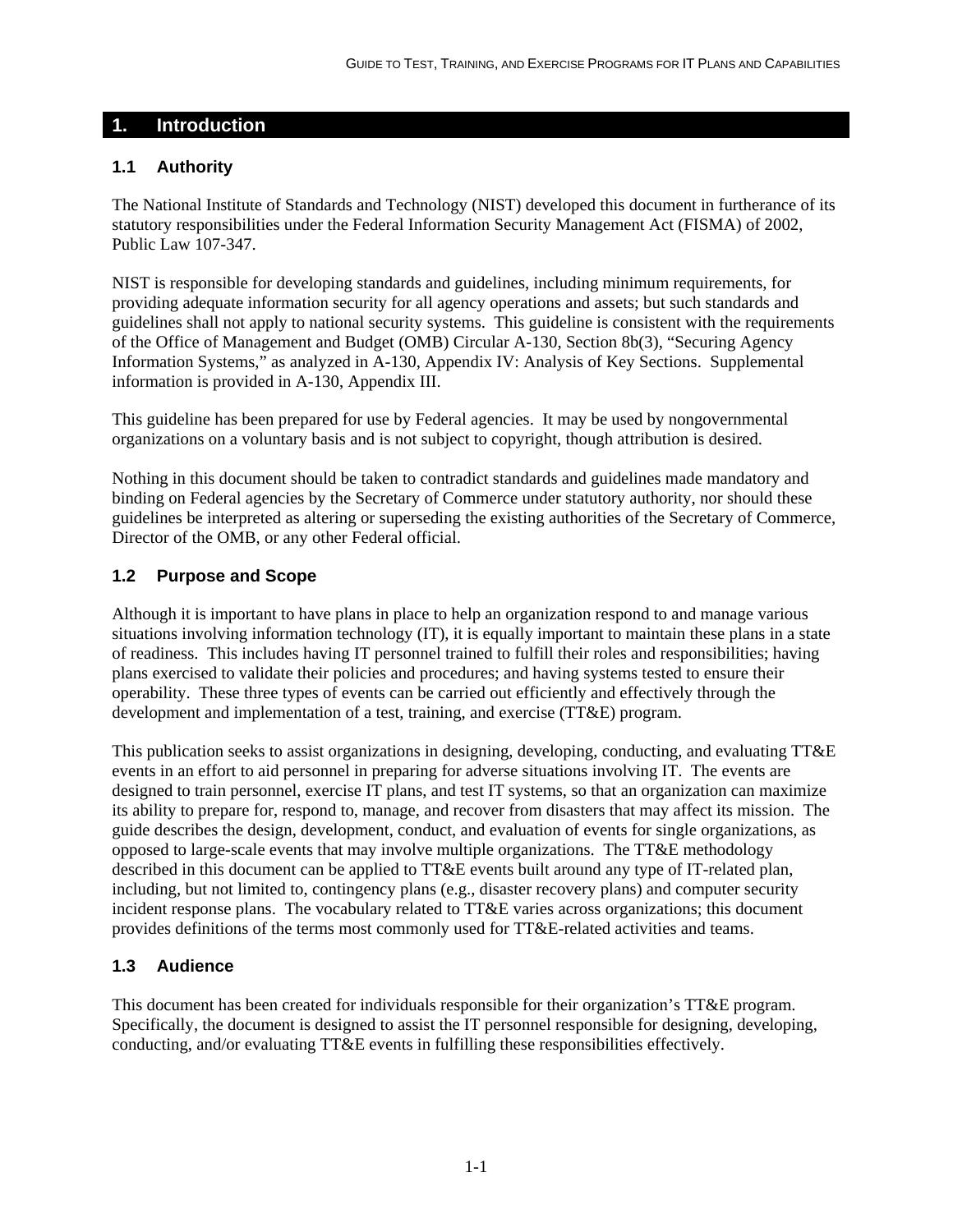#### <span id="page-11-0"></span>**1.4 Document Structure**

The remainder of this document is organized into five major sections. Section 2 contains information on establishing a TT&E program. Specifically, it describes the need for a TT&E program and the steps involved in creating a TT&E program, including developing a TT&E policy; identifying roles, responsibilities, and activities; establishing an event schedule; and documenting the TT&E event methodology.

Section 3 briefly discusses the role of training in a TT&E program and how training is related to exercises and tests. Section 4 contains information on determining the need for tabletop exercises, and designing, developing, conducting, and evaluating an exercise event. This section describes the design phase in detail, including determining the topics and scope; identifying the objectives; identifying participants and training staff; and coordinating logistics. Sections 5 and 6 contain similar information for functional exercises and tests, respectively.

This document also contains several appendices. Appendices A, B, and C contain samples of the documentation associated with tabletop exercises, functional exercises, and tests, respectively. Appendix D contains a glossary, and Appendix E contains an acronym list. Appendix F identifies print and online resources that may be helpful in scoping, planning, documenting, conducting, and evaluating TT&E events. Appendix G contains an index for the publication.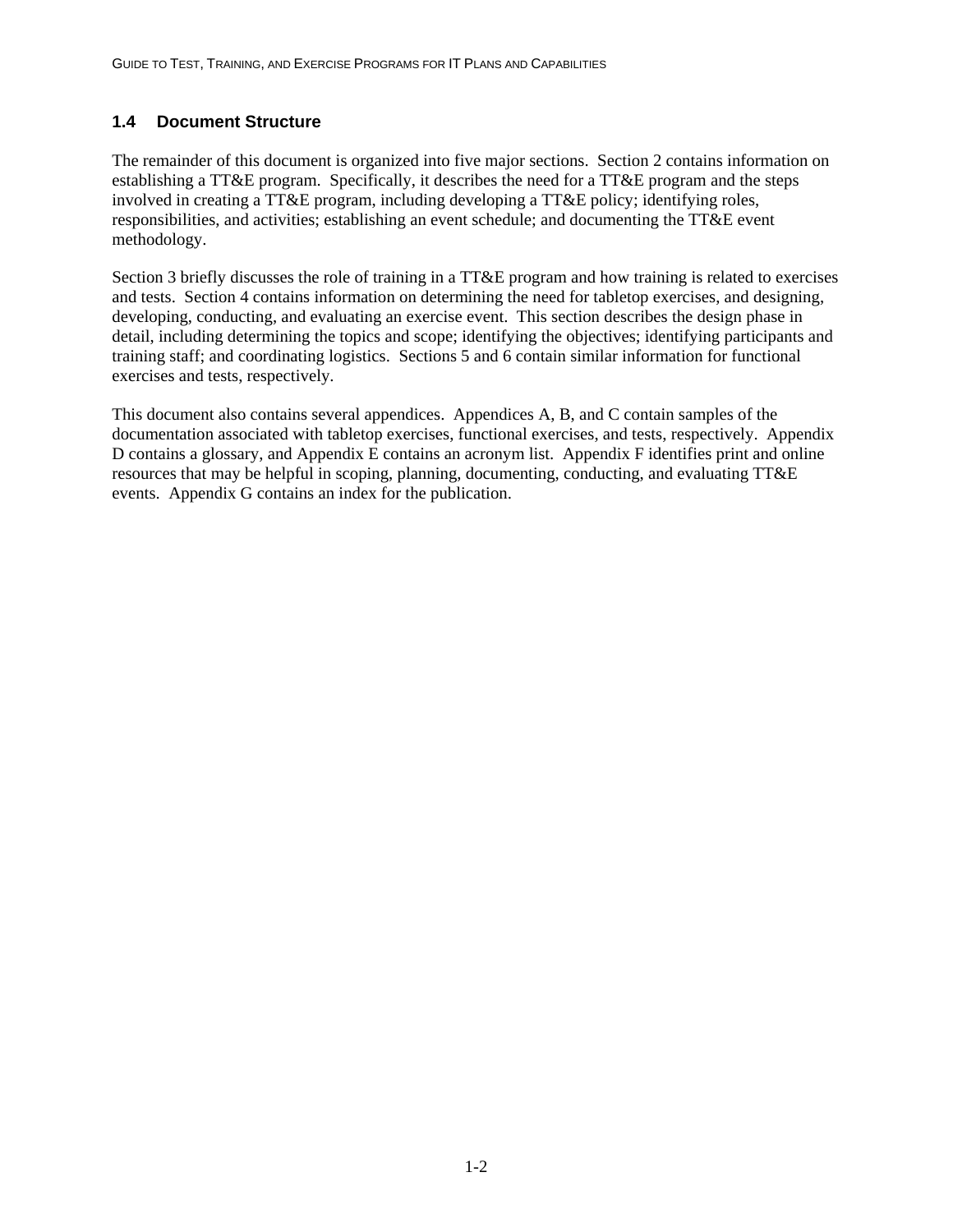#### <span id="page-12-0"></span>**2. Establishing a Test, Training, and Exercise Program**

An organization's IT plans need to be maintained to sustain the organization's ability to prepare for, respond to, manage, and recover from disasters affecting its mission.<sup>[2](#page-12-1)</sup> Common types of IT plans used for this purpose are as follows:

- $\blacksquare$  Contingency plan: Recovering and reconstituting IT systems.<sup>[3](#page-12-2)</sup> Contingency plans include continuity of operations plans, business continuity plans, and disaster recovery plans.
- Incident response plan: Reporting and managing computer security incidents.<sup>[4](#page-12-3)</sup>

The following are the major types of events used to maintain these plans:

- **Tests.** A *test* is an evaluation tool that uses quantifiable metrics to validate the operability of a system or system component in an operational environment specified in an IT plan.<sup>[5](#page-12-4)</sup> For example, an organization could test if call tree cascades can be executed within prescribed time limits; another test would be removing power from a system or system component. The quantifiable metrics are created by developing a *test plan* that identifies the systems or components to be tested (and the components of any systems being tested) and the overall test objectives. Testing that results in components or systems malfunctioning or becoming inoperable could indicate problems in personnel training or in IT plans and procedures. Tests often focus on recovery and backup operations; however, testing varies depending on the goal of the test and its relation to a specific IT plan. Section 6 contains detailed information about testing.
- **Training.** For the purposes of this publication, *training* refers only to informing personnel of their roles and responsibilities within a particular IT plan, such as decision making, and teaching them skills related to those roles and responsibilities.<sup> $\delta$ </sup> This prepares the personnel for participation in exercises, tests, and actual emergency situations related to the IT plan. Training personnel on their roles and responsibilities before an exercise or test event is typically split between a presentation on their roles and responsibilities, and activities that allow personnel to demonstrate their understanding of the subject matter. Section 3 contains a brief overview of training events, which are already discussed in detail in other NIST publications.
- **Exercises.** An *exercise* is a simulation of an emergency designed to validate the viability of one or more aspects of an IT plan. Exercises helps to identify gaps and inconsistencies within IT plans and procedures, as well as cases where personnel need additional training or when training needs to be changed. In an exercise, personnel with roles and responsibilities in a particular IT plan meet to validate the content of a plan through discussion of their roles and their responses to emergency situations, execution of responses in a simulated operational environment, or other means of validating responses that does not involve using the actual operational environment for

 $\frac{1}{2}$  Organizations also need to maintain IT capabilities, such as incident response capabilities, that are not necessarily documented in a plan. For the sake of simplicity, this guide refers to "IT plans" instead of "IT plans and capabilities".

Additional information on contingency plans can be found in NIST SP 800-34, *Contingency Planning Guide for Information Technology Systems*.

<sup>4</sup> Additional information on incident response can be found in NIST SP 800-61, *Computer Security Incident Handling Guide*.

<sup>5</sup> The terms "test" and "exercise" are often used interchangeably. There are, however, distinctions between the two terms. For the purpose of this document, the term "test" is reserved for testing systems or system components; it is not used to describe "exercising" plans.

<span id="page-12-5"></span><span id="page-12-4"></span><span id="page-12-3"></span><span id="page-12-2"></span><span id="page-12-1"></span>There are many types of training events not discussed in this publication. Some are discussed in detail in NIST SP 800-16, *Information Technology Security Training Requirements: A Role- and Performance-Based Model*, and SP 800-50, *Building an Information Technology Security Awareness and Training Program*. Both publications are available for download from <http://csrc.nist.gov/publications/nistpubs/index.html>.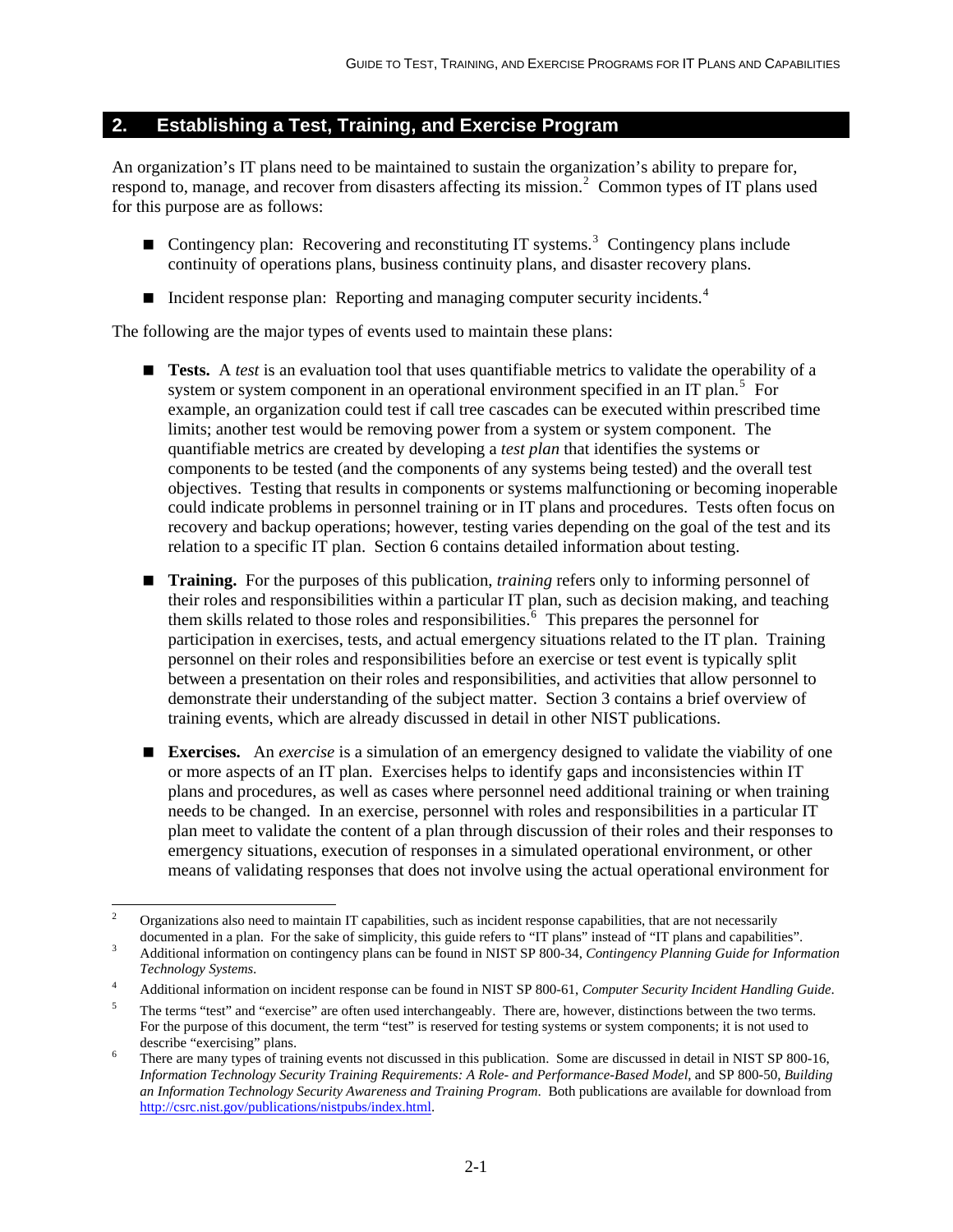deployment of personnel. Exercises are scenario-driven, such as a power failure in one of the organization's data centers or a fire causing certain systems to be damaged, with additional situations often being presented during the course of an exercise. There are several types of exercises, and this publication focuses on the following two types that are widely used in TT&E programs by single organizations:<sup>[7](#page-13-0)</sup>

- **Tabletop.** *Tabletop exercises* are discussion-based exercises where personnel meet in a classroom setting or in breakout groups to discuss their roles during an emergency and their responses to a particular emergency situation. A facilitator presents a scenario and asks the exercise participants questions related to the scenario, which initiates a discussion among the participants of roles, responsibilities, coordination, and decision-making. A tabletop exercise is discussion-based only and does not involve deploying equipment or other resources. Section 4 contains detailed information about tabletop exercises.
- **Functional.** *Functional exercises* allow personnel to validate their operational readiness for emergencies in a simulated operational environment. Functional exercises are designed to exercise the roles and responsibilities of specific team members, procedures, and assets involved in one or more functional aspects of an IT plan (e.g., communications, emergency notifications, IT equipment setup). Functional exercises vary in complexity and scope, from validating specific aspects of a plan to full-scale exercises that address all plan elements. Functional exercises allow staff to execute their roles and responsibilities as they would in an actual emergency situation, but in a simulated manner. Section 5 contains detailed information about functional exercises.

Although an organization could perform tests, training, and exercises as discrete activities without any coordination, organizations should consider having a program in place that addresses all three because they are so closely related. For example, exercises and tests offer different ways of identifying problems with IT plans, procedures, and training. An effective TT&E program should comprise a combination of training, exercise, and testing events.  $\delta$  The program should include a TT&E plan, policy, event methodology, and procedures. Using these elements should cause TT&E events to be performed more consistently and effectively, particularly reducing duplication of effort. A program should also address resource and budget requirements, and provide a schedule for conducting types of TT&E events. This section discusses the steps involved in creating a TT&E program.<sup>[9](#page-13-2)</sup>

Regardless of the type of IT plans an organization has developed, it should have mechanisms in place to validate the plans' effectiveness and manage their maintenance. Organizations that want to establish a TT&E program should first develop a TT&E plan that outlines the steps to be taken to ensure that personnel are trained in their IT plan roles and responsibilities, IT plans are exercised to validate their

<span id="page-13-0"></span><sup>-</sup>7 There are many conventions for categorizing exercises. For example, some people use "tabletop exercises" to refer to discussion-based exercises in general, while other people consider "tabletop exercises" to refer to a specific type of discussion-based exercise, and use additional terms for other exercises (e.g., "seminar exercises" for exercises that combine training lectures and group discussion). Similarly, the term "functional exercise" can be thought of as a generic term for exercises involving simulated operations, or it can be thought of as a specific type of operational exercise, with other terms used for other exercise types (e.g., "command post exercise" for something very similar to a functional exercise that focuses on senior management's decision-making). The definitions used in this publication are not meant to be definitive, but rather to provide a basis for subsequent discussions of exercises in the publication. For more information on other types of exercises, see the extensive documentation provided at the Homeland Security Exercise and Evaluation Program (HSEEP) Web site, located at [https://www.hseep.dhs.gov/.](https://www.hseep.dhs.gov/)

<span id="page-13-1"></span>Although "TT&E" stands for "test, training, and exercise", the remainder of this publication typically discusses the three types of events in the sequence 1) training, 2) exercise, and 3) test because they usually occur in that order (individuals should be trained before they participate in exercises, and exercises are usually held before tests are performed). 9

<span id="page-13-2"></span>This section assumes that the individuals creating the TT&E program have already requested and obtained senior management buy-in and support.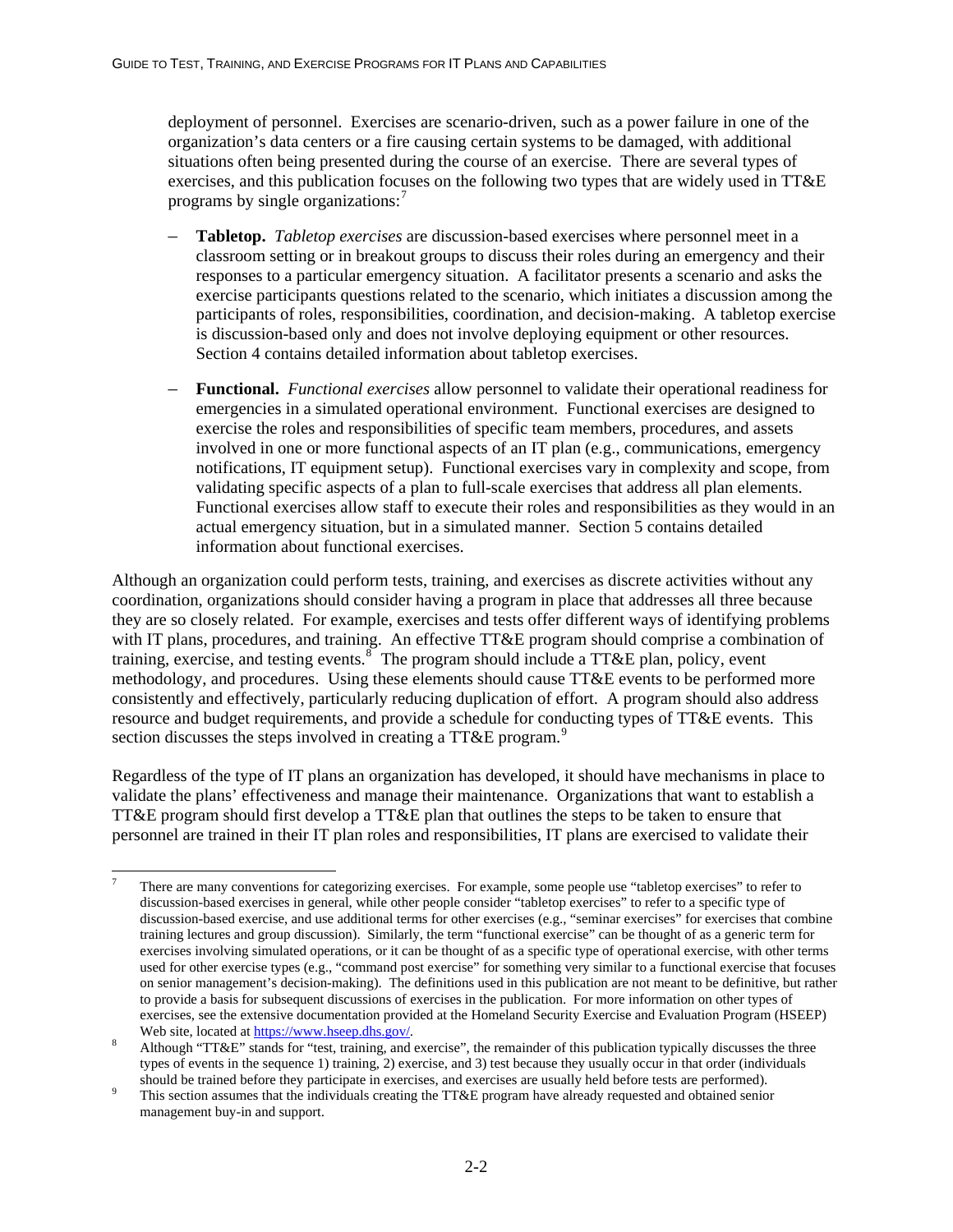<span id="page-14-0"></span>viability; and IT components or systems are tested to validate their operability in the context of an IT plan. The TT&E plan should outline all elements of the program and ensure that information surrounding the program is documented. In addition to creating the TT&E plan, other major steps in creating a TT&E program are as follows:

- Develop a comprehensive policy
- $\blacksquare$  Identify roles and responsibilities
- Establish overall schedule
- Document methodology.

These steps are described in more detail in Sections [2.1](#page-14-1) through [2.4](#page-15-1).

#### <span id="page-14-1"></span>**2.1 Develop Comprehensive TT&E Policy**

A TT&E program should include a policy that outlines the organization's internal and external requirements associated with training personnel, exercising plans, and testing components and systems. The policy forms the framework for the purpose and objectives of the program and cites applicable Federal and internal guidance. The policy further provides the framework or "rules" that govern how the organization develops and administers the TT&E events. The policy establishes a clear and consistent framework for creating all of the documentation associated with TT&E events.

Key steps for developing a TT&E policy are as follows:

- Win the support and involvement of senior management, which includes ensuring that senior managers understand the program, the resources needed to make the program successful, the benefits and need for having the program, and any potential risks involved in creating the program
- If Identify all relevant planning documentation (internal and external), such as past training records; organization's policies; Federal guidance; and other practices obtained from other organizations or industry partners
- Collect all governing documentation and maintain the documentation within a central repository.

The following are suggested elements to include in a TT&E policy:

- **Purpose**
- Effective date
- Objectives
- Applicability and scope
- Authorities and related policies
- $\blacksquare$  Roles and responsibilities of key business units and staff positions
- TT&E requirements
- TT&E review and approval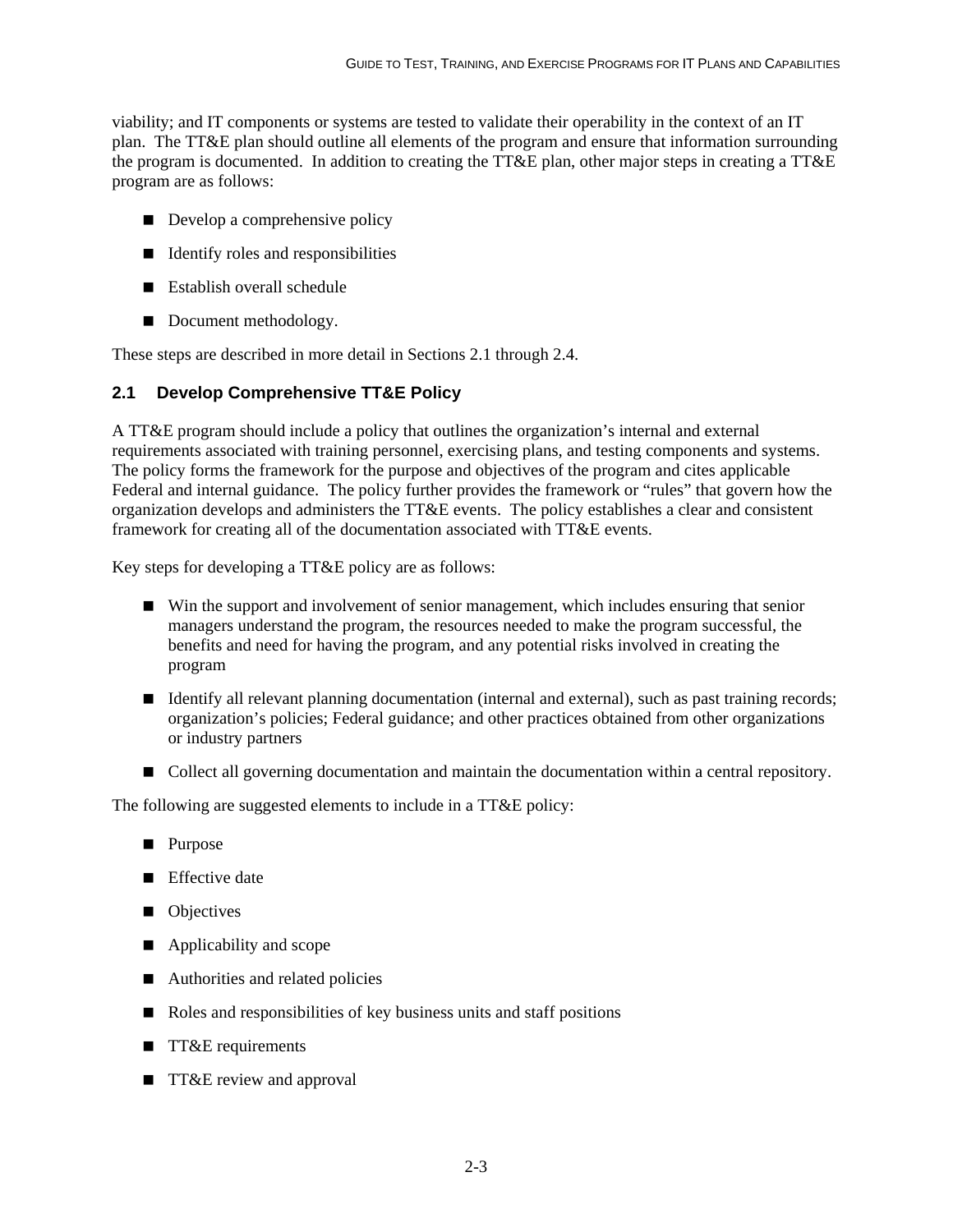- <span id="page-15-0"></span>■ Enforcement and compliance
- Points of contact for additional information
- Definition of terms.

Once the TT&E policy is developed, the policy statement should be updated as new guidance is applied to or impacts the program.

#### **2.2 Identify TT&E Roles and Responsibilities**

The office with primary oversight of and responsibility for a TT&E program varies based on the structure or requirements of the organization. In many organizations, it is led within the Office of the Chief Information Officer (OCIO). The TT&E program should be managed by a person or team with direct responsibility for the organization's IT planning capability. The program should have an *IT plan coordinator* who is responsible for all aspects of IT planning, including the TT&E element of maintaining the IT plans. The IT plan coordinator has overall responsibility for the IT plans, including development, implementation, and maintenance. One of the IT plan coordinator's responsibilities is to identify a *TT&E program coordinator*, who is responsible for developing a TT&E plan and coordinating events. To plan and conduct TT&E events, the TT&E program coordinator works with event design teams. Organizations might elect to purchase specialized software or obtain external support to assist in forming or staffing these teams. Sections 4 through 6 contain information on the individual design teams and the roles within each team.

#### **2.3 Establish Overall TT&E Schedule**

The TT&E plan should document the projected schedule of activities to be performed within the TT&E program. Although events should be conducted as needed, organizations should evaluate the required frequency of its events and document the frequency of each event in a TT&E schedule. For example, NIST Special Publication (SP) 800-53 requires Federal agencies to conduct exercises or tests for their systems' contingency plans and incident response capabilities at least annually. Sections 4 through 6 provide additional detail on how to evaluate an organization's specific TT&E needs.

#### <span id="page-15-1"></span>**2.4 Document TT&E Event Methodology**

As part of creating a TT&E program, an organization should select and document a high-level methodology for planning and performing TT&E events. Figure 2-1 shows one commonly used methodology, which has four phases:

- **Design the event.** The TT&E program coordinator works with the plan coordinator to determine the TT&E event topic and scope based on the current needs of the organization. Examples of topics include training personnel on their specific roles and responsibilities within an IT plan, exercising response procedures, and testing a specific system. Next, the TT&E program coordinator identifies the objectives based on the topic and scope, and the personnel that should participate in the event. The TT&E program coordinator also identifies an event design team, which may consist of one person or a group of people, depending on the requirements of the event. The TT&E program coordinator oversees the event logistics, which could include document printing, room setup, meals, and audiovisual equipment.
- **Develop the event documentation.** Upon completion of the design phase, the TT&E program coordinator works with the design team on the development of the documentation to be used before, during, and after the event. The types of documentation vary for each type of event, but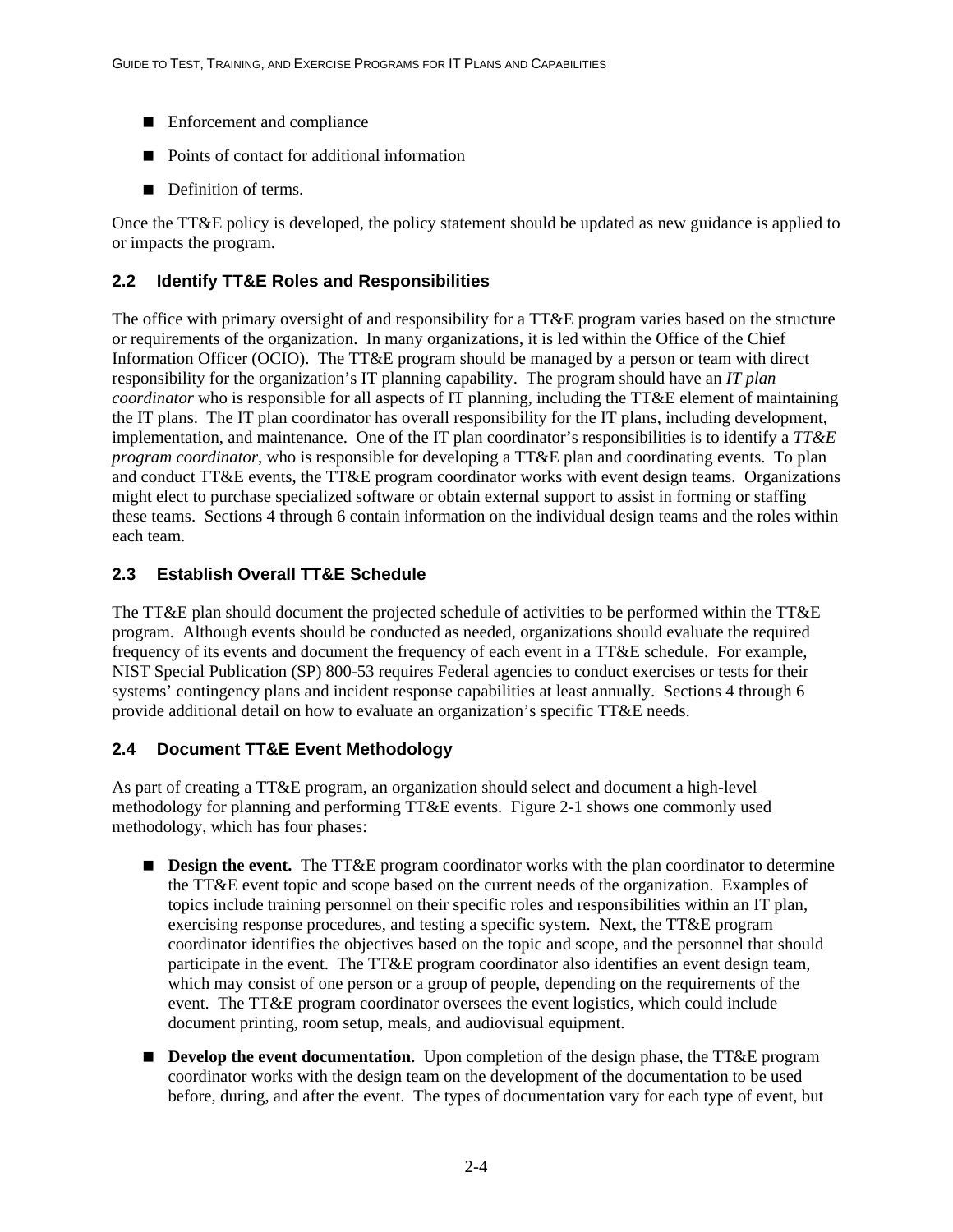<span id="page-16-0"></span>examples include briefing materials, participant manuals, instructor and facilitator guides, test plans and scripts, and evaluation criteria.

- **Conduct the event.** In this phase, the event—the training, exercise, or test—is actually conducted. The details of this vary greatly by event type and scope.
- **Evaluate lessons learned from the event.** The evaluation phase is used to analyze the event and identify lessons learned, both to improve the IT plans and their execution, and to improve the TT&E process. Evaluation is performed somewhat differently by event type, as follows:
	- Training: Participants typically complete an evaluation/critique form on the success of the event and areas where enhancements can be made in terms of the personnel's knowledge of the trained subject matter. Feedback is analyzed and documented in a training analysis report, and future sessions are modified as needed.
	- Exercise or test: Participants typically engage in a facilitated debrief, also called a *hotwash*, to discuss areas that went particularly well and areas where enhancements can be made in terms of the plan's contents and/or the tested systems. Findings discussed during the debrief, observations made during the course of the event, and considerations for enhancement are documented in an after action report.

Although the details of each phase typically vary based on the type of event conducted, the same phases should be used for each event. Details pertaining to each type of event can be found within Sections 4 through 6.



**Figure 2-1. TT&E Event Methodology** 

#### **2.5 Recommendations**

Organizations should consider having a TT&E program that validates the effectiveness of IT plans such as contingency plans and computer security incident response plans, and manages their maintenance. The TT&E program should include a TT&E plan, policy, and event methodology. Using these elements should cause TT&E events to be performed more consistently and effectively. The TT&E plan should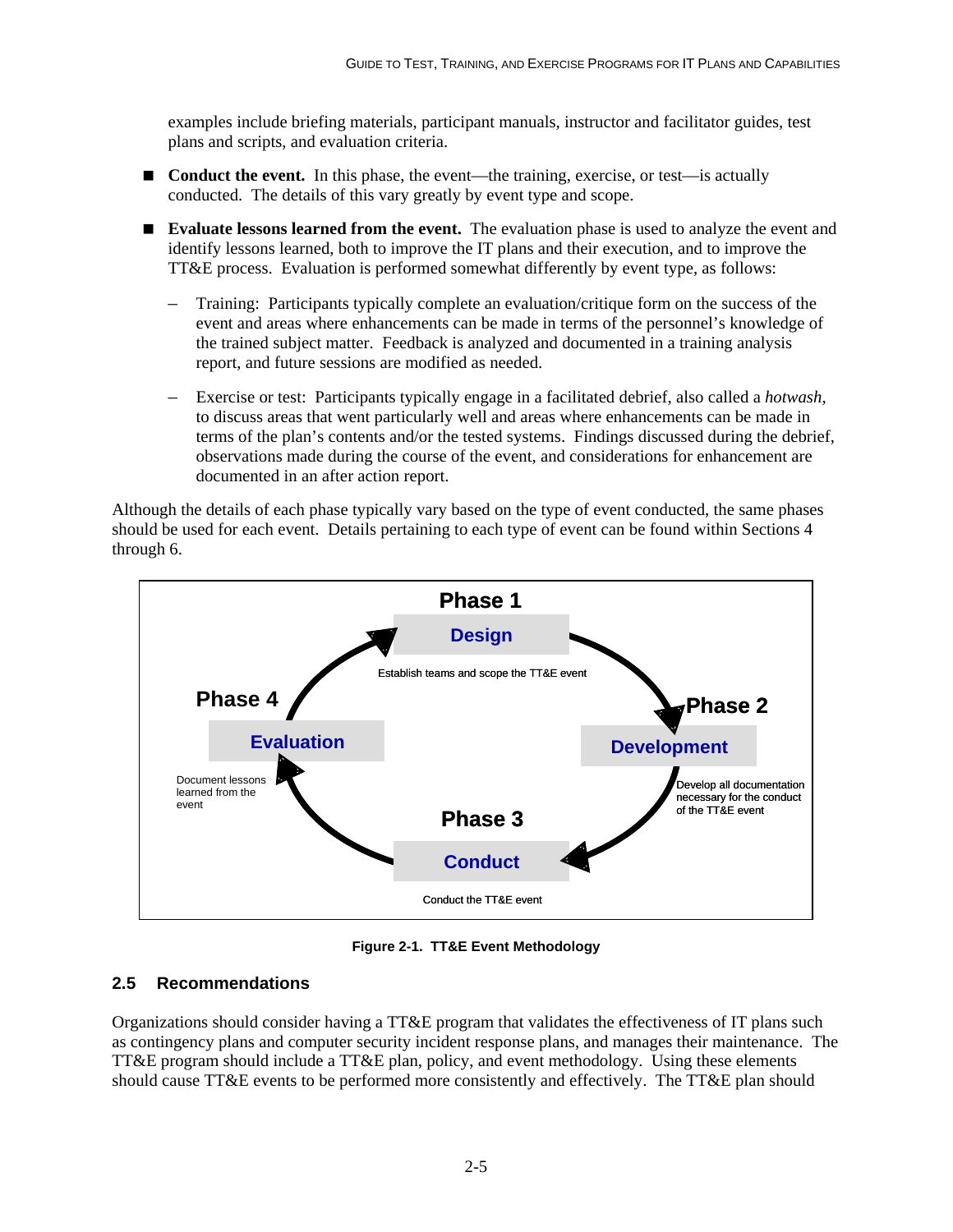outline all elements of the program and ensure that information surrounding the program is documented. In addition to creating the TT&E plan, other major steps in creating a TT&E program are as follows:

- **Develop comprehensive TT&E policy.** The policy should outline the organization's internal and external requirements associated with training personnel, exercising plans, and testing components and systems.
- **IDENTIFY TT&E roles and responsibilities.** The TT&E program should be managed by a person or team with direct responsibility for the organization's IT planning capability. The program should have a plan coordinator who is responsible for all aspects of IT planning, including the TT&E element of maintaining the IT plans. The plan coordinator has overall responsibility for the TT&E plan, including development, implementation, and maintenance. The plan coordinator should identify a TT&E program coordinator, who is responsible for developing a TT&E plan and coordinating events. Depending on the type of event conducted, the TT&E program coordinator works with one or more design teams.
- **Establish overall TT&E schedule.** The TT&E plan should document the projected schedule of activities to be performed within the TT&E program. Although events should be conducted as needed, organizations should evaluate the required frequency of its events and document the frequency of each event in a TT&E schedule.
- **Document the TT&E event methodology.** As part of creating a TT&E program, an organization should select and document a high-level methodology for planning and performing TT&E events. Although the details of each phase typically vary based on the type of event conducted, the same phases should be used for each event. One commonly used methodology has the following phases:
	- **Design.** The TT&E program coordinator works with the plan coordinator to determine the TT&E event topic and scope based on the current needs of the organization. Next, the TT&E program coordinator identifies the objectives based on the topic and scope, and the personnel that should participate in the event. The TT&E program coordinator identifies an event design team, which may consist of one person or a group of people, depending on the requirements of the event. The TT&E program coordinator also oversees the event logistics.
	- **Development**. The TT&E program coordinator works with the design team on the development of the documentation to be used before, during, and after the event. Examples include briefing materials, participant manuals, and evaluation criteria.
	- **Conduct**.In this phase, the event is conducted—the personnel are trained, the IT plans exercised, or the systems or system components tested. The details of the conduct phase vary greatly by event type.
	- **Evaluation**.This phase involves analyzing the event and identifying lessons learned, both to improve the IT plans and their execution, and to improve the TT&E process.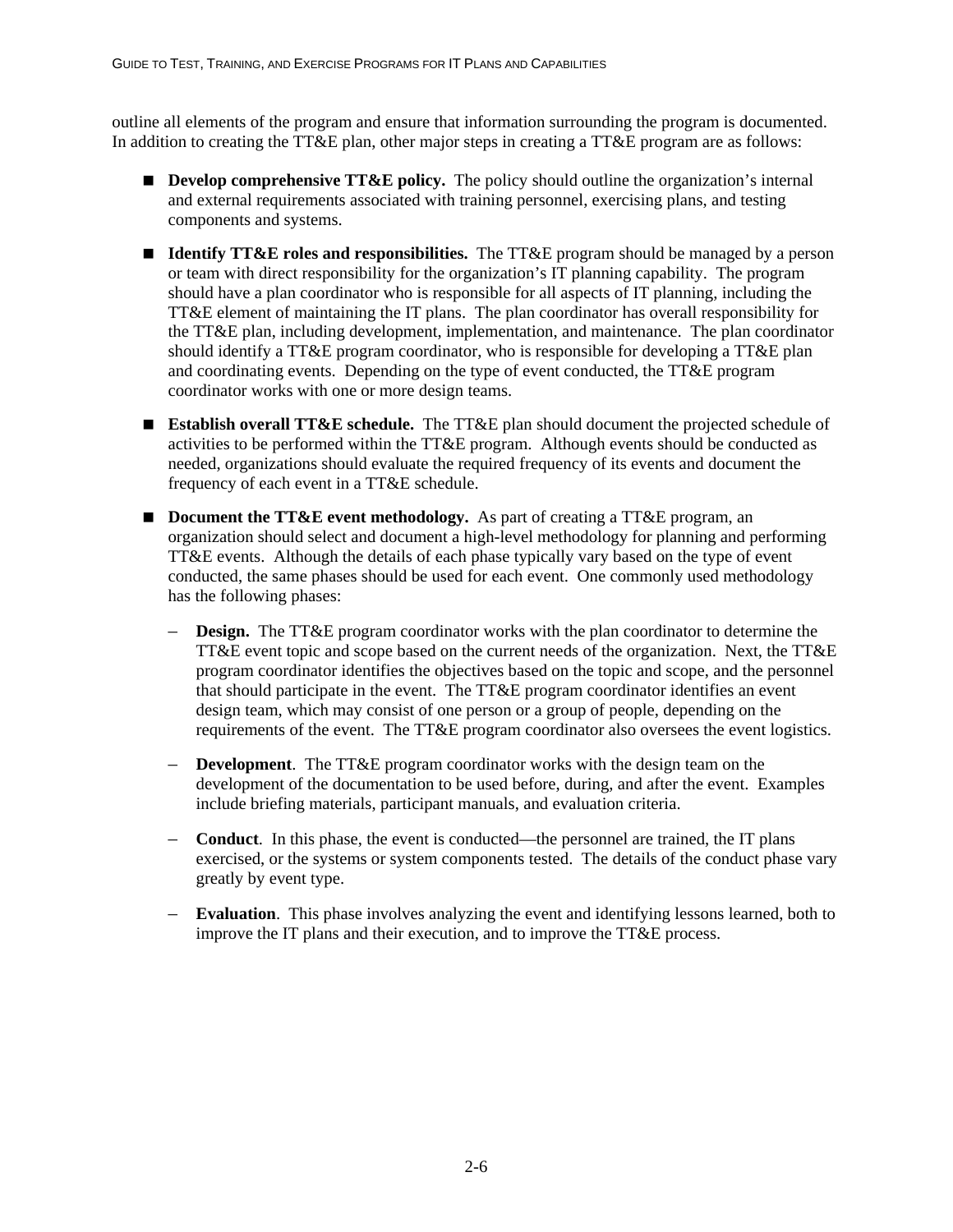#### <span id="page-18-0"></span>**3. Training Sessions**

*Training* is a continuum of learning activities that enables staff to maintain and enhance their skills and technical proficiencies and to remain current with technological advances. For the purpose of this publication, training refers only to informing participants of their roles and responsibilities within a particular IT plan and teaching them skills related to those roles and responsibilities, thereby preparing them for participation in exercises, tests, and actual emergency situations related to that plan.<sup>[10](#page-18-1)</sup> Training events can be instructor-led (e.g., classroom setting, interactive online) or self-study (e.g., paper, online).

The scheduling of training events that support IT plans should be coordinated closely with the schedules of other events in a TT&E program. For example, training sessions typically precede exercises and tests. This ensures that personnel are familiar with their roles and responsibilities within a given IT plan before exercising the plan itself. Another outcome of performing training is identifying areas where additional training might be necessary.

Other NIST publications have already described training programs and events in detail. Refer to NIST SP 800-50, *Building an Information Technology Security Awareness and Training Program*, and NIST SP 800-16, *Information Technology Security Training Requirements: A Role- and Performance-Based Model*, for more information on training.<sup>[11](#page-18-2)</sup>

<span id="page-18-1"></span> $10\,$ 10 Refer to NIST SP 800-50, *Building an Information Technology Security Awareness and Training Program*, for more detailed information on the benefits of training events. It is available for download from <http://csrc.nist.gov/publications/nistpubs/index.html>.

<span id="page-18-2"></span><sup>&</sup>lt;sup>11</sup> Both publications are available for download from<http://csrc.nist.gov/publications/nistpubs/index.html>.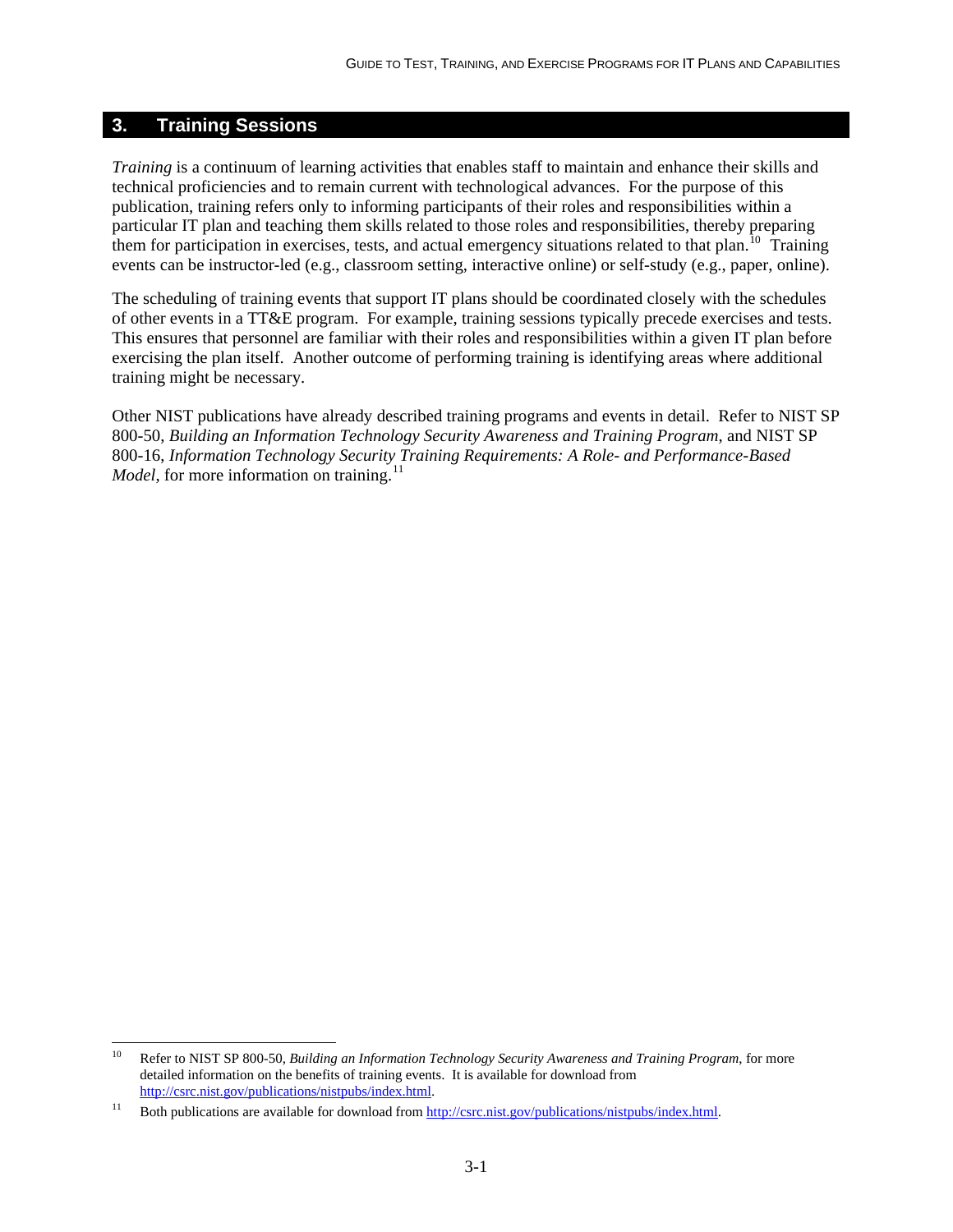**This page has been left blank intentionally.**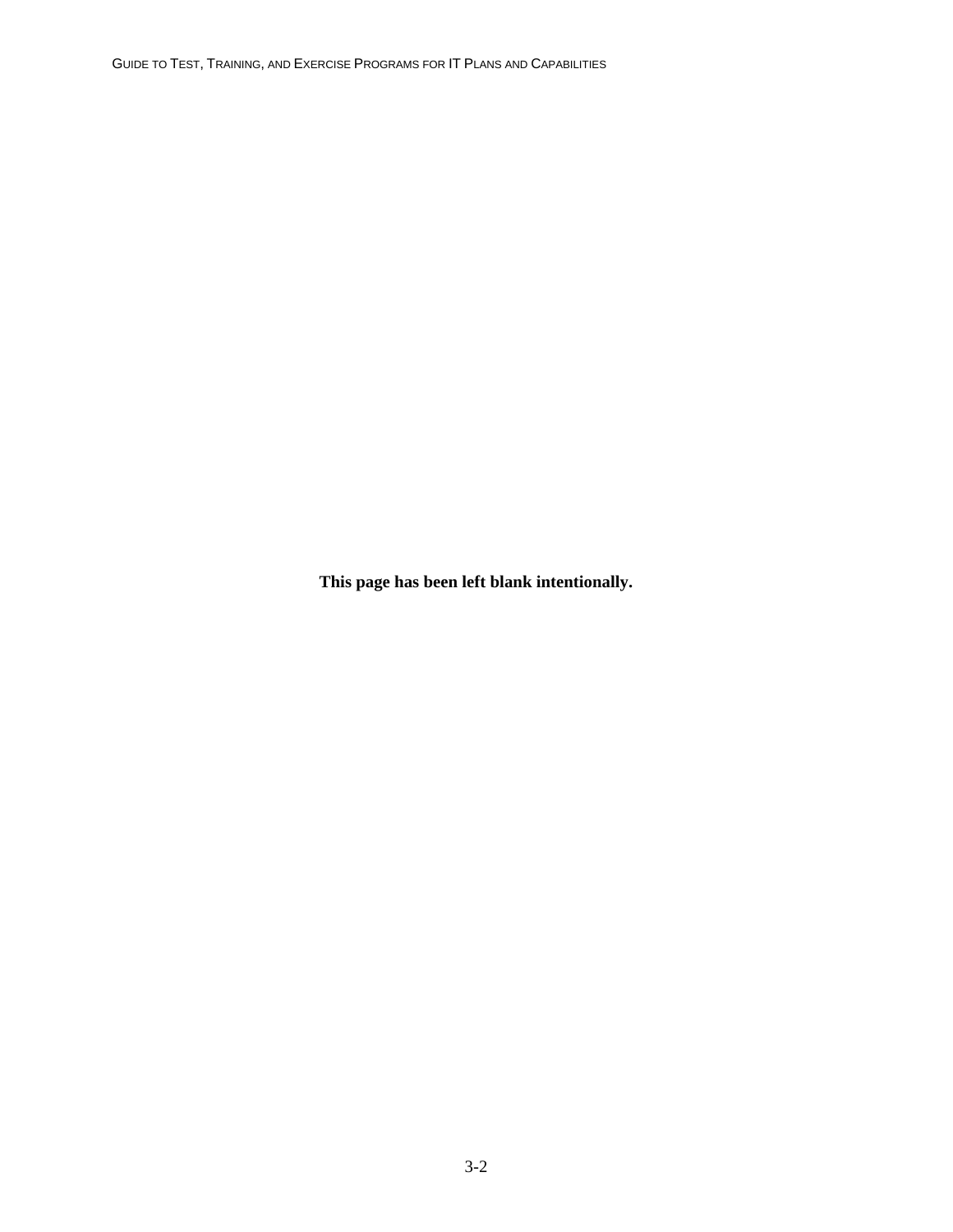#### <span id="page-20-0"></span>**4. Tabletop Exercises**

*Tabletop exercises* are discussion-based events where personnel with roles and responsibilities in a particular IT plan meet in a classroom setting or in breakout groups to discuss their roles during an emergency and their responses to a particular emergency situation. Tabletop exercises are conducted in an informal environment, with a facilitator guiding participants through a discussion designed to meet pre-defined objectives. One or more scenarios may be discussed during a single tabletop exercise. The duration of a tabletop exercise (typically two to eight hours) varies depending on the audience, the topic being exercised, and the exercise objectives. Tabletop exercises are cost-effective tools to validate the content of IT plans, such as contingency plans and incident response plans, to ensure the plan content is viable and implementable in an emergency situation.

This section provides guidance on evaluating the need for a tabletop exercise, and designing, developing, conducting, and evaluating a tabletop exercise. The section then summarizes the key elements to consider before, during, and after the conduct of a tabletop exercise. Appendix A provides a sample tabletop exercise facilitator guide, sample participant guide, and sample after action report.

#### **4.1 Evaluate the Need for a Tabletop Exercise and Create a Schedule**

As part of the TT&E program, the program coordinator should routinely determine the need for a tabletop exercise for a particular IT plan by considering the organization's overall objectives for conducting a tabletop exercise and answering questions such as the following:

- Have the personnel who would participate in the tabletop exercise been trained on their roles and responsibilities within the plan? If the personnel have not yet been trained, the TT&E program coordinator should consider conducting a training event before the tabletop exercise so that the personnel can participate more effectively in the tabletop exercise, increasing its benefits.<sup>[12](#page-20-1)</sup>
- When was the last time the organization conducted a tabletop exercise for the plan?
- Have recent organizational changes been made that could impact the content of the plan?
- Has new TT&E guidance been issued that could impact the content of the plan?

Organizations should conduct tabletop exercises periodically; following organizational changes, updates to an IT plan, or the issuance of new TT&E guidance; or as otherwise needed. For each tabletop exercise, the program coordinator should choose a form of tabletop exercise that is well-suited to meeting the identified needs and objectives. The tabletop exercise schedule should be coordinated closely with the schedules of the other events of the TT&E program. The TT&E program coordinator usually ensures that tabletop exercises are scheduled within a reasonable timeframe after a training event so that the personnel participating in the tabletop exercise are recently trained in their roles and responsibilities. It is important that when an exercise is being scheduled, managers are notified and their approval obtained. Ensuring that management has agreed to an exercise is an essential step in the development of the exercise.

#### **4.2 Design the Tabletop Exercise Event**

Once the need to conduct a tabletop exercise has been established, the TT&E program coordinator should work with the tabletop exercise design team to design the event. The design phase is often the most timeconsuming phase of planning a tabletop exercise. Planning is typically started at least three months

<span id="page-20-1"></span> $12$ Some organizations find it more cost-effective to combine a tabletop exercise with a training session that immediately precedes the tabletop exercise.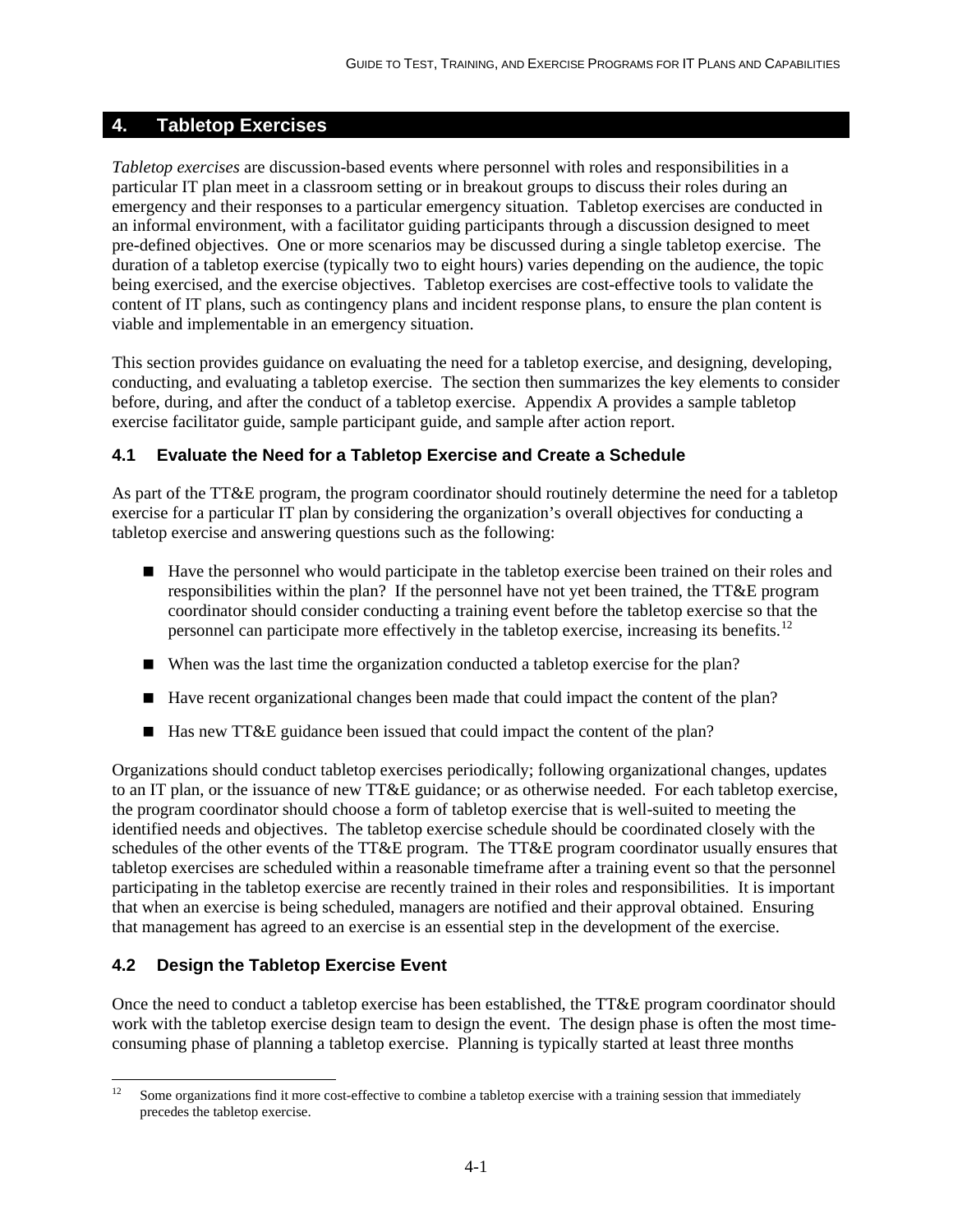<span id="page-21-0"></span>before the conduct date for large, complex exercises and at least one month in advance for less complex exercises. Sections 4.2.1 through 4.2.6 describe the major steps in the event design process.

#### **4.2.1 Determine the Topics**

The design team should determine the exercise topic based on the focus of the plan being exercised. General topics can include contingency planning and incident response; specific topics range from sustaining essential functions to managing and reporting IT security incidents. For example, disaster recovery plan exercise discussion topics would likely include the roles and responsibilities of personnel with regard to the processes and procedures associated with restoring an organization's information systems. Incident response plan exercise discussion topics would likely include processes and procedures for managing and reporting IT security incidents.

#### **4.2.2 Determine the Scope**

The scope of the tabletop exercise should be determined based on the target audience. All personnel with responsibilities under the IT plan should participate in exercises; however, senior-level teams and operational-level teams should participate in separate tabletop exercises initially because of their different levels of responsibility. Once these two groups have been exercised individually, both groups should participate in a combined exercise to validate coordination between the groups.

The exercise should apply to the roles and responsibilities of personnel within the IT plan being exercised and focus on validating that the documented roles, responsibilities, and interdependencies are accurate and current. The types of questions asked of the participants during the course of the exercise should be tailored to the level of personnel exercised. Senior-level tabletop exercises typically range from two to four hours, while operational-level tabletop exercises range from two to eight hours. To ensure that the knowledge of the roles and responsibilities identified in the plan being exercised is current, it is often effective to conduct a training session in conjunction with any tabletop exercise lasting more than four hours.

#### **4.2.3 Identify the Objectives**

The objectives of any tabletop exercise should be validating the content of the IT plan and related policies and procedures, validating participants' roles and responsibilities as documented in the plan, and validating the interdependencies documented in the plan. An additional objective for some exercises is meeting regulatory and other such requirements associated with exercising plans, such as the requirement in NIST SP 800-53 for Federal agencies to conduct exercises or tests for their systems' contingency plans at least annually.

#### **4.2.4 Identify the Participants**

Based on the topic, scope, and objectives of the exercise, the design team determines who should participate in the event.<sup>[13](#page-21-1)</sup> The participants should be comprised of the personnel with roles and responsibilities identified in the plan to help ensure the exercise meets its stated objectives. For example, senior-level personnel should be invited to participate if the primary exercise objective is to validate the decision-making and oversight processes within the plan. If the primary objective is to validate operational procedures, operational-level personnel should be invited to the exercise. If both groups have participated in previous tabletop exercises separately, it is appropriate to conduct a combined session, where senior-level and operational-level personnel discuss individual and team roles and responsibilities

<span id="page-21-1"></span><sup>13</sup> 13 Depending on the requirements that the exercise is intended to fulfill, it may be necessary to make participation mandatory for designated personnel.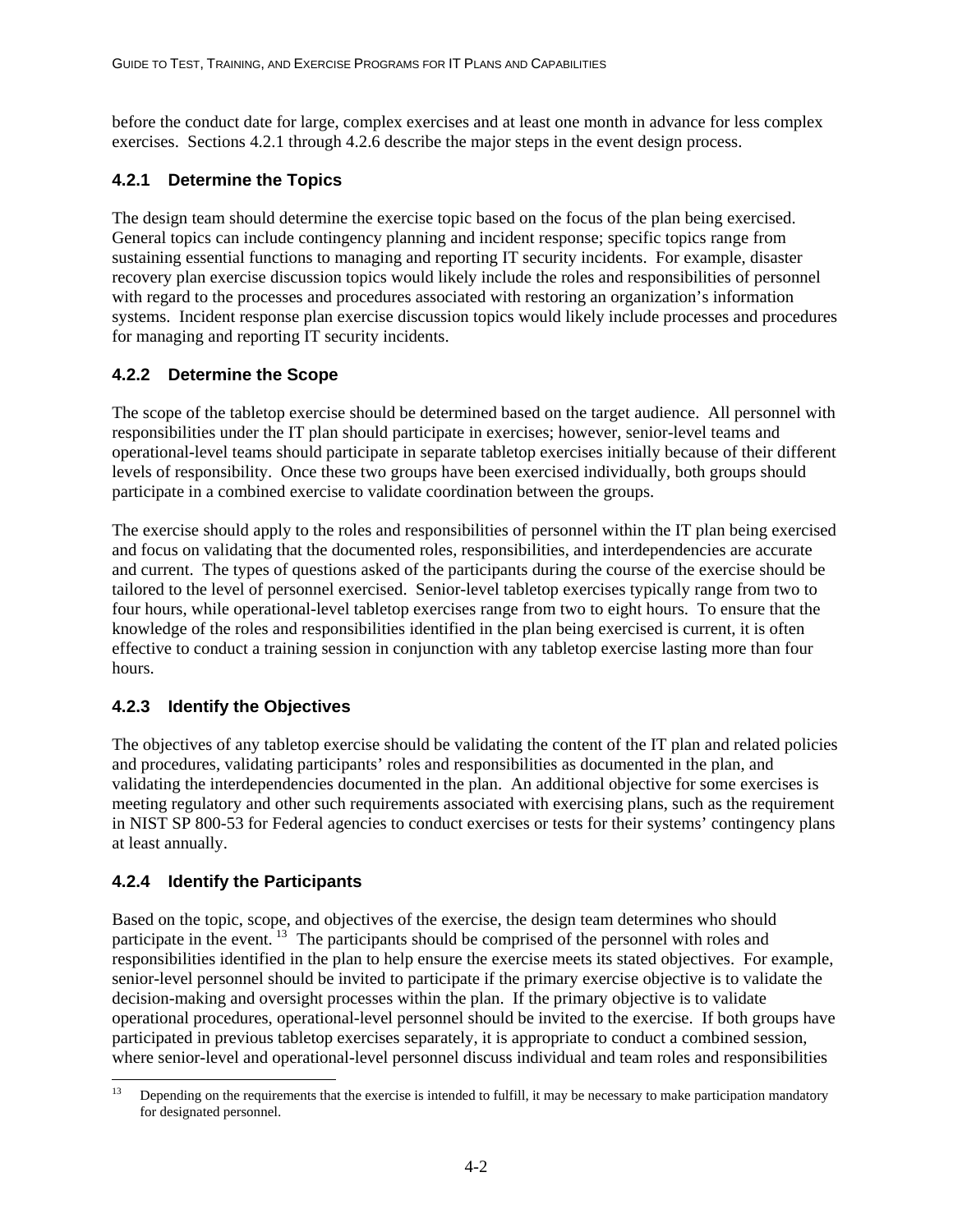<span id="page-22-0"></span>and coordination requirements. Once the appropriate participants have been identified, they should receive a written invitation or announcement of the exercise as soon as possible. This is typically accomplished in the form of an e-mail or memorandum by a member of the tabletop exercise design team, but, if more appropriate, may instead be distributed by a member of management.

#### **4.2.5 Identify the Tabletop Exercise Staff**

The design team usually designates an exercise *facilitator*, who leads the discussion among the exercise participants, and a *data collector*, who records information about the actions that occur during the exercise. The facilitator and the data collector should be thoroughly familiar with the content of the IT plan being exercised and with the exercise objectives. The facilitator and data collector should meet before the event to discuss the details surrounding the exercise, including its scope and objectives. At this time, the facilitator and the data collector review the results from previous tabletop exercises, if applicable, to heighten their awareness of potential issues before the event.

#### **4.2.6 Coordinate the Logistics**

One person on the design team should typically be responsible for coordinating the exercise event's logistics. The logistics coordinator usually begins to do this at least one month before the conduct of the tabletop exercise. The checklist in Table 4-1 can be used as a starting point by the logistics coordinator to ensure the necessary tasks are completed.

| <b>Logistics</b>                                                                               | <b>Target Date</b> | <b>Completed</b> |
|------------------------------------------------------------------------------------------------|--------------------|------------------|
| Select a date for exercise conduct                                                             |                    |                  |
| Reserve a conference room that will accommodate all participants                               |                    |                  |
| Determine the need for audio/visual equipment                                                  |                    |                  |
| Reserve audio/visual equipment, if applicable                                                  |                    |                  |
| Identify the facilitator and data collector                                                    |                    |                  |
| Identify participants                                                                          |                    |                  |
| Invite participants                                                                            |                    |                  |
| Coordinate the development of the facilitator guide and participant guides                     |                    |                  |
| Arrange for the printing of name tents                                                         |                    |                  |
| Ensure conference room is available in sufficient time before the exercise to<br>perform setup |                    |                  |
| Arrange for refreshments, if appropriate                                                       |                    |                  |
| Copy all files as a backup onto a CD-ROM, USB flash drive, or other<br>removable media         |                    |                  |

#### **Table 4-1. Sample Logistics Checklist for Tabletop Exercise Events**

#### **4.3 Develop the Tabletop Exercise Material**

Once the event is designed, the design team should assign roles and responsibilities to its members to develop the tabletop exercise material. Tabletop exercises typically include the following documentation:

**Briefing.** A briefing is created for the participants; it includes an agenda and logistics information.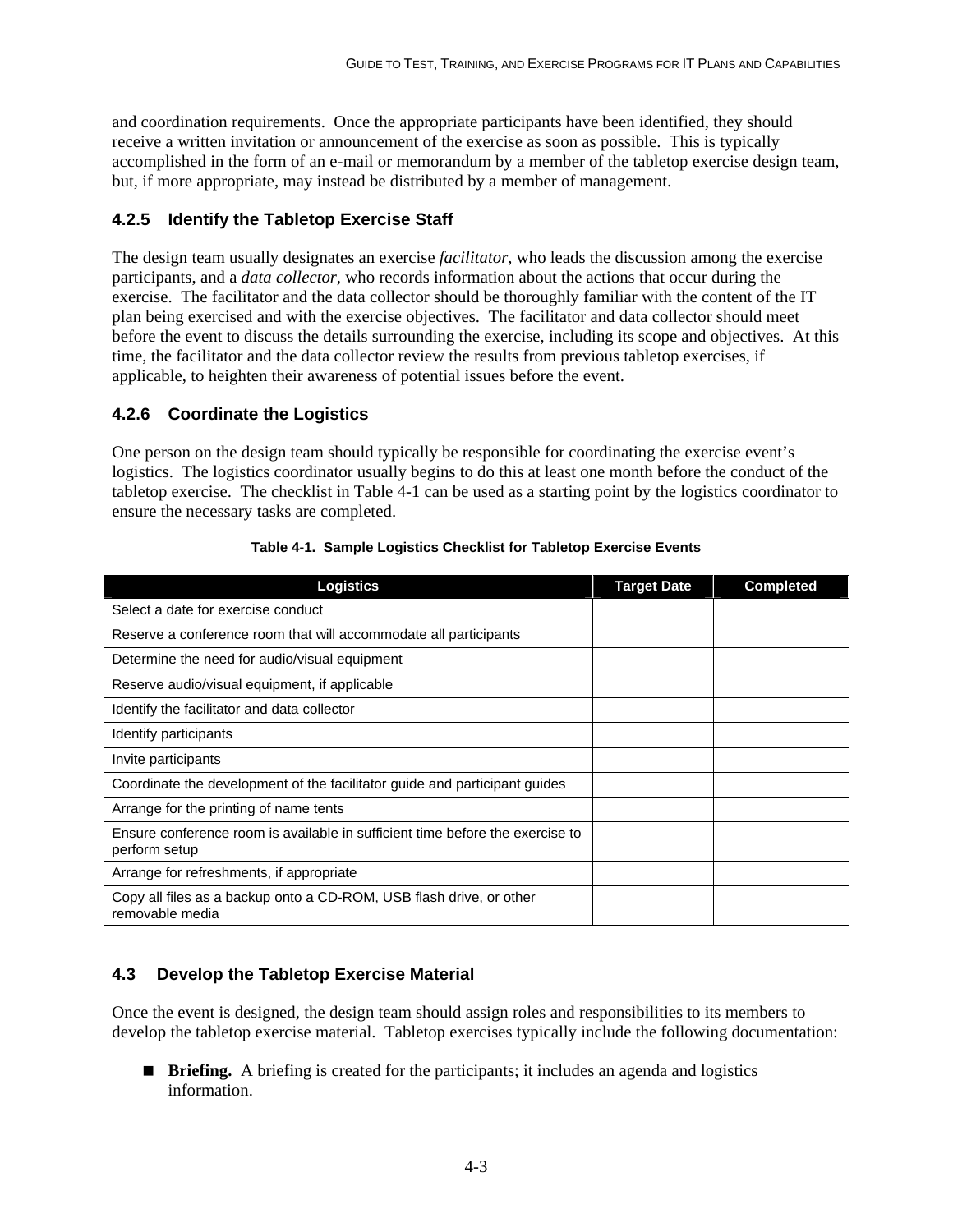- <span id="page-23-0"></span>■ **Facilitator Guide.** The facilitator guide includes the following:
	- The purpose for conducting the exercise
	- The exercise's scope and objectives
	- The exercise's *scenario*, which is a sequential, narrative account of a hypothetical incident that provides the catalyst for the exercise and is intended to introduce situations that will inspire responses and thus allow demonstration of the exercise objectives
	- $-$  A list of questions regarding the scenario that address the exercise objectives<sup>[14](#page-23-1)</sup>
	- A copy of the IT plan being exercised.

The types of questions documented in the facilitator guide should be tailored to the participants. For example, if senior-level personnel are the participants, the questions should be of a more general, high-level nature and focus on decision-making and oversight, which are consistent with their roles and responsibilities within the plan. If operational personnel are the participants, the questions should typically be focused on specific procedures and processes that are followed to carry out roles and responsibilities.

- **Participant Guide.** The participant guide includes the same information as the facilitator guide without the list of questions. Participant guides contain a modified, shorter list of questions to orient participants to the types of issues that may be discussed during the exercise.
- **After Action Report.** An after action report is developed after the exercise event; it contains information based on pre-identified evaluation criteria. The criteria should be developed before the exercise to ensure data collectors know what type of information to capture during the exercise and, ultimately, document in the after action report. Evaluation criteria are based on the exercise objectives and provide a means to evaluate how well exercise objectives were met and identify areas where additional exercises might be necessary. After action reports are discussed in more detail in Section 4.5.

Sample tabletop exercise documentation is located in Appendix A.

A common misconception is that scenarios must be very detailed to be effective. Actually, it is often more effective to develop a short, concise scenario. During tabletop exercises with long, detailed scenarios, participants often spend more time dissecting the scenario and discussing its content than they spend on meeting the objectives of the exercise. If a detailed scenario is desired, a trusted agent with detailed knowledge of the plan and all the procedures documented within the plan should aid in the development of the scenario to ensure accuracy. In addition, the facilitator should have the ability to redirect the participants' focus from the scenario to the objectives, should they begin focusing too much on the content of the scenario.

#### **4.4 Conduct the Tabletop Exercise**

Tabletop exercises are usually conducted in a classroom-type setting. This permits a facilitator to address each individual or the participants as a group while facilitating the exercise. This also fosters communication among the participants, as does placing a name tent on the table for each participant

<span id="page-23-1"></span> $14$ 14 Samples of exercise scenarios and related lists of questions are available from NIST SP 800-61, *Computer Security Incident Handling Guide*, and NIST SP 800-83, *Guide to Malware Incident Prevention and Handling*. Both publications are available from [http://csrc.nist.gov/publications/nistpubs/.](http://csrc.nist.gov/publications/nistpubs/)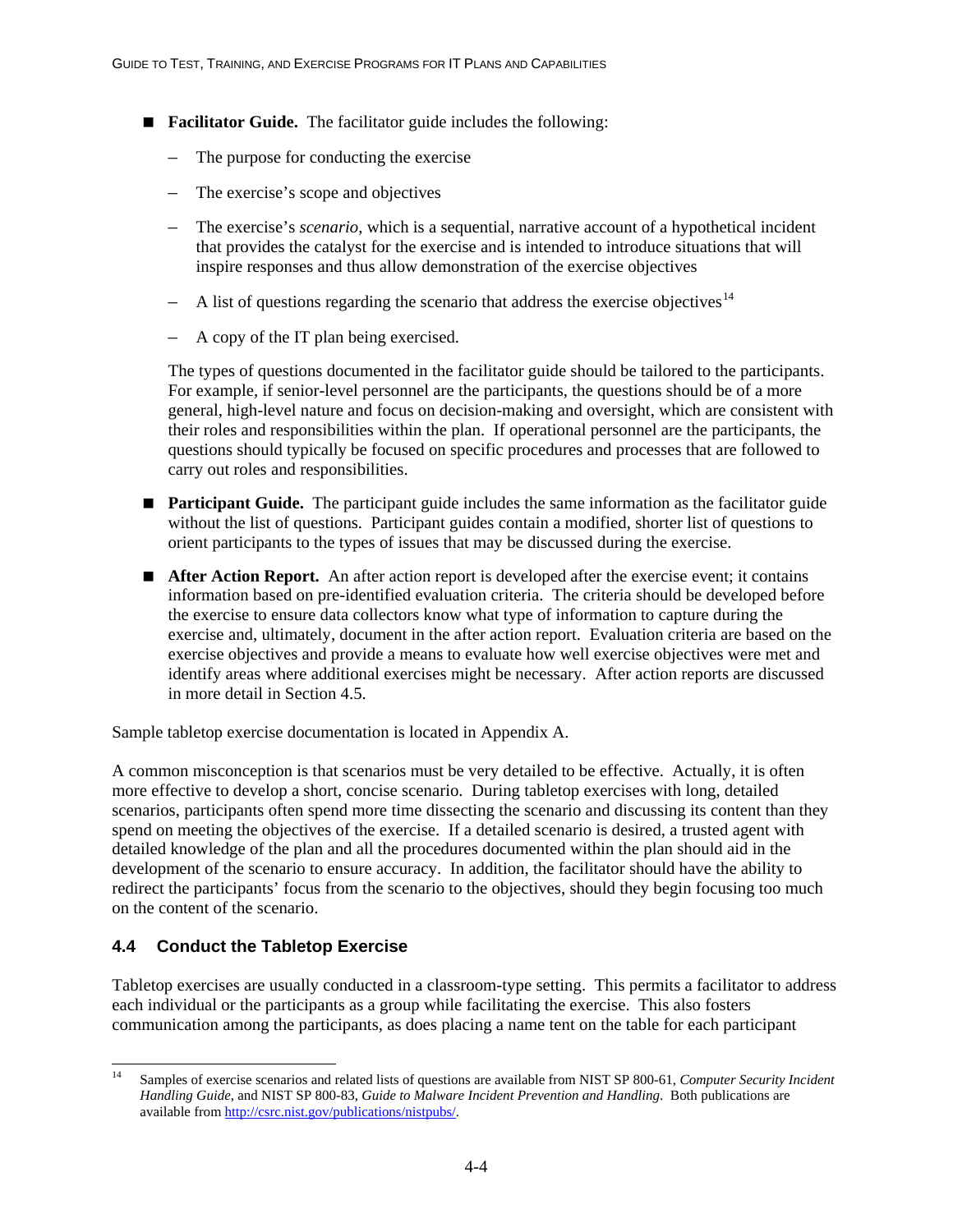<span id="page-24-0"></span>before the start of the exercise. This is particularly important if participants and teams work within different operational areas of the organization. Participants are usually not seated with their teammates to encourage independent thought processes and provide exposure to other operational areas. A copy of the participant guide should be placed with each name tent.<sup>1</sup>

At the start of the exercise, the facilitator welcomes the participants to the event and request that the participants introduce themselves by name and give a general description of their roles within the organization. The facilitator then projects the briefing and discusses the scope of the exercise and logistics information. The facilitator then walks participants through the scenario and kicks off the discussion with one of the discussion questions documented in the facilitator guide, designed to prompt decision-making or coordination among participants.<sup>[16](#page-24-0)</sup> Following the kickoff, the discussion occurs naturally among participants based on the scenario and the objectives. The facilitator may inject periodic questions from the facilitator guide. If the discussion does not occur naturally, the facilitator should prompt discussion by asking additional questions from the facilitator guide until all objectives are met. During the course of the exercise, the data collector should record observations to be included in the after action report.

Immediately following the facilitated discussion, the facilitator and data collector should conduct an exercise debrief, often referred to as a hotwash. During the debrief, the facilitator asks participants in which areas they felt they excelled, in which areas they could use additional training, and which areas of the plan should be updated.

#### **4.5 Evaluate the Tabletop Exercise**

The comments that surface during the debrief, along with lessons learned documented by the data collector during the exercise, should be captured in the after action report. The introduction to the after action report should describe background information about the exercise such as purpose, objectives, participants, and the scenario. The after action report should also contain documented observations made by the facilitator and data collector during the exercise and recommendations for enhancing the IT plan that was exercised.

Following the development of the after action report, the plan coordinator might assign action items to select personnel to update the IT plan being exercised. The plan coordinator should then update the plan, if appropriate, by implementing recommendations made in the after action report. It may also be necessary to brief certain managers on the results of the exercise, update other security-related documents, and perform other actions based on the exercise.

#### **4.6 Summary**

Tabletop exercises are discussion-based events where personnel with roles and responsibilities in a particular IT plan meet in a classroom setting or in breakout groups to discuss their roles during an emergency and their responses to a particular emergency situation. Tabletop exercises are conducted in an informal environment, with a facilitator guiding participants through a discussion designed to meet

l 15 Although participants typically receive the participant guides the day of the exercise, the exercise design team may elect to deliver copies of the guide to participants in advance to provide them the opportunity to familiarize themselves with the exercise topic. If the guides are sent in advance, it is often most effective to do so approximately one week before the exercise. If they are sent too far in advance, the content may be forgotten. If the guides are sent too close to the event,

participants might not have an opportunity to read them.<br><sup>16</sup> If the tabletop exercise is combined with a training event, the trainer begins the session by providing participants with an overview of the plan and their individual and team roles and responsibilities within the plan. The facilitator then administers hands-on activities before the scenario discussion that prompt participants to work though problems and identify solutions in a discussion-based, team environment.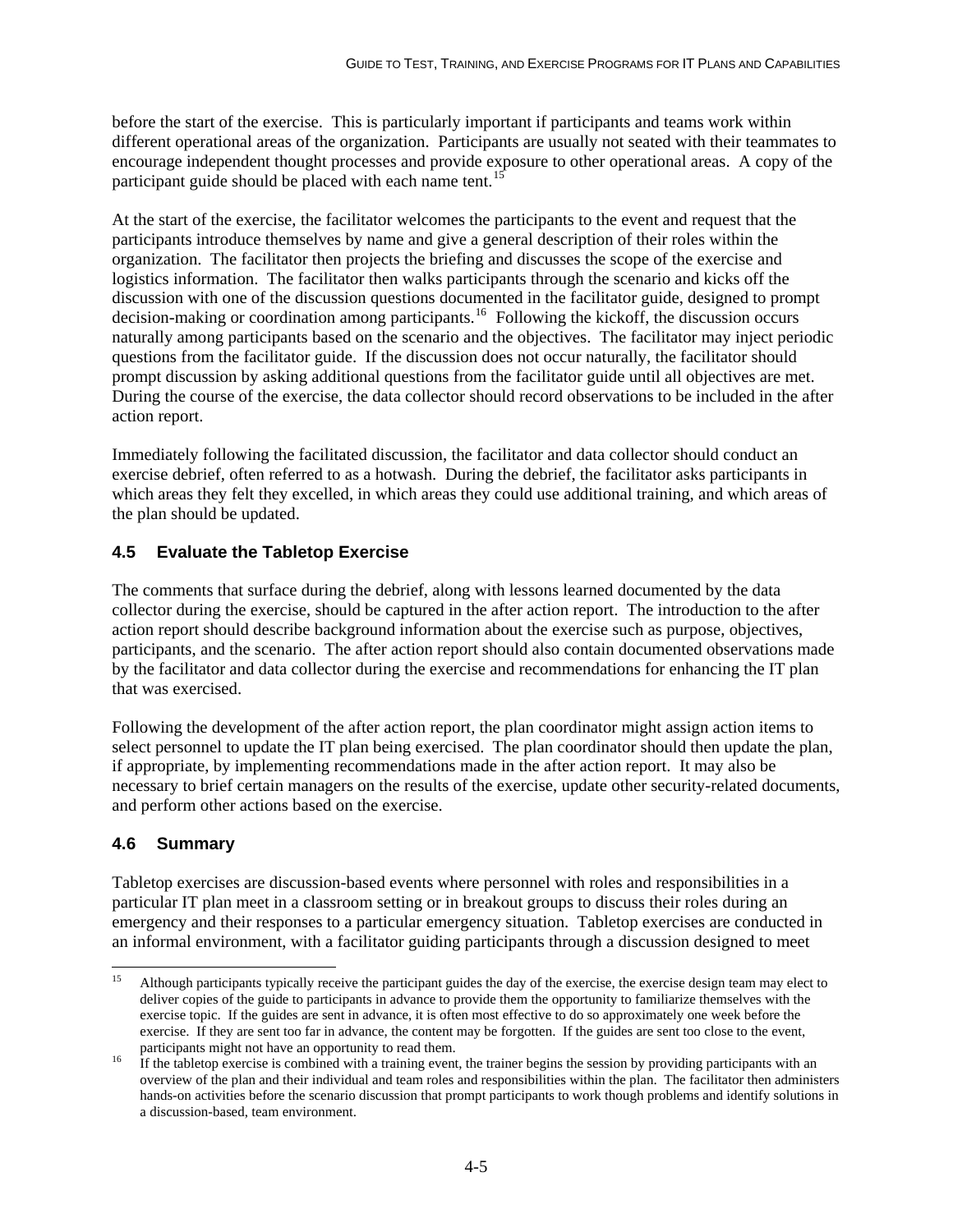pre-defined objectives. One commonly used methodology for planning and performing tabletop exercise events has the following phases:

- **Design.** The TT&E program coordinator works with a tabletop exercise design team to design the event. The design phase is often the most time-consuming, and planning for exercises typically starts at least one month in advance (three months for large, complex exercises). The major steps in the event design process are as follows:
	- Determine the exercise topic based on the focus of the plan being exercised
	- Determine the exercise scope based on the target audience
	- Identify the objectives of the exercise
	- Identify the individuals that should participate in the exercise and invite them to the event
	- Identify the staff for the exercise, including a facilitator and a data collector
	- Coordinate the logistics for the exercise event.
- **Development.** The design team creates the documentation to be used before, during, and after the exercise event. Typical documentation includes a briefing, a facilitator guide, a participant guide, and an after action report.
- **Conduct.** In this phase, the IT plan is actually exercised. Tabletop exercises are usually conducted in a classroom-type setting. The facilitator provides a briefing to the participants, then walks them through the scenario and initiates a group discussion using a question from the facilitator guide. As the discussion continues, the facilitator may inject additional questions periodically. The data collector documents issues to be included in the after action report. Immediately following the facilitated discussion, the facilitator and data collector conduct an exercise debrief, in which they ask the participants in which areas they excel, in which areas they could use additional training, and which areas of the IT plan should be updated.
- **Evaluation.** The comments from the debrief, along with lessons learned during the exercise, should be captured in an after action report. The report should include background information about the exercise, documented observations made by the facilitator and data collector, and recommendations for enhancing the IT plan that was exercised. Outcomes of the evaluation could include updating the IT plan or other security-related documents, briefing managers on the results, and performing other actions.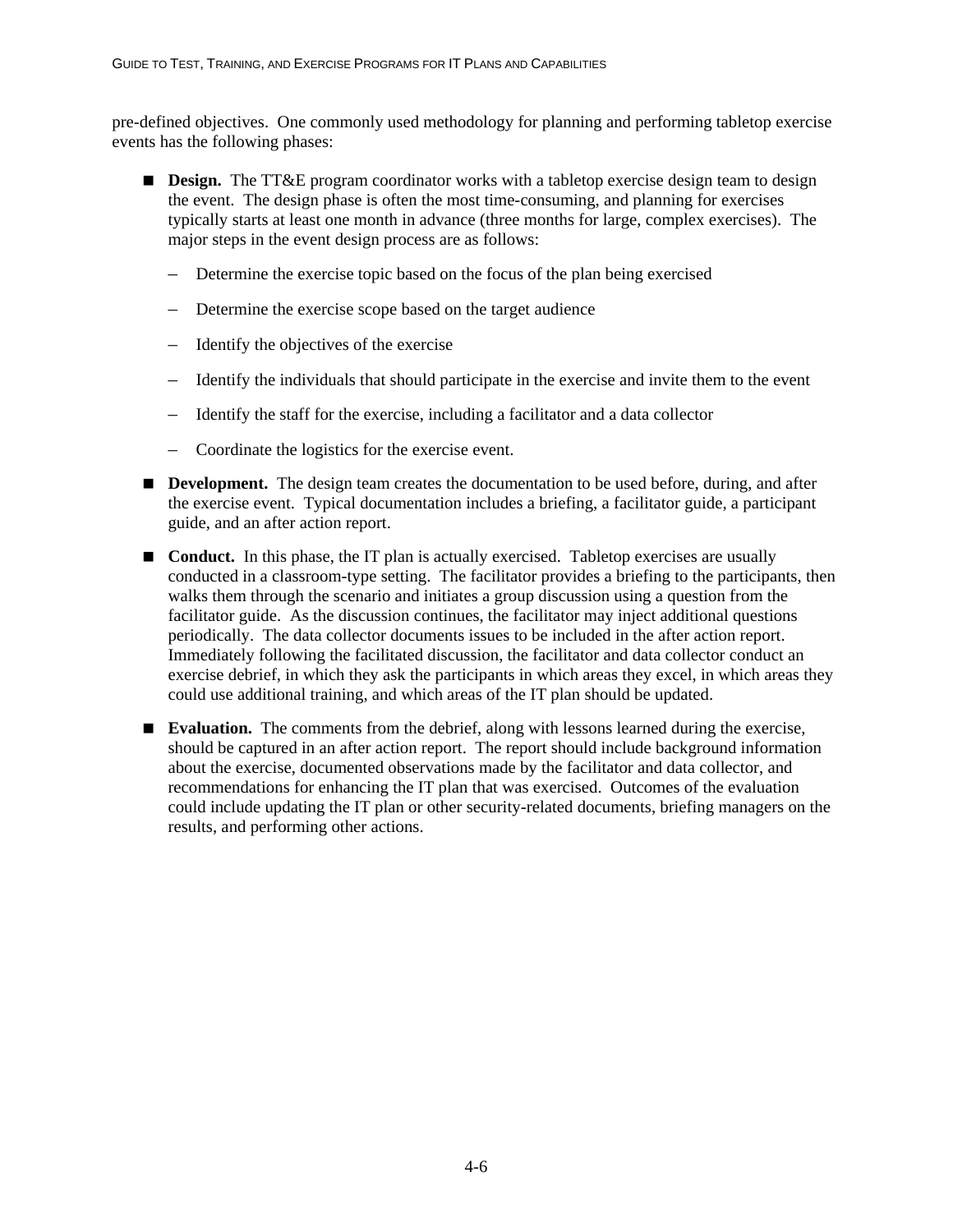#### <span id="page-26-0"></span>**5. Functional Exercises**

Functional exercises allow personnel with operational responsibilities to validate their IT plans and their operational readiness for emergencies by performing their duties in a simulated operational environment. Activities for a functional exercise are scenario-driven, such as a particular building's IT systems becoming unavailable in the simulated environment and the participants then learning that the building is on fire. Additional situations are often simulated during the course of the exercise. Functional exercises are designed to exercise specific team members, procedures, and assets involved in one or more functional aspects of an IT plan (e.g., communications, emergency notifications, IT equipment set-up). Functional exercises vary in complexity and scope, from validating specific aspects of a plan to full-scale exercises that address all plan elements. The duration of functional exercises typically lasts from between several hours to several days, depending on the event's objectives and the complexity of the plan being exercised.

This section provides guidance on evaluating the need for a functional exercise, and designing, developing, conducting, and evaluating a functional exercise. The section then summarizes the key elements to consider before, during, and after the conduct of a functional exercise. Appendix B provides functional exercises samples, including a scenario, a tracking form, and an after action report.

#### **5.1 Evaluate the Need for a Functional Exercise and Create a Schedule**

As part of the TT&E program, the program coordinator should routinely determine the need for a functional exercise for a particular IT plan by considering the organization's overall objectives for conducting a functional exercise and answering questions such as the following:

- Have the personnel who would participate in the functional exercise been trained on their roles and responsibilities within the plan? Have tabletop exercises for the plan been held on which potential functional exercises could build? If the personnel have not yet been trained, or initial tabletop exercises have not been held, the TT&E program coordinator should consider first conducting a training event and a tabletop exercise before the functional exercise so that the personnel can participate more effectively in the functional exercise, increasing its benefits.
- When was the last time the organization conducted a functional exercise for the plan?
- $\blacksquare$  Have recent organizational changes impacted the contents of the plan?
- $\blacksquare$  Has new TT&E guidance been issued that could impact the contents of the plan?

Organizations should conduct functional exercises periodically; following organizational changes, updates to an IT plan, or the issuance of new TT&E guidance; or as otherwise needed. It is usually best to ensure adequate staff training and tabletop exercises have taken place before engaging in a functional exercise. The functional exercise schedule should be coordinated closely with the schedules of the other events of the TT&E program. The TT&E program coordinator usually ensures that functional exercises are scheduled within a reasonable timeframe after a tabletop exercise event. It is important that when an exercise is being scheduled, that managers are notified and their approval obtained. Ensuring that management has agreed to an exercise is an essential step in the development of the exercise.

#### **5.2 Design the Functional Exercise Event**

Once the need to conduct a functional exercise has been established, the TT&E program coordinator should work with the functional exercise design team to design the functional exercise event. The team is comprised of personnel who are familiar with the plan's content and can facilitate the exercise design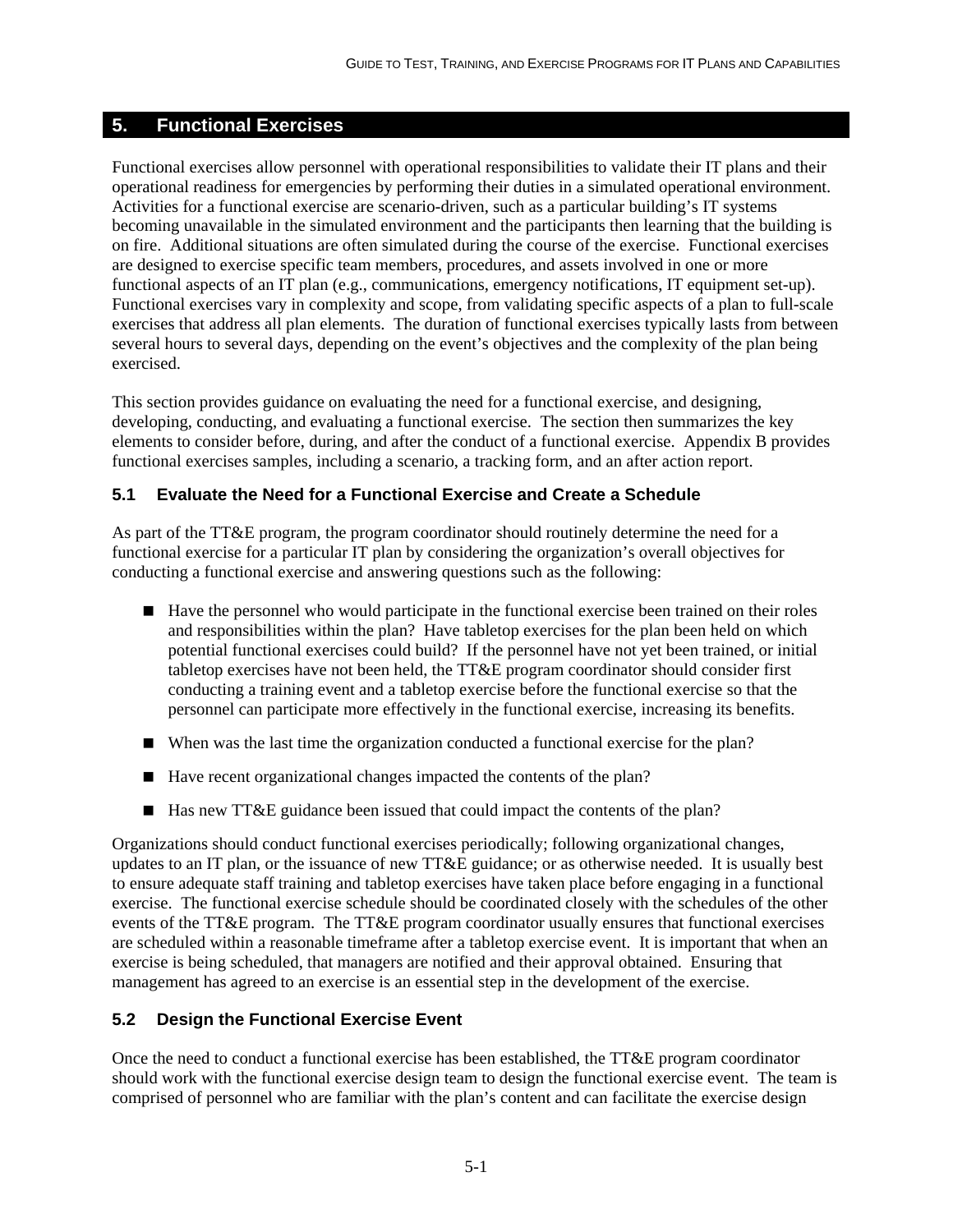<span id="page-27-0"></span>process. The design phase of a functional exercise is usually started at least a few months before the desired conduct date, depending on the complexity of the exercise. Sections 5.2.1 through 5.2.6 describe the major steps in the event design process.

#### **5.2.1 Determine the Topic**

The design team should determine the overarching objectives for exercising the IT plan (e.g., as part of a strategic long-term plan, in response to ad hoc requirements). These broad objectives represent the topic areas that will be addressed in the exercise. The topic areas chosen will depend on whether the exercise will address the full plan or specific aspects of the plan. Topic areas addressing the full plan could include (but are not limited to) validating the plan's procedures, evaluating an organization's ability to implement the plan, and assessing interdependencies of organizations and personnel responsible for carrying out the plan. Examples of topic areas that are more narrowly focused on specific aspects of the plan are assessing the plan's alert and notification process, validating personnel responsibilities associated with the operational phase of the plan, and evaluating the processes involved in resuming normal operations.

#### **5.2.2 Determine the Scope**

The scope of the functional exercise should be determined based on which portions of the IT plan (or all of it) should be exercised.<sup>[17](#page-27-0)</sup> If only portions of the plan are to be exercised, the design team should consider examining a specific phase of plan implementation, such as activation, operation, or reconstitution, or specific functions.

When determining the scope of a functional exercise, the design team should clearly identify the specific element or elements of the IT plan that will be assessed and consider the types of participants necessary to carry out the exercise. Ultimately, a robust TT&E program ensures that all elements of a plan are exercised; however, the emphasis of initial functional exercises is often placed on operational-level team roles and responsibilities. As an organization's TT&E program matures, senior-level participants can also engage in functional exercises to fully validate decision-making aspects of the plan.

#### **5.2.3 Identify the Objectives**

The objectives of any functional exercise should be validating the content of the IT plan, validating participants' roles and responsibilities as documented in the plan, validating the interdependencies documented in the plan, and providing an opportunity for participants to get hands-on practice in executing their functions. An additional objective for some exercises is meeting regulatory and other such requirements associated with exercising plans, such as the requirement in NIST SP 800-53 for Federal agencies to conduct exercises or tests for their systems' contingency plans at least annually. Specific objectives should be documented and clearly articulated to exercise participants.

#### **5.2.4 Identify the Participants**

Based on the topic, scope, and objectives of the exercise, the design team determines who should participate in the event.<sup>[18](#page-27-0)</sup> The participants should be comprised of the personnel with roles and responsibilities under the plan that will be needed to help ensure the exercise meets its stated objectives. For example, senior-level personnel should be invited to participate if the primary exercise objective is to validate the decision-making and oversight processes within the plan. If the primary objective is to

 $17$ 

<sup>&</sup>lt;sup>17</sup> A comprehensive exercise of an entire IT plan is sometimes known as a *full-scale exercise*.<br><sup>18</sup> Depending on the requirements that the exercise is intended to fulfill, it may be necessary to make participation mand for designated personnel.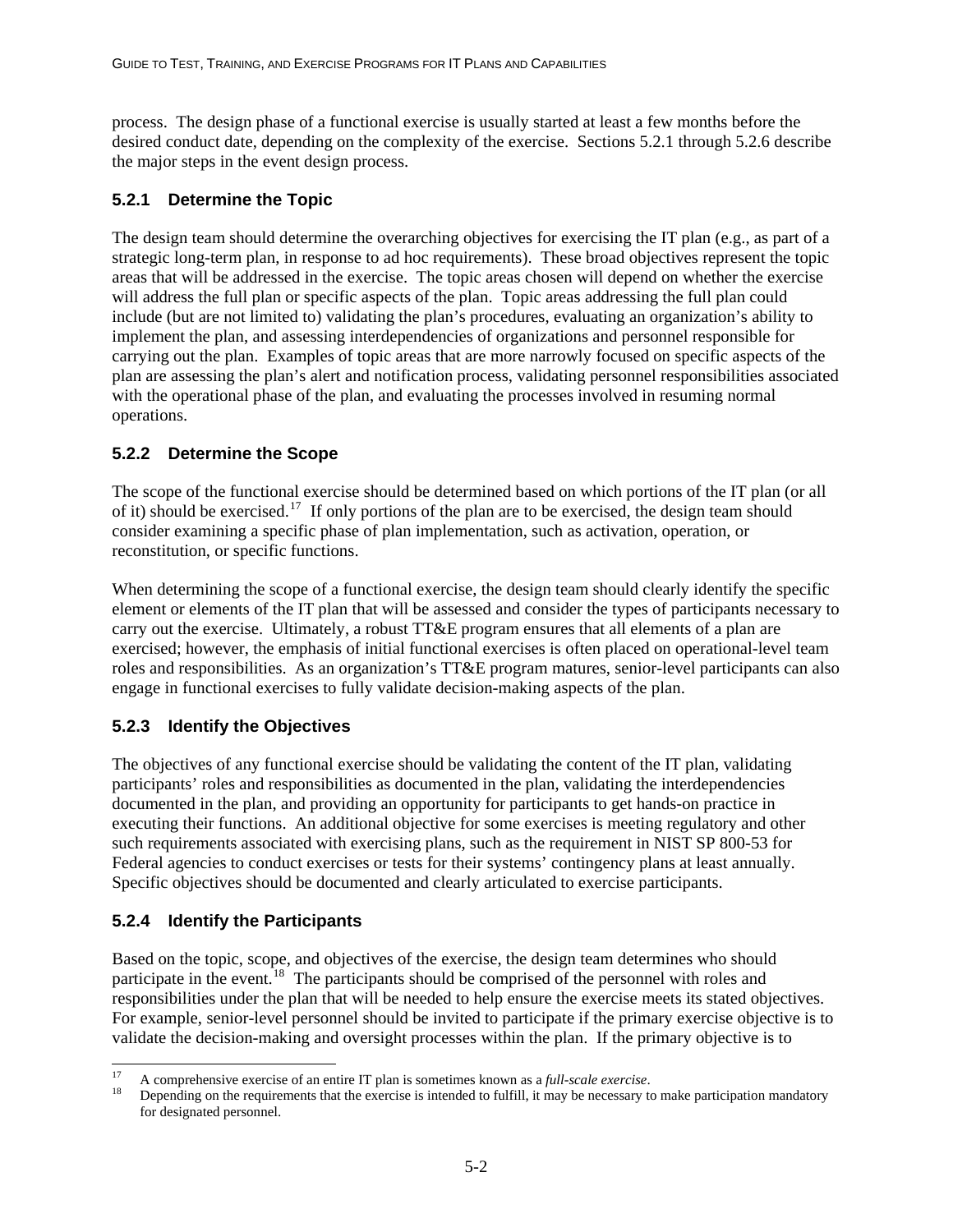<span id="page-28-0"></span>validate operational procedures, operational-level personnel should be invited to the exercise. Finally, if the primary objective is to validate the full-scale readiness of a plan, both senior-level personnel and operational-level personnel should participate. Once the appropriate participants have been identified, they should receive a written invitation or announcement of the exercise as soon as possible. This is typically accomplished in the form of an e-mail or memorandum by a member of the functional exercise design team, but, if more appropriate, may instead be distributed by a member of management.

#### **5.2.5 Identify the Functional Exercise Staff**

The design team usually designates an *exercise director*, who is responsible for all aspects of the exercise, including staffing, development, conduct, and logistics. The exercise director designates one or more *controllers*, who monitor, manage, and control exercise activity; *data collectors*, who record information about the actions that occur during the exercise; and *simulators*, who simulate or otherwise represent nonparticipating individuals and organizations whose input is necessary to the flow of the exercise. The controllers, data collectors, and simulators should be thoroughly familiar with the content of the IT plan being exercised and with the exercise objectives.

The exercise director, controllers, data collectors, and simulators should meet before the event to discuss the details surrounding the exercise, including its scope and objectives. At this time, the exercise director, controllers, data collectors, and simulators review the results from previous tabletop and functional exercises, if applicable, to heighten their awareness of potential issues before the event.

#### **5.2.6 Coordinate the Logistics**

One or more members of the design team should typically be responsible for coordinating the exercise event's logistics. The logistics coordinator(s) typically begin to do this approximately three months before the conduct of the functional exercise. The checklist in Table 5-1 can be used as a starting point by the logistics coordinator(s) to ensure the necessary tasks are completed.

| <b>Logistics</b>                                                                                                                                      | <b>Target Date</b> | <b>Completed</b> |
|-------------------------------------------------------------------------------------------------------------------------------------------------------|--------------------|------------------|
| Select a date for exercise conduct                                                                                                                    |                    |                  |
| Make arrangements with facility manager(s) at the facilities at which the<br>exercise is conducted                                                    |                    |                  |
| Identify the controllers, data collectors, and simulators                                                                                             |                    |                  |
| Identify participants                                                                                                                                 |                    |                  |
| Invite participants                                                                                                                                   |                    |                  |
| Coordinate the development of controller, data collector, simulator, and<br>participant books                                                         |                    |                  |
| Arrange for the printing of name tags for controllers, data collectors, and<br>simulators to ensure they are readily recognizable during the exercise |                    |                  |
| Arrange for transportation and billeting, if applicable                                                                                               |                    |                  |
| Ensure that appropriate equipment is available and properly configured to<br>function at exercise site(s)                                             |                    |                  |
| Arrange for refreshments, if appropriate                                                                                                              |                    |                  |
| Create a supplies checklist to include items such as power strips, extension<br>cords, markers, and tape for the control cell                         |                    |                  |
| Copy all files as a backup onto a CD-ROM, USB flash drive, or other<br>removable media                                                                |                    |                  |

#### **Table 5-1. Sample Logistics Checklist for Functional Exercise Events**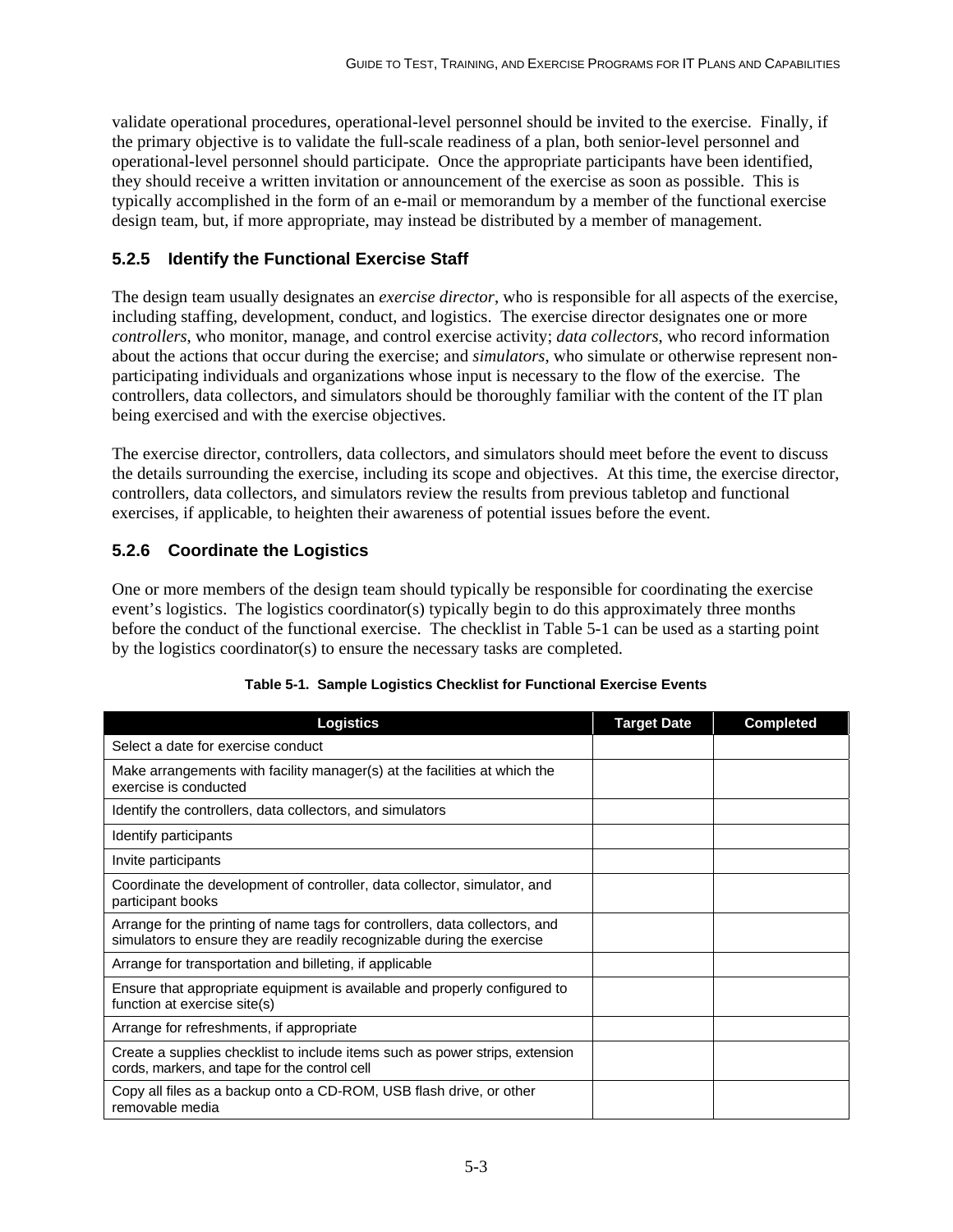#### <span id="page-29-0"></span>**5.3 Develop the Functional Exercise Material**

Once the event is designed, the exercise director should assign roles and responsibilities to the team to develop the functional exercise material. Functional exercises typically include the following documentation:

- **Briefings.** Briefings and/or briefing books are usually created for participants and the exercise staff; briefings may be conducted in person or through read-ahead packages. Depending on the nature of the exercise, a single briefing might be presented approximately one week before the exercise, or multiple briefings might be presented in the weeks and months before the exercise, with the final briefing typically occurring a week or more before the exercise. The briefings document any information pertaining to the scope and objectives of the exercise, rules of engagement, and administrative aspects of the event. In addition, briefings are conducted to provide the exercise staff with information pertaining to management aspects of the event, the level of activities that are simulated, and the level of activities that are directed by player action.
- **Scenario.** The scenario is designed to add realism to the exercise by providing participants with situations that will inspire responses that help participants achieve exercise objectives. The scenario chosen should be crafted to adequately address the broad topic areas and specific objectives selected in the design phase. In addition, exercise developers should ensure the scenario does not stray outside the scope of the exercise. Exercise scenarios may be crafted to explore worst-case situations; however, it is often useful to develop scenarios that cause participants to respond to topical issues they are apt to encounter in the real world. For example, an exercise of an IT contingency plan for an organization that is prone to disruptions from natural disasters may consider a scenario involving a significant power outage caused by a hurricane. A narrative scenario is documented and typically distributed to participants via handouts or an oral presentation on the day of the exercise.
- **Master Scenario Events List (MSEL).** The MSEL is a chronologically sequenced outline of the simulated events and key event descriptions that participants will be asked to respond to during the course of exercise play. It also contains a list of expected actions resulting from the events and objectives that should be met based on the events.The MSEL regulates simulated events by coordinating the actions of participants and defining the schedule of events. The MSEL should be planned carefully to ensure that key events lead to the achievement of exercise objectives and that all participants remain active throughout the duration of the event. The MSEL is for exercise development and management purposes only.
- **Message Injects.** A message inject, also known as an implementer or an event inject, is a prescripted message that will be provided to participants during the course of an exercise. An example of a message inject is "The vehicle transporting the backup tapes to the restoration site is in a traffic jam, and is expected to arrive 3 hours later than originally scheduled." Message injects can be provided in many forms, including e-mails, letters, memoranda, telephone calls, and radio call scripts. Each message inject contains information designed to supplement the scenario and prompt additional actions. They expand on the outline of key events portrayed in the MSEL; therefore, each MSEL entry may have multiple injects associated with it. The intent of each inject is in concert with the storyline of the overall scenario and MSEL, and prompts a player to take an action that will ultimately lead to achievement of an exercise objective(s). Each inject includes the time at which the message will be injected, to whom it will go, from whom the message will come, the means by which it will be delivered (e.g., fax, phone, e-mail), and the actual text of the message. The number of injects selected should be designed to keep participants adequately occupied but should not be so many that participants will become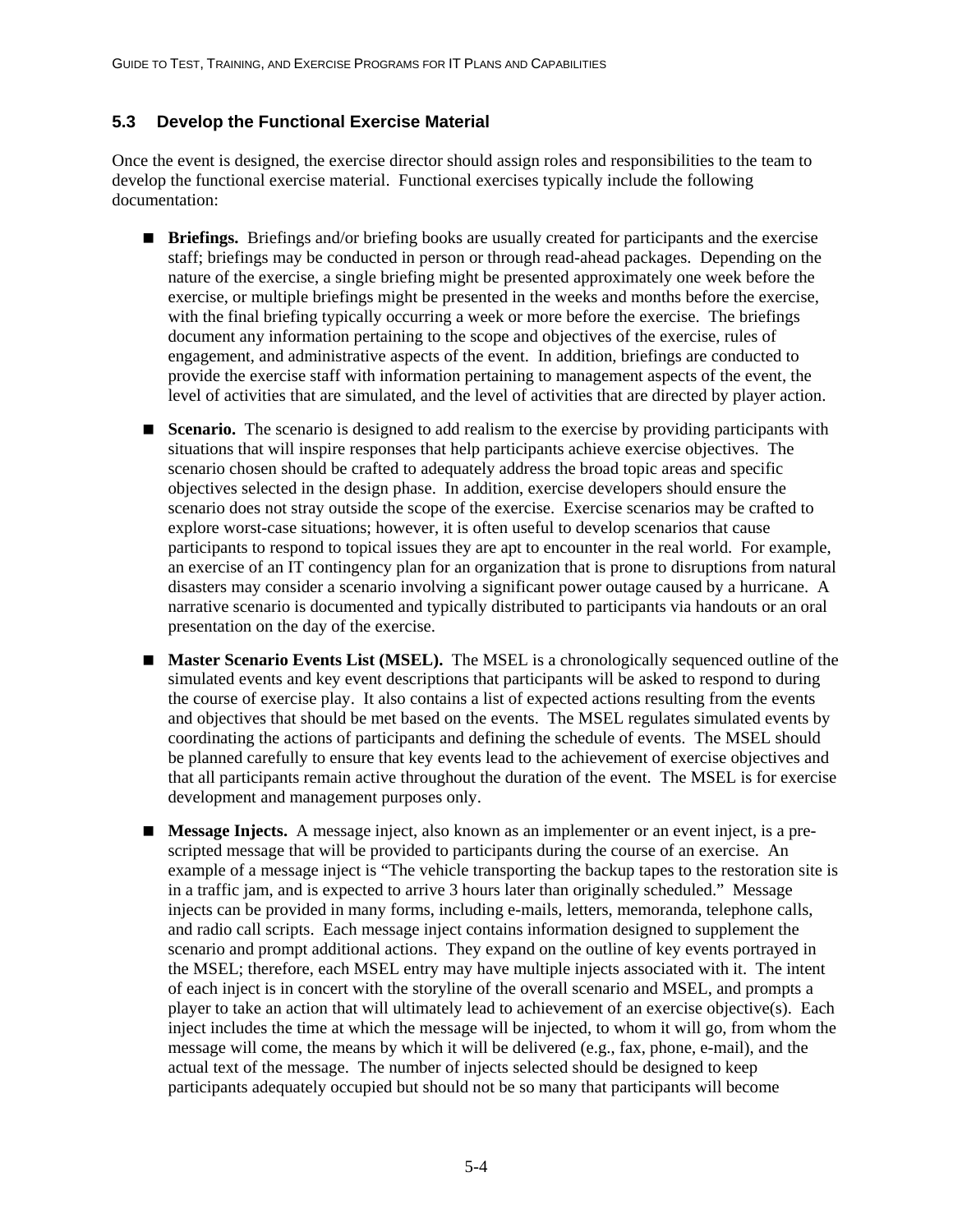<span id="page-30-0"></span>overwhelmed. Therefore, the number of injects selected will vary based on the duration of the exercise.

- **Message Inject Tracking Form.** Message inject tracking forms contain the inject numbers, scheduled times for the messages to be injected into the exercise, actual times that the messages were injected, summaries of the message, and any comments for the individuals injecting the messages.<sup>[19](#page-30-0)</sup>
- **Controller, Data Collector, and Simulator Books.** These books contain all information relevant to the exercise staff. Each controller, data collector, and simulator typically receives a book the day of the exercise (or the day of the briefing, if deemed appropriate) containing information pertinent to their roles during the exercise. The books contain the exercise scenario, MSEL, and injects.
- **After Action Report.** An after action report is developed after the exercise event; it contains information based on pre-identified evaluation criteria. Another important aspect of the development phase is determining and documenting exercise evaluation criteria that will be used by data collectors during the conduct of the event. Evaluation criteria are closely tied to the exercise objectives to help data collectors know what type of information to capture during the exercise and ultimately document in an after action report. Once evaluation criteria have been developed, it is often helpful to create forms or other tools that will aid in the data collection process. Such forms instruct data collectors of specific player actions to look for and serve as a roadmap that is used in determining whether specific exercise objectives were met, how they were met, what improvements may need to be made to the plan that is being exercised, and where additional exercises might be necessary. After action reports are discussed in more detail in Section 5.5.

Sample functional exercise documentation is located in Appendix B.

In addition to the members of the design team discussed previously, functional exercise material development might require assistance from other individuals. For example, a trusted agent who has detailed knowledge of the IT plan and the associated procedures could aid in the development of the scenario, MSEL, and message injects to ensure accuracy. As described in Section 4.3, it is often most effective to have a short, concise scenario so that participants do not focus on critiquing the scenario itself.

#### **5.4 Conduct the Functional Exercise**

Functional exercises are typically conducted in real or near-real time and prompt participants to carry out their roles and responsibilities as realistically as possible. A functional exercise is often initiated by a telephone call or other appropriate means, alerting selected personnel of the implementation or activation of a specific IT plan. This alert prompts further notification of all personnel who would be notified via the means identified in the plan. Once the notification process is completed, participants are expected to carry out operational or decision-making activities documented in the plan. Depending on the scope of the exercise, activities could range from implementing notification procedures to deploying to an alternate site to mobilizing resources, including staff and equipment. The exercise scope dictates whether deployments or mobilizations are simulated or if they actually occur. Regardless of location, the participants should carry out the activities as they would according to the plan being exercised. Participants should be informed of any exercise artificialities during the participant briefing.

l 19 Message injects and message inject tracking forms are sometimes included within the MSEL documentation.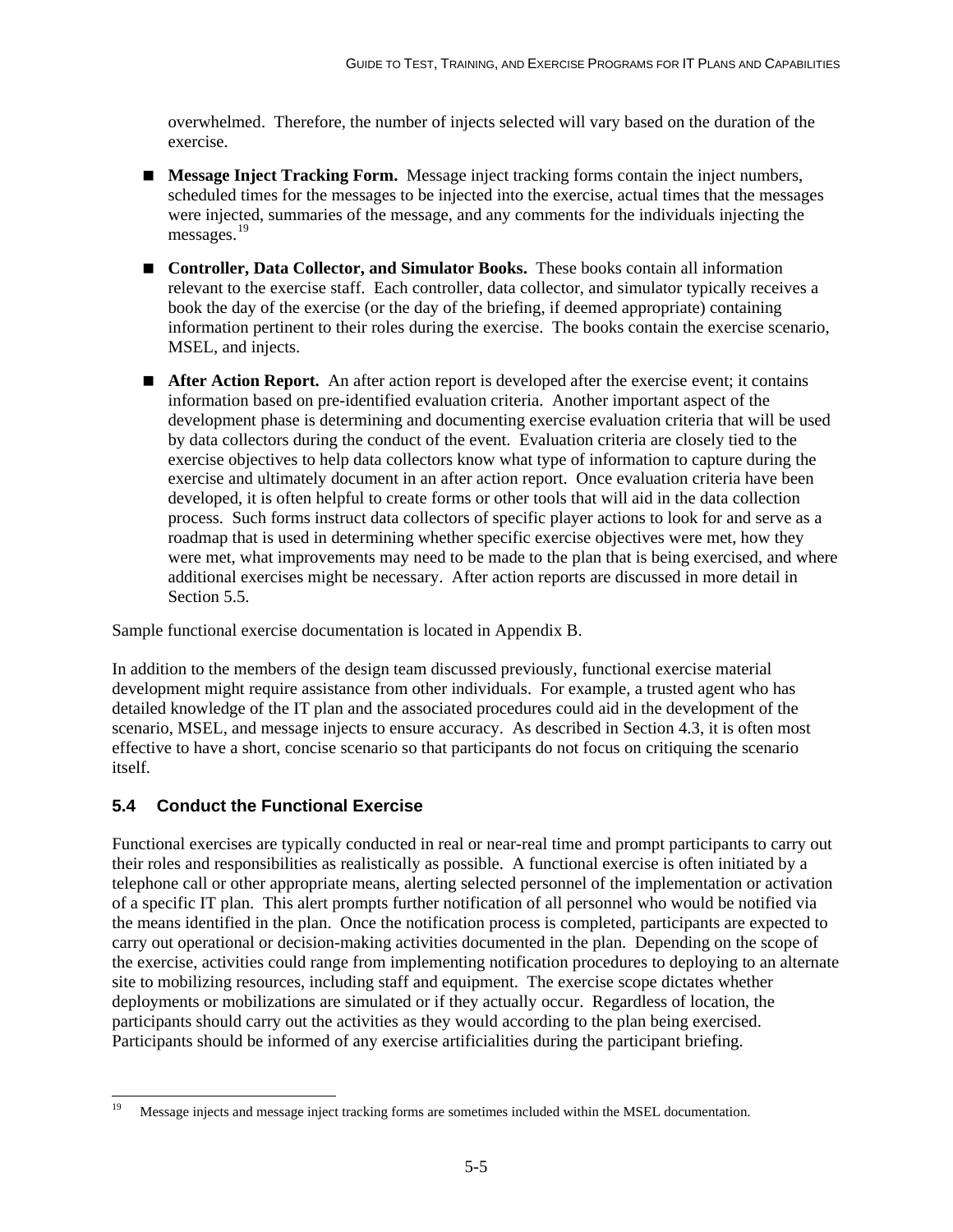<span id="page-31-0"></span>Controllers, data collectors, and simulators should be pre-positioned at the location where the exercise takes place. Controllers form a *control cell*—a central location for exercise coordination, typically in a separate area from the exercise participants—from which the controllers introduce the scenario and message injects to participants. Controllers administer the exercise by referring to the message inject tracking form and MSEL to ensure the exercise remains on schedule and within scope.

Data collectors directly observe player actions during the exercise. They refer to the evaluation criteria and any other evaluation forms that the data collection team may create to aid their efforts. Simulators assume the roles of various internal and external entities that are not participating in the event, such as other government organizations, private citizens, or law enforcement. Information provided by simulators should be delivered in accordance with how it would be provided by the organization(s) being simulated. They coordinate closely with the controllers and exercise director to ensure their responses are consistent with the MSEL. Simulators may be collocated with controllers or assemble a response cell in a separate room. During the course of exercise, the exercise director, controllers, data collectors, and simulators should remain in constant contact with each other to ensure that the exercise remains coordinated and on schedule.

The exercise director announces when the exercise concludes. Typically, this occurs when the time allocated for the exercise has ended, or earlier if all objectives have been met or the MSEL and injects have been fully played out. In cases where a real-world emergency occurs, it is the exercise director's responsibility to call an immediate end to the event. Following the conclusion of exercise play, the exercise director, controllers, and data collectors should conduct an exercise debrief with participants, often referred to as a hotwash. The exercise director leads the hotwash and requests feedback from participants, controllers, simulators, and data collectors. Immediately following the exercise, the controllers, data collectors, simulators, and participants should be asked to provide the exercise director with their notes or any forms completed during the course of the exercise and the hotwash session.

#### **5.5 Evaluate the Functional Exercise**

During the evaluation phase, the exercise director relies on the design team or other specified staff to develop the after action report that documents findings and recommendations from the functional exercise. Exercise notes, forms, and other material created during the course of exercise play and during the hotwash are the basis of the after action report. The introduction to the after action report should document background information about the exercise such as the scope, objectives, and scenario. The after action report should also document observations made by the exercise staff and participants during the exercise and recommendations for enhancing the IT plan that was exercised. The after action report should also include a list of exercise participants and may provide information from any participant surveys that were distributed during the hotwash to solicit feedback.

Following the development of the after action report, the plan coordinator might assign action items to select personnel in an effort to update the IT plan being exercised. The plan coordinator should then update the plan, if appropriate, by implementing recommendations made in the after action report. It may also be necessary to brief certain managers on the results of the exercise, update other security-related documents, and perform other actions based on the exercise.

#### **5.6 Summary**

Functional exercises allow personnel with operational responsibilities to validate their IT plans and their operational readiness for emergencies in a simulated operational environment. Activities for a functional exercise are scenario-driven, such as a particular building's IT systems becoming unavailable in the simulated environment and the participants then learning that the building is on fire. Additional situations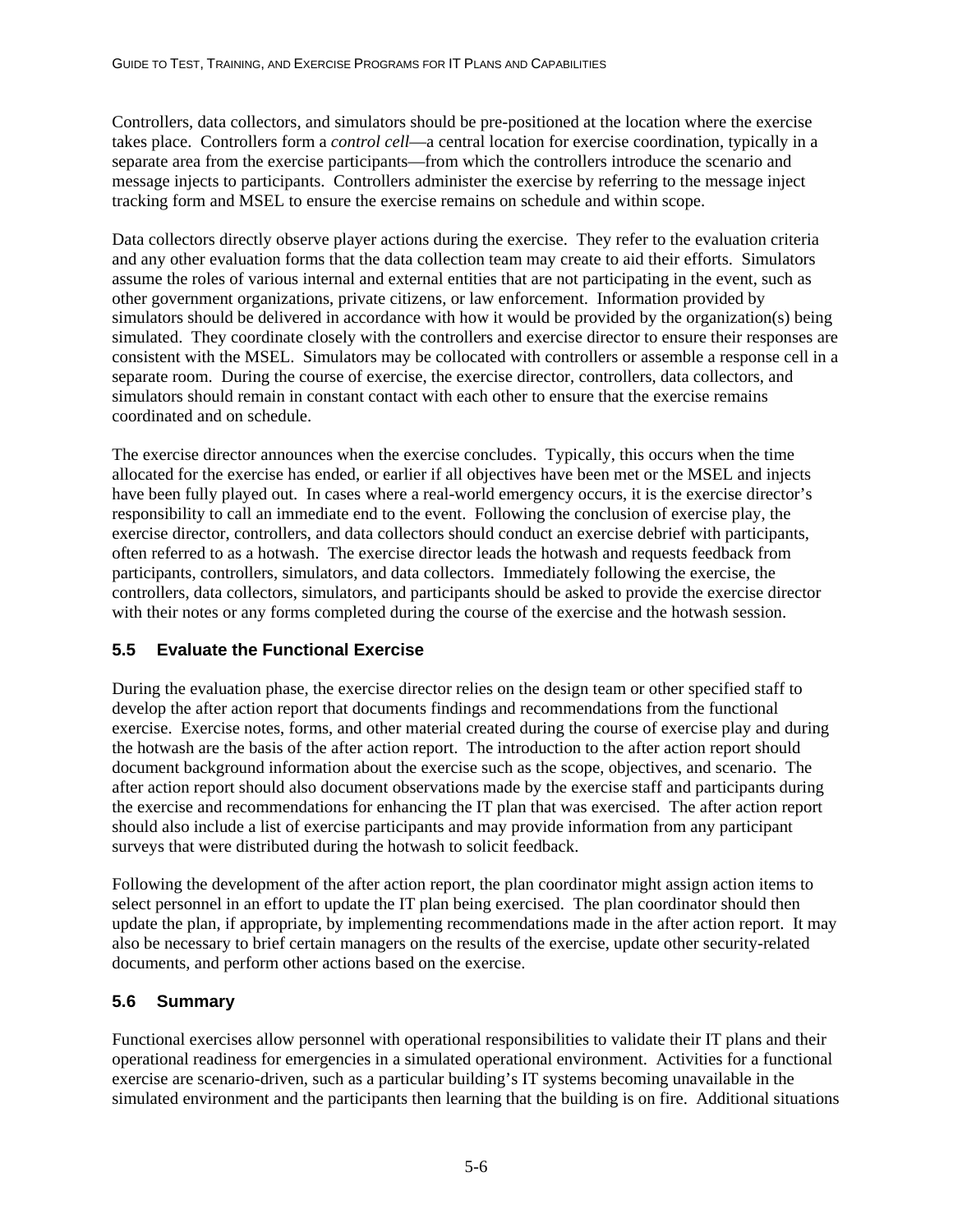are often simulated during the course of the exercise. Functional exercises are designed to exercise specific team members, procedures, and assets involved in one or more functional aspects of an IT plan. Functional exercises vary in complexity and scope, from validating specific aspects of a plan to full-scale exercises that address all plan elements.

One commonly used methodology for planning and performing functional exercises has the following phases:

- **Design.** The TT&E program coordinator works with a functional exercise design team to design the event. The design phase is usually started three to six months in advance of the event. The major steps in the event design process are as follows:
	- Determine the exercise topic based on the overarching objectives for exercising the IT plan
	- Determine the exercise scope based on which portions of the IT plan should be exercised
	- Identify the objectives of the exercise
	- Identify the individuals that should participate in the exercise and invite them to the event
	- Identify the staff for the exercise, including an exercise director and one or more controllers, data collectors, and simulators
	- Coordinate the logistics for the exercise event.
- **Development.** The design team creates the documentation to be used before, during, and after the exercise event. Typical documentation includes briefings for participants and exercise staff; a scenario; a master scenario events list (MSEL); message injects and a message inject tracking form; an after action report; and controller, data collector, and simulator books.
- **Conduct.** Functional exercises are typically conducted in real or near-real time and prompt participants to carry out their roles and responsibilities as realistically as possible. A functional exercise is often initiated by a telephone call or other appropriate means, alerting selected personnel of the implementation or activation of a specific IT plan. Participants are expected to carry out operational or decision-making activities documented in the plan. The exercise controllers administer the exercise, including introducing the scenario and message injects to participants. Data collectors directly observe player actions during the exercise. Simulators assume the roles of entities that are not participating in the event, such as external organizations or private citizens. The exercise director announces the conclusion of the exercise. Immediately following the exercise play, the exercise director, controllers, and data collectors conduct an exercise debrief with the participants, requesting feedback from everyone present.
- **Evaluation.** The comments from the debrief, along with lessons learned during the exercise, should be captured in an after action report. The report should include background information about the exercise, documented observations made by the exercise staff, and recommendations for enhancing the IT plan that was exercised. Outcomes of the evaluation could include updating the IT plan or other security-related documents, briefing managers on the results, and performing other actions.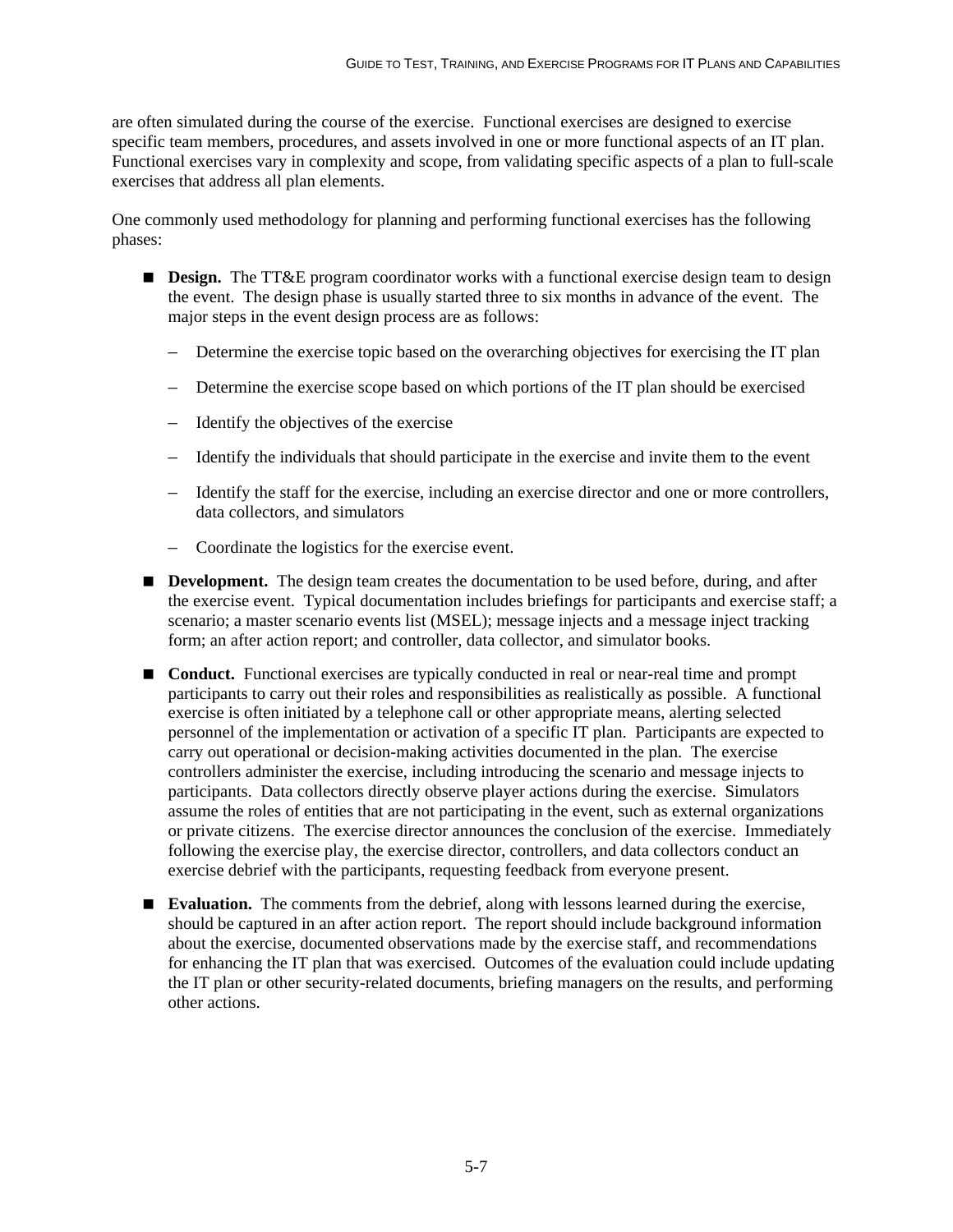**This page has been left blank intentionally.**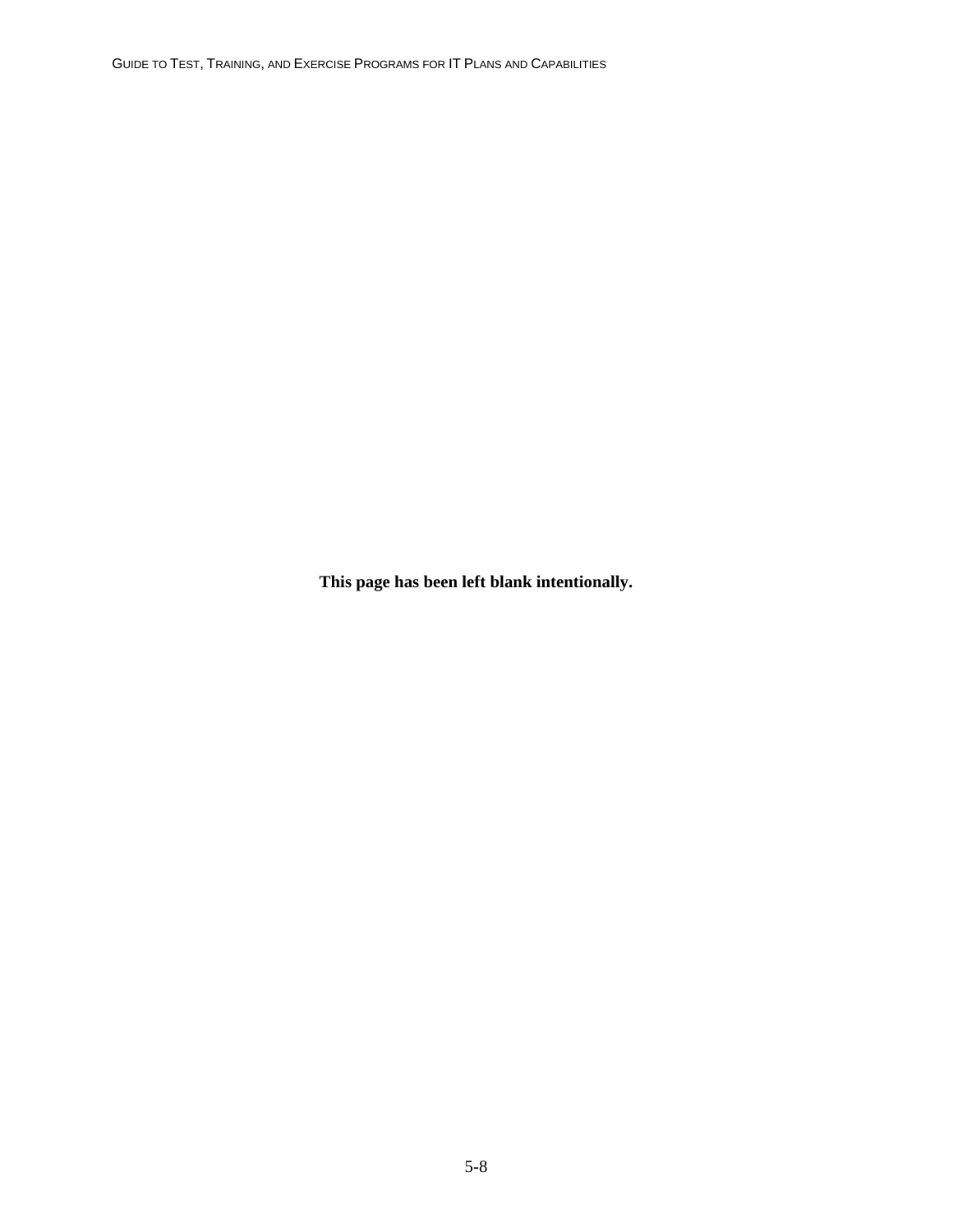#### <span id="page-34-0"></span>**6. Tests**

*Tests* are evaluation tools that use quantifiable metrics or expected outcomes to validate the operability of one or more IT systems or system components (e.g., operating system, application, pager, Blackberry) that are identified as critical in an IT plan.<sup>[20](#page-34-0)</sup> Tests can take several forms, including the following:

- **Component testing** is testing individual hardware or software components, or groups of related components. A component test also might test processes and procedures that are part of any of the organization's IT plans. The testing of hardware or software components at the conclusion of their development should also be conducted, but this is not within the scope of this document. Component testing in this document is concerned with individual components already operational that are critical to the effective operation of the organization that they should be regularly tested.
- **System testing** is testing complete systems to evaluate each system's compliance with specified requirements. A system test should also include an examination of any processes or procedures related to the system being tested.
- **Comprehensive testing** is testing all systems and components that support an IT plan. These tests generally involve multiple components and systems and may become quite extensive in their scope. An example of a comprehensive test is confirming that IT operations can be restored at a backup site in the event of an extended power failure at the primary site.

A test is conducted in as close to an operational environment as possible, which means that the test should be conducted in a manner that resembles the everyday work environment in which the system or component is found. If feasible, an actual test of the components or systems used to conduct daily operations for the organization should be used. Tests can potentially be disruptive to an organization's operations, so tests are sometimes performed on systems that mimic the actual operational systems, especially if there is not strong confidence that the tests will be completely successful.

This section provides guidance on evaluating the need for testing; creating a test plan; and designing, developing, conducting, and evaluating a test. The section then summarizes the key elements to consider during a test and after conducting a test. Appendix C provides test documentation examples, including a test plan, a test briefing, test validation and evaluation worksheets, and an after action report.

#### **6.1 Evaluate the Need for a Test and Create a Schedule**

As part of the TT&E program, the program coordinator should routinely determine the need for a test by considering the organization's overall objectives for conducting a test and answering questions such as the following:

- If Is the system or component to be tested installed and ready for operational use?
- Are the processes and procedures for the system or component established?
- Have the personnel been trained on the use of the system or component? Was the training effective?

<sup>20</sup> 20 The testing described in this publication should not be confused with testing performed in support of system certification and accreditation (C&A) efforts. Testing for C&A focuses on the security of systems under normal conditions, whereas TT&E test events focus on the functionality of systems under adverse conditions as defined in IT plans, such as contingency plans and incident response plans. Although the requirements of C&A and TT&E test events are usually quite different, in some cases it might reduce duplication of efforts to have a single testing event that encompasses both the C&A and the TT&E sets of requirements.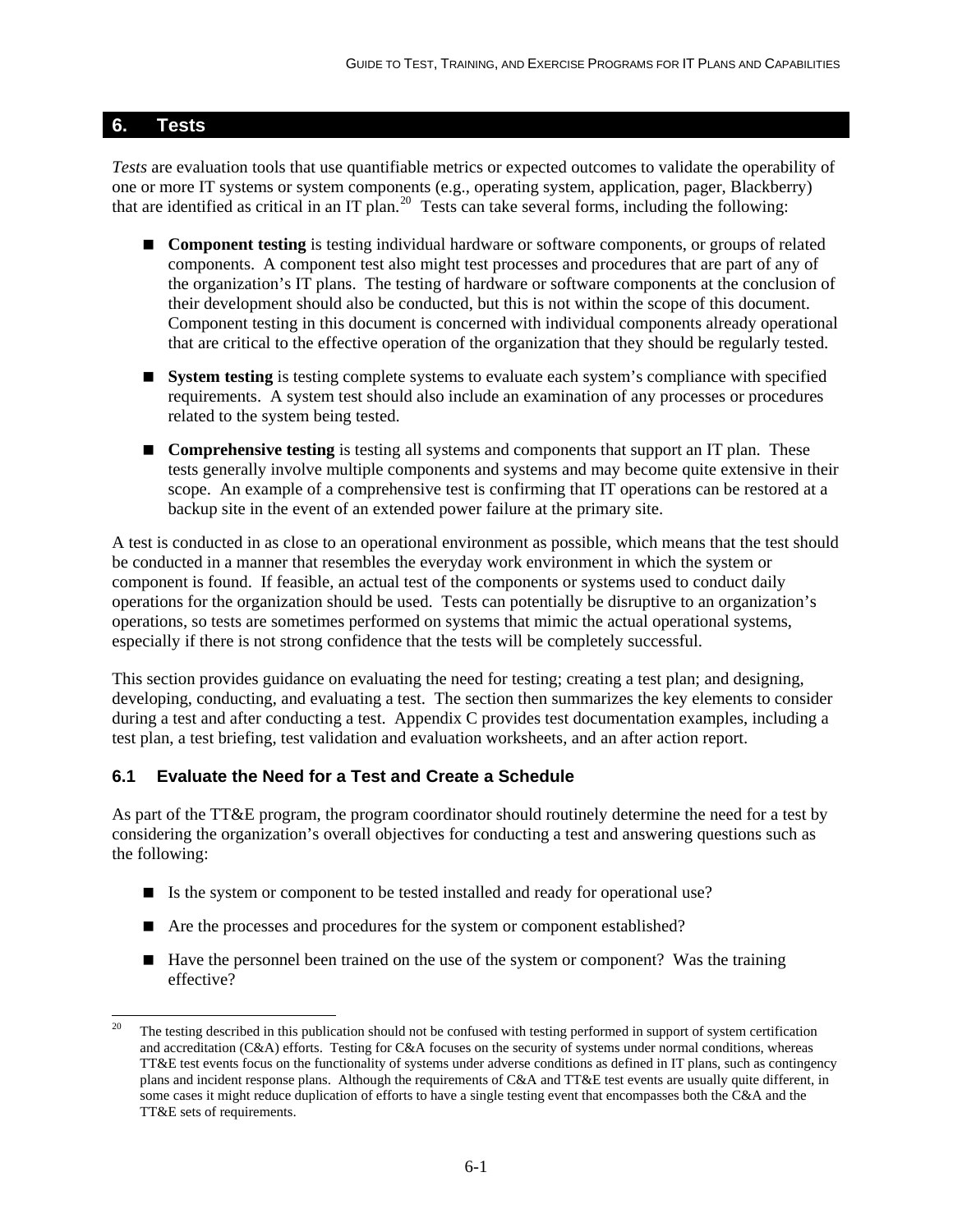- <span id="page-35-0"></span> $\blacksquare$  Are there requirements (e.g., compliance efforts, regulations) that mandate certain tests be performed on a specific schedule or frequency, such as compliance with NIST SP 800-53?
- When was the last time that this component, system, or group of components and systems was tested? Have there been any significant changes or updates since the completion of the last test?

Tests are usually conducted after personnel have been trained on the use of the systems or components being tested and before the systems or components become operational, to ensure they do not adversely affect the security posture or other operational aspects of the organization. If personnel have not yet been trained, system testing should be delayed until the training has been completed. After operational use has begun, periodic testing should be conducted to ensure the continued proper and secure use of the systems or components. Comprehensive tests should also be scheduled periodically to ensure that the IT plans are reasonable, effective, and complete, and that personnel know what their roles and responsibilities are in the conduct of the plans. High personnel turnover might necessitate more frequent testing to maintain the level of preparedness the organization requires.

The scheduling of tests should also consider factors such as available resources and the potential impact on the organization. It is important that when a test is being scheduled, that senior managers are notified and the potential impact on operations assessed to determine the best time to conduct the test. For example, conducting a test that might affect the operations of the organization might not be wise during known peak operational periods. Although scheduling comprehensive tests when many employees are on vacation or on holiday breaks might have a minimal impact on operations, it also could limit the number of available personnel. Ensuring that senior leadership in the organization has agreed to the test, especially for comprehensive tests, is an essential step in the development of the test.

Testing schedules might also be affected by factors external to the organization itself. For example, compliance and regulatory issues might dictate that certain tests be performed on a periodic basis. Another example is environmental and safety issues; a test requiring that staff relocate operations from one facility to another might be better accomplished when the weather is not unpredictable so that employees do not have to travel under extreme conditions, such as a blizzard.

#### **6.2 Design the Test Event**

Once the need to conduct a test has been established, the TT&E program coordinator should create a test design team<sup>[21](#page-35-0)</sup> to design each specific test. Several factors can have a significant bearing on the design of the test, including the level of the test (component, system, or comprehensive), the organizational entities involved, and the scope of the test. These factors can affect the lead time required to develop the test, the level of complexity for the test, and the length of time the test will take. At an early stage in the design process, the personnel who will participate in the test should be identified and the senior managers for these affected areas should be contacted. Sections 6.2.1 through 6.2.6 describe the major steps in the event design process.

#### **6.2.1 Determine the Scope**

The scope of the test should be determined based on current system or security requirements and any potential compliance or regulatory requirements. The scope of the test is directly shaped by the type of test. Component tests are more focused and generally involve fewer individuals and organizational entities. System tests are broader in scope and include more personnel and multiple components.

 $21$ 21 The test design team should include a team leader and subject matter experts for each of the areas to be tested; they should develop the content of the test cooperatively.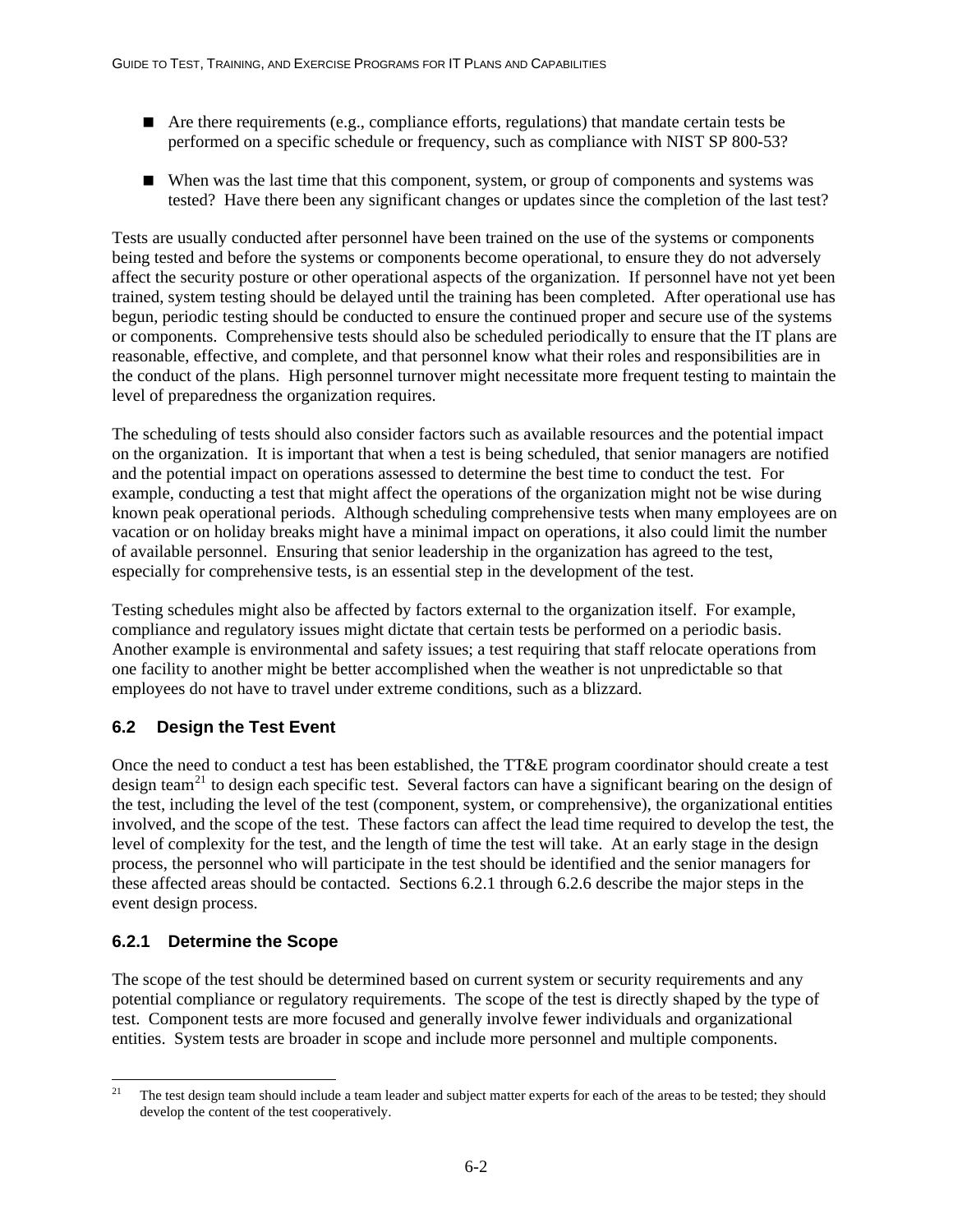Comprehensive tests involve much larger portions of the organization, potentially all personnel, and require more extensive coordination and planning.

## **6.2.2 Identify the Objectives**

The design team should define the tests that will be conducted and specify the expected results or outcomes. The test plan could consist of a series of smaller individual tests each designed to examine a part of the component, system, or group of components and systems being tested. The objectives for each test should be to measure, check, or verify whether the component, system, or group of components and systems satisfies its intended purpose and functions adequately. Where possible, the expected results or outcomes should be expressed in an objective and measurable manner, with subjective measurements being minimized. The results should be quantifiable and repeatable to the extent reasonably possible.

Tests are often performed as part of standard operational activities, such as restoring a backup, moving a server from one room to another, upgrading or patching operating systems or applications, or changing hardware components (e.g., swapping hard drives, replacing a failed power supply). Combining tests with operational activities is generally more efficient than performing them separately and is also less likely to negatively impact operations.

Other examples of common tests are activating call tree cascades and determining if they can be executed within prescribed time limits, and removing power from a system or system component.

### **6.2.3 Determine the Testing Tools**

The design team should specify the assessment tools and procedures needed to accomplish the test. The specific tools needed may vary greatly depending upon the scope of the test. Tools might range from specialized software or hardware tools (e.g., network sniffers, vulnerability scanners) to measurement and recording devices (e.g., stopwatches, cameras, video recorders) to checklists used to measure adherence to defined processes and procedures. Tools might also include items needed by the test team for logistical support (e.g., radios, cell phones, badges).

### **6.2.4 Identify the Participants**

The participants in a test vary based on the scope of the test to be performed. Participation in testing events can be thought of in two levels:

- The first level of participant consists of the individuals who are operating the components or systems being tested.
- The second level of participant consists of those individuals who are not directly involved in the test, but who might be impacted by the test or related activities. For example, if the test included an evacuation drill, the involved participants would be all personnel who were forced to evacuate, while affected individuals would include those individuals who might be trying to contact the evacuated people but could not reach them because they were not in their offices.

The design team should attempt to identify both levels of participants, although for larger tests the affected individuals might have to be identified in groups instead of individually. Individuals in the first level of participants should be notified well in advance of the test through an e-mail or memorandum. Individuals and groups in the second level of participants should be notified before the test occurs; examples of this include an announcement to the participants of possible disruptions to the systems being tested and a message on a help desk phone number stating that disruptions may occur to the systems being tested between certain hours.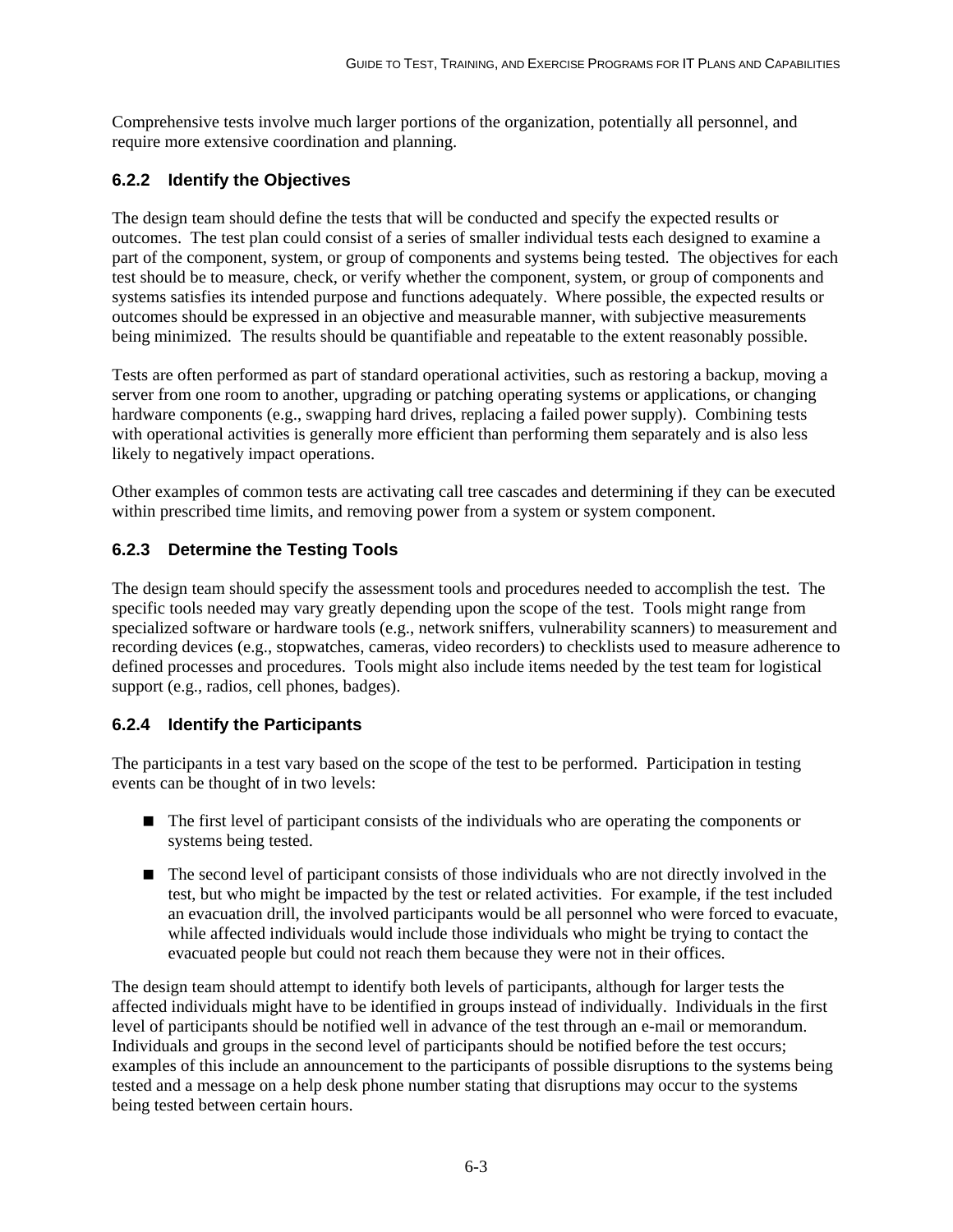# **6.2.5 Identify the Test Staff**

The design team usually designates a *test director*, who is responsible for all aspects of the test, including staffing, development, conduct, logistics, and oversight of the design team. The test director designates one or more data collectors, who monitor and record the results of the test. The test director and data collectors should meet before the event to discuss the details surrounding the test, including its scope and objectives. At this time, the test director and data collectors review the results from previous exercises and tests, if applicable, to heighten their awareness of potential issues before the event.

The design team also often includes one or more individuals that are subject matter experts in the areas being tested. These individuals can help develop the test plan and identify the necessary testing tools. Because they are aware of the details of the test, these individuals should not be participants in the test; instead, they can be test observers, facilitators, data collectors, or controllers.

# **6.2.6 Coordinate the Logistics**

The design team should begin to coordinate the logistical support far enough in advance to ensure the successful completion of the test. The time required for coordination also depends on the scope, and typically varies from a month in advance for component testing to several months for a comprehensive test of components and systems for a large IT plan such as a disaster recovery plan or incident response plan. The checklist in Table 6-1 contains examples of possible logistics actions that might need to be performed. Although specific logistical elements are identified during the test design phase, it is imperative that the required list of logistical components be updated frequently, especially after the test is fully developed.

| <b>Logistics</b>                                                                                                                                                         | <b>Target Date</b> | <b>Completed</b> |
|--------------------------------------------------------------------------------------------------------------------------------------------------------------------------|--------------------|------------------|
| Select a date for conducting the test                                                                                                                                    |                    |                  |
| Identify each individual component that will be tested                                                                                                                   |                    |                  |
| Identify participants                                                                                                                                                    |                    |                  |
| Invite core participants to an organizational meeting                                                                                                                    |                    |                  |
| Coordinate the development of the test plan and other required documentation                                                                                             |                    |                  |
| Reserve a conference room that accommodates all participants                                                                                                             |                    |                  |
| Ensure conference room is available at least one day before the conference to<br>perform setup                                                                           |                    |                  |
| Determine the need for audio/visual and recording equipment                                                                                                              |                    |                  |
| Reserve audio/visual and recording equipment, if applicable                                                                                                              |                    |                  |
| Arrange for refreshments, if appropriate                                                                                                                                 |                    |                  |
| Create a supplies checklist to include required testing tools, measurement and<br>recording devices, and items such as nametags/nametag holders, clipboards,<br>and pens |                    |                  |
| Copy all test documents and files as a backup onto a CD-ROM, USB flash<br>drive, or other removable media                                                                |                    |                  |
| Validate the correct operation of testing equipment and ensure evaluators know<br>how to operate the test equipment                                                      |                    |                  |
| Conduct a dry-run/walk through of the test to be performed, if necessary                                                                                                 |                    |                  |
| Review procedures to terminate the test, should operational issues necessitate it                                                                                        |                    |                  |

#### **Table 6-1. Sample Logistics Checklist for Test Events**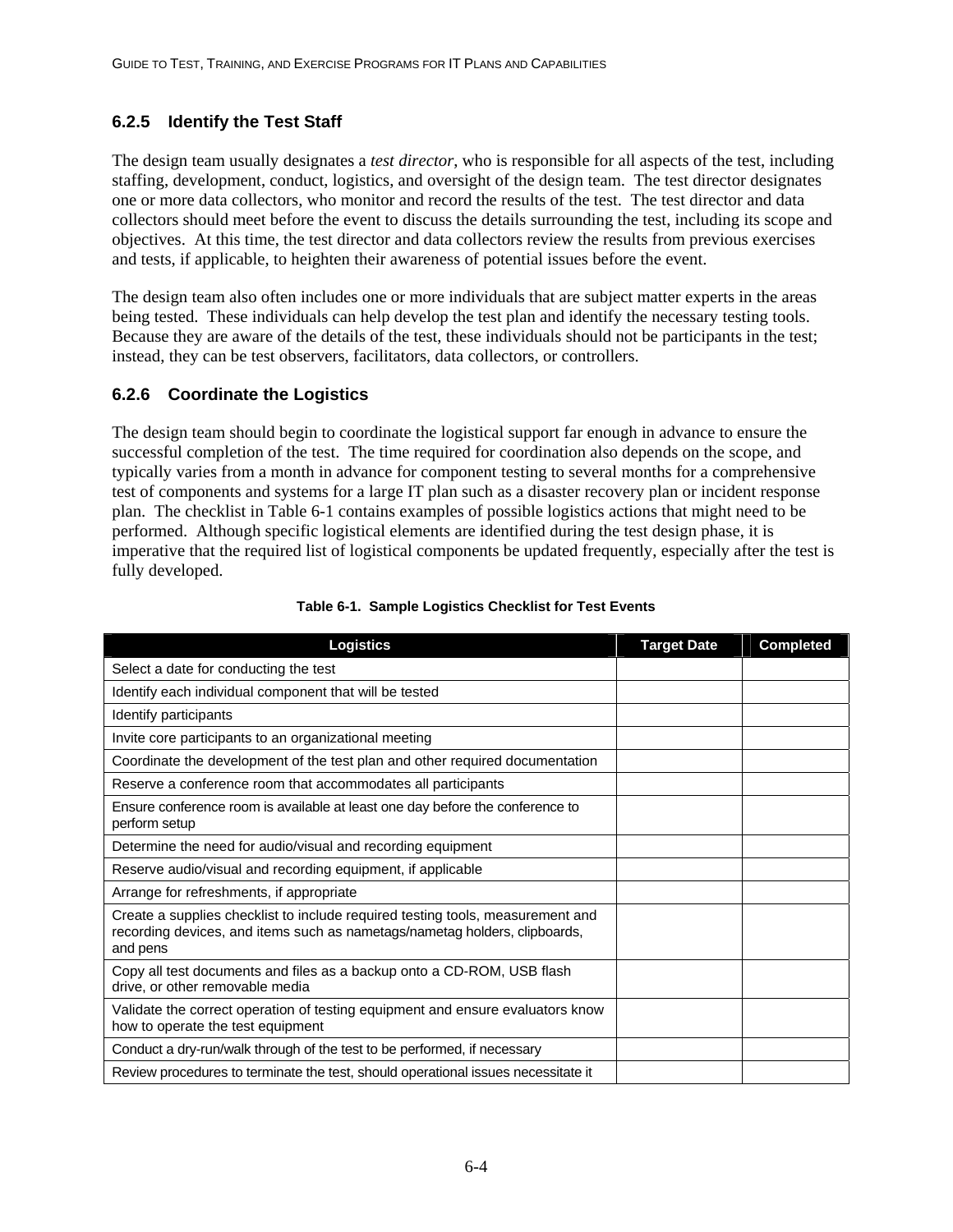### **6.3 Develop the Test Material**

Once the event is designed, the design team needs to create test documentation. The magnitude of this work depends on the scope of the test. This documentation could include the following:

- **Briefings.** For larger system or comprehensive tests, an initial meeting may be used to signal the start of the event. Specific briefings to senior management and to the managers of others that might be affected by the test need to be developed to provide an understanding of what the test will comprise and why it is important.
- **Test Guide.** This document outlines the basic steps involved in conducting a test and includes a list of the participants. It should also include a list of all individuals and groups who might be affected by the test, and discuss procedures for early termination of the test should events necessitate this action. This guide provides an overall examination of what will occur during the test.
- **Test Plans.** For each specific test to be performed, a test plan needs to be developed that outlines the specific steps that will be performed. Each step should include a list of required logistical items and delineate the expected outcome or response from this step. The procedures for early test termination should be repeated in this documentation, because the evaluators or the people conducting the test should be using the documentation during the test. A list of emergency contact numbers (including cell phone and pager numbers) should also be included.
- **After Action Report.** An after action report is developed after the test is completed. It should contain the results of each individual test as well as an overall synopsis of the test activities. Corrective actions and recommendations are one element of this report. For larger tests, an executive summary for senior management should also be created that provides a synopsis of the test, the results of the test, and the recommendations for improvement.

When developing a comprehensive test for an IT plan, there might be significant overlap with what would occur when developing a functional exercise for the same plan. In fact, many comprehensive tests have test plans that include materials similar to those used for functional exercises, including a scenario, an MSEL, and message injects. For example, during a test, participants may be told that a particular backup tape has failed, a certain server is unusable, or a road to the backup facility is closed. The key difference between a functional exercise and a test is that a test is conducted in an operational environment whenever possible, and it is designed to validate the actual effectiveness of both the processes and procedures for system recovery and restoration outlined in the plan, as well as the training that has been conducted, to ensure personnel understand their responsibilities and know how to react in a given situation.

### **6.4 Conduct the Test**

The locations for tests vary based on the type of test being conducted and the test's scope. For example, a small component test could be conducted in a single office, while a comprehensive test of components and systems for an IT plan could involve many different parts of an organization in various locations.

Safety and security are two elements that should be maintained during any test. The organization's operational systems and networks need to be protected so that they do not sustain damage. The core function or mission of the organization should not be disrupted to the extent that the organization can no longer function and provide the services that it was created to provide. For these reasons, the test director should monitor all tests closely. At any sign of a possible catastrophic disruption, or in the event that the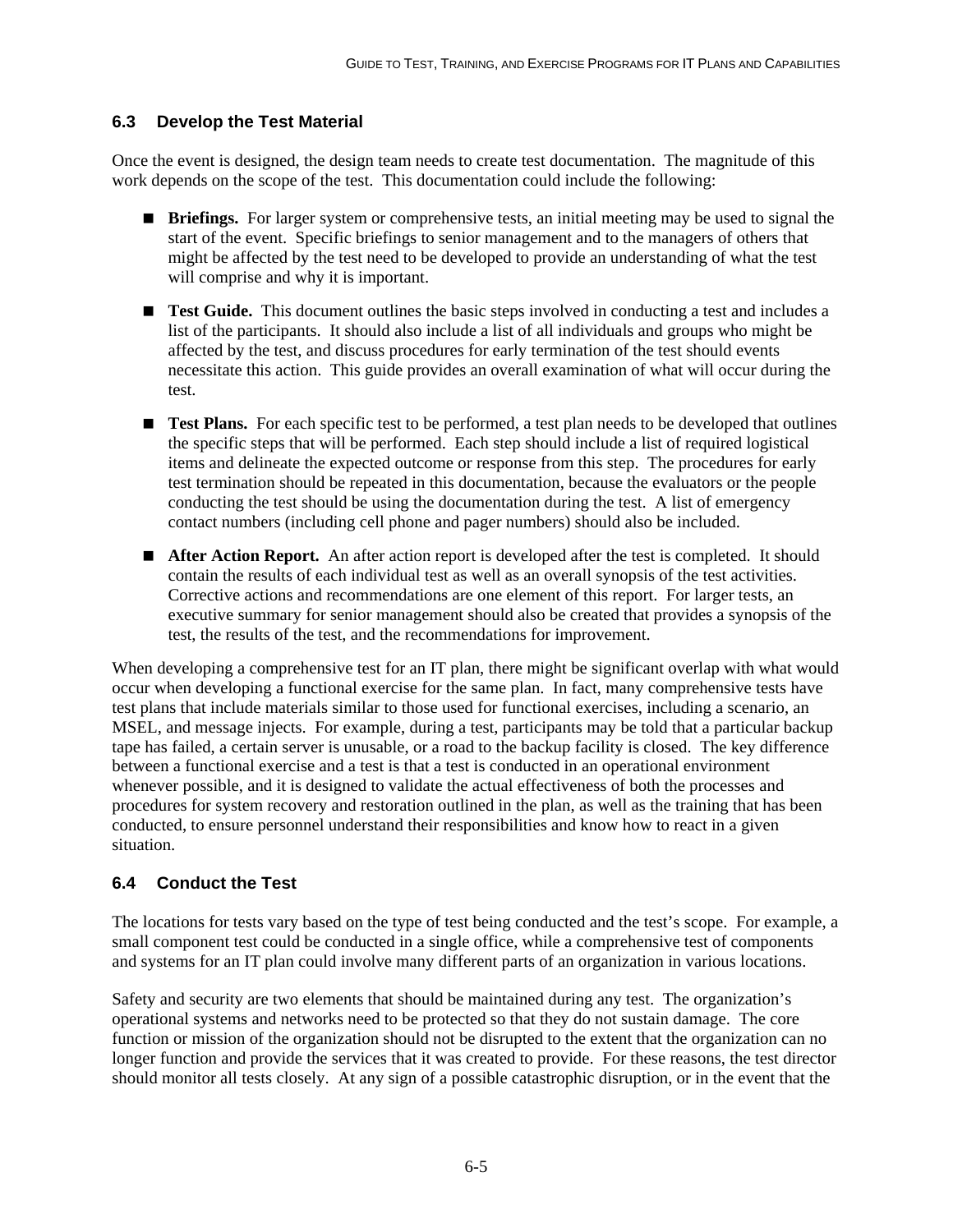safety of an individual is at stake or the security of the organization or its data is in question, the test director and any member of the test team should have the ability to terminate the test immediately.

Following the conclusion of the test, the test director and data collectors should conduct an informal test debrief with participants, often referred to as a hotwash. The test director leads the hotwash and requests feedback from the participants and data collectors. Immediately following the test, the data collectors and participants should be asked to provide the test director with their notes or any forms completed during the course of the test and the hotwash session.

# **6.5 Evaluate the Test**

During the evaluation phase, a member of the design team or another selected staff member should develop an after action report that determines how well the tested systems or components functioned. The introduction to the after action report should document background information about the test such as the scope, objectives, and tests. The after action report should also document observations made by the test team during the test and recommendations for enhancing the IT plan that had its components or systems tested, along with associated procedures and components. The after action report should also include a list of test participants and may provide information from any participant surveys that were distributed during the hotwash to solicit feedback.

The after action report typically takes a few days to prepare. In the event that critical lapses in security or safety are noted, the test director should not wait until the final report is created to notify management. An informal report should be generated immediately with any critical changes that should be made, with the full report following in a reasonable amount of time. A formal debrief is sometimes conducted after a test so that the test director, plan coordinator, and other management staff can discuss the results of the test. Stakeholders typically review the report and may provide suggestions for minor wording changes, such as strengthening a recommendation to ensure that its importance is clear.

Following the development of the after action report, the plan coordinator might assign action items to select personnel to update the IT plan that had its components or systems tested. The plan coordinator should then update the plan, if appropriate, by implementing recommendations made in the after action report. It may also be necessary to brief additional managers on the results of the test, update other security-related documents, and perform other actions based on the test.

### **6.6 Summary**

Tests are evaluation tools that use quantifiable metrics or expected outcomes to validate the operability of one or more IT systems or system components that are identified as critical in an IT plan. Tests can take several forms, including component testing (testing individual hardware or software components, or groups of related components), system testing (testing complete systems), and comprehensive testing (testing all systems and components that support an IT plan). A test is conducted in as close to an operational environment as possible, which means that the test should be conducted in a manner that resembles the everyday work environment in which the system or component is found. If possible, an actual test of the components or systems used to conduct daily operations for the organization should be used. Tests can potentially be disruptive to an organization's operations, so tests are sometimes performed on systems that mimic the actual operational systems, especially if there is not strong confidence that the tests will be completely successful.

One commonly used methodology for planning and performing test events has the following phases: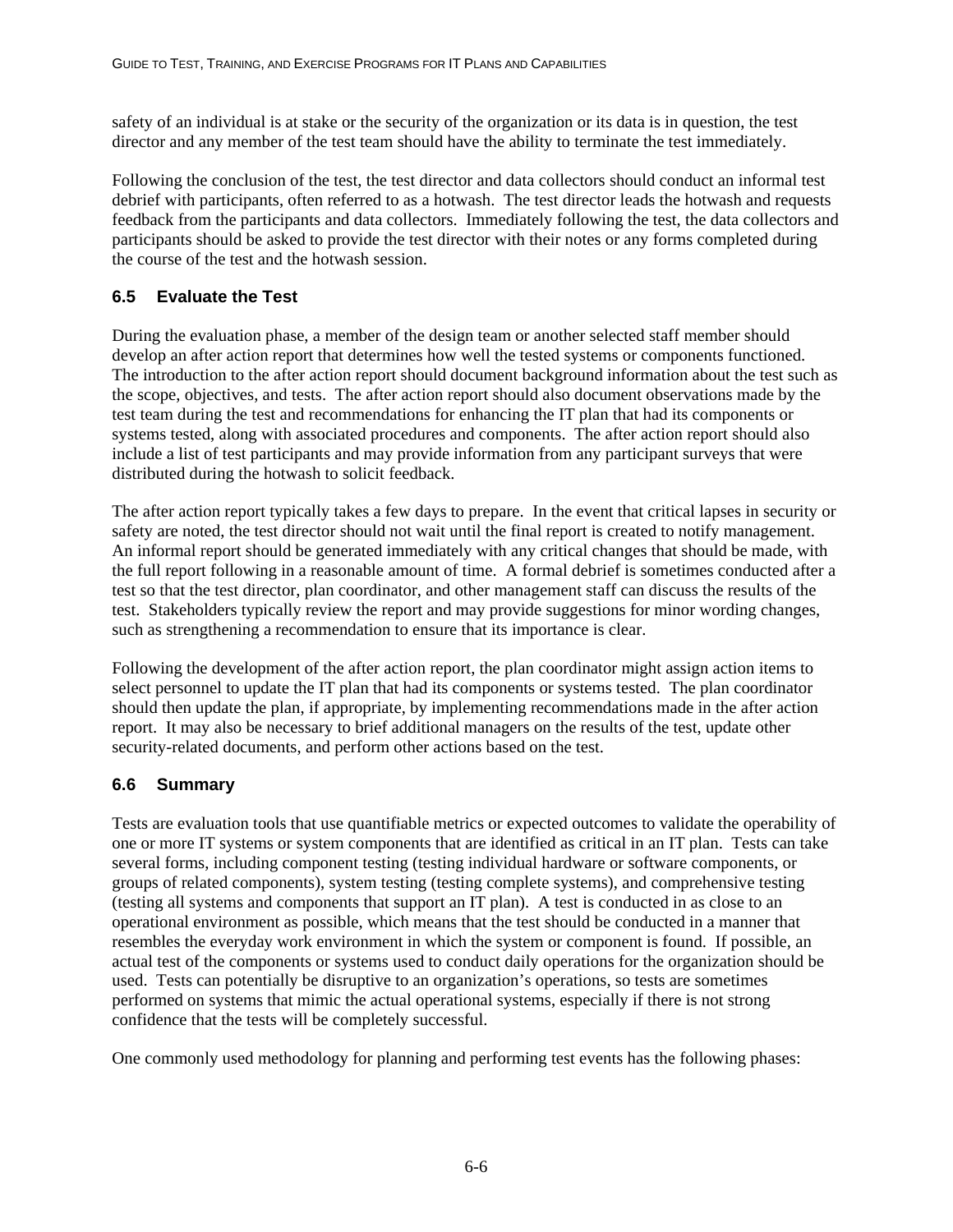- **Design.** The TT&E program coordinator works with a test design team to design the event. Several factors can affect the design of the test, including the form (component, system, or comprehensive), the organizational entities involved, and the scope of the test. The major steps in the event design process are as follows:
	- Determine the test scope based on current system or security requirements and any potential compliance or regulatory requirements
	- Identify the objectives of the test
	- Determine which assessment tools and procedures are needed to accomplish the test
	- Identify the individuals that should participate in the test and notify them of when it will occur
	- Identify the staff for the test, including a test director and one or more data collectors
	- Coordinate the logistics for the test event.
- **Development.** The design team creates the documentation to be used before, during, and after the test event. Typical documentation includes briefings, a test guide, test plans, and an after action report. For some tests, especially comprehensive tests, materials similar to those used for functional exercises, such as a scenario, MSEL, and message injects may also be needed.
- **Conduct.** The locations for tests vary based on the type of test being conducted and the test's scope. For example, a small component test could be conducted in a single office, while a comprehensive test of components and systems for an IT plan could involve many different parts of an organization in various locations. During a test, the mission of the organization should not be disrupted to the extent that the organization can no longer function and provide the services that it was created to provide. The test director should monitor all tests closely, and if there is any sign of a possible catastrophic disruption, or the safety of an individual is at stake or the security of the organization or its data is in question, the test director and any other member of the test staff should have the ability to terminate the test immediately. After the test concludes, the test director and data collectors should conduct an informal test debrief, requesting feedback from everyone present.
- **Evaluation.** The comments from the debrief, along with lessons learned during the test, should be captured in an after action report. The report should include background information about the test, documented observations made by the test staff, and recommendations for enhancing the IT plan that had its components or systems tested. Outcomes of the evaluation could include updating the IT plan or other security-related documents, briefing managers on the results, and performing other actions.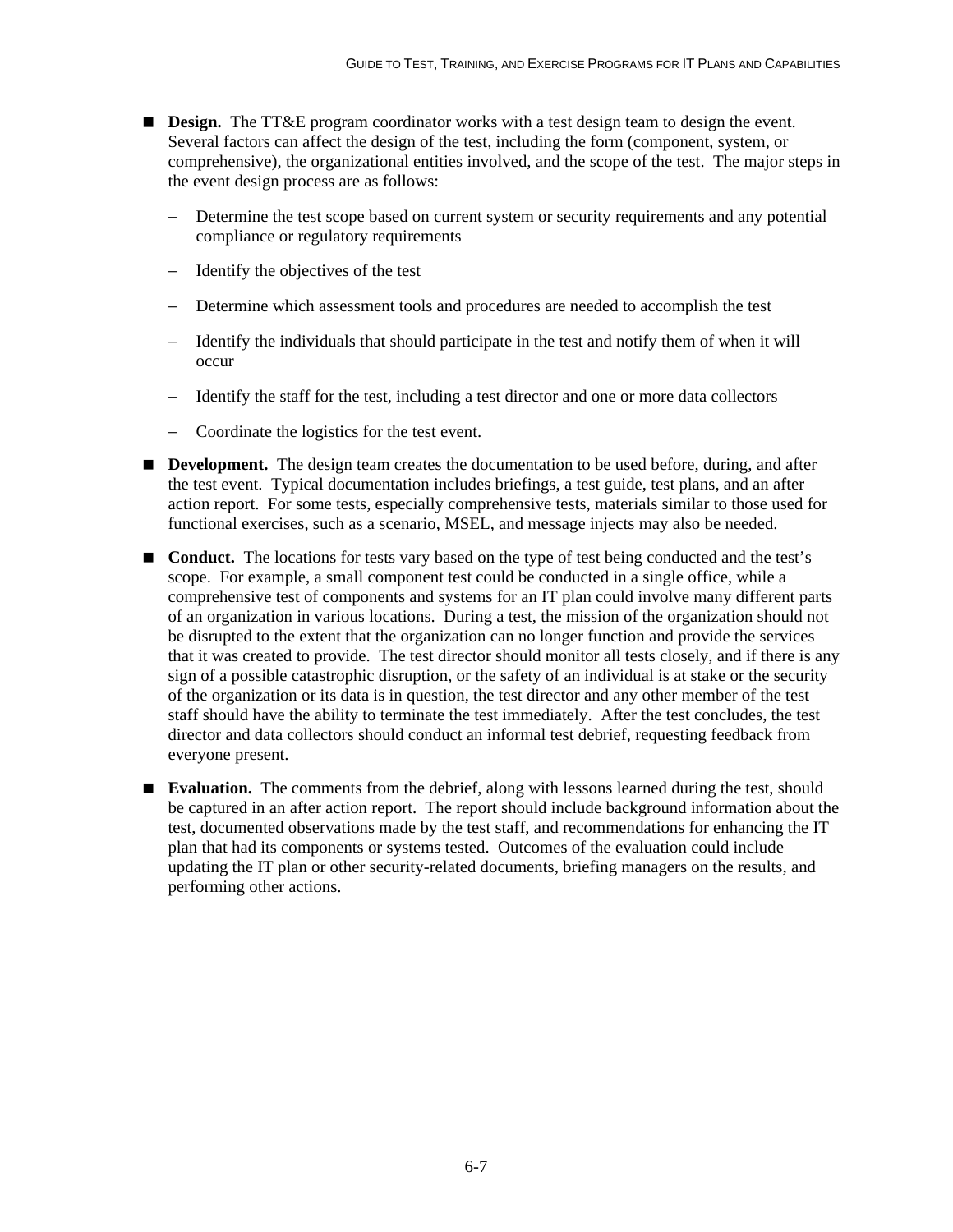**This page has been left blank intentionally.**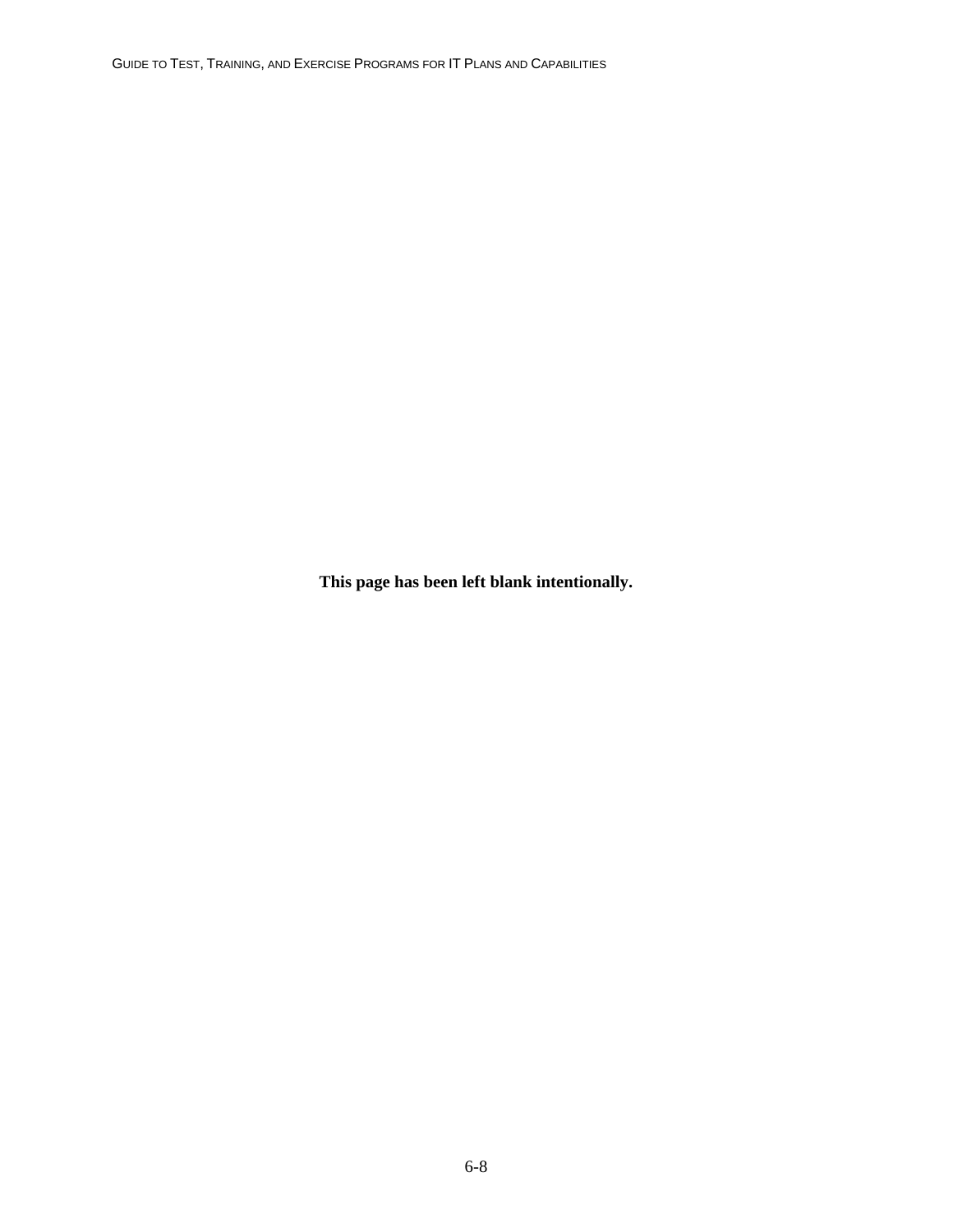## **Appendix A—Sample Tabletop Exercise Documentation**

Appendix A provides the following sample documentation:

- Tabletop Exercise Facilitator Guide
- Tabletop Exercise Participant Guide
- Tabletop Exercise After action report.

This sample documentation is designed to be used as a template by those responsible for designing and developing tabletop exercise documentation. In addition to the documentation described in this appendix, a briefing containing the agenda and logistics information should be developed and projected at the beginning of the exercise.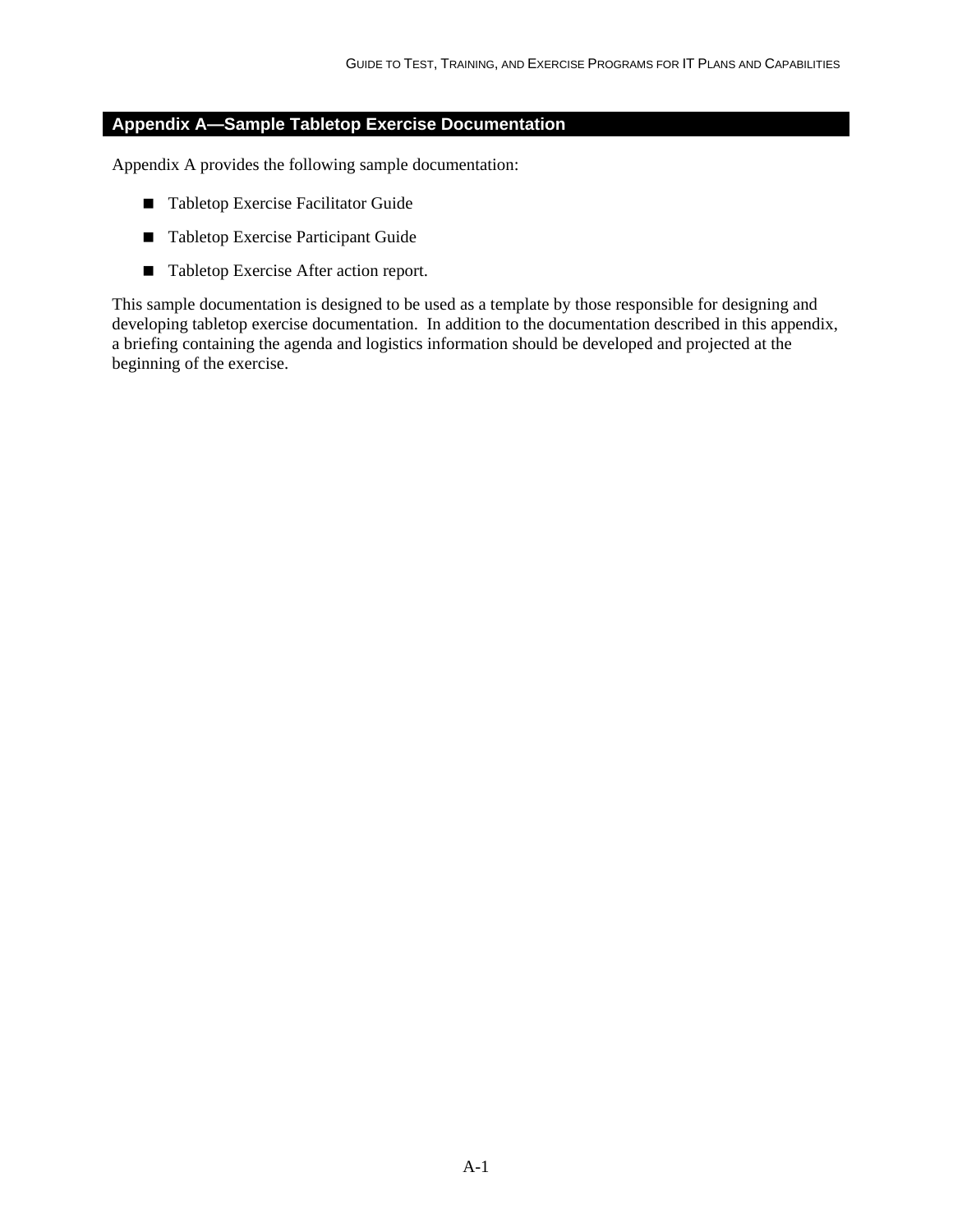GUIDE TO TEST, TRAINING, AND EXERCISE PROGRAMS FOR IT PLANS AND CAPABILITIES

# **A.1 Sample Tabletop Exercise Facilitator Guide**

## *[INSERT ORGANIZATION NAME] [INSERT TABLETOP EXERCISE TITLE]*

### **FACILITATOR GUIDE**

*[Insert Tabletop Location]* 

*[Insert Tabletop Date]*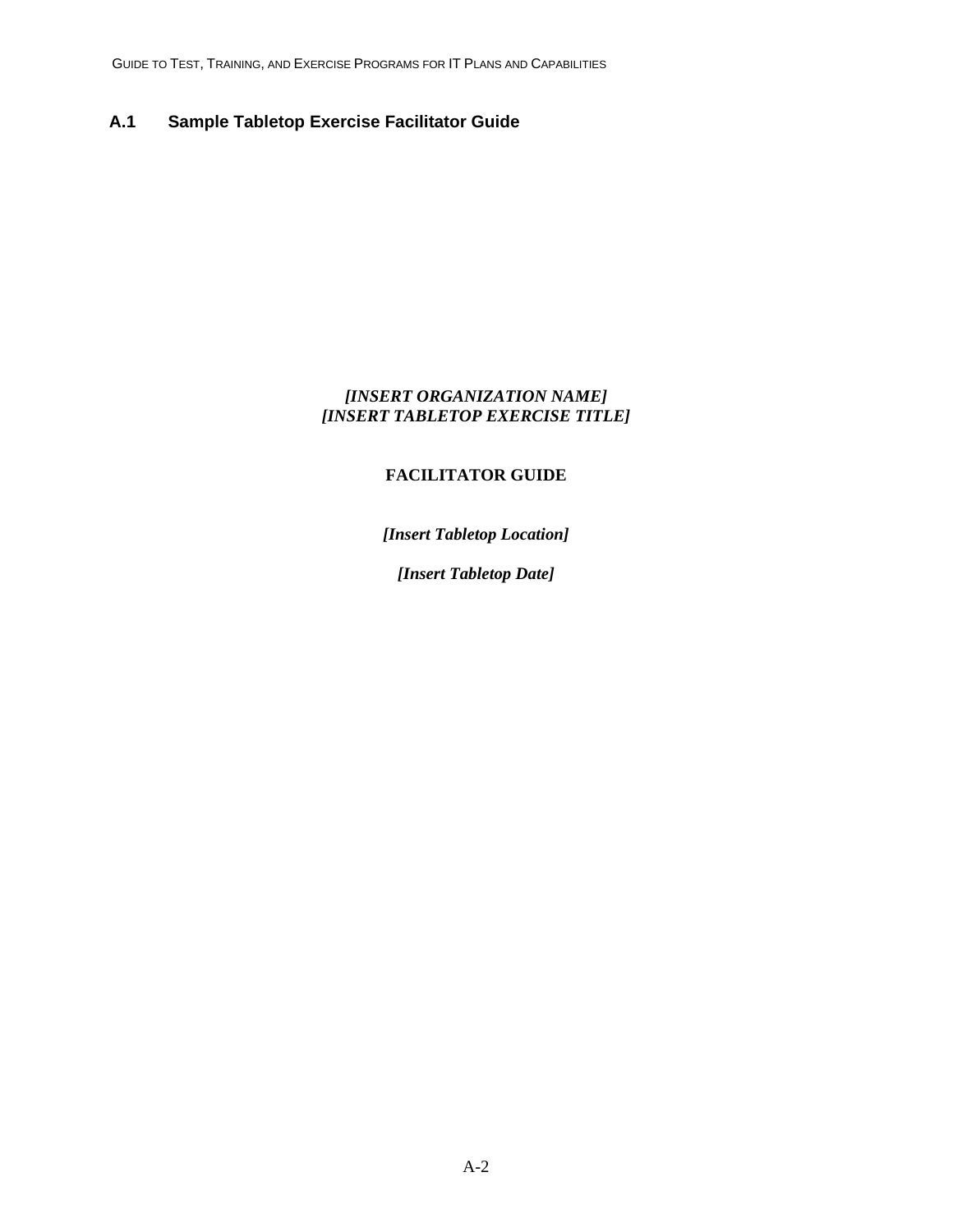<span id="page-44-0"></span>*[Insert table of contents]* 

### **SAMPLE INTRODUCTION**

In an effort to validate *[insert organization name] [insert name of plan being exercised[22](#page-44-0)], [insert organization name]* will conduct a tabletop exercise to examine processes and procedures associated with the implementation of the *[insert plan name]*. This discussion-based exercise will be a *[insert number of hours]*-hour event that will begin at *[insert start time]* and will last until *[insert end time]*.

The exercise is designed to facilitate communication among select personnel regarding the implementation of recovery operations at *[insert organization name]* following an event causing the outage of mission critical systems that are housed in the *[insert facility name]*. This exercise is designed to improve the readiness of the *[insert organization name]* and help validate existing *[insert plan name]*  procedures.

Participants should come to the exercise prepared to discuss high-level issues related to the recovery of mission critical systems at the *[insert facility name]*. To achieve the exercise's stated objectives, discussion will focus on the following *[insert facility name]* contingency planning elements:

- What would be done to recover each class of system (e.g., Messaging, Web) at the *[insert facility name*]?
- How will system recovery be accomplished and what is the priority/optimal chronology of restoration?
- What is the time required for restoration and how can this be optimized?
- What are the expected results and action items that will assist system teams and improve readiness after the exercise?

Participants may choose to bring back-up reference material that will aid in answering the above questions.

### **SAMPLE CONCEPT OF OPERATIONS**

A tabletop exercise is a discussion-based event in which participants meet in a "classroom" setting to address the actions they would take in response to an emergency situation. Tabletops are an effective initial step for personnel to discuss the full range of issues related to a crisis scenario. These exercises provide an excellent forum to examine roles and responsibilities, unearth interdependencies, and evaluate plans.

Participants will be presented with a scenario affecting the *[insert facility name]*. A facilitator will help guide discussion by asking questions designed to address the exercise's objectives. The facilitator may choose to inject modifications to the scenario to further stimulate discussion. Participants will also be encouraged to ask one another questions.

l This example illustrates an IT contingency planning tabletop exercise.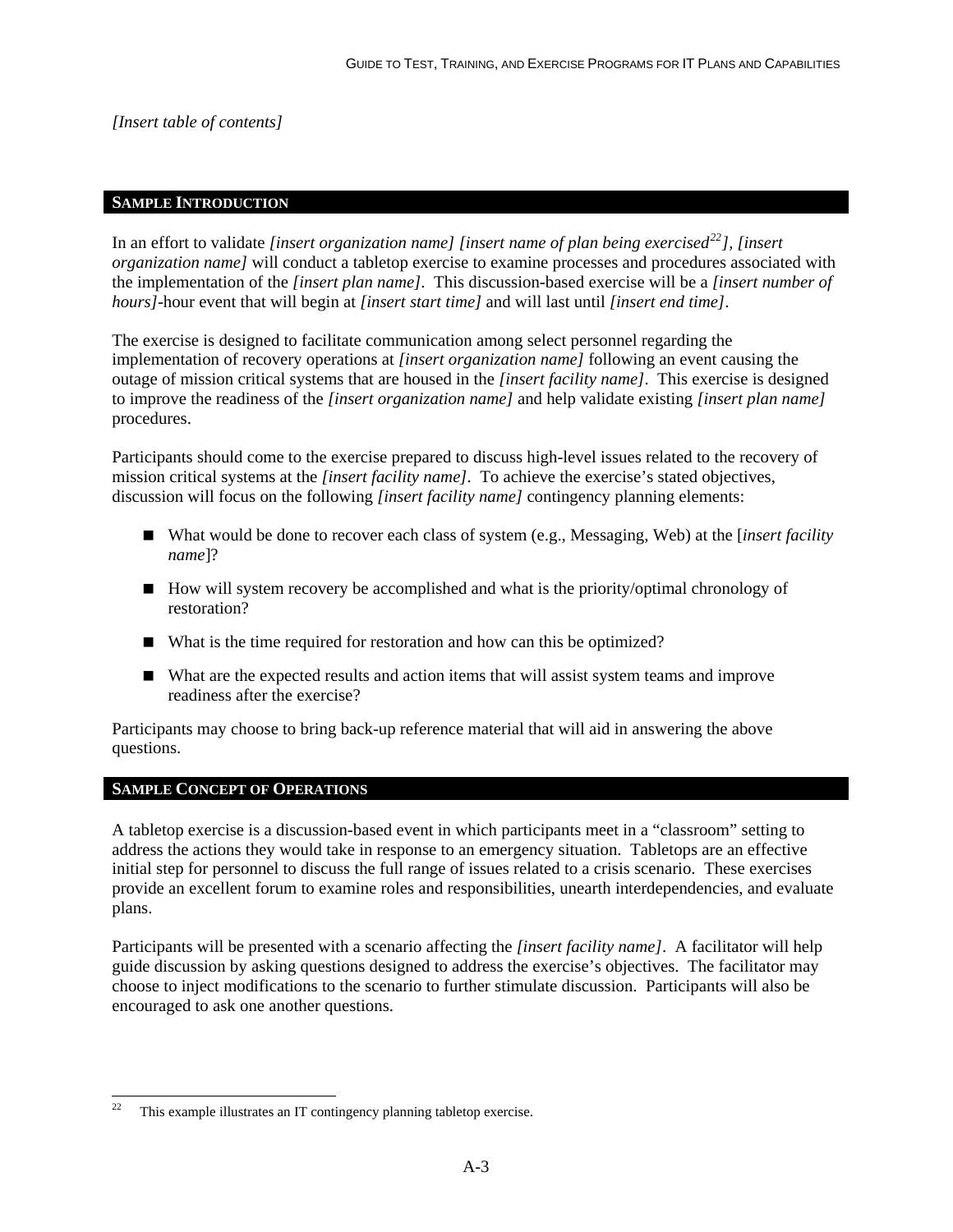### **SAMPLE OBJECTIVES**

The exercise objectives are as follows:

- Validate the team's ability to recover IT operations at alternate facility
- Validate the accuracy of recovery procedures documented in the *[insert plan name]*
- Identify areas of the contingency plan that need to be revised.

### **SAMPLE AGENDA**

| Date:                    | <i>(insert date)</i>                                      |
|--------------------------|-----------------------------------------------------------|
| Location:                | [insert address]                                          |
| $9:00$ a.m.-9:15 a.m.    | <b>Welcoming Remarks and Introductions</b>                |
| $9:15$ a.m. $-9:45$ a.m. | Exercise Briefing (Objectives, Rules of Engagement, etc.) |
| $9:45$ a.m.-11:30 a.m.   | Scenario Discussion                                       |
| 11:30 a.m.-12:00 p.m.    | Debrief/Hotwash                                           |

### **SAMPLE SCENARIO**

At *[insert time]* on *[insert date]*, an electrical fire in the *[insert facility name]* caused extensive damage and the termination of operations in the data center. The *[insert plan name]* was fully activated in response to this incident, and operations will be conducted at the *[insert alternate facility name]* for the foreseeable future. *[Insert organization name]* employees will be displaced from the building until smoke, water, and other health hazards are removed. Despite the problem at the *[insert facility name]*, Directors and Administrators show no sign of altering their agendas and expect a seamless transition of IT operations to the *[insert alternate facility name]*.

### **SAMPLE FACILITATOR QUESTIONS**

The following questions are designed to be used by the facilitator to guide the discussion and ensure the pre-defined objectives are met; depending on the flow of the exercise, the facilitator may elect to use these questions or other questions to ensure participants meet the objectives through the discussion:

- 1. Who has authority to activate the *[insert plan name]*?
- 2. If the plan were activated, what level of staffing should be available at the *[insert facility name]*?
- 3. How would you be notified of plan activation and by whom?
- 4. What are the roles and responsibilities of the team at the *[insert facility name]*?
- 5. How would the transfer of operations have occurred if critical personnel were injured in the fire and could not report to the *[insert facility name]*?
- 6. Are IT recovery procedures fully documented? Are they accurate? Should additional procedures be documented in the contingency plan?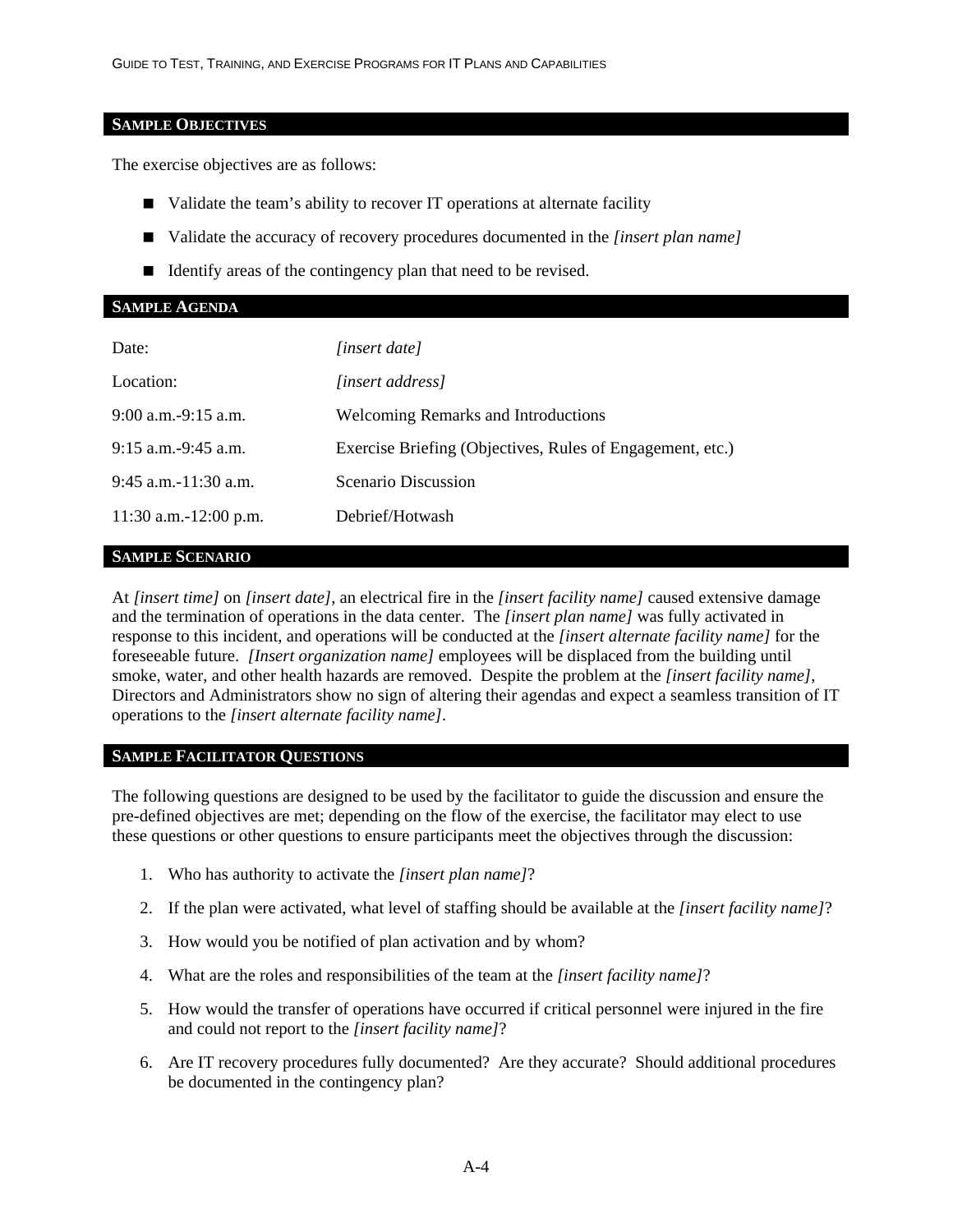- Can recovery procedures be completed within the timeframe dictated in the *[insert plan name]*?
- What are the steps to reconstitute operations at *[insert facility name]?*

### **SAMPLE DEBRIEF/HOTWASH QUESTIONS**

An after action report identifying strengths and areas where improvements might be made will be provided after the exercise. The following questions are designed to obtain input into the after action report from participants.

- Are there any other issues you would like to discuss that were not raised?
- What are the strengths of the contingency plan? What areas require closer examination?
- Was the exercise beneficial? Did it help prepare you for follow-on testing?
- What did you gain from the exercise?
- How can we improve future exercises and tests?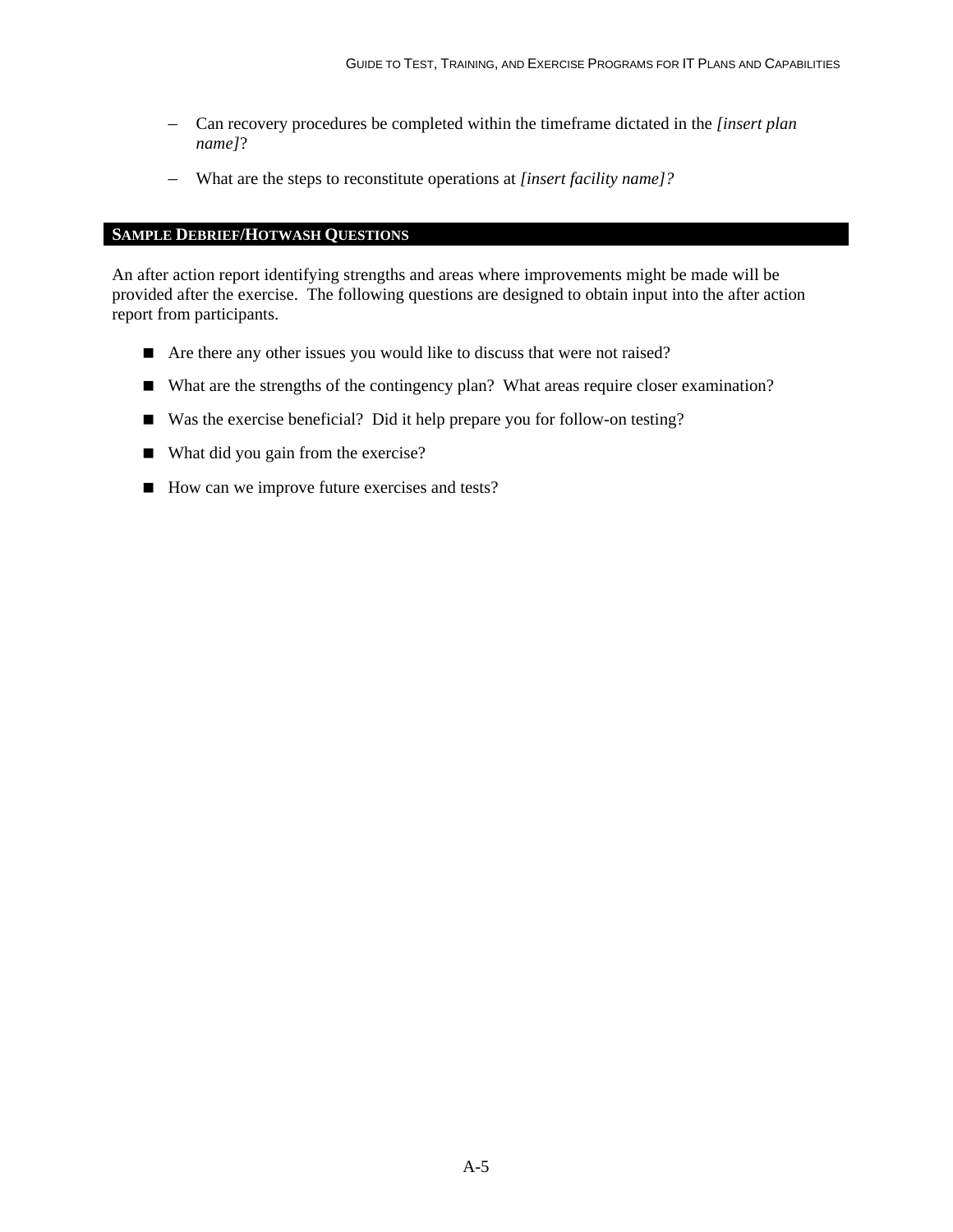# **A.2 Sample Tabletop Exercise Participant Guide**

# [INSERT ORGANIZATION NAME] *[INSERT TABLETOP EXERCISE TITLE]*

# **PARTICIPANT GUIDE**

*[Insert Tabletop Location]* 

*[Insert Tabletop Date]*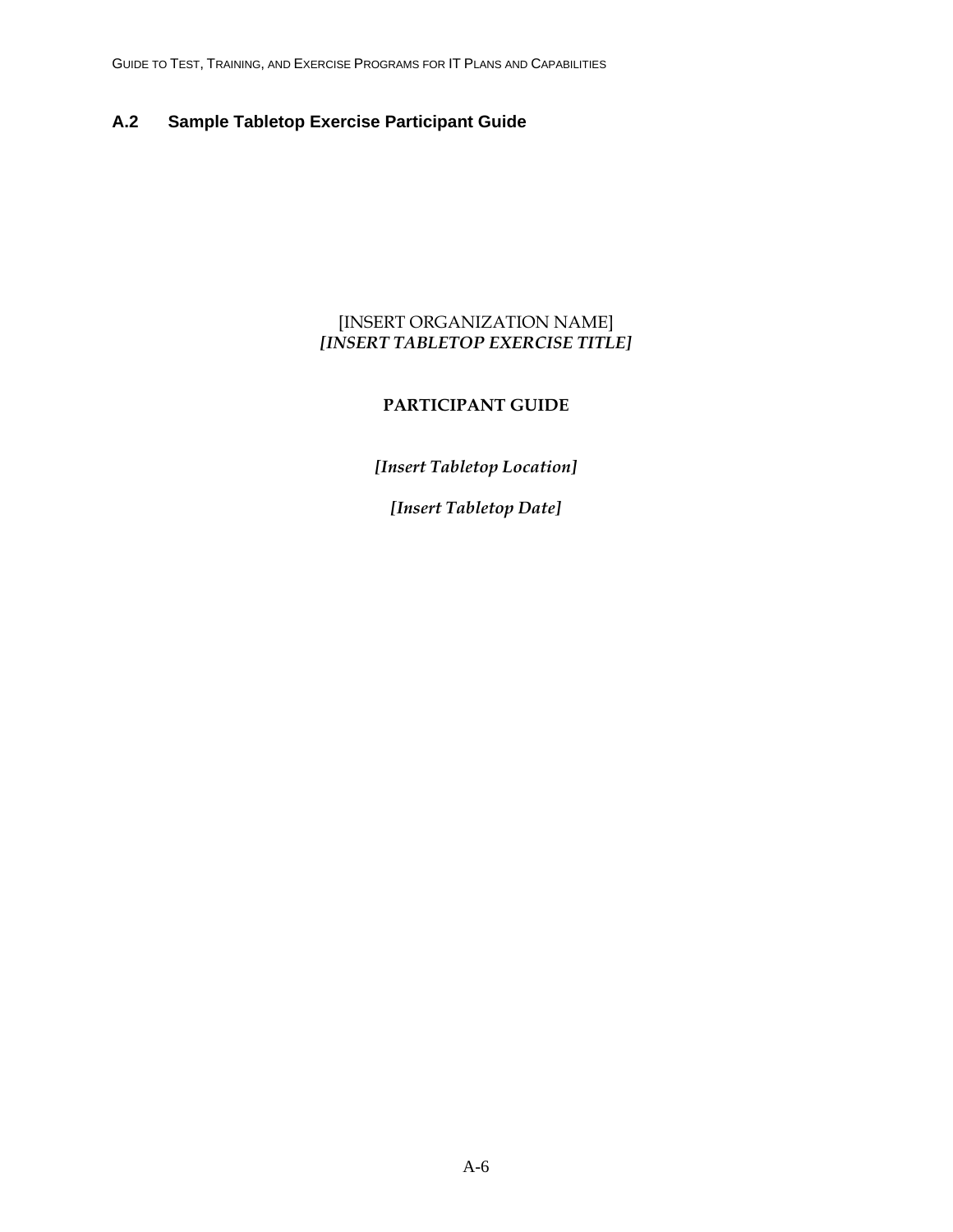### <span id="page-48-0"></span>*[Insert table of contents]*

### **SAMPLE INTRODUCTION**

In an effort to validate *[insert organization name] [insert name of plan being exercised[23](#page-48-0)], [insert organization name]* will conduct a tabletop exercise to examine processes and procedures associated with the implementation of the *[insert plan name]*. This discussion-based exercise will be a *[insert number of hours]*-hour event that will begin at *[insert start time]* and will last until *[insert end time]*.

The exercise is designed to facilitate communication among select personnel regarding the implementation of recovery operations at *[insert organization name]* following an event causing the outage of mission critical systems that are housed in the *[insert facility name]*. This exercise is designed to improve the readiness of the *[insert organization name]* and help validate existing *[insert plan name]*  procedures.

Participants should come to the exercise prepared to discuss high-level issues related to the recovery of mission critical systems at the *[insert facility name]*. To achieve the exercise's stated objectives, discussion will focus on the following *[insert facility name]* contingency planning elements:

- What would be done to recover each class of system (e.g., Messaging, Web) at the *[insert facility name]*?
- $\blacksquare$  How will system recovery be accomplished and what is the priority/optimal chronology of restoration?
- What is the time required for restoration and how can this be optimized?
- What are the expected results and action items that will assist system teams and improve readiness after the exercise?

Participants may choose to bring back-up reference material that will aid in answering the above questions.

#### **SAMPLE CONCEPT OF OPERATIONS**

A tabletop exercise is a discussion-based event in which participants meet in a "classroom" setting to address the actions they would take in response to an emergency situation. Tabletops are an effective initial step for personnel to discuss the full range of issues related to a crisis scenario. These exercises provide an excellent forum to examine roles and responsibilities, unearth interdependencies, and evaluate plans.

Participants will be presented with a scenario affecting the *[insert facility name]*. A facilitator will help guide discussion by asking questions designed to address the exercise's objectives.

### **SAMPLE OBJECTIVES**

The exercise objectives are as follows:

■ Validate the team's ability to recover IT operations at alternate facility

<sup>23</sup> This example illustrates an IT contingency planning tabletop exercise.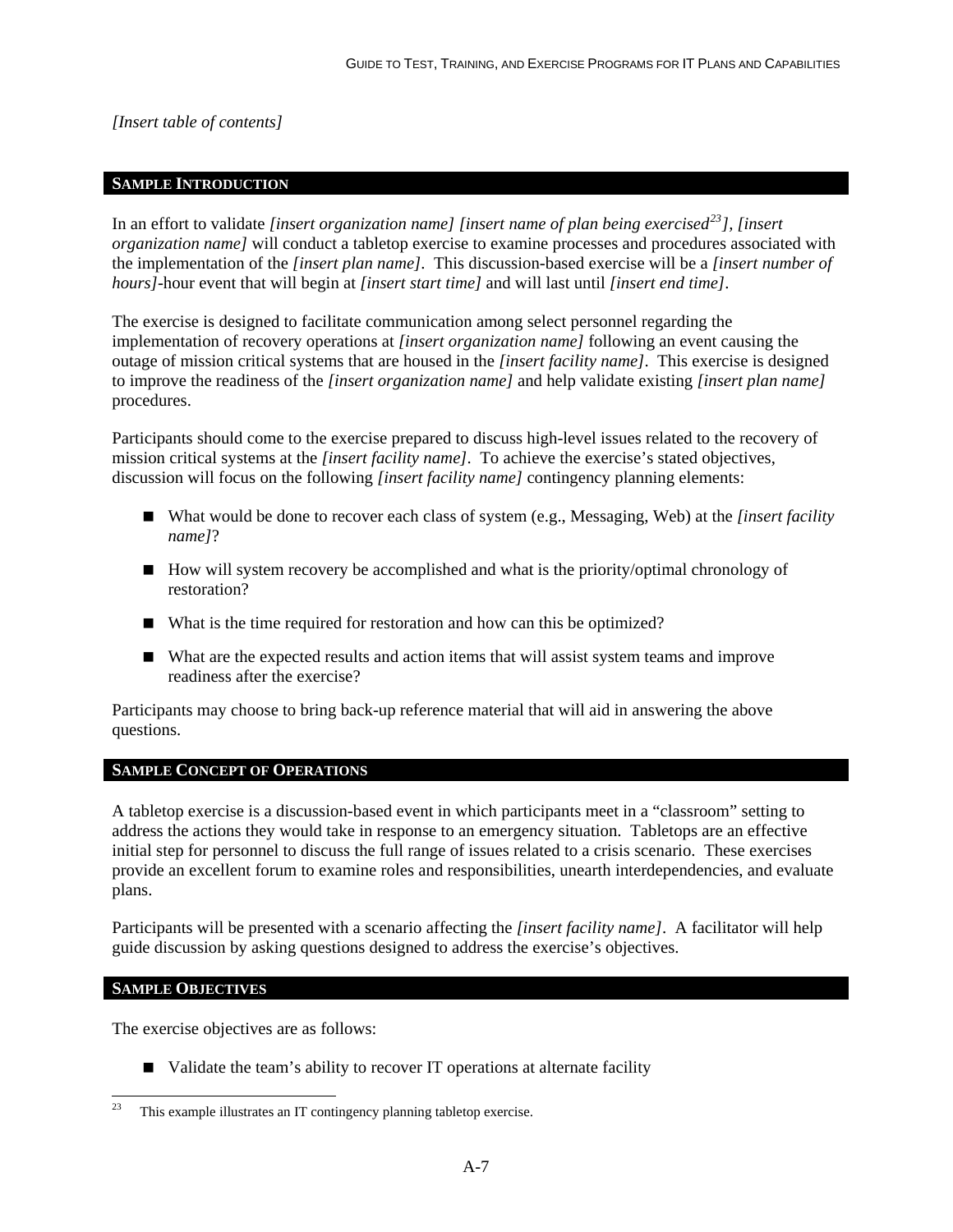- Validate the accuracy of recovery procedures documented in the *[insert plan name]*
- If Identify areas of the contingency plan that need to be revised.

| <b>SAMPLE AGENDA</b>     |                                                           |
|--------------------------|-----------------------------------------------------------|
|                          |                                                           |
| Date:                    | <i>[insert date]</i>                                      |
| Location:                | <i>[insert address]</i>                                   |
| $9:00$ a.m. $-9:15$ a.m. | <b>Welcoming Remarks and Introductions</b>                |
| $9:15$ a.m. $-9:45$ a.m. | Exercise Briefing (Objectives, Rules of Engagement, etc.) |
| $9:45$ a.m.-11:30 a.m.   | Scenario Discussion                                       |
| 11:30 a.m.-12:00 p.m.    | Debrief/Hotwash                                           |

### **SAMPLE SCENARIO**

At *[insert time]* on *[insert date]*, an electrical fire in the *[insert facility name]* caused extensive damage and the termination of operations in the data center. The *[insert plan name]* was fully activated in response to this incident, and operations will be conducted at the *[insert alternate facility name]* for the foreseeable future. *[Insert organization name]* employees will be displaced from the building until smoke, water, and other health hazards are removed. Despite the problem at the *[insert facility name]*, Directors and Administrators show no sign of altering their agendas and expect a seamless transition of IT operations to the *[insert alternate facility name]*.

### **SAMPLE PARTICIPANT QUESTIONS**

The following questions sample questions that might appear in the Participant Guide.

- 1. Who has authority to activate the *[insert plan name]*?
- 2. How would you be notified of plan activation and by whom?
- 3. Are IT recovery procedures fully documented? Can recovery procedures be completed within the timeframe dictated in the *[insert plan name]*?

#### **SAMPLE DEBRIEF/HOTWASH QUESTIONS**

An after action report identifying strengths and areas where improvements might be made will be provided after the exercise. The following questions are designed to obtain input into the after action report from participants.

- Are there any other issues you would like to discuss that were not raised?
- What are the strengths of the contingency plan? What areas require closer examination?
- Was the exercise beneficial? Did it help prepare you for follow-on testing?
- What did you gain from the exercise?
- $\blacksquare$  How can we improve future exercises and tests?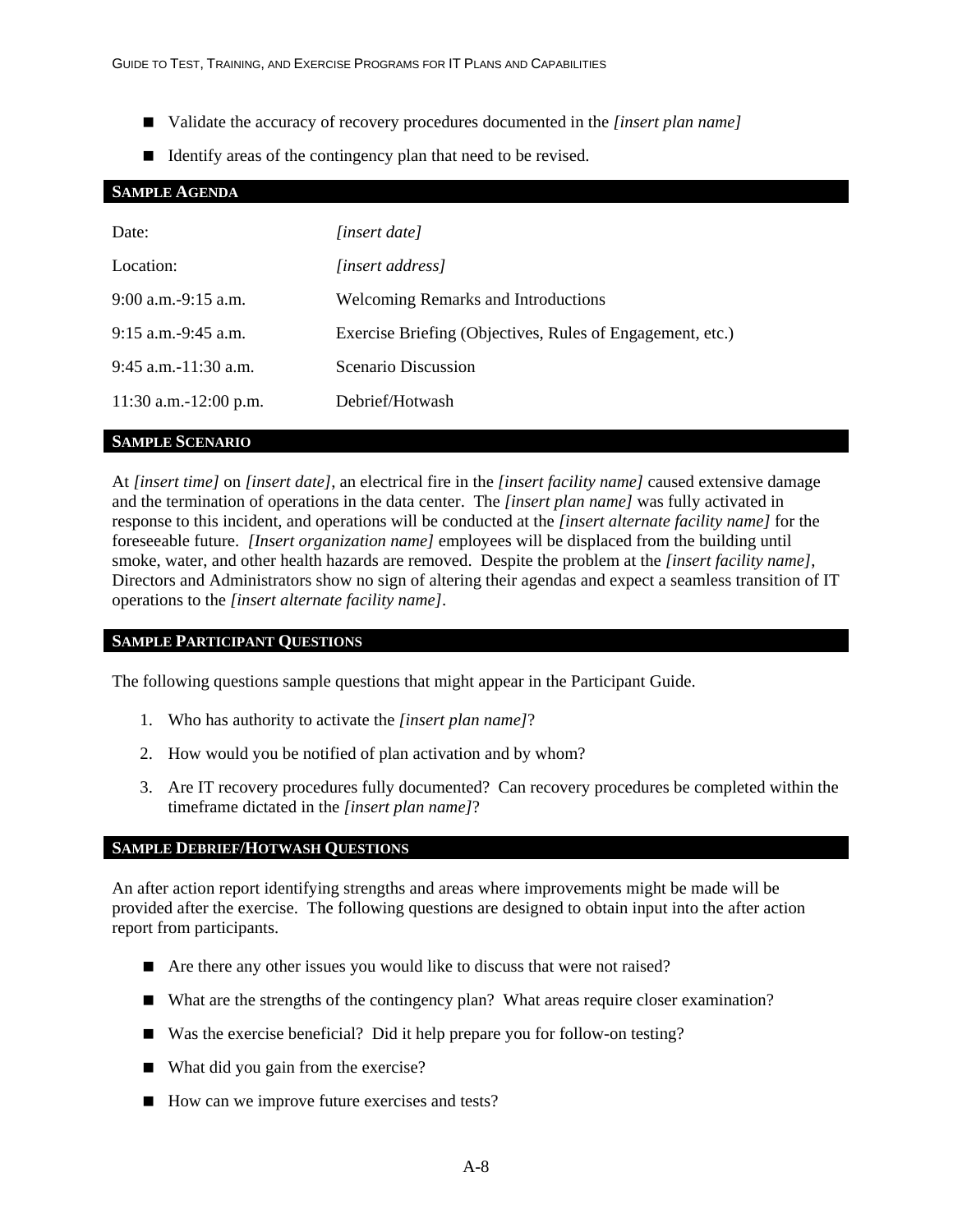# **A.3 Sample Tabletop Exercise After Action Report**

### *[INSERT ORGANIZATION NAME] [INSERT TABLETOP EXERCISE TITLE]*

# **AFTER ACTION REPORT**

*[Insert Tabletop Location]* 

*[Insert Tabletop Date]*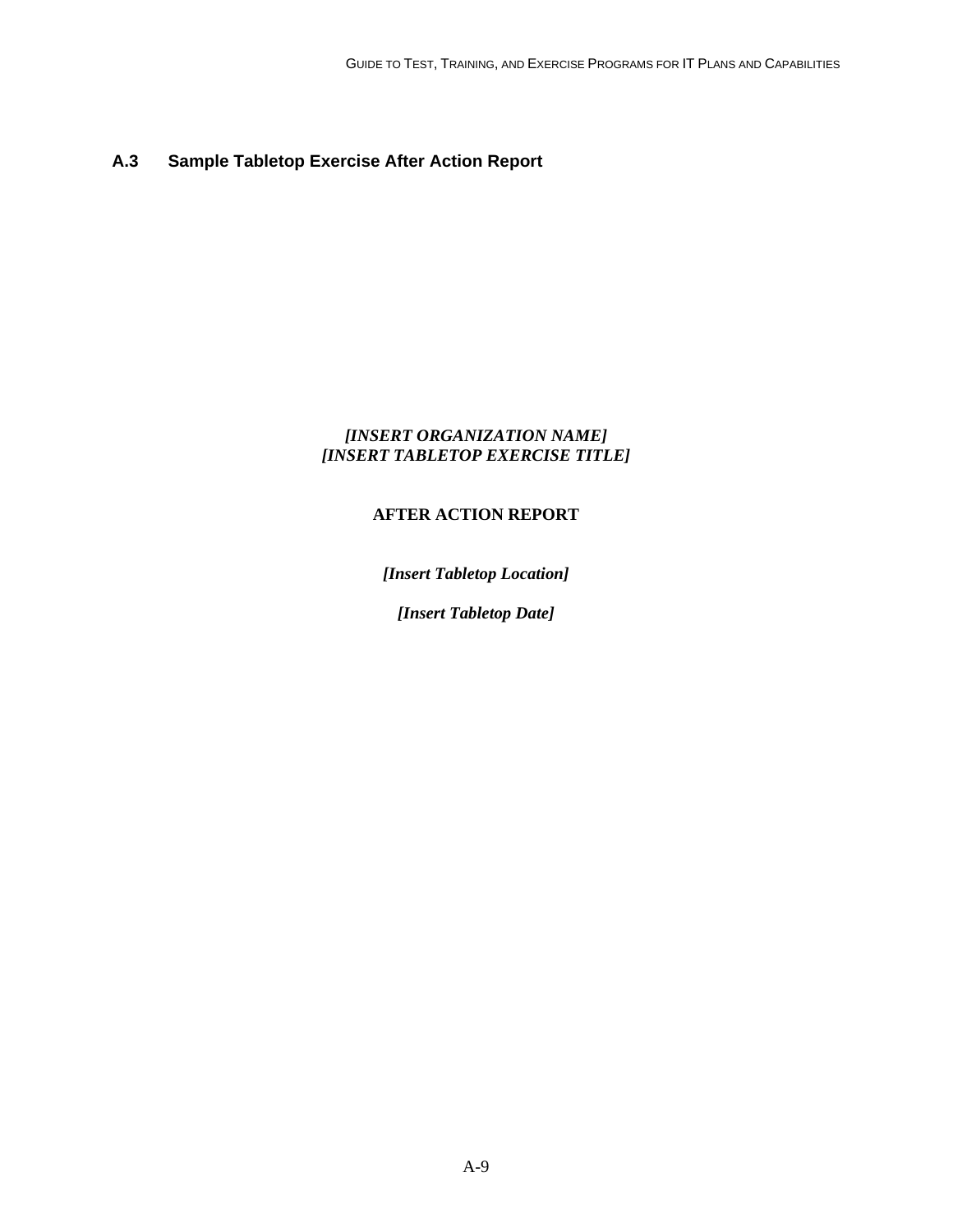### *[Insert table of contents]*

#### **SAMPLE INTRODUCTION**

On *[insert date]*, *[insert organization name]* participated in *[insert duration of exercise]*-hour tabletop exercise designed to validate their understanding of the *[insert plan name]*.

#### **SAMPLE OBJECTIVES**

The exercise objectives are as follows:

- Validate the team's ability to recover IT operations at alternate facility
- Validate the accuracy of recovery procedures documented in the [insert plan name]
- Identify areas of the contingency plan that need to be revised.

#### **SAMPLE AGENDA**

| Date:                    | <i>(insert date)</i>                                      |
|--------------------------|-----------------------------------------------------------|
| Location:                | <i>[insert address]</i>                                   |
| $9:00$ a.m. $-9:15$ a.m. | <b>Welcoming Remarks and Introductions</b>                |
| $9:15$ a.m. $-9:45$ a.m. | Exercise Briefing (Objectives, Rules of Engagement, etc.) |
| $9:45$ a.m.-11:30 a.m.   | Scenario Discussion                                       |
| 11:30 a.m.-12:00 p.m.    | Debrief/Hotwash                                           |

#### **SAMPLE DISCUSSION FINDINGS**

The *[insert exercise name]* provided information on *[insert relevant information]*.An important benefit of the exercise was the opportunity for participants to raise important questions, concerns, and issues. At the conclusion of the exercise, participants were asked to complete an evaluation form regarding the information provided, additional information needed, and their thoughts on the event and topics, to be included in the after action report. *A sample evaluation form can be found on page C-16.*

The discussion findings from the exercise along with any necessary recommended actions are as follows:

### **General Findings**

The exercise provided an excellent opportunity for participants to *[insert relevant information]*. As a result of the exercise, participants left with a heightened awareness of *[insert relevant information]*.

### **Specific Findings**

Specific observations made during the exercise, and recommendations for enhancement of the plan, are as follows: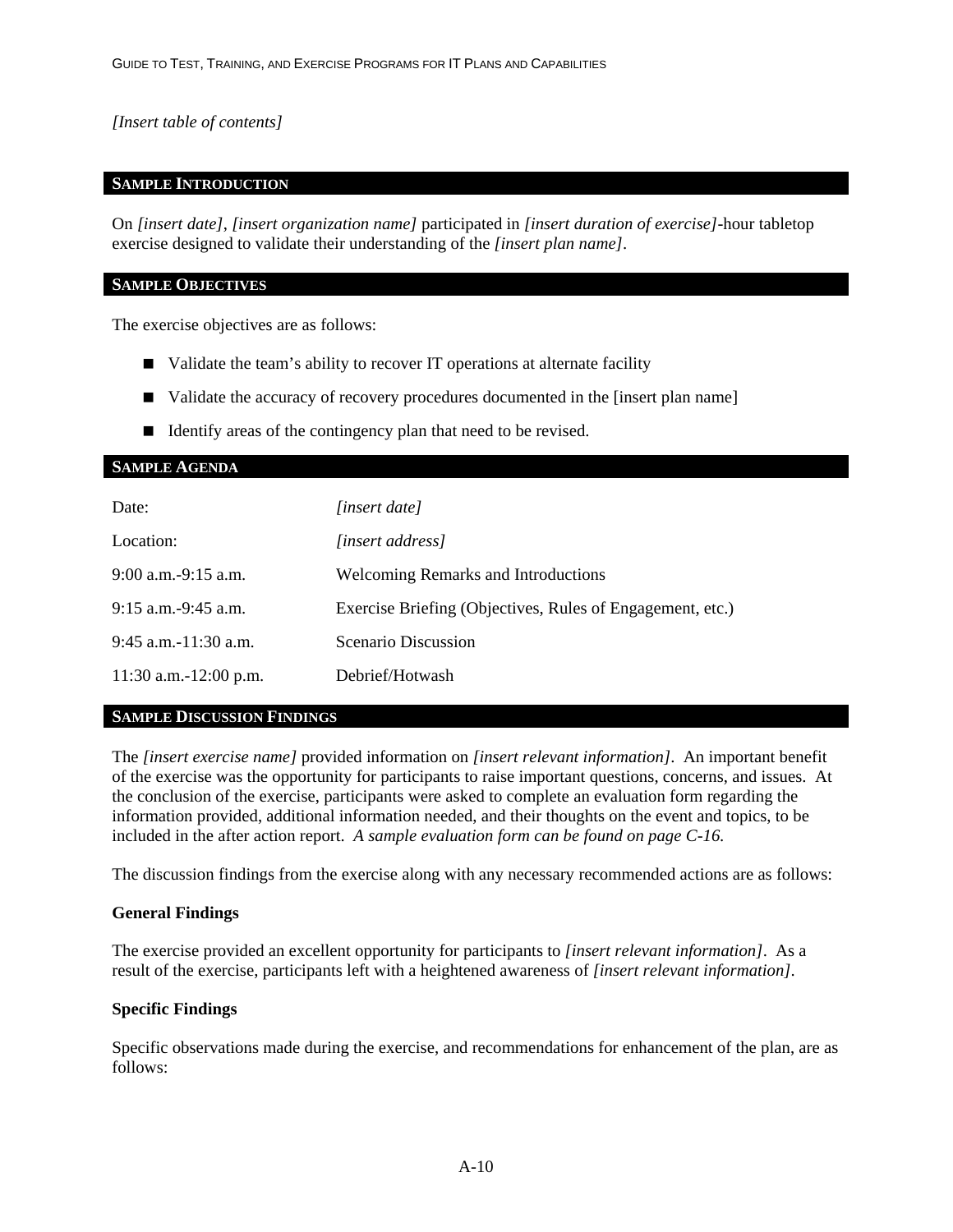### **Observation 1. [Insert general topic area]**

*[Insert observation]* 

#### **Recommendations**

*[Insert recommendations]* 

### **Observation 2. [Insert general topic area]**

*[Insert observation]* 

#### **Recommendations**

*[Insert recommendations]* 

*Example Observations and Recommendations:* 

Observation 1. Communications

A plan identifying standardized systems for communicating with contingency plan members does not exist.

Recommendations

- The organization should consider developing a communications plan that establishes standardized communications requirements, addresses how and where backup communication systems will be positioned, and describes procedures for personnel to access backup communication systems.
- The organization should identify redundant communications systems to ensure that essential personnel can be contacted in the event of an emergency. Redundant communications systems may consist of home telephones, cellular telephones, laptop computers, and other communications systems.

Observation 2. Flyaway Kits

Essential personnel have not been issued flyaway kits, containing personal items and/or those items needed to perform their operations, to carry to relocation facilities in the event of an emergency.

Recommendation

 The agency should examine the possibility of developing flyaway kits and distributing them in advance to personnel who would relocate during an emergency. In addition to personal items that personnel might need if deployed for an extended period of time, flyaway kits should contain flash drives, diskettes or CD-ROMs with information needed for essential personnel to carry out their essential functions.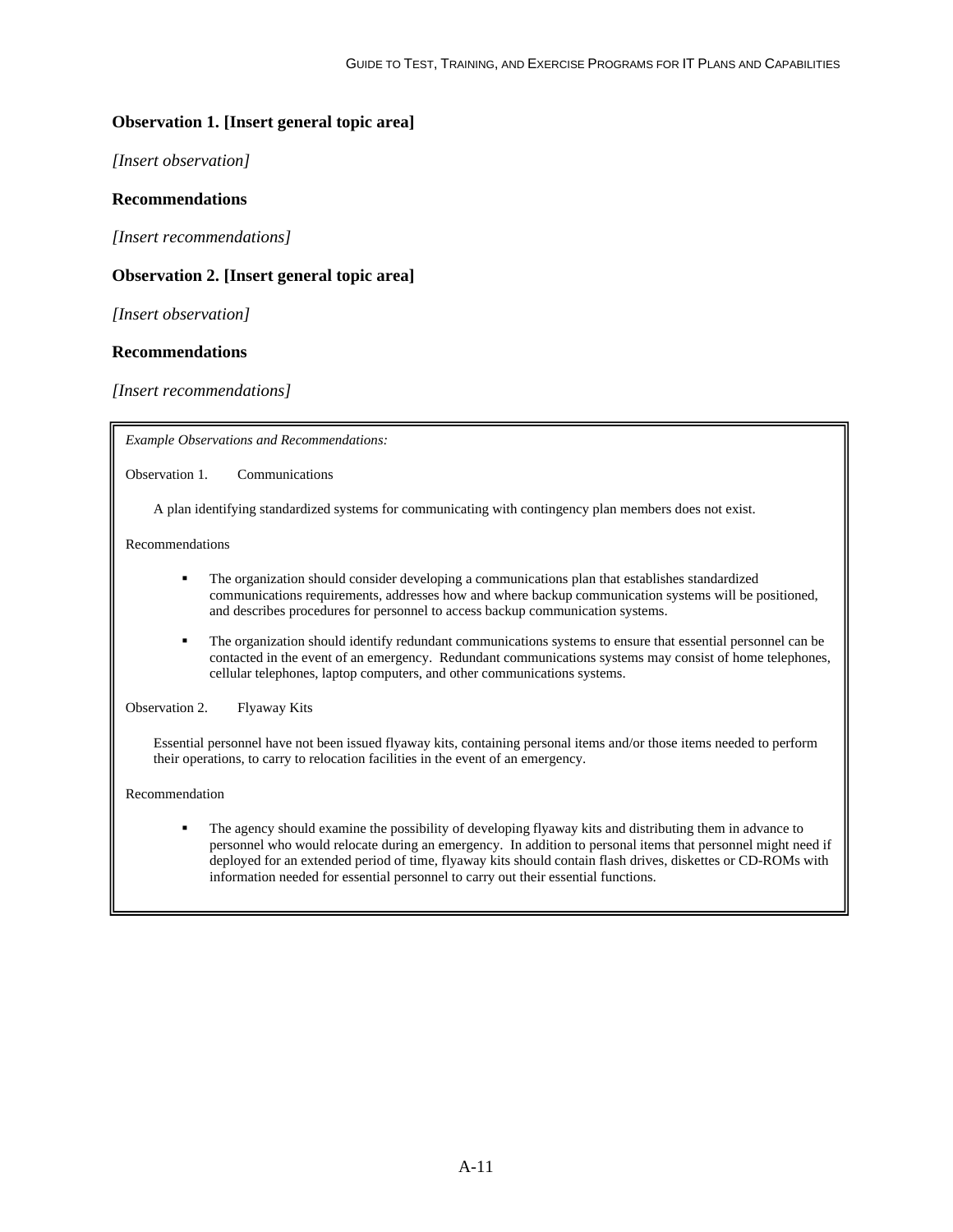# **SAMPLE EVALUATION FORM**

*Please take a moment to fill out the evaluation form.* 

|             | <b>INSERT NAME OF EVENT</b>                                                                                                              |
|-------------|------------------------------------------------------------------------------------------------------------------------------------------|
|             | <b>Exercise Evaluation Form</b>                                                                                                          |
|             | <b>INSERT DATE</b>                                                                                                                       |
|             | Please take a few moments to answer the following questions about the exercise.                                                          |
| <b>NAME</b> |                                                                                                                                          |
| $1$ ).      | Did you have available to you all of the information and resources needed to<br>fulfill your responsibilities?                           |
|             |                                                                                                                                          |
| 2).         | Did you feel that there was an adequate level of training to support the<br>response effort at the relocation site?                      |
|             |                                                                                                                                          |
| 3).         | Was the structure of the exercise realistic?                                                                                             |
|             |                                                                                                                                          |
| 4).         | Please provide comments regarding what you believe worked and didn't work<br>during the exercise.                                        |
|             |                                                                                                                                          |
| $5$ ).      | Do you believe you are sufficiently prepared to conduct extended emergency<br>operations from the relocation facility? Please Circle One |
|             | <b>Not Prepared</b><br><b>Slightly Prepared</b><br><b>Prepared</b><br><b>Extremely Prepared</b>                                          |
| 6.)         | Please rate the overall exercise. Please Circle One                                                                                      |
|             | <b>Needs Improvement</b><br><b>Very Good</b><br>Fair<br>Good                                                                             |
|             |                                                                                                                                          |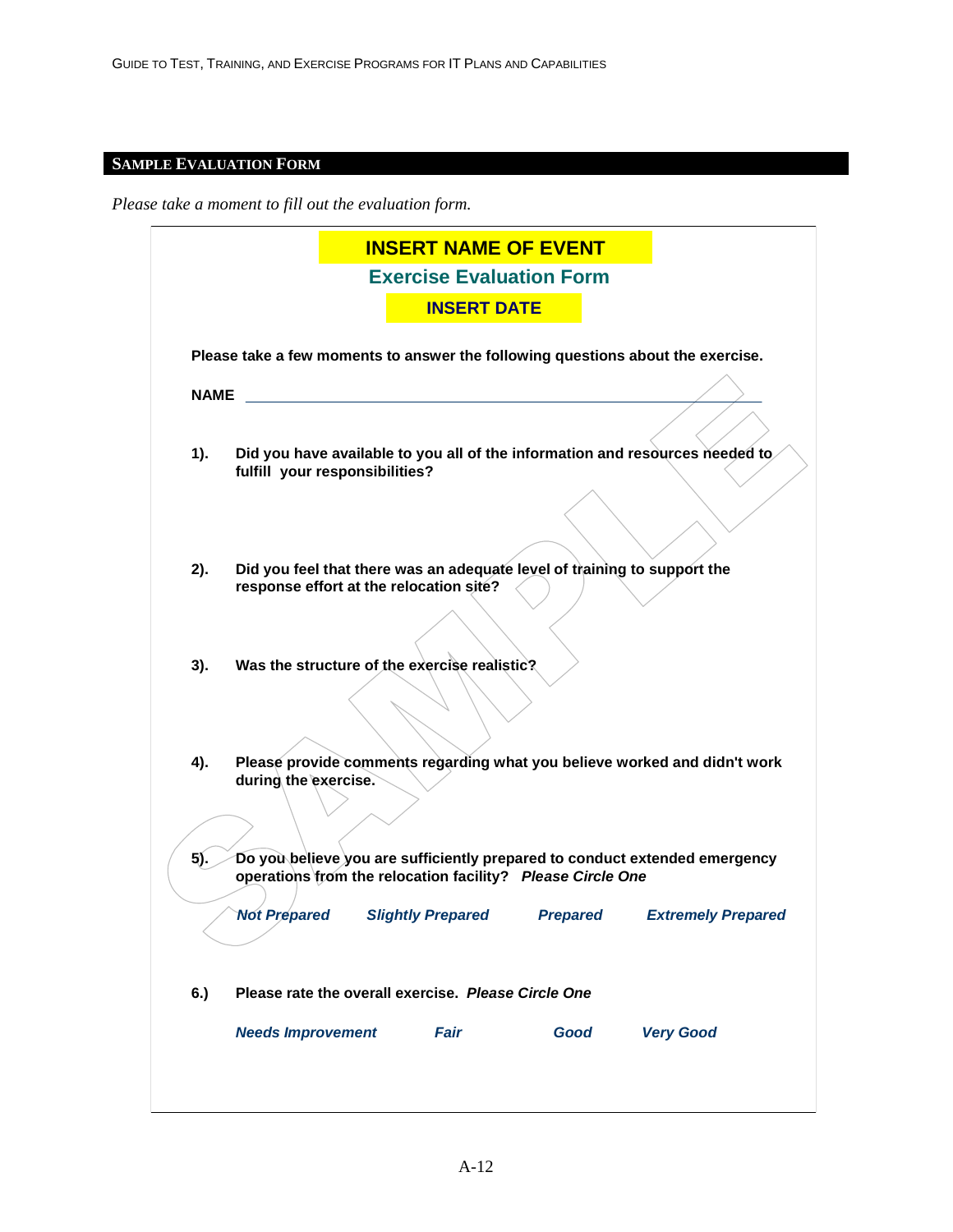### **SAMPLE EVALUATION RESULTS**

Following the *[insert tabletop exercise name]*, on *[insert date]*, participants were given an evaluation form on which to record their impressions of the exercise. These forms allowed participants to rate presentations on a numerical scale and to provide additional comments for consideration in the after action report. Refer to Exhibit 1 for more detailed information regarding the participants' responses. *Each exhibit will reflect the evaluation forms for each individual event. If evaluation forms have a point scale, either a pie chart or bar graph will be depicted.* 

The questions covered whether participants thought additional issues should have been raised; whether participants thought the exercise was beneficial; what participants gained from the exercise; and what can be done to improve future exercises. *[Insert percentage]* of the participants completed the evaluation.

In response to the question regarding whether participants thought additional issues should have been raised, nearly *[Insert percentage]* of those who completed the evaluation indicated that all relevant issues were addressed. Other comments were *[insert relevant information]*.

In response to the question regarding whether participants thought the exercise was beneficial, *[Insert percentage]* of those who completed the evaluation indicated that the exercise was beneficial. Comments ranged from *[insert relevant information (i.e., "good start" to "extremely beneficial.")]*.

In response to the question about what participants gained from the exercise, nearly *[Insert percentage]* of those who completed the evaluation form remarked *[insert relevant information]*.

| What are your thoughts on the exercise? | What did you gain from the exercise? |
|-----------------------------------------|--------------------------------------|
| [Insert comments]                       | [Insert comments]                    |
|                                         |                                      |
|                                         |                                      |
|                                         |                                      |
|                                         |                                      |

**EXHIBIT: PARTICIPANT RESPONSES**

Overall, the feedback from the *[insert tabletop exercise name]* was *[insert relevant information]*.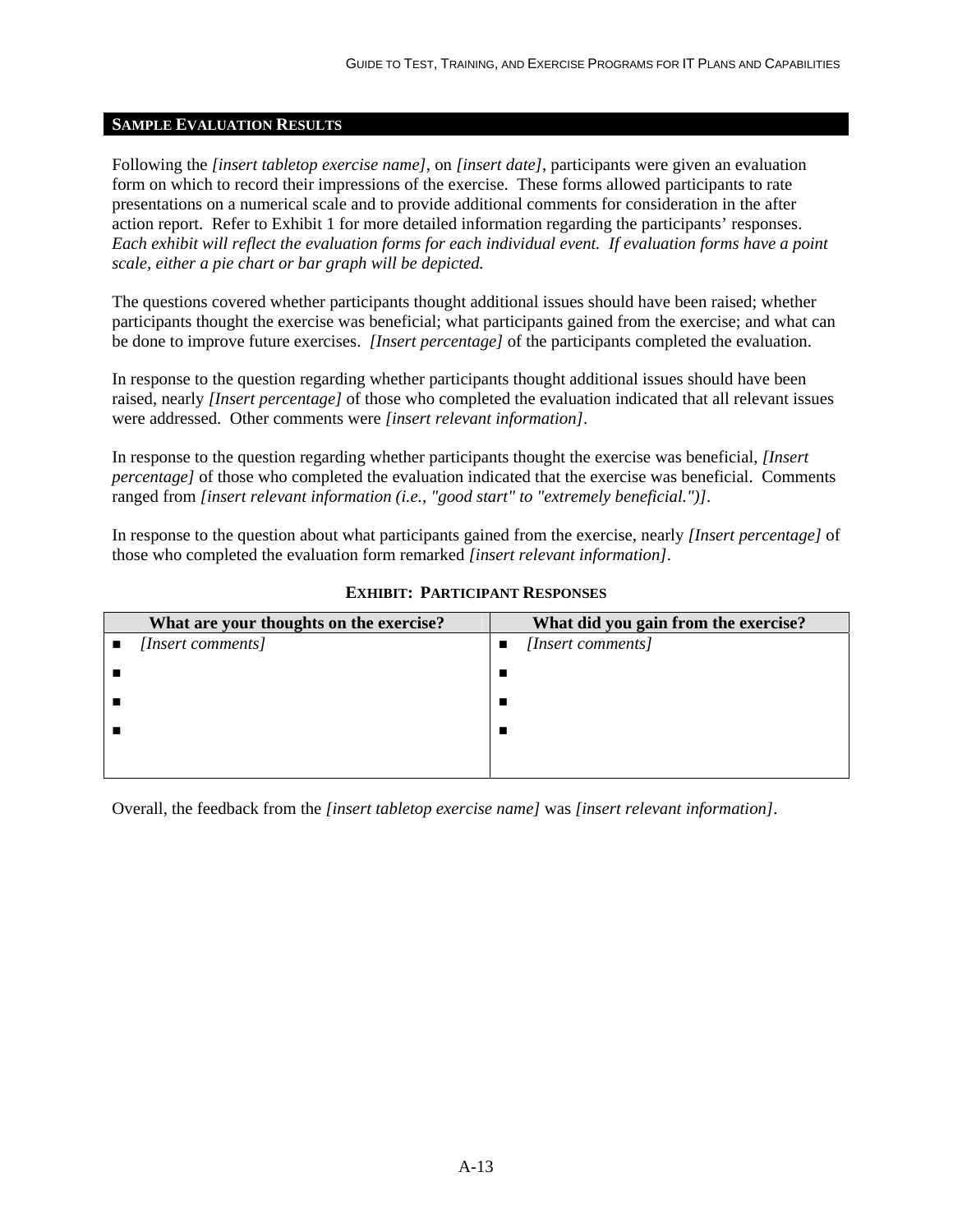**This page has been left blank intentionally.**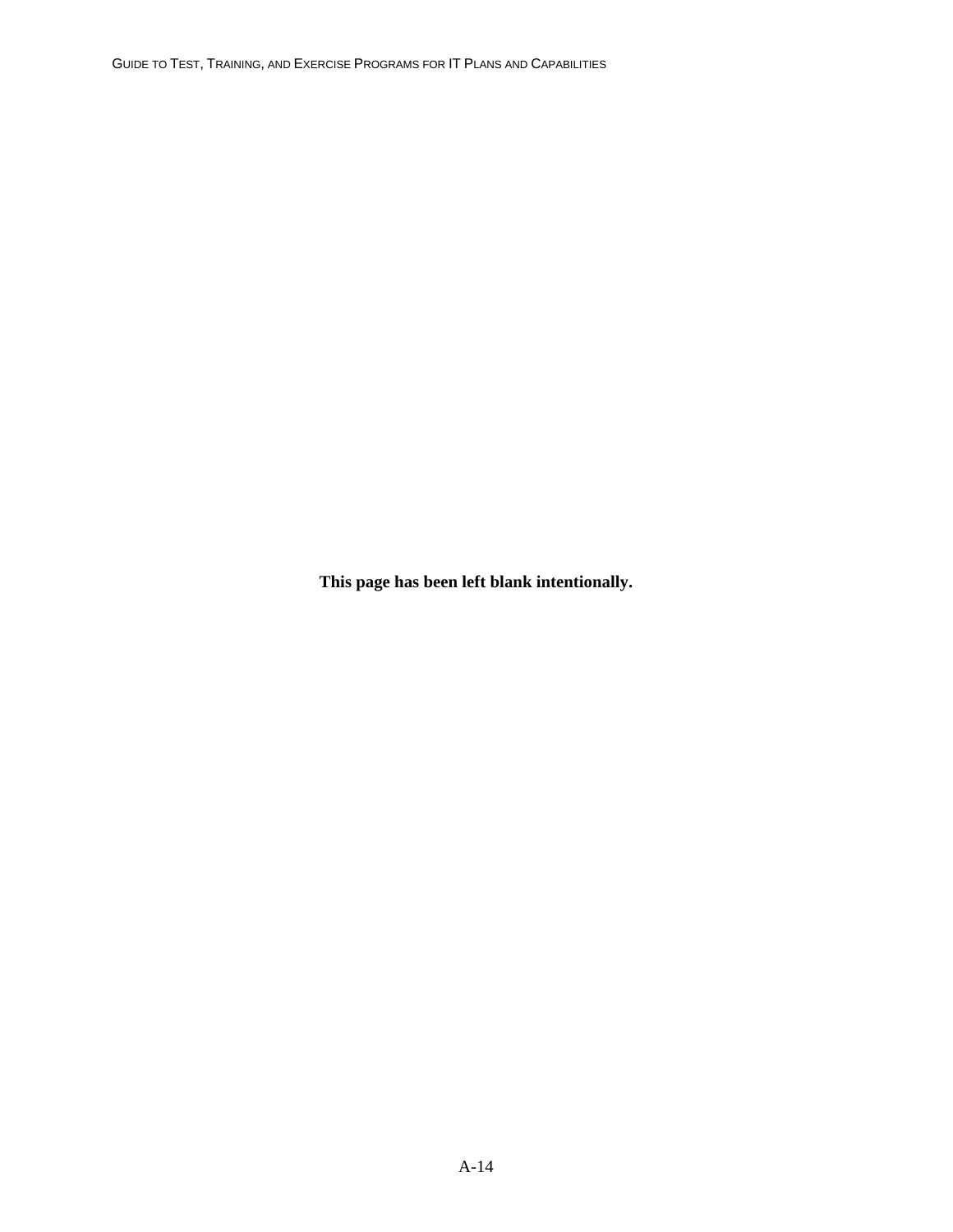### **Appendix B—Sample Functional Exercise Documentation**

Appendix B provides the following sample documentation:

- Scenario
- **Master Scenario Events List (MSEL)**
- **Message Inject**
- **Message Inject Tracking Form**
- After Action Report.

This sample documentation is designed to be used as a template by those responsible for designing and developing functional exercise documentation. In addition to the documentation described in this appendix, a briefing containing the agenda and logistics information should be developed and presented at the beginning of the exercise.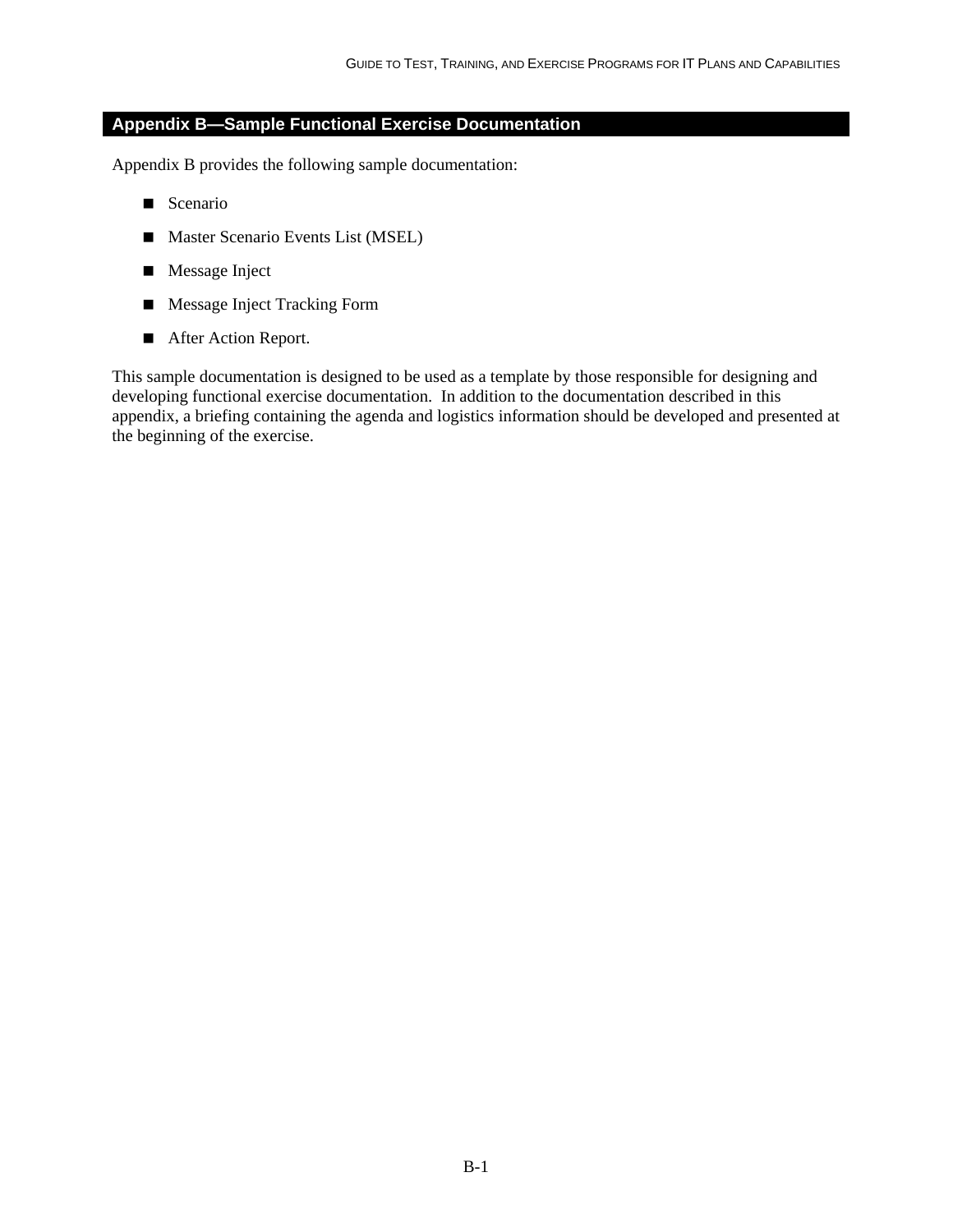GUIDE TO TEST, TRAINING, AND EXERCISE PROGRAMS FOR IT PLANS AND CAPABILITIES

# **B.1 Sample Functional Exercise Scenario**

### **[INSERT ORGANIZATION NAME]**  *[INSERT FUNCTIONAL EXERCISE TITLE]*

### **SCENARIO**

*[Insert Functional Exercise Location]* 

*[Insert Functional Exercise Date]*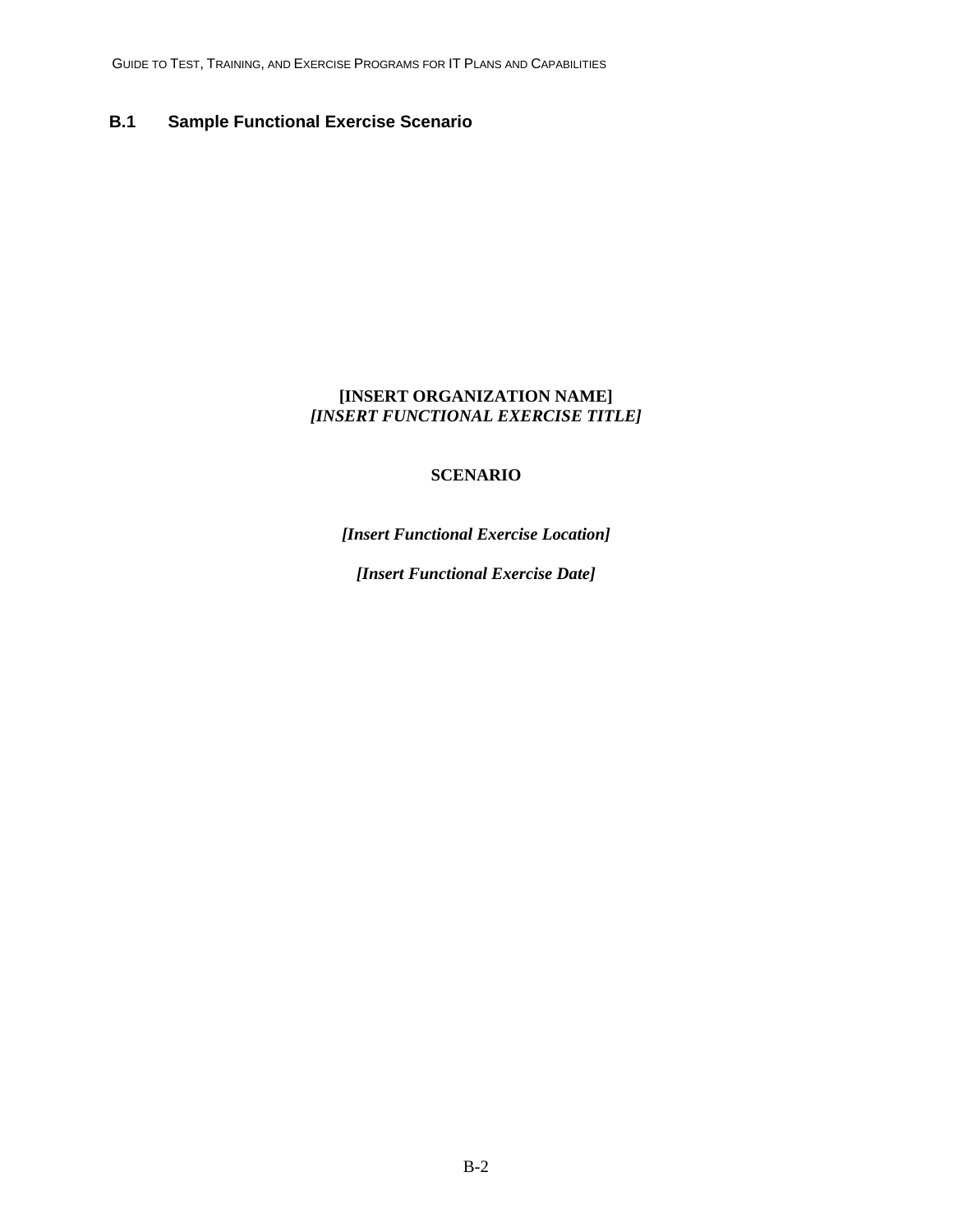*The scenario is developed by the functional exercise team during the Development Phase. Scenario documentation may include a brief Scenario Background designed to provide participants a sense of the world/local situation in the weeks or months before the start of the exercise. This information will be provided to participants in briefings before the exercise or at the beginning of the exercise event. The scenario itself portrays the events that will occur during the conduct of the event. These events will also become a part of the Master Scenario Events List and will be introduced into exercise play in the form of Injects.* 

#### **SAMPLE SCENARIO BACKGROUND**

### **D-Day Minus 20**

International tensions have dramatically risen overseas involving strategic interests of the United States. Despite attempts to resolve disputes diplomatically, troops from hostile countries deploy and appear poised to make a major military incursion against nations allied to the United States. U.S. intelligence agencies also detect documented attempts by hostile nations to destabilize the governments and economies of allies, which would have an adverse impact on U.S. military and economic interests in the region.

### **D-Day Minus 10**

As tensions continued to build, hostile entities undertake small-scale military operations against allied and U.S. interests overseas. A U.S. reconnaissance plane is shot down and the bodies of the dead crew are displayed on television. An emergency Cabinet meeting is called and it is decided that the U.S. military will deploy to the region to protect allied governments and U.S. interests. It is anticipated that an initial operational capability to defend U.S. interests will not be complete until next month.

### **D-Day Minus 5**

In response to the U.S. declaration to send troops and materiel to the region, hostile nations vow to take whatever actions are necessary to "strike a vicious blow against the American imperialists." They state that any war that the U.S. provokes will also be fought on the American homeland. U.S. intelligence agencies soon detect an increase of cyber attacks against U.S. and threats to carry out terrorist attacks against the U.S. government. Intelligence also indicates that hostile foreign interests within the U.S. are increasingly active and terrorist cells in other countries have been activated to potentially carry out attacks against the U.S., both overseas and within U.S. borders. U.S. government officials suspect that the hostile nations hope to weaken U.S. public support and impede the military's capability to deploy by engaging in actions that might include the use of weapons of mass destruction and cyberterrorism. Nevertheless, the U.S. military continues to deploy to the region.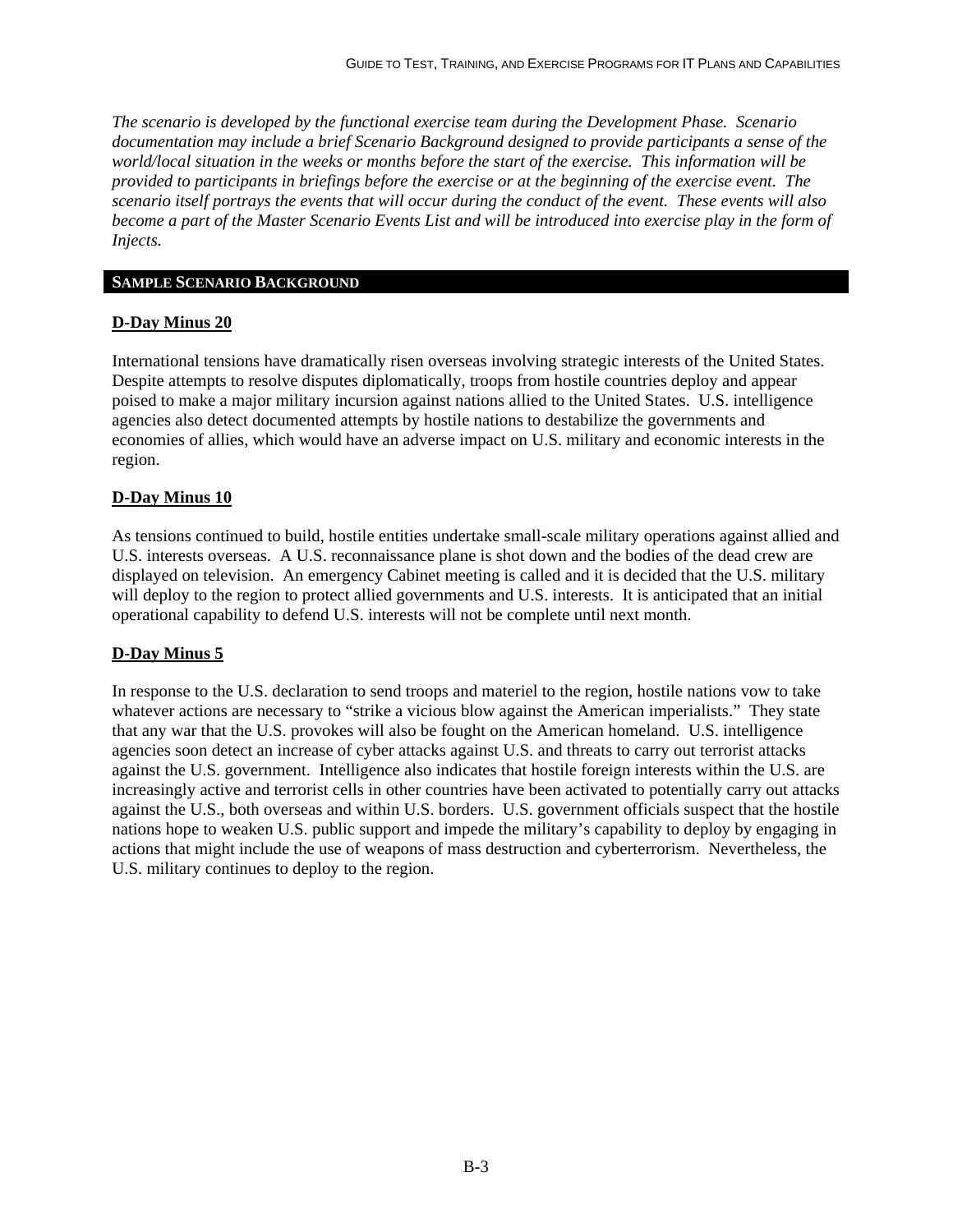### **SAMPLE SCENARIO**

### **D-Day**

**0900:** The United States Computer Emergency Readiness Team (US-CERT) issues an alert indicating the presence of what is thought to be an advanced computer worm. US-CERT estimates that the worm has already infected over 500,000 computers worldwide in only 2 hours, prompting the center to warn that the worm's spread has the potential to disrupt business and personal use of the Internet for applications such as electronic commerce, e-mail, and entertainment. U.S. intelligence agencies link the worm's release as a response to U.S. military deployments and fear the attack may have been designed specifically to disrupt communications between agencies supporting the military deployment.

Intrusions into numerous Federal Web sites have been reported in recent hours. Hackers, who government officials believe to be associated with hostile nations, have successfully compromised the security of various U.S. Government information systems. Anti-government vandalism has also been reported on numerous department and agency Web sites.

[*Insert organization/data center name*] is currently in the process of responding to the effects of the worm and defending against further electronic intrusions.

**1000:** As a result of credible threats of imminent terrorism and the fear that ongoing electronic intrusions against Federal information systems may be part of a concerted information warfare attack, the Department of Homeland Security (DHS) raises the Homeland Security Advisory System threat condition from an Orange "High" to a Red "Severe" risk of terrorist attack.

**1200:** A freight train pulling numerous tanker cars passes slowly through the center of the city. Some of the tankers are carrying methyl isocyanate (MIC), a highly explosive chemical used in the production of pesticides. As the train passes the [*insert name of organization's facility*], one of the tanker cars erupts in a violent explosion. The blast collapses a portion of the building and results in power outages in the immediate vicinity. Many personnel in the [*insert name of organization's facility*] are killed or injured.

The [i*nsert data center name*] survived the blast and emergency power was engaged for critical IT systems. Several data center personnel had recently left the center for lunch and their well-being is unknown at this time. Management has directed that the data center implement contingency plans and relocate to their alternate computing facility. In addition to restoring essential data center operations at the alternate facility, management indicates that defending [i*nsert organization name*] from further electronic intrusions remains a priority.

### **D-Day Plus 1**

**1000:** Intelligence and law enforcement agencies continue to track numerous threats against the United States. The Federal Bureau of Investigation (FBI) notifies Government agencies of documented threats of further attacks against Federal departments and agencies throughout the United States. One such notice to [i*nsert organization name*] includes a report of possible terrorist surveillance activities outside the organization's alternate computing facility. As a result, management directs that data center personnel explore options to move operations to a backup alternate facility in the event that the threat is found to be credible.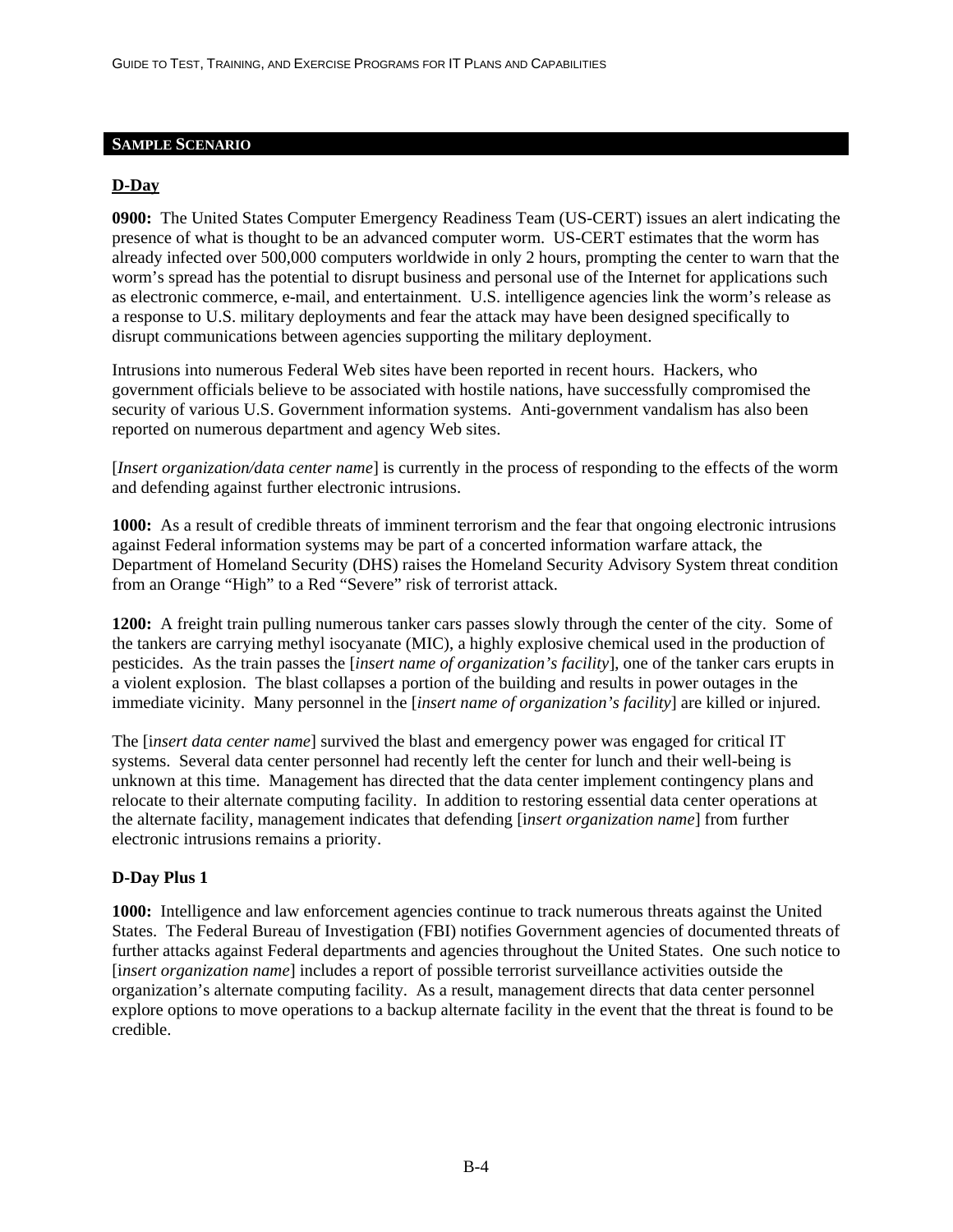**B.2 Sample Functional Exercise Master Scenario Events List** 

### *[INSERT ORGANIZATION NAME] [INSERT FUNCTIONAL EXERCISE TITLE]*

### **MASTER SCENARIO EVENTS LIST (MSEL)**

*[Insert Functional Exercise Location]* 

*[Insert Functional Exercise Date]*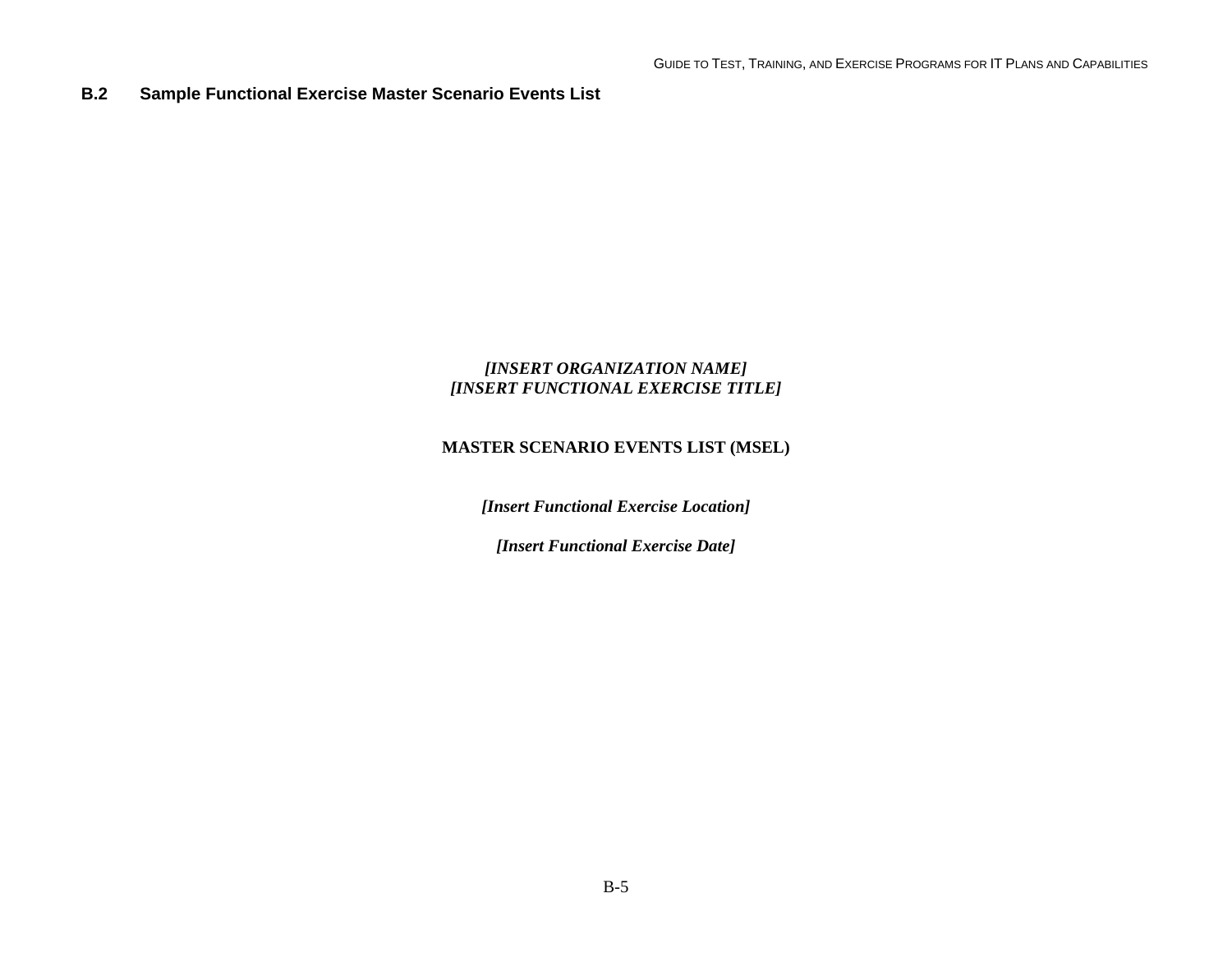GUIDE TO TEST, TRAINING, AND EXERCISE PROGRAMS FOR IT PLANS AND CAPABILITIES

*The Master Scenario Events List (MSEL) is created by the functional exercise team during the Development Phase. The MSEL lists key scenario events, expected Injects that will build on the key events, and the objectives of the each MSEL item. Controllers, simulators, and data collectors will refer to the MSEL throughout the Conduct Phase of the exercise to ensure the exercise remains on track.* 

| <b>Master Scenario Events List</b> |                                                                                                                                                                 |                                                                                                                                                                                                                                                                                                                                                                                                 |                                                                                                                                                                                                                                                                                                                   |  |  |
|------------------------------------|-----------------------------------------------------------------------------------------------------------------------------------------------------------------|-------------------------------------------------------------------------------------------------------------------------------------------------------------------------------------------------------------------------------------------------------------------------------------------------------------------------------------------------------------------------------------------------|-------------------------------------------------------------------------------------------------------------------------------------------------------------------------------------------------------------------------------------------------------------------------------------------------------------------|--|--|
| Event#                             | <b>MSEL Key Event Description</b>                                                                                                                               | <b>Expected Actions Resulting from MSEL Event</b>                                                                                                                                                                                                                                                                                                                                               | <b>Objectives</b>                                                                                                                                                                                                                                                                                                 |  |  |
| $\boldsymbol{I}$                   | <b>Example</b><br>The [insert organization name]<br>experiences electronic intrusions on<br>critical information systems.                                       | <b>Example</b><br>Supporting Injects: Day 1, 0900 - 1700<br>Activate cyber incident response team<br>$\blacksquare$<br>Implement Cyber Intrusion Response Plan<br>$\blacksquare$<br>Notify and coordinate with customers and other<br>$\blacksquare$<br>stakeholders<br>Take actions to clean infected systems<br>■                                                                             | <b>Example</b><br>Familiarize staff with responsibilities<br>under Cyber Intrusion Response Plan<br>Validate Cyber Intrusion Response Plan<br>п<br>Coordinate with Federal cyber entities,<br>$\blacksquare$<br>customers, and key stakeholders                                                                   |  |  |
| $\overline{2}$                     | <b>Example</b><br>The Homeland Security Advisory<br>System threat level has been raised<br>from an Orange "High" to a Red<br>"Severe" risk of terrorist attack. | <b>Example</b><br>Supporting Injects: Day 1, 1000 - 1200<br>Activate emergency response teams<br>$\blacksquare$<br>Initiate backup procedures for all mission<br>$\blacksquare$<br>critical IT systems<br>Relocate essential personnel to alternate<br>facilities<br>Coordinate with the White House and other<br>departments and agencies to inform them of<br>decision to relocate operations | <b>Example</b><br>Familiarize staff with emergency<br>activation and notification procedures<br>Validate IT contingency plans and<br>$\blacksquare$<br>procedures<br>Validate relocation plans and procedures<br>Validate coordination and<br>$\blacksquare$<br>communications processes with key<br>stakeholders |  |  |
| $\mathfrak{Z}$                     | <b>Example</b><br>A large explosion occurs outside the<br>Office Building.                                                                                      | <b>Example</b><br>Supporting Injects: Day 1, 1200-1700<br>All commercial power to building has been cut<br>$\blacksquare$<br>The site reports that some data communications<br>п<br>links have failed<br>Facility managers report the building cannot be<br>$\blacksquare$<br>repaired                                                                                                          | <b>Example</b><br>Validate IT contingency plans and<br>procedures<br>Identify whether additional contingency<br>$\blacksquare$<br>plans need to be developed<br>Examine plans to restore data center<br>$\blacksquare$<br>operations                                                                              |  |  |
| $\overline{\boldsymbol{4}}$        | <b>Example</b><br>Possible threat of terrorism to<br>alternate facility.                                                                                        | <b>Example</b><br>Supporting Injects: Day 2, 1000-1200<br>Explore options if alternate facility is disabled<br>Prioritize IT system recovery<br>$\blacksquare$                                                                                                                                                                                                                                  | <b>Example</b><br>Identify whether additional contingency<br>plans should be developed for alternate<br>facility                                                                                                                                                                                                  |  |  |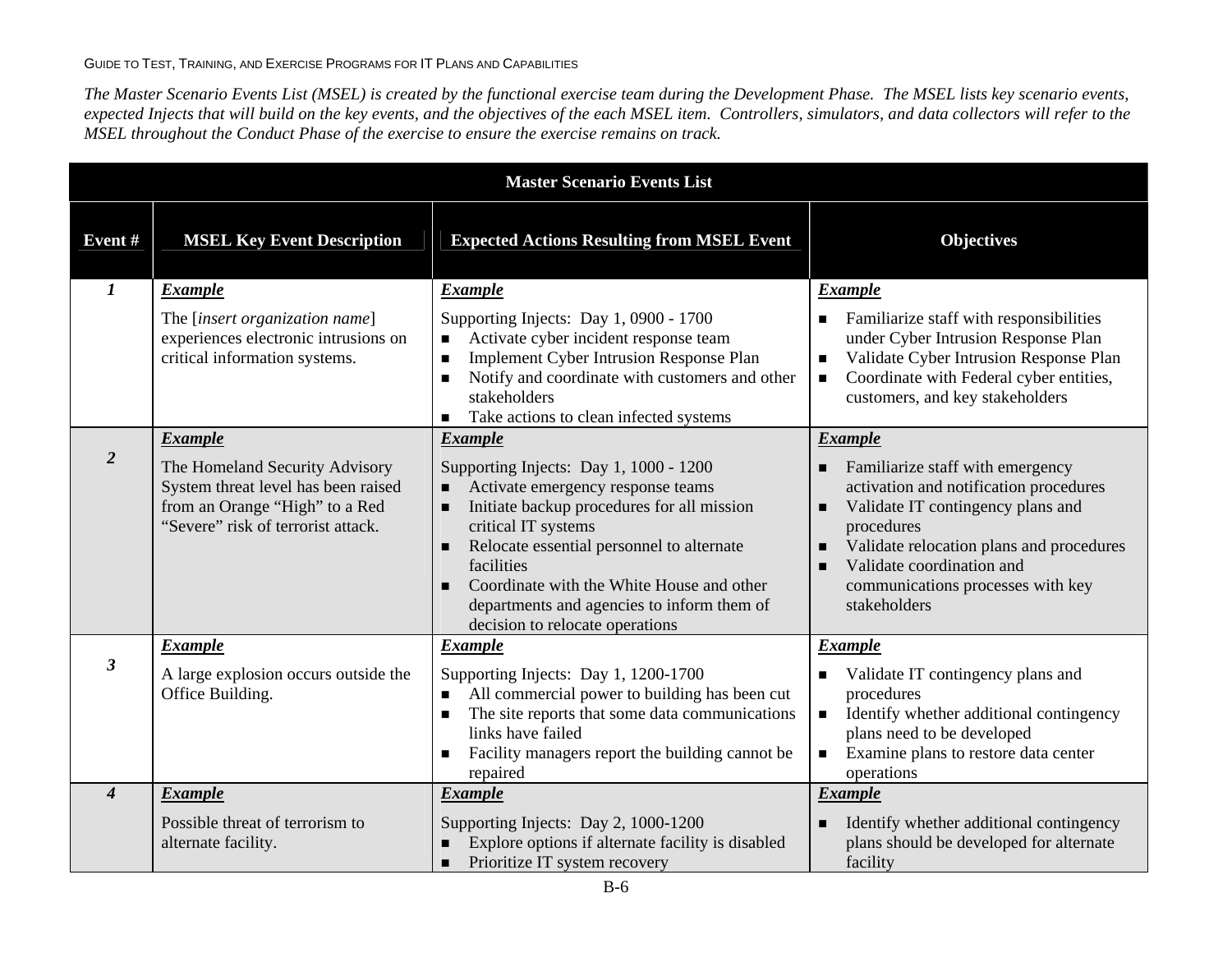# **B.3 Sample Functional Exercise Injects**

### *[INSERT ORGANIZATION NAME] [INSERT FUNCTIONAL EXERCISE TITLE]*

### **INJECTS**

*[Insert Functional Exercise Location]* 

*[Insert Functional Exercise Date]*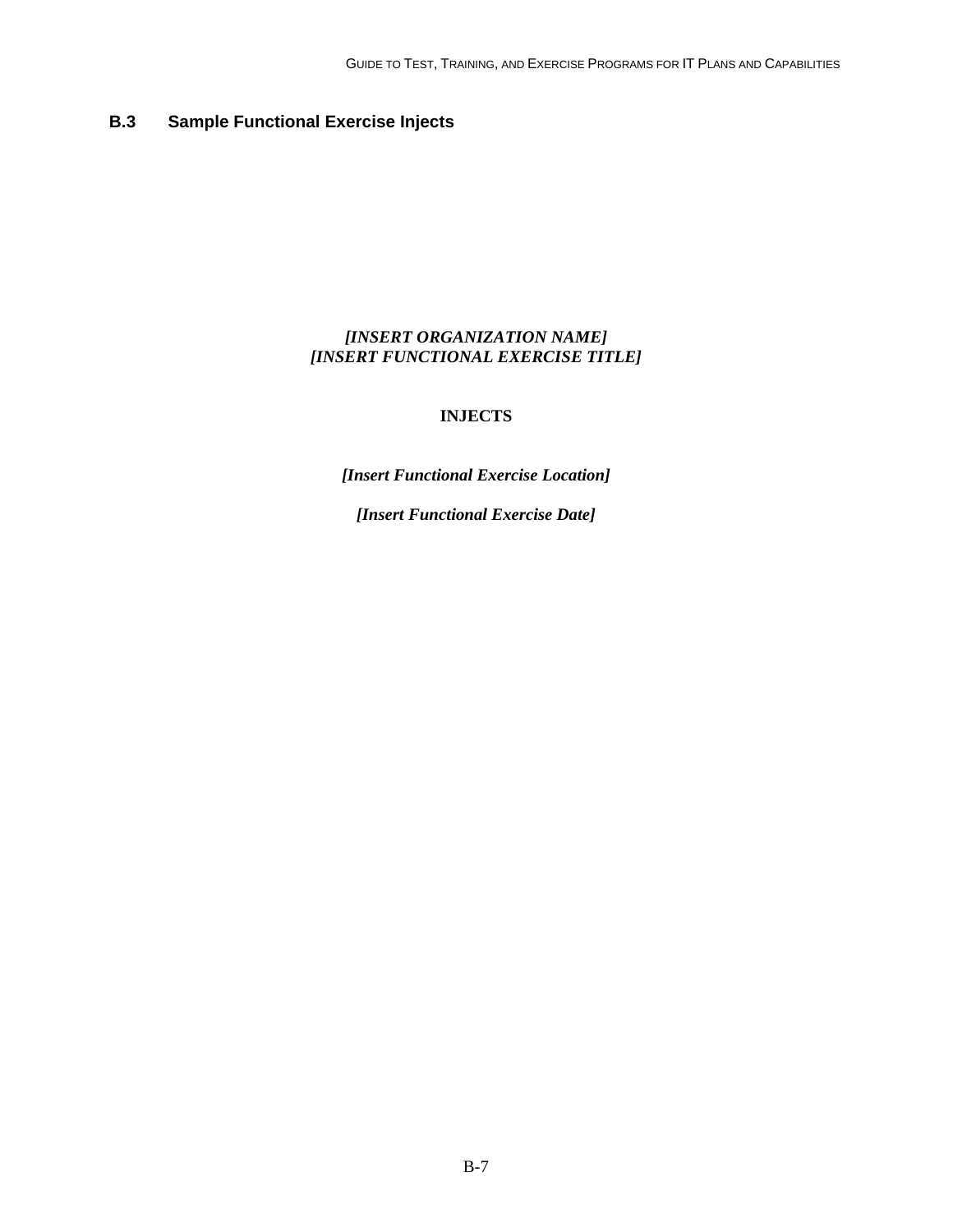GUIDE TO TEST, TRAINING, AND EXERCISE PROGRAMS FOR IT PLANS AND CAPABILITIES

*Injects are created by the functional exercise team during the Development Phase. These messages are introduced by Controllers during the Conduct Phase and are provided to exercise participants via the means shown on the Inject form. In the case of the Sample Inject provide below, a Controller would play the role of the Chief Information Officer and would call the Team Chief to provide information and request follow-on action. Expected actions by the Team Chief or other exercise participants are documented in the "Notes to Control/Response Cell" at the bottom of this form to aid controllers, simulators, or data collectors in anticipating what actions will result from the Inject.* 

## **\*\*EXERCISE\*\*EXERCISE\*\*EXERCISE\*\*EXERCISE\*\***

### *[Insert Name of Exercise]*  **Implementers for** *[Insert Date]*

### *EXAMPLE*

|  |  |  | #15 - [Insert inject title] (i.e., Development of Disaster Recovery Strategies for Alternate Facility) |
|--|--|--|--------------------------------------------------------------------------------------------------------|
|  |  |  |                                                                                                        |

| <b>Inject Date/Time:</b> | [ <i>Insert date/time</i> ] (i.e., Day 2, 1045)                             |
|--------------------------|-----------------------------------------------------------------------------|
| <b>From:</b>             | [Insert by whom the message is delivered] (i.e., Chief Information Officer) |
| To:                      | [Insert for whom the message is intended] (i.e., Team Chief)                |
| <b>Inject Means:</b>     | [Insert the means by which the message is delivered] $(i.e., Phone Call)$ ] |
|                          |                                                                             |

[*Insert message text*]

### *Example*

Now that we know the magnitude of the damage to the Building and our data center there, it is apparent that we will be operating out of the alternate facility (AF) for the foreseeable future. Given the continued threat of terrorist attacks, we need to develop contingency plans in the event of a major outage affecting the AF. What is our strategy to ensure continuity of mission critical systems at the AF? Which systems and applications are prioritized for recovery? How long will it take to develop a viable backup for those systems?

### **Note to Control/Response Cell:**

[*Insert any type of information that the Control/Response Cell may need to consider to track, evaluate, or respond to exercise players*]

### *Example*

Expect the AF Team Chief to consult the AF Contingency Plan and coordinate with appropriate system and application engineers to develop a recovery strategy.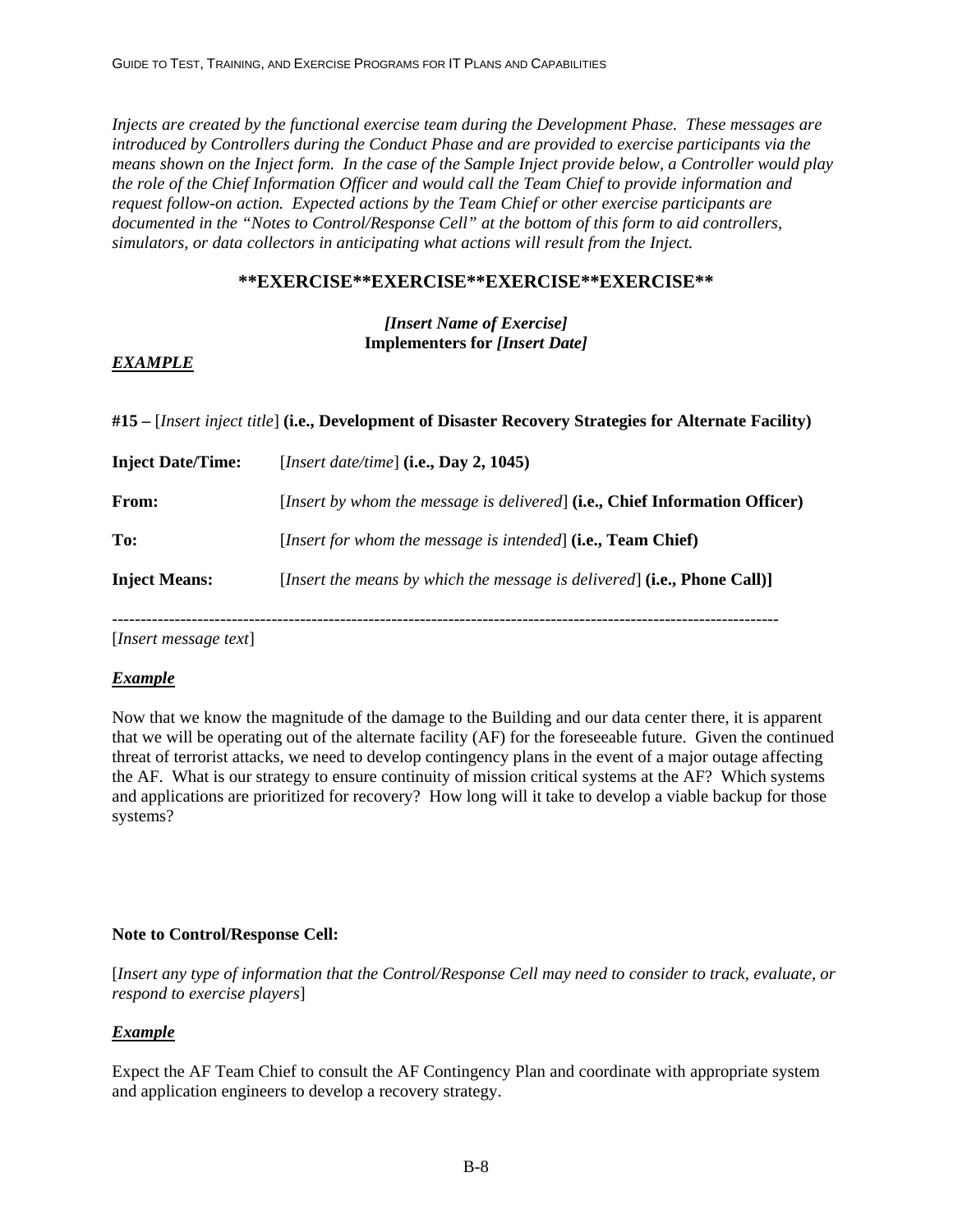## **B.4 Sample Functional Exercise Inject Tracking Form**

## *[INSERT ORGANIZATION NAME] [INSERT FUNCTIONAL EXERCISE TITLE]*

## **INJECT TRACKING FORM**

*[Insert Functional Exercise Location]* 

*[Insert Functional Exercise Date]*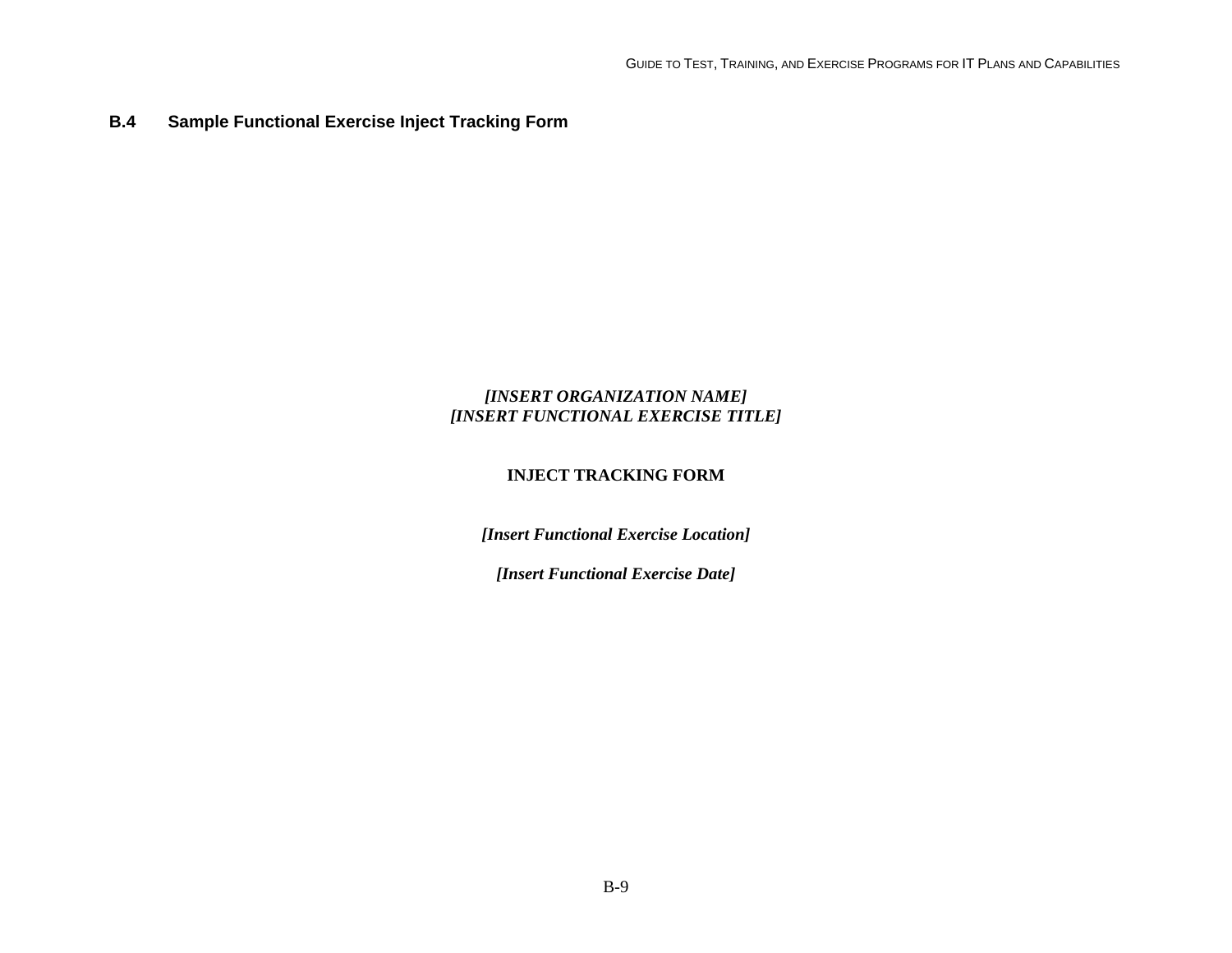*Portions of the Inject Tracking Form are developed by the functional exercise team during the Development Phase, and additional information is filled in by Controllers during the Conduct Phase. In the sample below, BOLDED text would have been created during the Development Phase and ITALICIZED text would have added to the form by Controllers during the Conduct Phase. The purpose of the form is to provide Controllers*  with a "play book" that states which injects are provided to participants at each given time. The form is then used by Controllers to document the *time at which an Inject is introduced and a summary of activities taken by participants in response to the Inject.* 

| <b>Inject Tracking Form</b>    |                                        |                                     |                                                                               |                                                                                                                                                                                                                                                                                  |  |
|--------------------------------|----------------------------------------|-------------------------------------|-------------------------------------------------------------------------------|----------------------------------------------------------------------------------------------------------------------------------------------------------------------------------------------------------------------------------------------------------------------------------|--|
| Inject #                       | <b>Scheduled</b><br><b>Inject Time</b> | <b>Actual Inject</b><br><b>Time</b> | <b>Inject Summary</b>                                                         | <b>Comments</b>                                                                                                                                                                                                                                                                  |  |
| <b>Example</b>                 | <b>Example</b><br>0900                 | <b>Example</b><br>0901              | Example<br><b>Malicious Computer Worm</b><br><b>Denial-Of-Service Attacks</b> | Example<br>Injected by Director to Chief. Chief assigned immediate<br>action to Network Administrator. Administrator took<br>appropriate actions and informed management and<br>customer advocate. Administrator continued to monitor<br>developments for remainder of exercise. |  |
| <i>Example</i><br>$\mathbf{2}$ | <b>Example</b><br>1015                 | <b>Example</b><br>1018              | Example<br><b>Situation Reporting Schedule to</b><br>Leadership               | Example<br>Injected by Director to Chief. Chief assigned action to<br>Operations Officer at 1020, who logged and posted<br>schedule for all of team per standard operating<br><i>procedures.</i>                                                                                 |  |
| <b>Example</b><br>3            | <b>Example</b><br>1025                 |                                     | Example<br><b>Call to White House</b>                                         |                                                                                                                                                                                                                                                                                  |  |
| <i>Example</i>                 | <b>Example</b><br>1200                 |                                     | Example<br><b>Large Explosion Outside Office</b><br><b>Building</b>           |                                                                                                                                                                                                                                                                                  |  |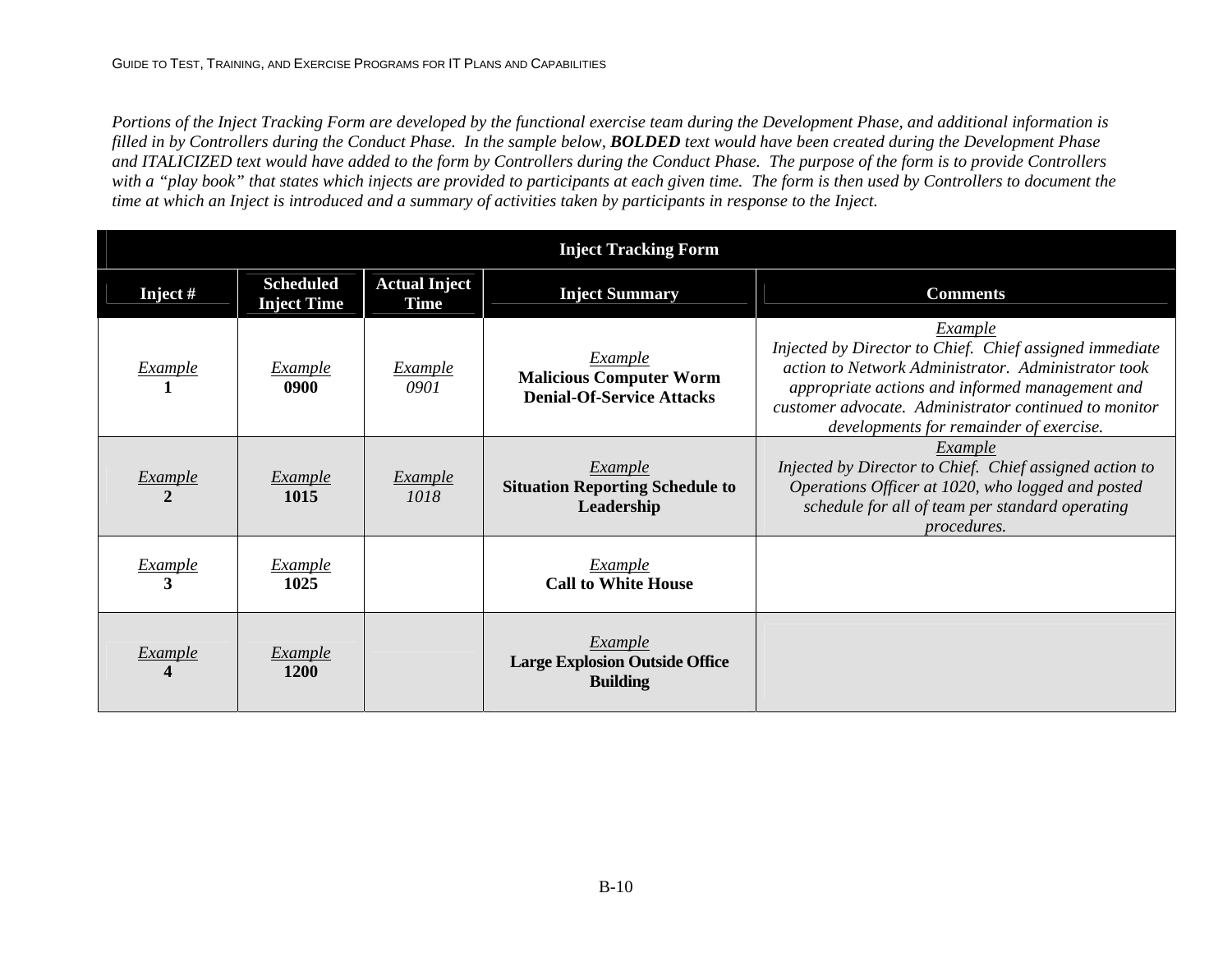# **B.5 Sample Functional Exercise After Action Report**

## *[INSERT ORGANIZATION NAME] [INSERT FUNCTIONAL EXERCISE TITLE]*

## **AFTER ACTION REPORT**

## *[Insert Functional Exercise Location]*

*[Insert Functional Exercise Date]*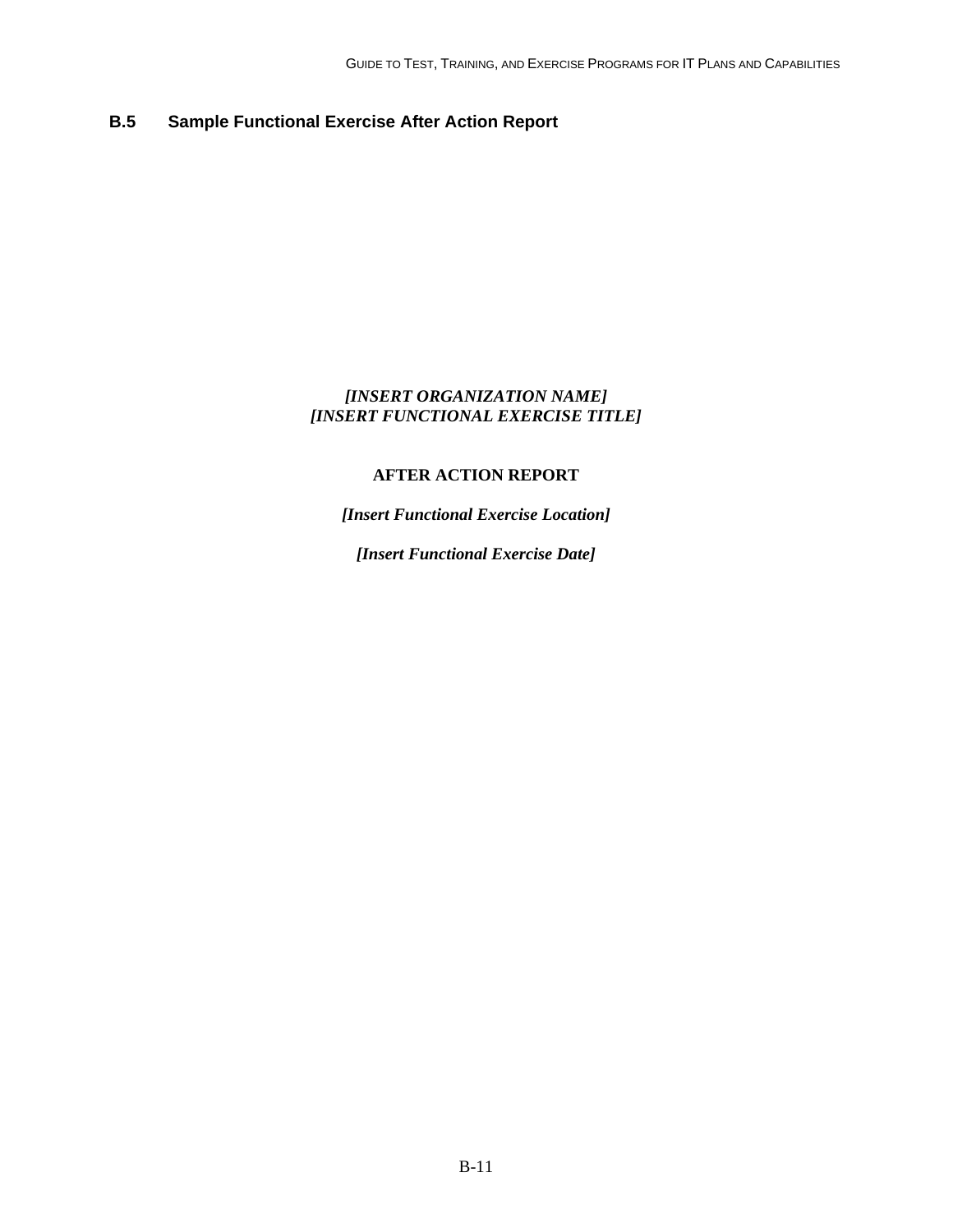*The After Action Report is developed by Data Collectors during the Evaluation Phase. The After Action Report provides relevant background information about the event, scope of the exercise, objectives, scenario, and key findings and recommendations. In addition, the After Action Report lists the event's participants and may provide relevant information from surveys completed by participants at the conclusion of the exercise.* 

#### **SAMPLE TABLE OF CONTENTS**

 *[Insert table of contents]* 

#### **SAMPLE INTRODUCTION**

On *[insert date]*, *[insert organization name]* participated in *[insert duration of exercise]* functional exercise designed to validate their understanding of the Cyber Intrusion Response Plan and the Alternate Facility Contingency Plan. *[Insert any other additional background information about the exercise that is relevant for the after action report.]* 

#### **SAMPLE SCOPE**

The exercise was designed to examine the *[insert organization's name]* ability to respond to a concerted cyber attack campaign from the alternate computing facility. The event examined all aspects of the activation, operation, and reconstitution phases of both the Cyber Intrusion Response Plan and the Alternate Facility Contingency Plan. All personnel with operational responsibilities under the two plans participated in the event. Senior level decision-makers were not exercised in the exercise; however, a second exercise focused on management activities is planned in the coming months.

#### **SAMPLE OBJECTIVES**

The exercise objectives are as follows:

- Validate Cyber Intrusion Response Plan and Alternate Facility Contingency Plan
- $\blacksquare$  Identify interdependencies, overlaps, and inconsistencies between the two plans
- Validate the team's ability to recover IT operations at alternate facility
- + Familiarize staff with their responsibilities under the plans
- Validate the accuracy of recovery procedures documented in the plans
- Coordinate with Federal cyber entities, customers, and key stakeholders
- $\blacksquare$  Identify areas of the plans that need to be revised
- Identify whether additional contingency plans need to be developed.

#### **SAMPLE SCENARIO**

*[Insert scenario or high-level overview of the scenario.]*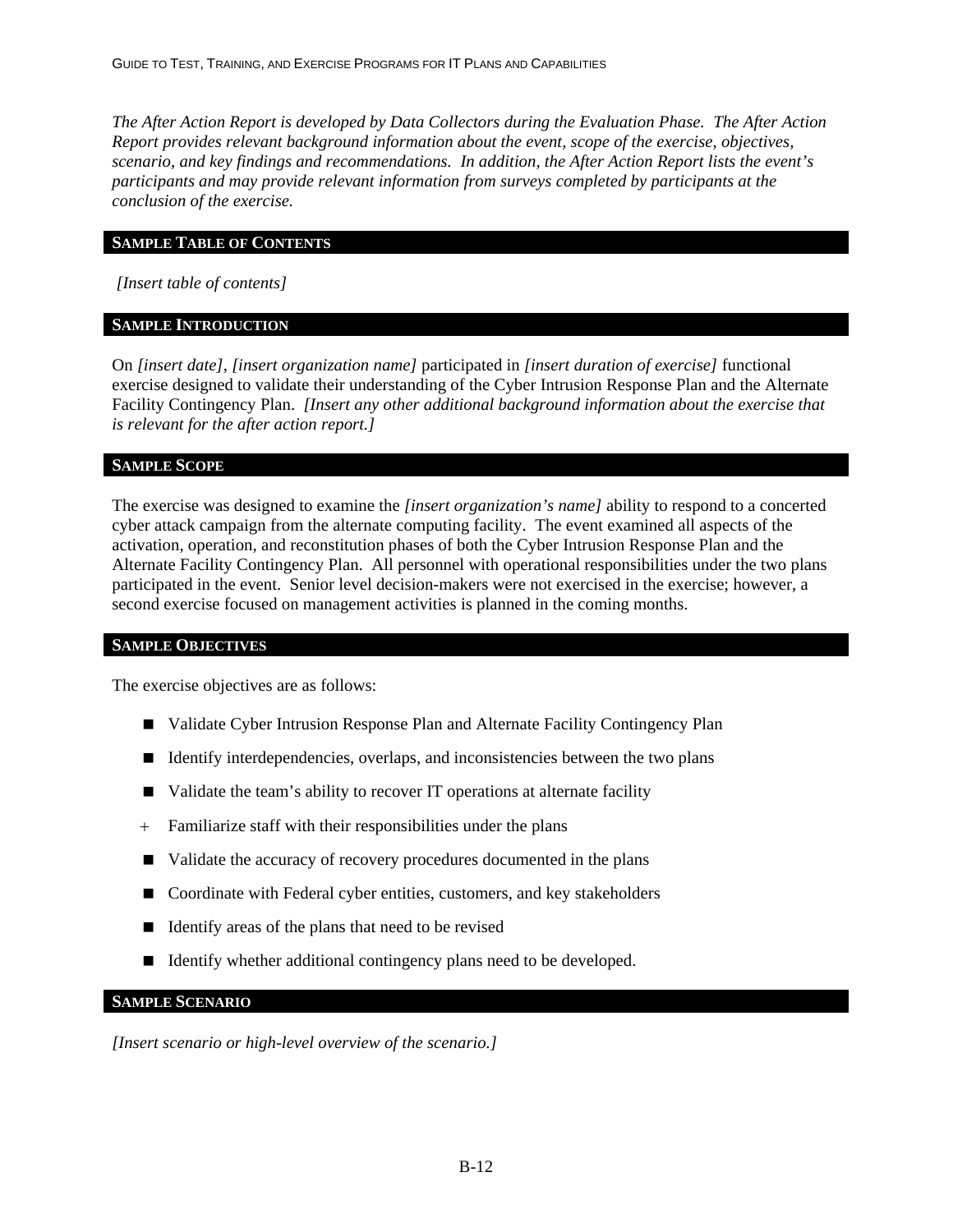### **SAMPLE EXERCISE FINDINGS**

The *[insert exercise name]* provided information on *[insert relevant information]*.An important benefit of the exercise was the opportunity for participants to receive hands-on training in responding to an emergency from the alternate facility. In addition, the exercise provided participants with an opportunity to raise important questions, concerns, and issues. At the conclusion of the exercise, participants were asked to complete an evaluation form regarding the information provided, additional information needed, and their thoughts on the event, to be included in the after action report. *[A sample evaluation form can be found on page B-17.]*

Findings from the exercise and recommended actions are as follows:

### **General Findings**

The exercise provided an excellent opportunity for participants to *[insert relevant information]*. As a result of the exercise, participants left with a heightened awareness of *[insert relevant information]*.

### **Specific Findings**

Specific observations made during the exercise, and recommendations for enhancement of the plan, are as follows:

### **Observation 1. [Insert general topic area]**

*[Insert observation]* 

### **Recommendations**

*[Insert recommendations]* 

### **Observation 2. [Insert general topic area]**

*[Insert observation]* 

### **Recommendations**

*[Insert recommendations]*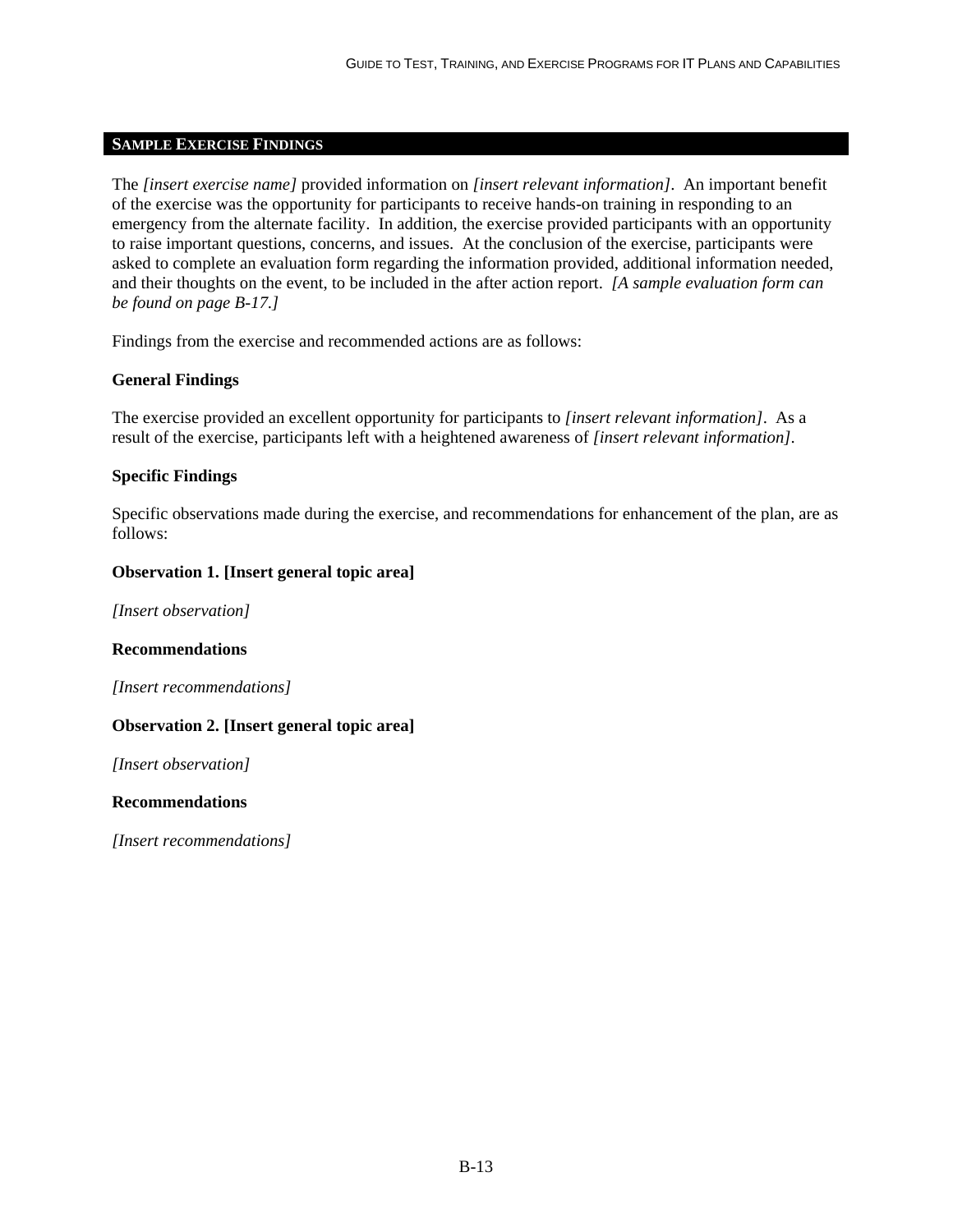#### *Example Observations and Recommendations:*

Observation 1. Communications

A plan identifying standardized systems for communicating with contingency plan members does not exist.

Recommendations

- The *[insert organization name]* should consider developing a communications plan that establishes standardized communications requirements, addresses how and where backup communication systems will be positioned, and describes procedures for personnel to access backup communication systems.
- The *[insert organization name]* should identify redundant communications systems to ensure that essential personnel can be contacted in the event of an emergency. Redundant communications systems may consist of home telephones, cellular telephones, laptop computers, and other communications systems.

Observation 2. Flyaway Kits

Essential personnel have not been issued flyaway kits, containing personal items and/or those items needed to perform their operations, to carry to relocation facilities in the event of an emergency.

#### Recommendation

 The *[insert organization name]* should examine the possibility of developing flyaway kits and distributing them in advance to personnel who would relocate during an emergency. In addition to personal items that personnel might need if deployed for an extended period of time, flyaway kits should contain flash drives, diskettes or CD-ROMs with information needed for essential personnel to carry out their essential functions.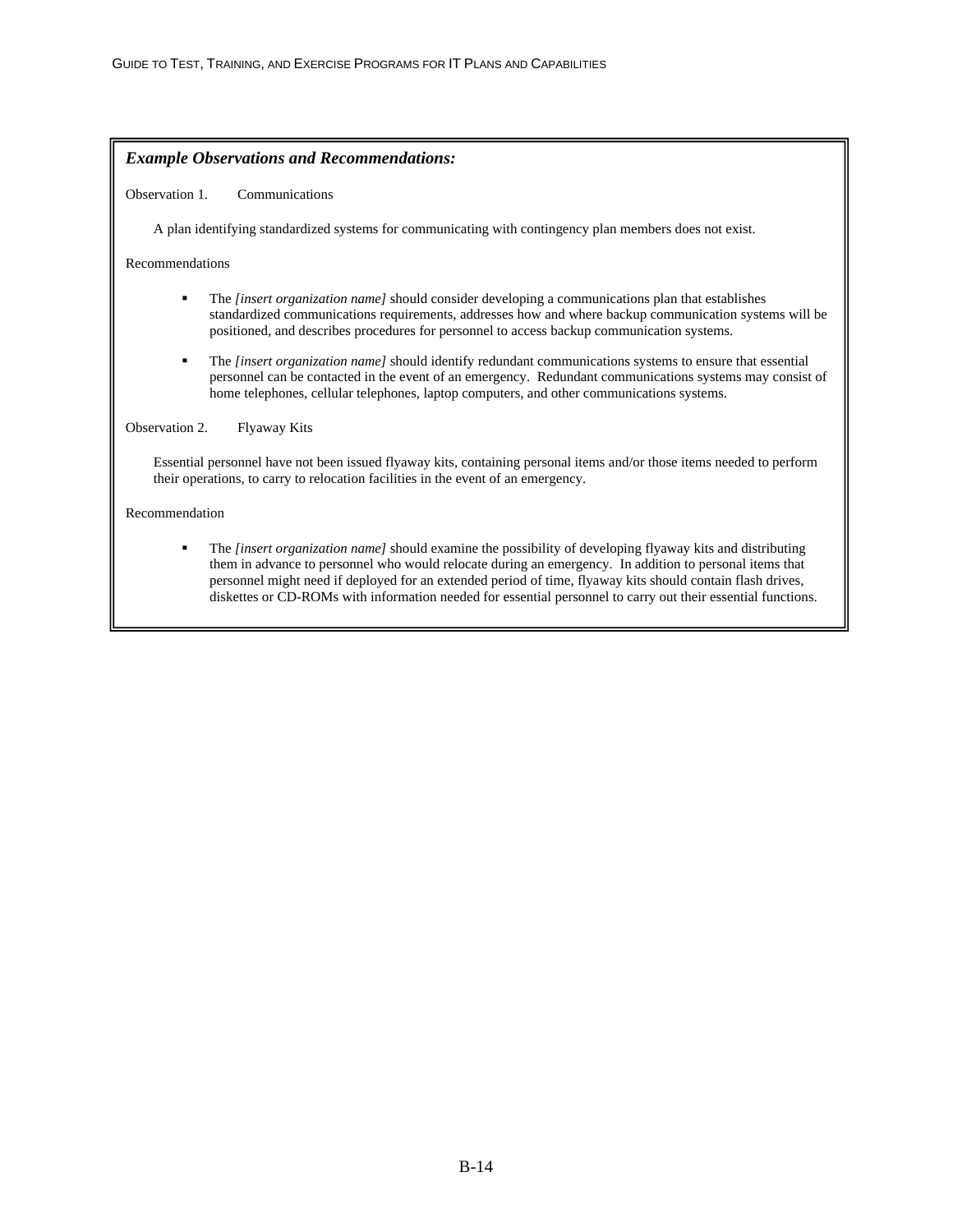# **SAMPLE EVALUATION FORM**

*Please take a moment to fill out the evaluation form.* 

|             |                                                                                                                                          | <b>Exercise Evaluation Form</b> |                           |
|-------------|------------------------------------------------------------------------------------------------------------------------------------------|---------------------------------|---------------------------|
|             |                                                                                                                                          | <b>INSERT DATE</b>              |                           |
|             |                                                                                                                                          |                                 |                           |
|             | Please take a few moments to answer the following questions about the exercise.                                                          |                                 |                           |
|             |                                                                                                                                          |                                 |                           |
| <b>NAME</b> |                                                                                                                                          |                                 |                           |
|             |                                                                                                                                          |                                 |                           |
| 1).         | Did you have available to you all of the information and resources needed to<br>fulfill your responsibilities?                           |                                 |                           |
|             |                                                                                                                                          |                                 |                           |
|             |                                                                                                                                          |                                 |                           |
|             |                                                                                                                                          |                                 |                           |
| 2).         | Did you feel that there was an adequate level of training to support the<br>response effort at the relocation site?                      |                                 |                           |
|             |                                                                                                                                          |                                 |                           |
|             |                                                                                                                                          |                                 |                           |
| 3).         | Was the structure of the exercise realistic?                                                                                             |                                 |                           |
|             |                                                                                                                                          |                                 |                           |
|             |                                                                                                                                          |                                 |                           |
| 4).         | Please provide comments regarding what you believe worked and didn't work                                                                |                                 |                           |
|             | during the exercise.                                                                                                                     |                                 |                           |
|             |                                                                                                                                          |                                 |                           |
|             |                                                                                                                                          |                                 |                           |
| 5).         | Do you believe you are sufficiently prepared to conduct extended emergency<br>operations from the relocation facility? Please Circle One |                                 |                           |
|             | <b>Not Prepared</b><br><b>Slightly Prepared</b>                                                                                          | <b>Prepared</b>                 | <b>Extremely Prepared</b> |
| 6.)         | Please rate the overall exercise. Please Circle One                                                                                      |                                 |                           |
|             | <b>Needs Improvement</b><br>Fair                                                                                                         | Good                            | <b>Very Good</b>          |
|             |                                                                                                                                          |                                 |                           |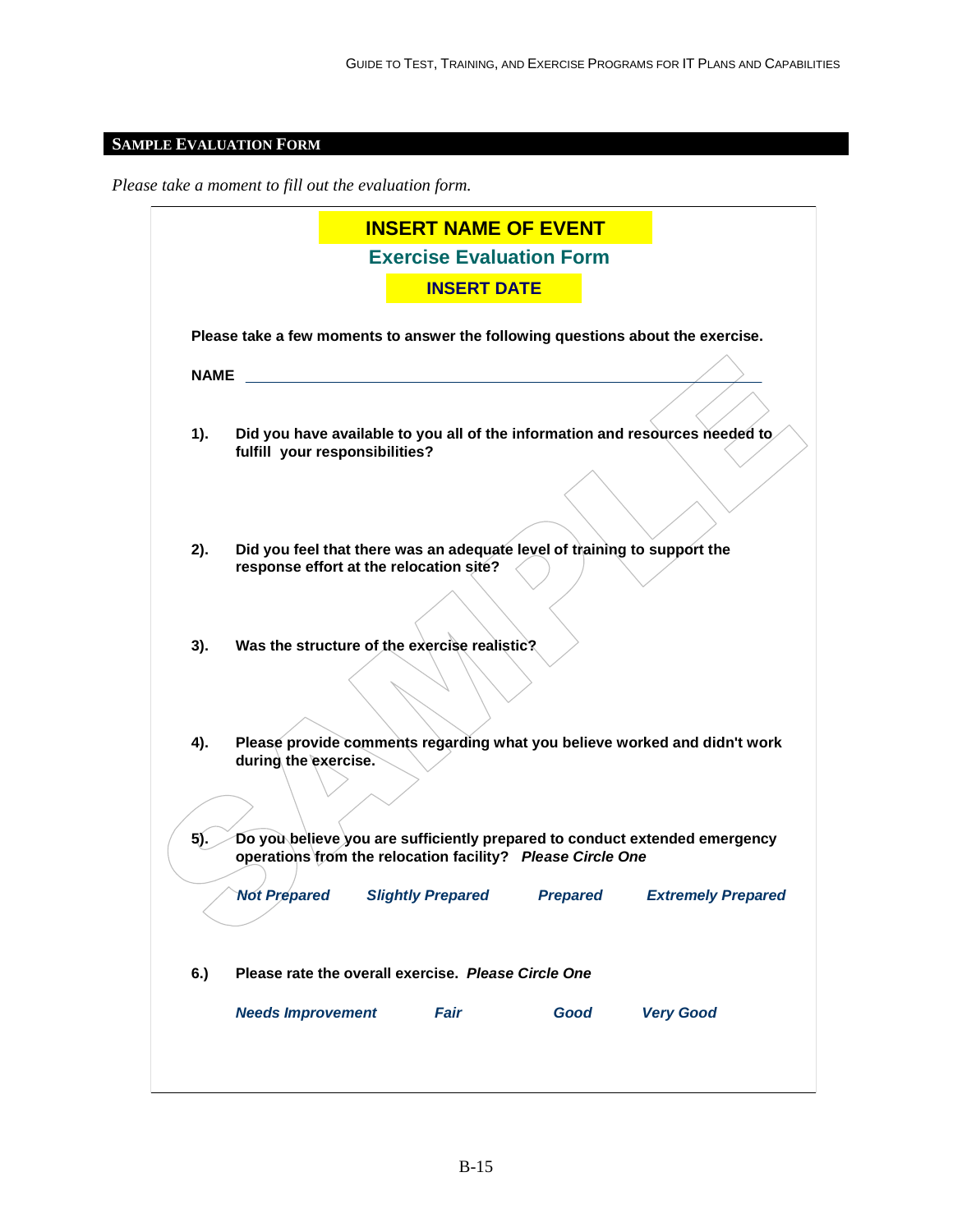### **SAMPLE EVALUATION RESULTS**

Following the *[insert functional exercise name]*, on *[insert date(s)]*, participants were given an evaluation form on which to record their impressions of the exercise. These forms allowed participants to rate presentations on a numerical scale and to provide additional comments for consideration in the after action report. Refer to Exhibit 1 for more detailed information regarding the participants' responses. *[Each exhibit will reflect the evaluation forms for each individual event. If evaluation forms have a point scale, either a pie chart or bar graph will be depicted.]* 

The questions covered whether participants thought additional issues should have been raised; whether participants thought the exercise was beneficial; what participants gained from the exercise; and what can be done to improve future exercises. *[Insert percentage]* of the participants completed the evaluation.

In response to the question regarding whether participants thought additional issues should have been raised, nearly *[insert percentage]* of those who completed the evaluation indicated that all relevant issues were addressed. Other comments were *[insert relevant information]*.

In response to the question regarding whether participants thought the exercise was beneficial, *[insert percentage]* of those who completed the evaluation indicated that the exercise was beneficial. Comments ranged from *[insert relevant information (i.e., "good start" to "extremely beneficial.")]*.

In response to the question about what participants gained from the exercise, nearly *[insert percentage]* of those who completed the evaluation form remarked *[insert relevant information]*.

| What did you gain from the exercise? |
|--------------------------------------|
| [Insert comments]                    |
|                                      |
|                                      |
|                                      |
|                                      |
|                                      |

**EXHIBIT 1: PARTICIPANT RESPONSES**

Overall, the feedback from the *[insert functional exercise name]* was *[insert relevant information]*.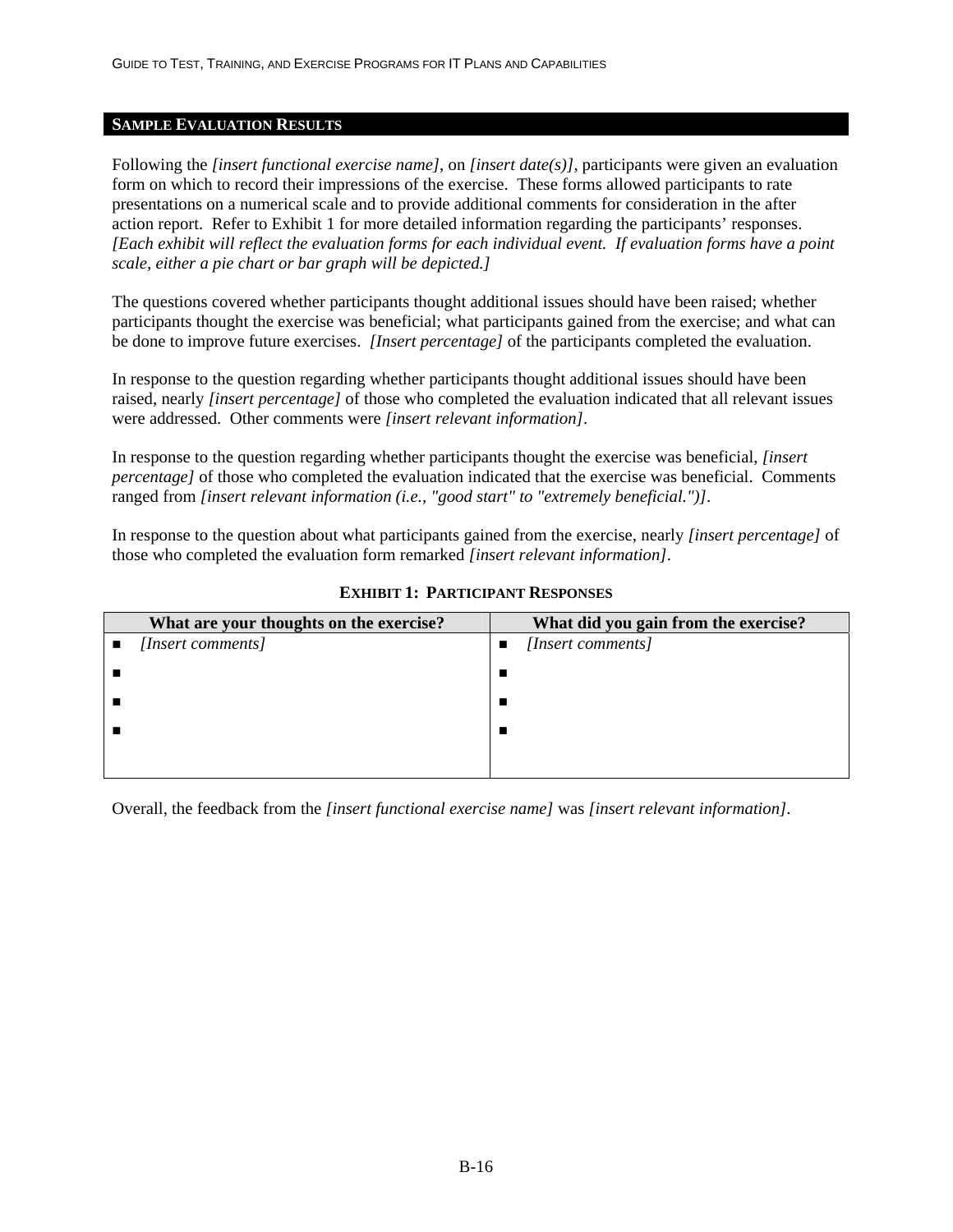# **Appendix C—Sample Test Documentation**

Appendix C provides the following sample documentation for three types of tests (component, system, and comprehensive):

- Test Structure Description
- Test Plan
- Test Briefing for Participants
- Test Inject or Action
- Test Validation Worksheet
- Test Evaluation Worksheet
- Test After Action Report.

This sample documentation is designed to be used as a template by those responsible for designing and developing test documentation.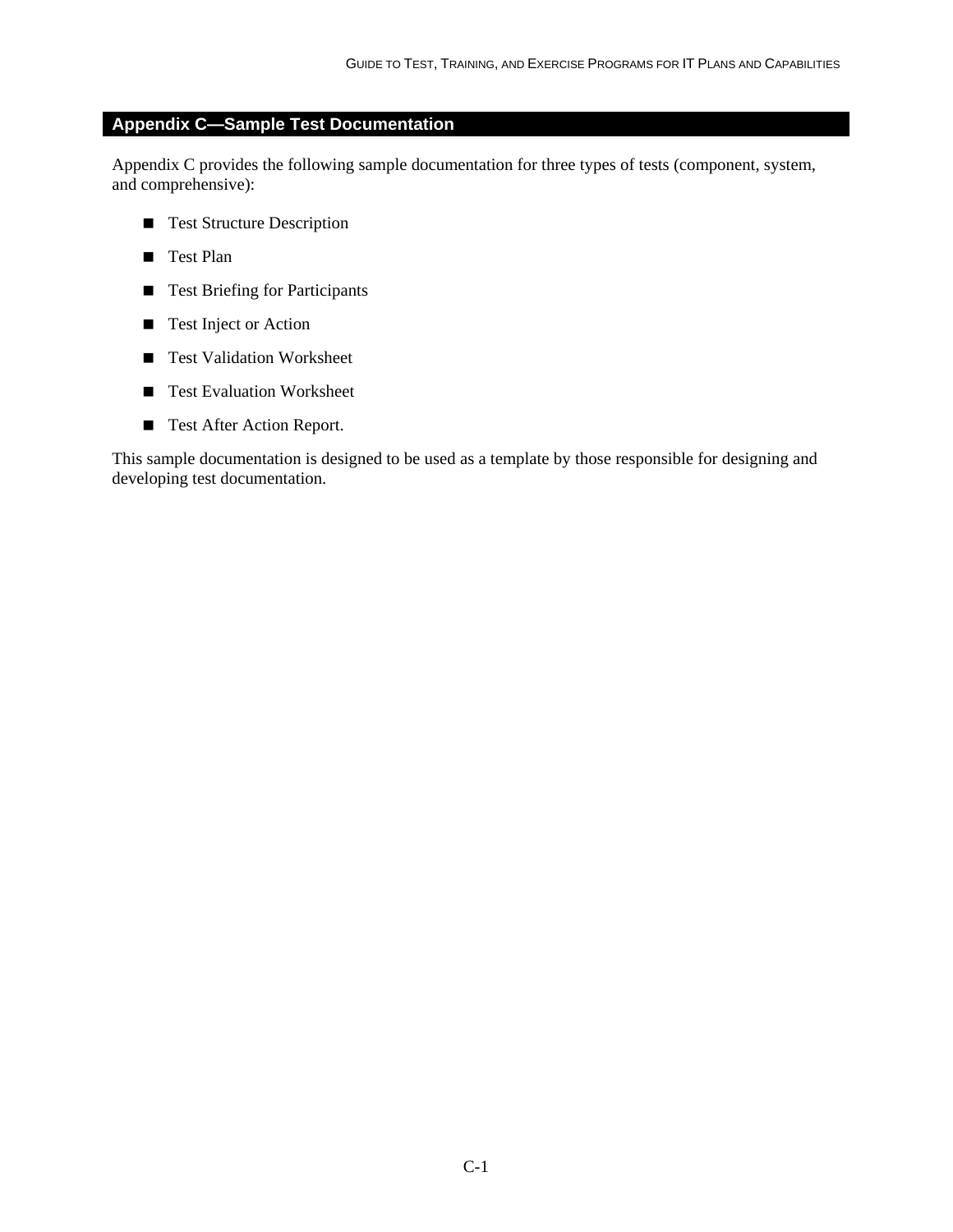## <span id="page-73-0"></span>**C.1 Sample Component Test Documentation**

An example of a component test is the occasional test of the nation's Emergency Alert System, formerly known as the Emergency Broadcast Network.<sup>[24](#page-73-0)</sup> During such a test, the equipment is tested, and a tone and announcement associated with an emergency are broadcasted on the radio or television. Although the test does not involve a simulated emergency with responders, the message tests a specific component of the system.

#### **SAMPLE COMPONENT TEST PLAN**

#### *[Insert test type or name]*

Component Test Plan

**Date of Testing:** *[Insert date]*

**Time Period:** *[Insert time] to [insert time]*

**Frequency:** *[Insert frequency]* 

**Test Focus:** *[Insert test focus]* 

**Test Objectives:** The objectives of this test are as follows:

- Test the Emergency Broadcast System hardware in a live test environment
- Identify any delays, failures or areas for improvement

**Test Details:** *[Insert test details]*

**Participants:** *[Insert participants]*

**Training Staff:** *[Insert training staff]*

**Validation Staff:** *[Insert validation staff]*

**Evaluation Staff:** *[Insert evaluation staff]*

**Test Cancellation Procedures:** *[Insert test cancellation procedures]*

**Test Main Point of Contact:** *[Insert test main point of contact]*

**Test Approval Grantor:** *[Insert test approval grantor]*

<sup>24</sup> For more information on the Emergency Alert System, visit [http://www.fcc.gov/eb/eas/.](http://www.fcc.gov/eb/eas/)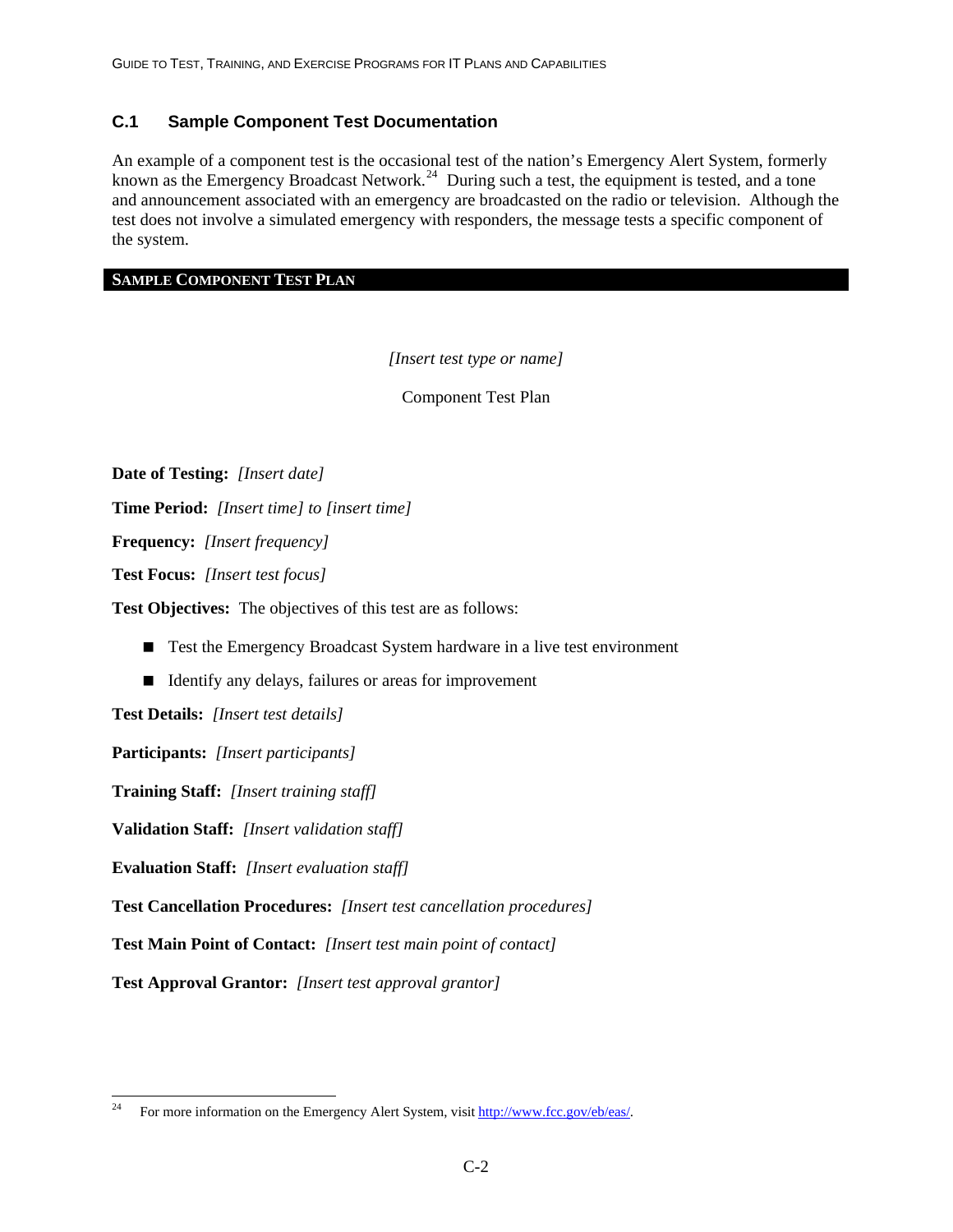#### **SAMPLE COMPONENT TEST BRIEFING FOR PARTICIPANTS**

On *[insert date]* between *[insert time]* and *[insert time]*, the *[insert component]* for *[organization or policy]* will be tested. Participants will be expected to perform the following tasks:

- *[Insert task]*
- *[Insert task]*

Test Cancellation Procedures: *[Insert test cancellation procedures]*

If you have any questions, please contact *[insert point of contact]*.

#### **SAMPLE COMPONENT TEST INJECT OR ACTION**

Initiate the Emergency Alert System, which will perform the following functions:

- Discontinue normal programming.
- Broadcast the following message: *"This is a test. This station [optional—insert station call sign] is conducting a test of the Emergency Broadcast System. This is only a test."*
- Transmit the two-tone attention signal from the EBS encoder.
- Broadcast the following message: *"This is a test of the Emergency Alert System. The broadcasters of your area in voluntary cooperation with the Federal, state and local authorities have developed this system to keep you informed in the event of an emergency. If this had been an actual emergency, [optional—stations may mention the types of emergencies likely to occur in their area] the Attention Signal you just heard would have been followed by official information, news or instructions. This station [optional—insert station call sign] serves the [insert operational area name] area. This concludes this test of the Emergency Alert System."*

#### **SAMPLE COMPONENT TEST VALIDATION**

A test of a component requires validation criteria to determine whether the component or system functioned as intended. Test validation should include the metrics by which the success of the component or system will be measured. It should also detail the expected outcome; in this case, the two-tone attention signal and message should be heard clearly.

#### **SAMPLE COMPONENT TEST VALIDATION WORKSHEET**

*[Insert test type or name]* 

Component Test Validation Worksheet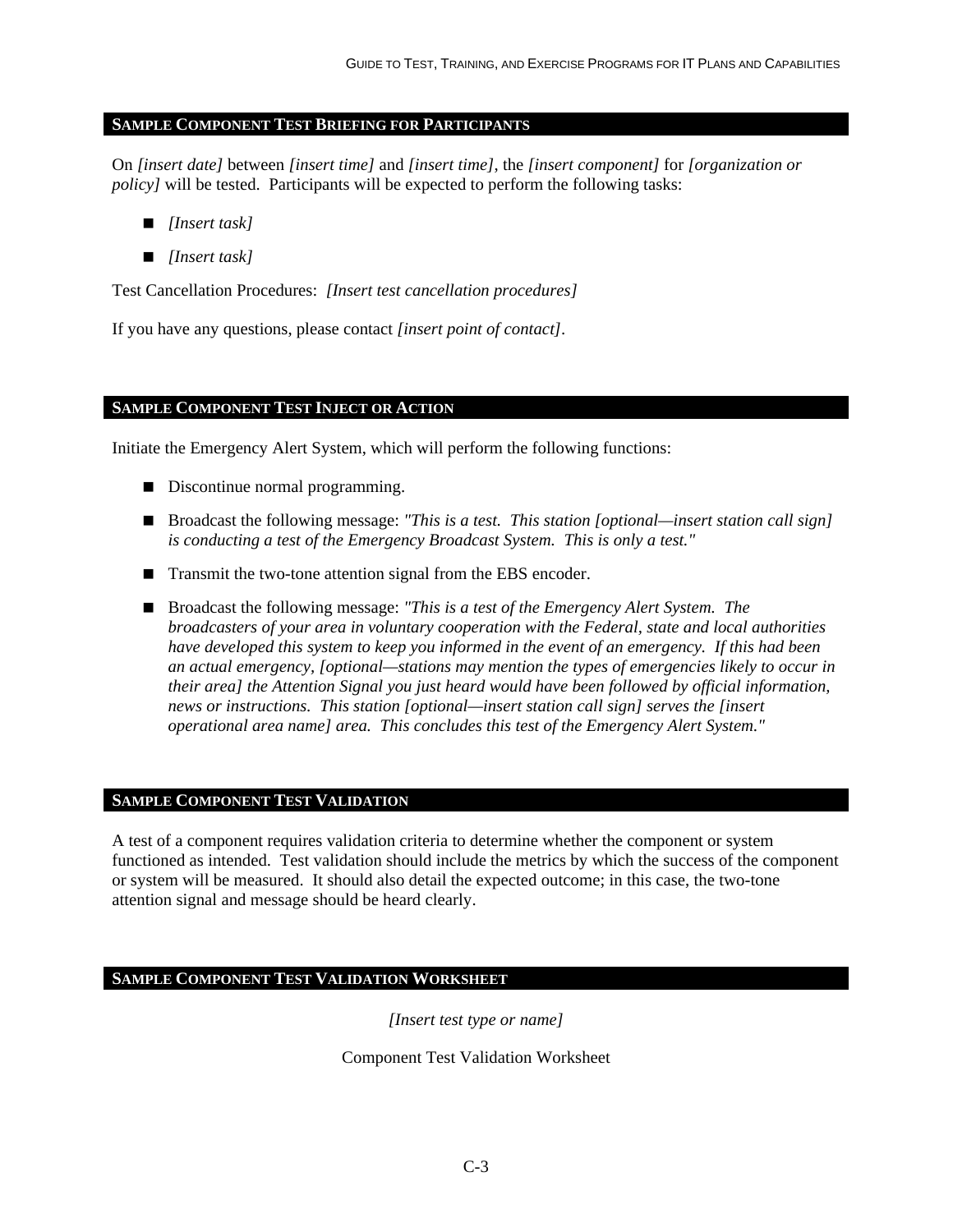**Date of Testing:** *[Insert date]*

**Time Period:** *[Insert time] to [insert time]*

**Test Focus:** *[Insert test focus]* 

**Participants:** *[Insert participants]*

**Training Staff:** *[Insert training staff]*

**Validation Staff:** *[Insert validation staff]*

**Test Objectives:** The objectives of this test are as follows:

- Test the Emergency Broadcast System hardware in a live test environment
- Identify any delays, failures or areas for improvement

**Validation Methodology:** *[Insert validation methodology]*

**Was the test able to be validated?** *[Insert answer]*

**Comments:** *[Insert comments]*

**Were there any aspects of the test that could not be validated?** *[Insert answer]* 

**Comments:** *[Insert comments]*

**Recommendations:** *[Insert recommendations]*

## **SAMPLE COMPONENT TEST EVALUATION**

Based on the objectives and validation metrics, the test should be evaluated to determine whether the system test and associated components and processes performed adequately. Possible improvements and recommendations are an important part of the evaluation process.

#### **SAMPLE COMPONENT TEST EVALUATION WORKSHEET**

*[Insert test type or name]* 

Component Test Evaluation Worksheet

**Date of Testing:** *[Insert date]* **Time Period:** *[Insert time] to [insert time]* **Test Focus:** *[Insert test focus]*  **Participants:** *[Insert participants]*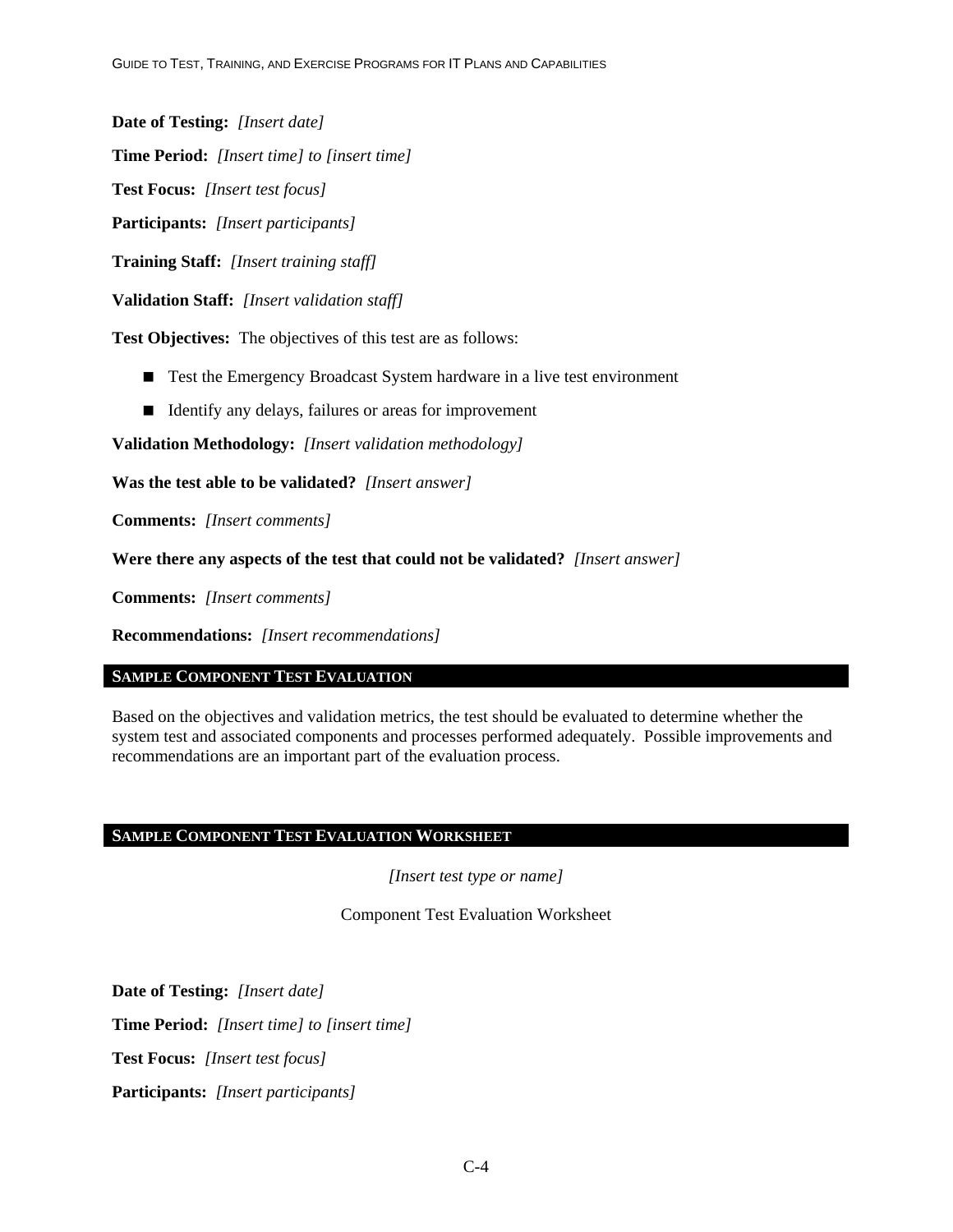**Training Staff:** *[Insert training staff]*

**Validation Staff:** *[Insert validation staff]*

**Evaluation Staff:** *[Insert evaluation staff]*

**Test Objectives:** The objectives of this test are as follows:

- Test the Emergency Alert System hardware in a live test environment
- Identify any delays, failures or areas for improvement

**Were the test objectives met?** *[Insert answer]*

**Comments:** *[Insert comments]*

**Test details:** *[Insert test details]*

**Was testing criterion adequate?** *[Insert answer]*

**Comments:** *[Insert comments]*

**Could the testing criterion be improved?** *[Insert answer]*

**Comments:** *[Insert comments]*

**Was the test validation criterion adequate?** *[Insert answer]*

**Could the test validation criterion be improved?** *[Insert answer]*

**Comments:** *[Insert comments]*

**Did the test perform as expected?** *[Insert answer]* 

**Comments:** *[Insert comments]*

**Were there any failures during the test?** *[Insert answer]* 

**Did the failure cause the test to fail?** *[Insert answer]* 

**Comments:** *[Insert comments]*

**Recommendations:** *[Insert recommendations]* 

#### **COMPONENT TEST AFTER ACTION REPORT**

The component test after action report should consist of the following components:

- General findings, often in the form of an executive summary
- $\blacksquare$  Specific findings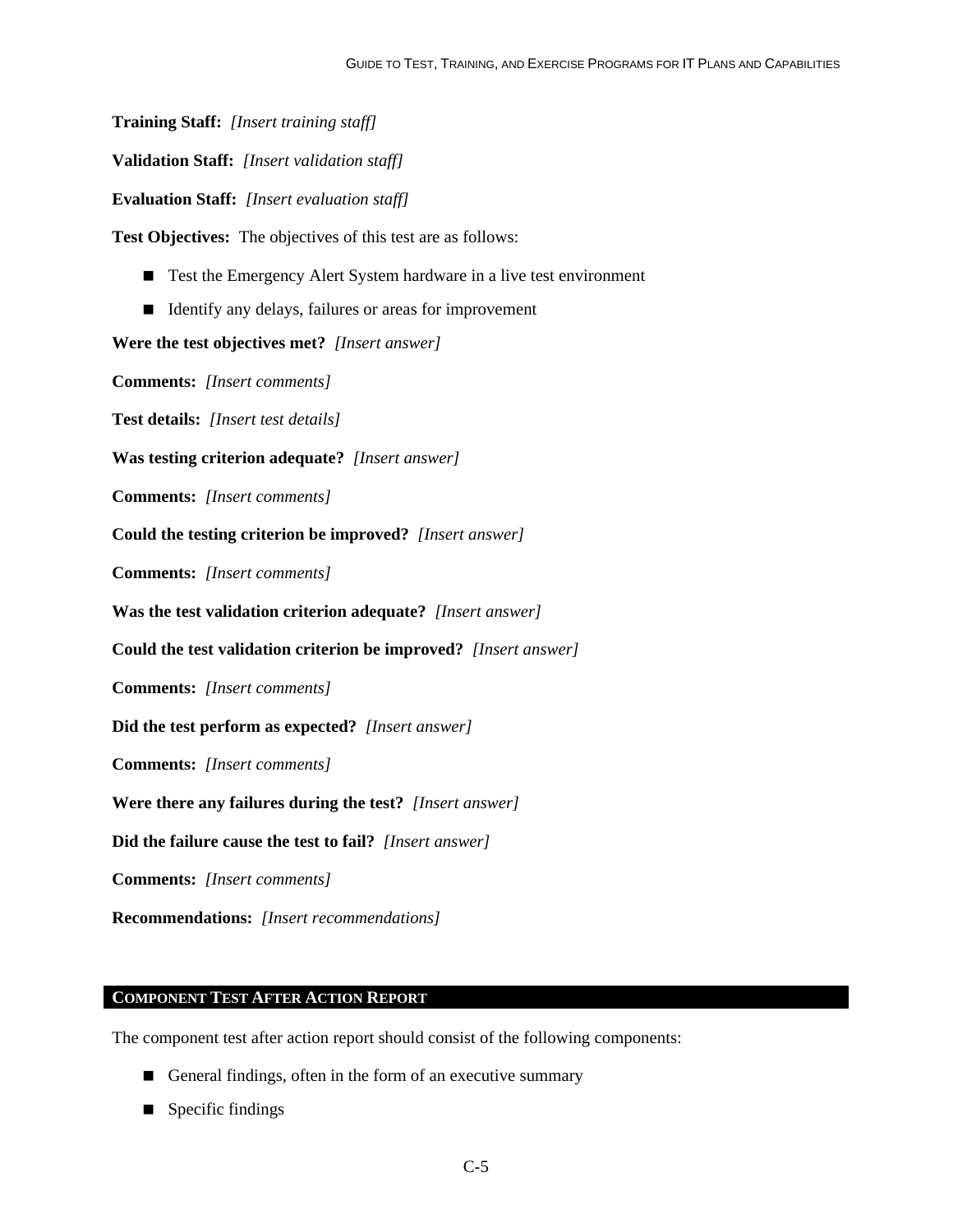## ■ Supporting data.

## **COMPONENT TEST GENERAL FINDINGS**

The General Findings section highlights the outcome of the test. It might consist of a statement along the lines of the following:

The component test provided an excellent opportunity for participants to test the *[insert relevant information]*. As a result of this component test, participants received a heightened awareness of the importance of *[insert relevant information]*.The *[organization or department]* as a whole learned *[insert relevant information]* as a result of this test.

## **COMPONENT TEST SPECIFIC FINDINGS**

The Specific Findings section provides greater detail of the results of the test. It should provide sufficient detail so that a person knowledgeable of the technical aspects of the component could use the evaluation to improve the component or process. A possible outline for the specific observations section is as follows:

Specific observations made during the exercise, and recommendations for enhancement of the plan, are as follows:

#### **Observation 1.** *[Insert general topic area]*

*[Insert observation]* 

#### **Recommendations**

*[Insert recommendations]* 

#### **Observation 2.** *[Insert general topic area]*

*[Insert observation]* 

#### **Recommendations**

*[Insert recommendations]* 

#### **SUPPORTING DATA**

The Supporting Data section of the report includes the specific data that was collected during the test. These are often included as attachments with a brief explanation of how they were gathered.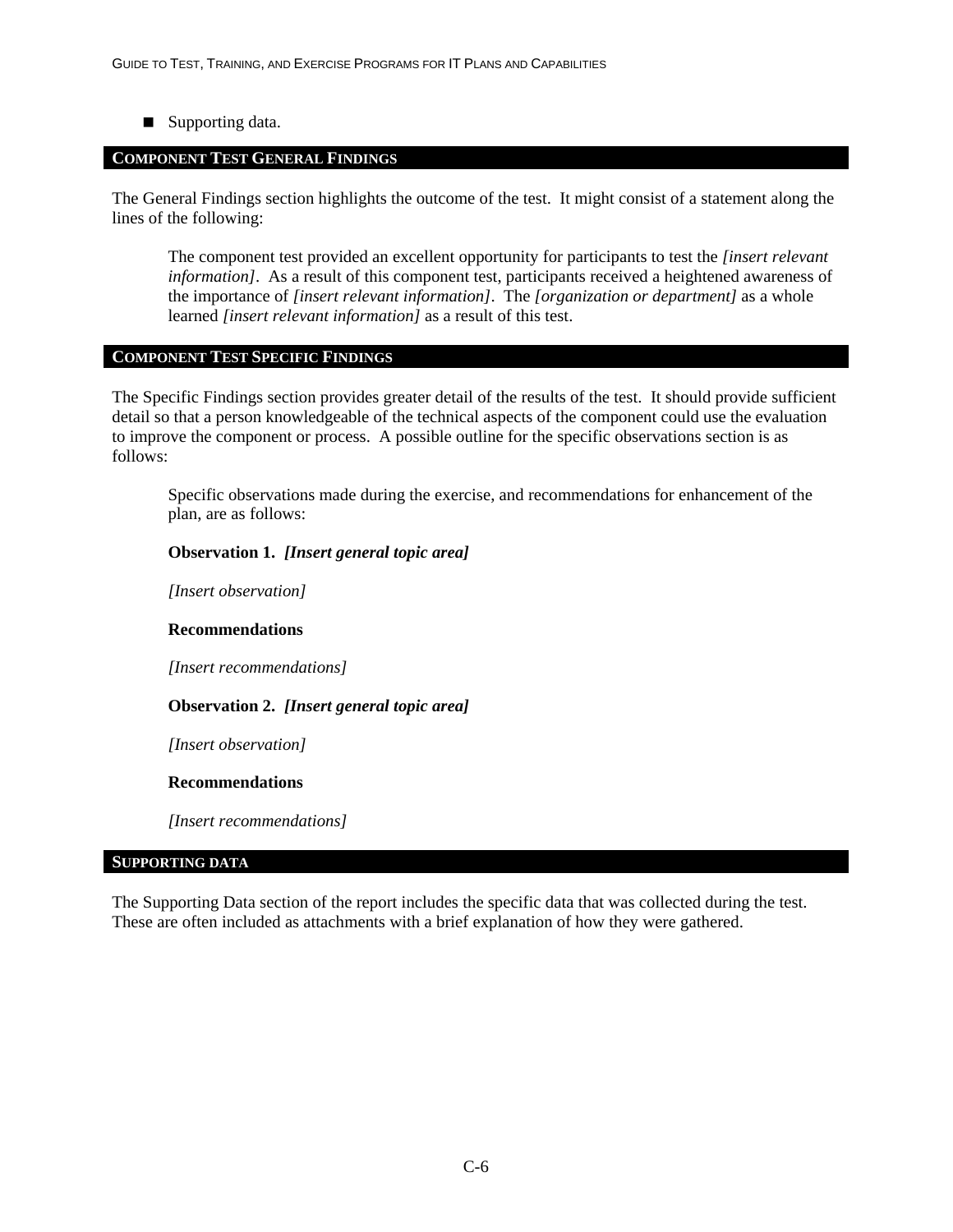## **C.2 Sample System Test Documentation**

An example of a system test is the testing of an organization's data backup and restoration system and procedures. During such a test, all aspects of the data backup equipment and personnel procedures for archiving and restoring data are tested.

#### **SAMPLE SYSTEM TEST STRUCTURE:**

**System Test:** Data Backup and Restoration

- Test data backup procedure
- Test data backup equipment
- Test data backup integrity verification procedures
- Test local data storage procedures
- Test local data retrieval procedures
- Test offsite data storage procedures
- Test offsite data retrieval procedures
- Test data restoration for UNIX systems
- Test data restoration for Microsoft Systems
- Test data restoration for network systems
- Test data restoration for other systems.

#### **SAMPLE SYSTEM TEST PLAN**

*[Insert test type or name]* 

System Test Plan

**Date of Testing:** *[Insert date]* **Time Period:** *[Insert time] to [insert time]* **Frequency:** *[Insert frequency]*  **Test Focus:** *[Insert test focus]* **Test Objectives:** *[Insert test objectives]*  **Test Details:** *[Insert test details]* **Test Components:**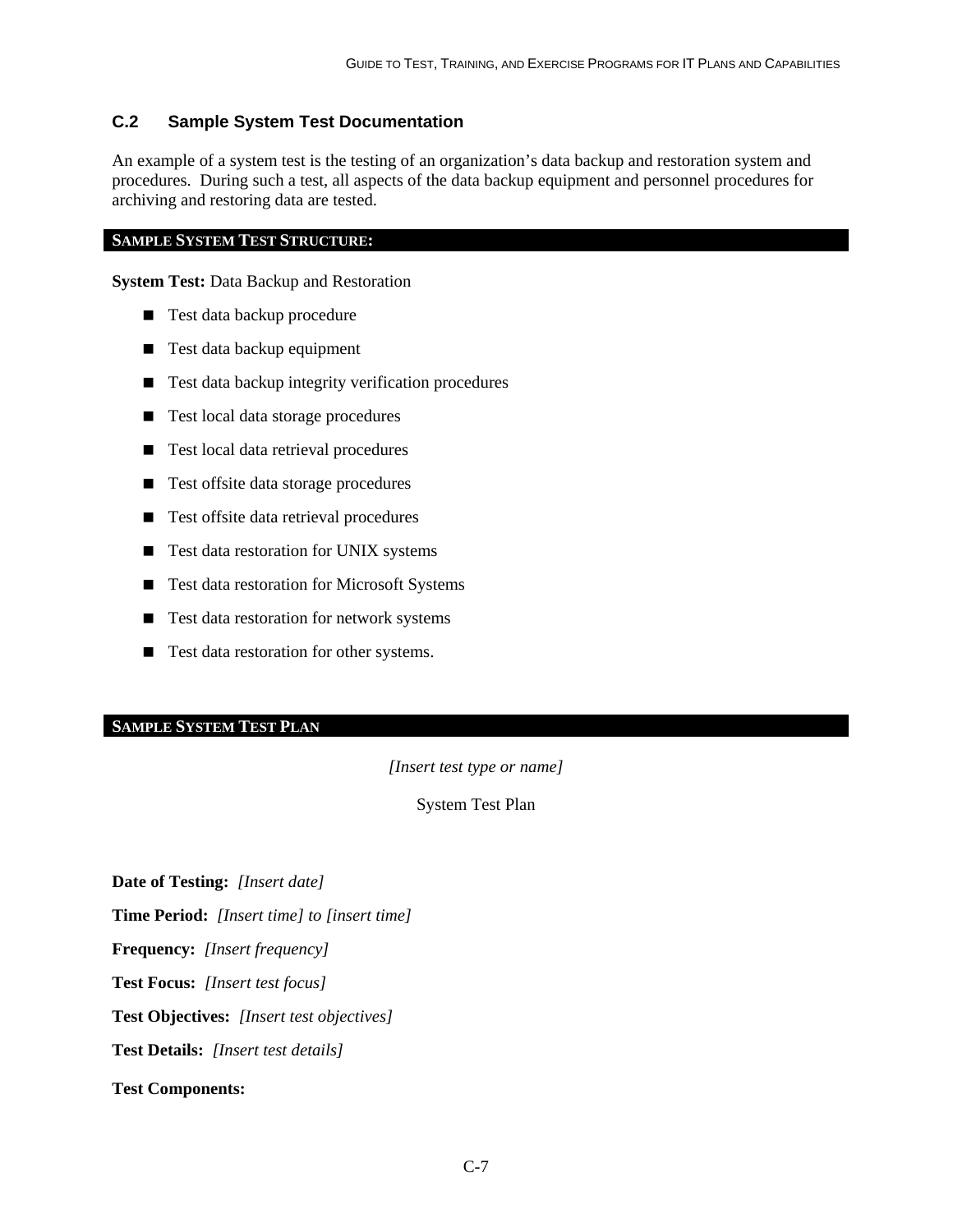- <span id="page-79-0"></span>*[Insert component]*
- *[Insert component]*
- *[Insert component]*

**System Test Component 1:** *[Insert component]***[25](#page-79-0)**

- **Component Test Participants:** *[Insert participants]*
- **Component Test Validation Staff:** *[Insert validation staff]*
- **Component Test Evaluation Staff:** *[Insert evaluation staff]*
- **Component Test Cancellation Procedures:** *[Insert test cancellation procedures]*
- **Component Test Main Point of Contact:** *[Insert test main point of contact]*
- **Component Test Approval Grantor:** [Insert test approval grantor]

**System Test Main Point of Contact:** *[Insert system test main point of contact]* 

**System Test Approval Grantor:** *[Insert system test approval grantor]* 

## **SAMPLE SYSTEM TEST BRIEFING FOR PARTICIPANTS**

On *[insert date]* between *[insert time]* and *[insert time]*, the *[insert component or system]* for *[department or policy]* will be tested. Each of the following components will be tested:

- *[Insert component]*. Date: *[insert date]*. Time: *[insert time]* to *[insert time]*.
- *[Insert component]*. Date: *[insert date]*. Time: *[insert time]* to *[insert time]*.

## *[insert component]* **Component Test in** *[insert system]* **System Test[26](#page-79-0)**

On *[insert date]* between *[insert time]* and *[insert time]*, the *[insert component]* for *[department or policy]* will be tested. Participants will be expected to perform the following tasks:

- *[Insert task]*
- *[Insert task]*

Test Cancellation Procedures: *[Insert test cancellation procedures]*

If you have any questions, please contact *[insert point of contact]*.

<sup>25</sup> <sup>25</sup> Repeat this sub-section as needed for each component test within the system test.<br><sup>26</sup> Peneet this sub-section as needed for each component test within the system test.

Repeat this sub-section as needed for each component test within the system test.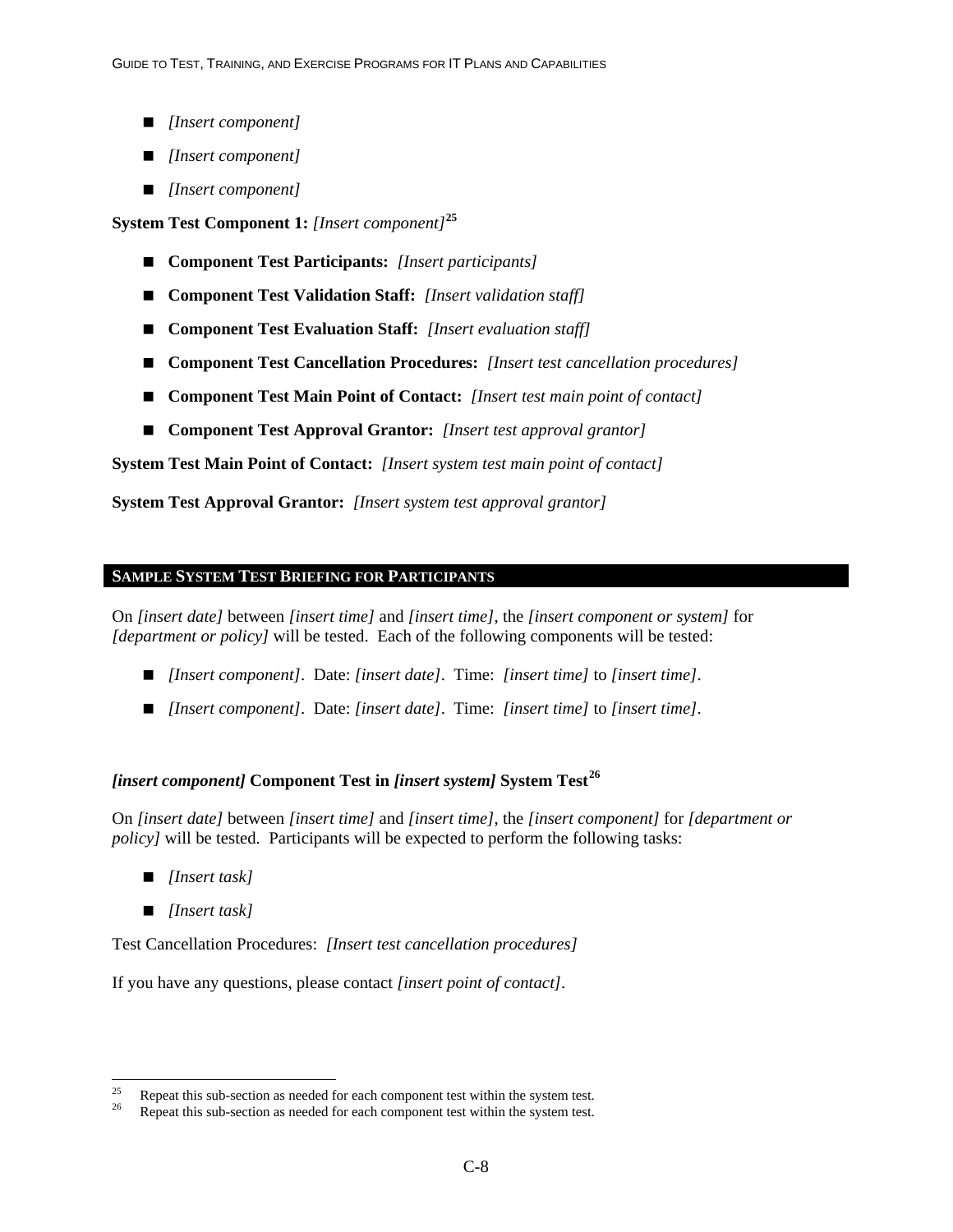#### **SAMPLE SYSTEM TEST VALIDATION**

A test of any system requires methods and criteria to evaluate whether the system test and associated component tests or processes worked as intended. Test validation should include the metrics by which the success of the component or process will be measured and detail the expected outcome. System test validation can be determined by the validation of each individual component test objectives and validation.

In this example, validation for this system test should verify the backup procedures' accuracy and equipment functionality for backing up data for its associated type of systems; verify data integrity checking; validate local and offsite data storage and retrieval procedures; and verify system restoration function as expected for each associated type of system.

#### **SAMPLE SYSTEM TEST VALIDATION WORKSHEET**

*[Insert test type or name]* 

System Test Validation Worksheet

**Date of Testing:** *[Insert date]*

**Time Period:** *[Insert time] to [insert time]*

**Test Focus:** *[Insert test focus]* 

**Participants:** *[Insert participants]*

**Training Staff:** *[Insert training staff]*

**Validation Staff:** *[Insert validation staff]*

**Test Objectives:** The objectives of this test are as follows:

- *[Insert objective]*
- *[Insert objective]*

**Test Components:** *[Insert test components]*

**Validation Methodology:** *[Insert validation methodology]*

**Was the test able to be validated?** *[Insert answer]*

**Comments:** *[Insert comments]*

**Were there any components of the test that could not be validated?** *[Insert answer]* 

**Comments:** *[Insert comments]*

**Recommendations:** *[Insert recommendations]*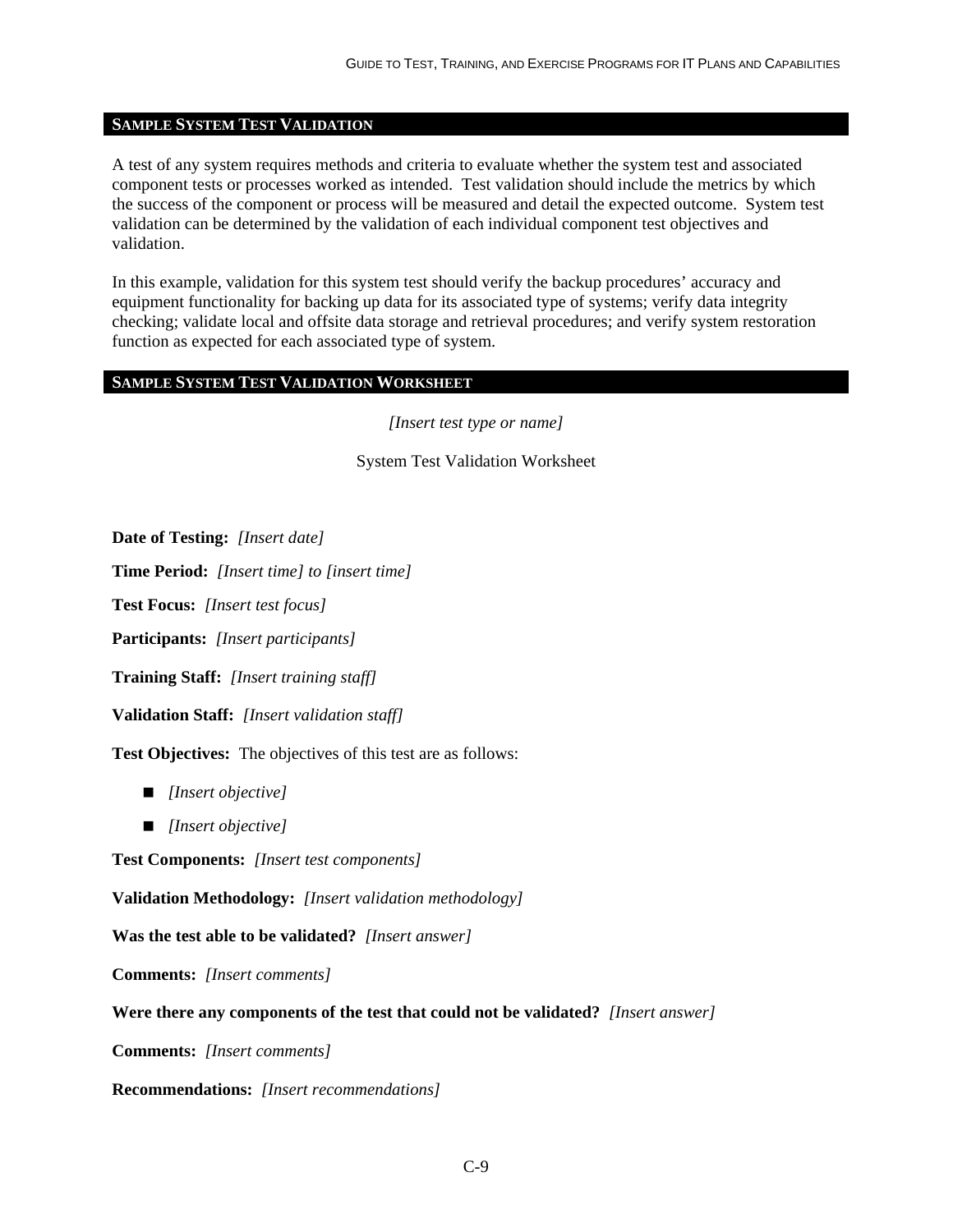#### **SAMPLE SYSTEM TEST EVALUATION**

Based on the objectives and validation metrics, the test should be evaluated to determine whether the system test and associated components and processes performed adequately. Possible improvements and recommendations are an important part of the evaluation process.

#### **SAMPLE SYSTEM TEST EVALUATION WORKSHEET**

*[Insert test type or name]* 

System Test Evaluation Worksheet

**Date of Testing:** *[Insert date]*

**Time Period:** *[Insert time] to [insert time]*

**Test Focus:** *[Insert test focus]* 

**Participants:** *[Insert participants]*

**Training Staff:** *[Insert training staff]*

**Validation Staff:** *[Insert validation staff]*

**Evaluation Staff:** *[Insert evaluation staff]*

**Test Components:** *[Insert test components]*

**Test Objectives:** The objectives of this test are as follows:

- *[Insert objective]*
- *[Insert objective]*

**Were the test objectives met?** *[Insert answer]*

**Comments:** *[Insert comments]*

**Test details:** *[Insert test details]*

**Was testing criterion adequate?** *[Insert answer]*

**Comments:** *[Insert comments]*

**Could the testing criterion be improved?** *[Insert answer]*

**Comments:** *[Insert comments]*

**Was the test validation criterion adequate?** *[Insert answer]*

**Could the test validation criterion be improved?** *[Insert answer]*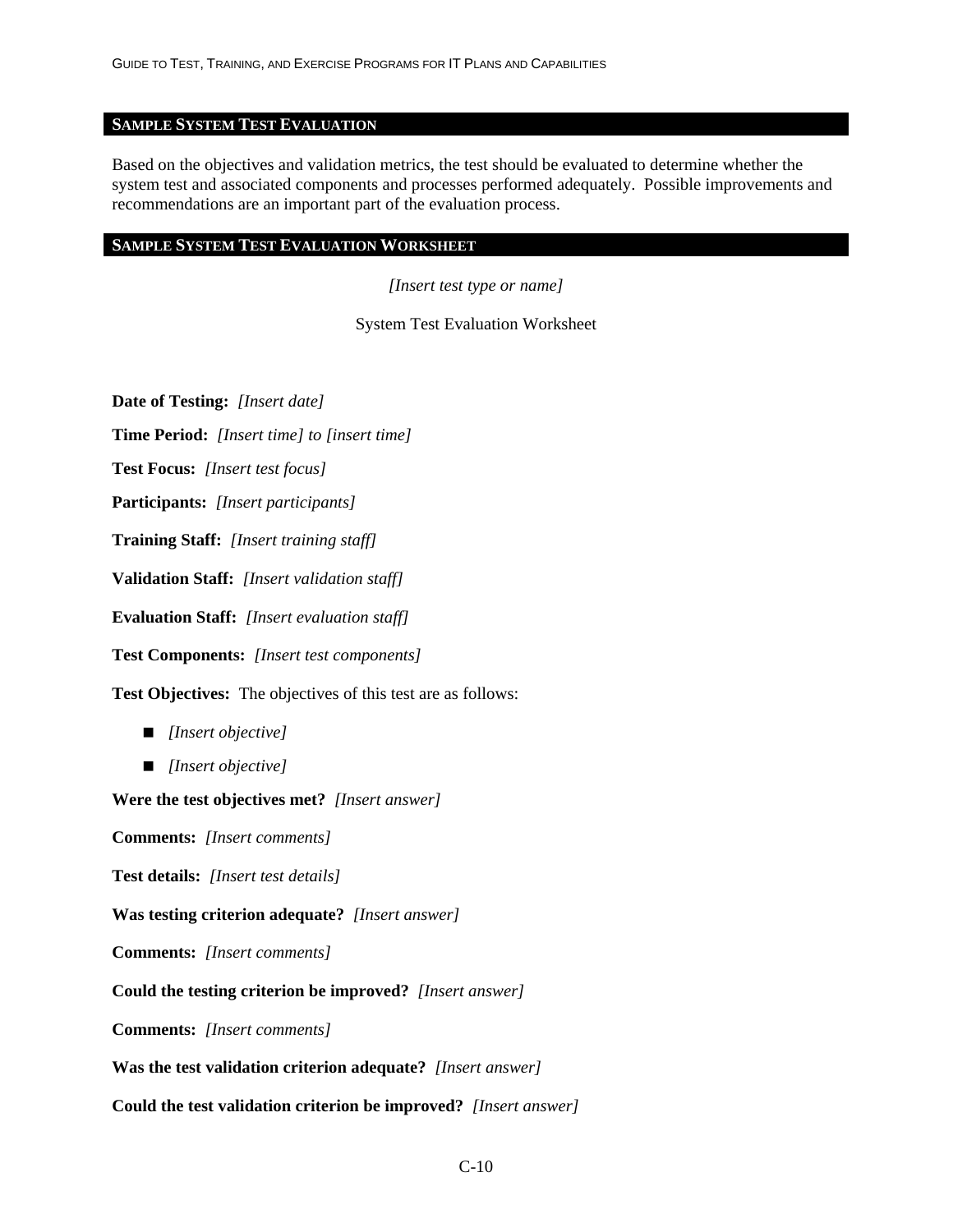**Comments:** *[Insert comments]* **Did the test perform as expected?** *[Insert answer]*  **Comments:** *[Insert comments]* **Did any test components fail?** *[Insert answer]*  **Did the failure cause the test to fail?** *[Insert answer]*  **Comments:** *[Insert comments]* **Recommendations:** *[Insert recommendations]* 

#### **SYSTEM TEST AFTER ACTION REPORT**

A system test after action report should consist of the following components:

- General findings, often in the form of an executive summary
- $\blacksquare$  Specific findings
- Supporting data.

#### **SYSTEM TEST GENERAL FINDINGS**

The General Findings section highlights the outcome of the system test. It might consist of a statement along the lines of the following:

The system test provided an excellent opportunity for participants to *[insert relevant information]*. As a result of the test, participants received a heightened awareness of the importance of *[insert relevant information]*.The *[organization or department]* as a whole learned *[insert relevant information]* as a result of this test.

#### **SYSTEM TEST SPECIFIC FINDINGS**

The Specific Findings section provides greater detail of the results of the test. It should provide sufficient detail so that a person knowledgeable of the technical aspects of the component could use the evaluation to improve the component or process. A possible outline for the specific observations section is as follows:

Specific observations made during the exercise, and recommendations for enhancement of the plan, are as follows:

#### **Observation 1. [Insert general topic area]**

*[Insert observation]* 

#### **Recommendations**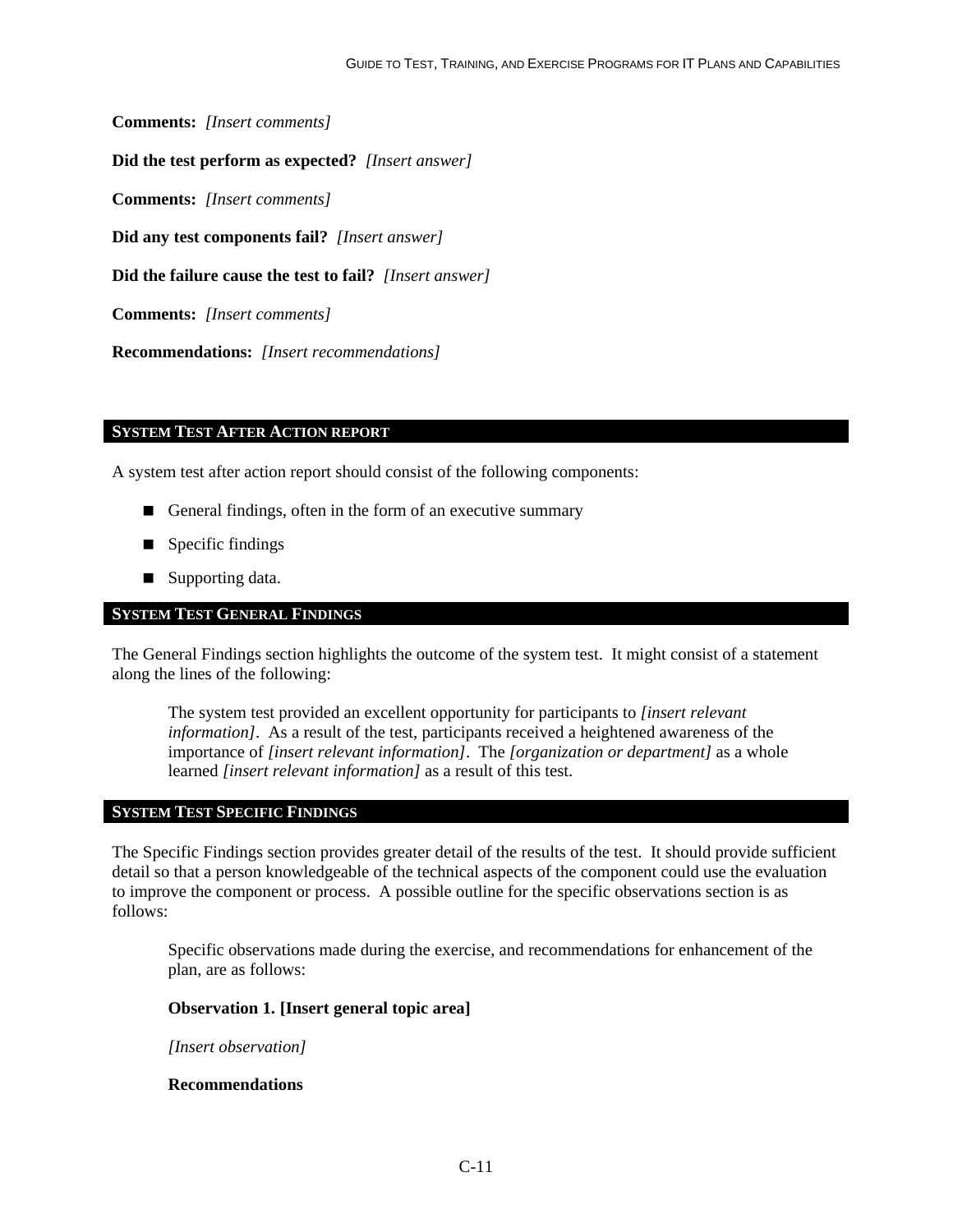*[Insert recommendations]* 

## **Observation 2. [Insert general topic area]**

*[Insert observation]* 

#### **Recommendations**

*[Insert recommendations]* 

# **SUPPORTING DATA**

The Supporting Data section of the report includes the specific data that was collected during the test. These are often included as attachments with a brief explanation of how they were gathered. For example, individual component testing forms might be attached as supporting data.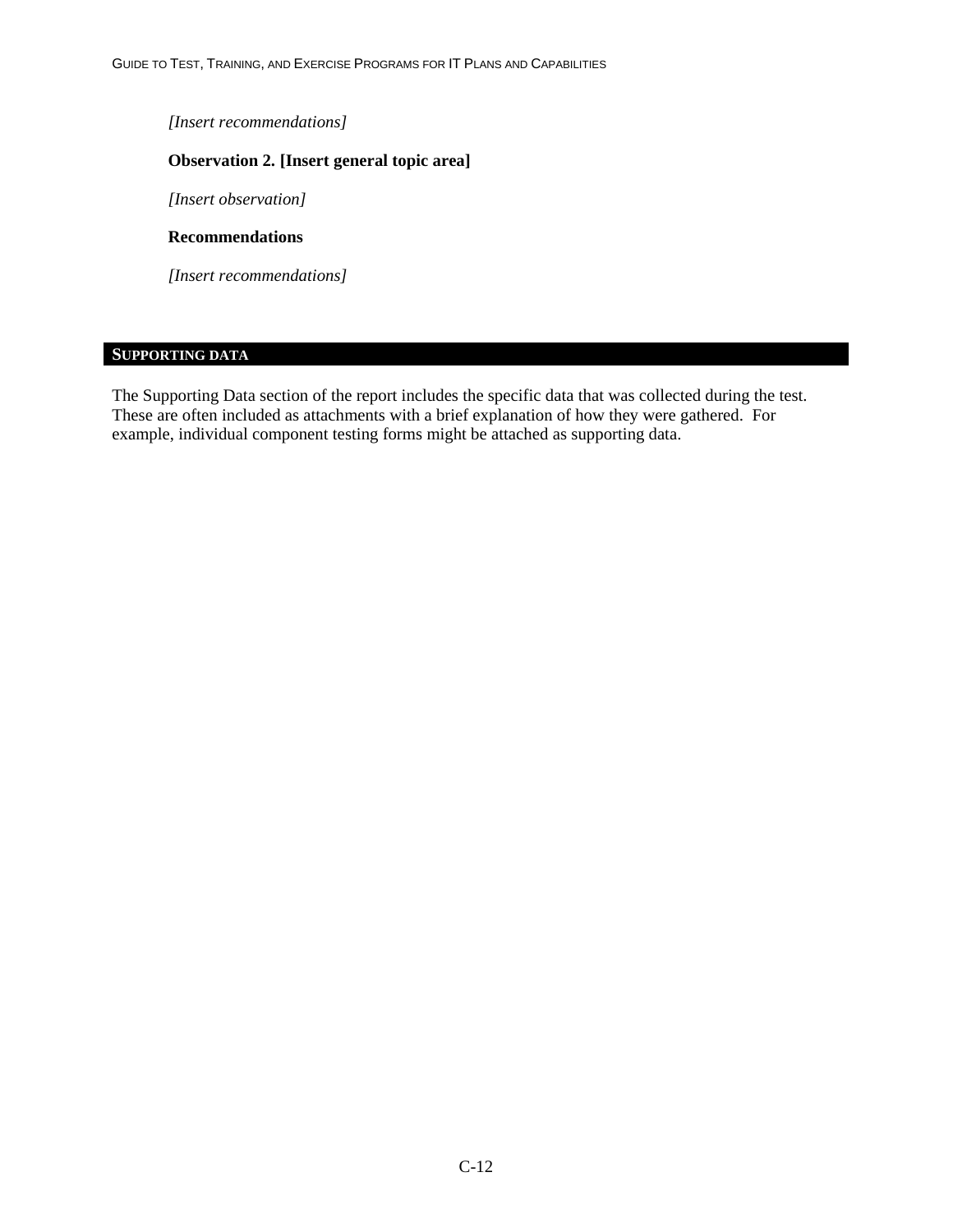## **C.3 Sample Comprehensive Test Documentation**

An example of a comprehensive test is the testing of all the systems and components comprising an organization's business continuity plan. During such a test, all the equipment, processes, and procedures for each system and associated components are tested as a comprehensive unit.

#### **SAMPLE COMPREHENSIVE TEST PLAN OVERVIEW**

Because a comprehensive test plan is specifically designed around an organization's security, business continuity, or other plans, it is not practical to provide a full sample of the test documents. However, this section provides a plan overview that outlines the systems and component tests as part of the comprehensive plan. The forms in Appendices C.1 and C.2 for component and system testing can be used to form individual parts of the comprehensive test.

#### **SAMPLE COMPREHENSIVE TEST STRUCTURE**

Comprehensive Tests are comprised of several System Tests which in turn are comprised of several Component Tests. The following is an example of the structure of one branch of a comprehensive test.

**Comprehensive Test:** Business Continuity Plan

- **System Test:** Data Backup and Restoration
	- **Component Test:** Test data backup procedure
	- **Component Test:** Test data backup equipment
	- **Component Test:** Test data backup integrity verification procedures
	- **Component Test:** Test local data storage procedures
	- **Component Test:** Test local data retrieval procedures
	- **Component Test:** Test offsite data storage procedures
	- **Component Test:** Test offsite data retrieval procedures
	- **Component Test:** Test data restoration for UNIX systems
	- **Component Test:** Test data restoration for Microsoft systems
	- **Component Test:** Test data restoration for network systems
	- **Component Test:** Test data restoration for other systems
	- **Component Test:** Identify any delays, failures, or areas of improvement.

**SAMPLE COMPREHENSIVE TEST PLAN**

*[Insert test type or name]* 

Comprehensive Test Plan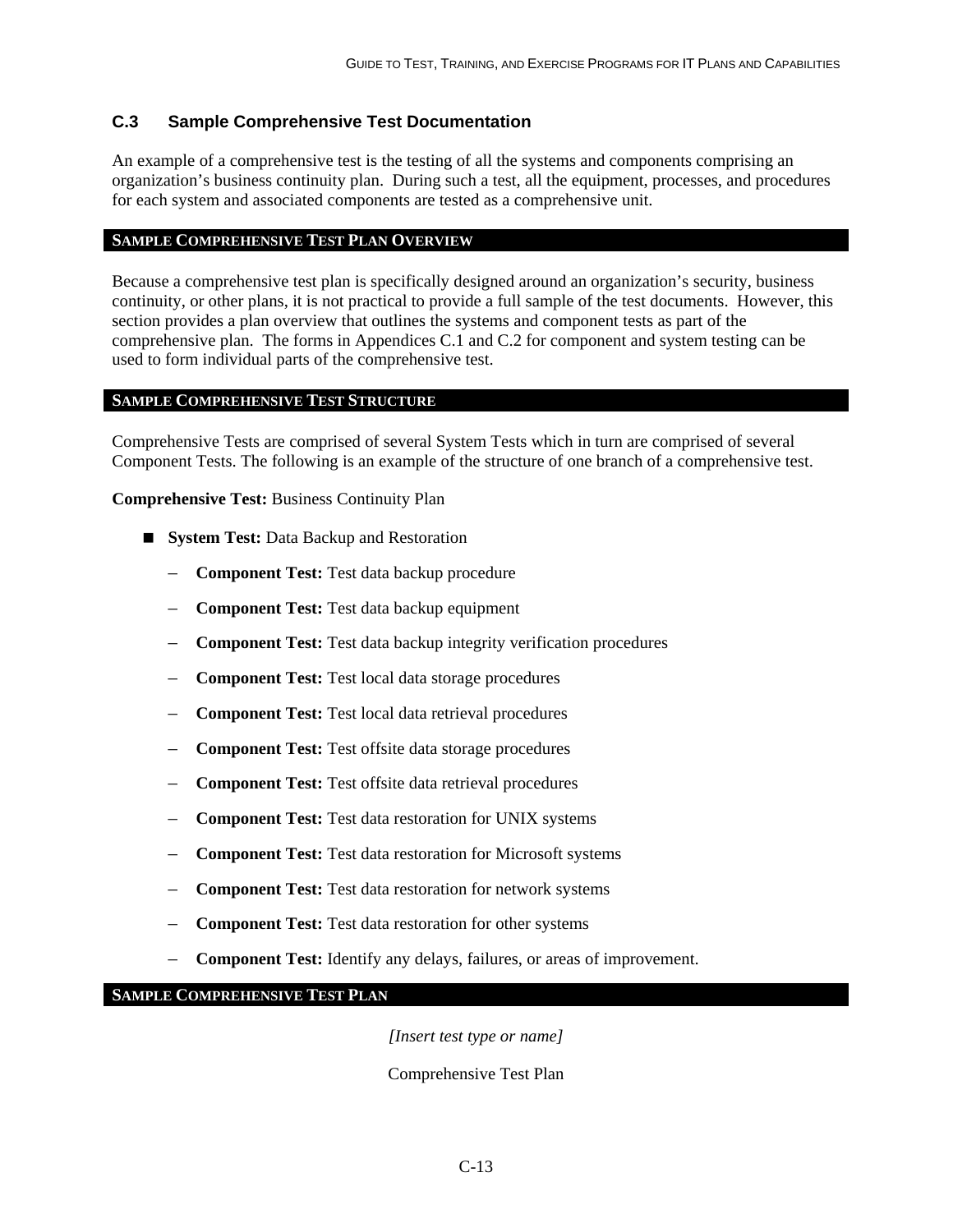<span id="page-85-0"></span>**Dates of Testing:** *[Insert date]* to *[insert date]* 

**Time Period:** *[Insert time] to [insert time]*

**Frequency:** *[Insert frequency]* 

**Test Focus:** *[Insert test focus]*

**Test Objectives:** *[Insert test objectives]* 

**Test Details:** *[Insert test details]*

#### **Systems to be Tested:**

- *[Insert system test]*
- *[Insert system test]*
- *[Insert system test]*

## **System 1:** *[Insert system test]***[27](#page-85-0)**

#### **System 1 Component Tests:**

- *[Insert component test item]*
- *[Insert component test item]*
- *[Insert component test item]*

## **Component Test 1:** *[Insert component]***[28](#page-85-0)**

- Component Test Participants: *[Insert participants]*
- Component Test Validation Staff: *[Insert validation staff]*
- Component Test Evaluation Staff: *[Insert evaluation staff]*
- Component Test Cancellation Procedures: *[Insert test cancellation procedures]*
- Component Test Main Point of Contact: *[Insert test main point of contact]*
- Component Test Approval Grantor: *[Insert test approval grantor]*

**Comprehensive Test Cancellation Procedures:** *[Insert test cancellation procedures]* 

**Comprehensive Test Main Point of Contact:** *[Insert test main point of contact]* 

**Comprehensive Test Approval Grantor:** *[Insert test approval grantor]* 

<sup>27</sup> <sup>27</sup> Repeat this sub-section as needed for each system test within the comprehensive test.<br><sup>28</sup> Persot this sub-section as needed for each component test within each system test.

Repeat this sub-section as needed for each component test within each system test.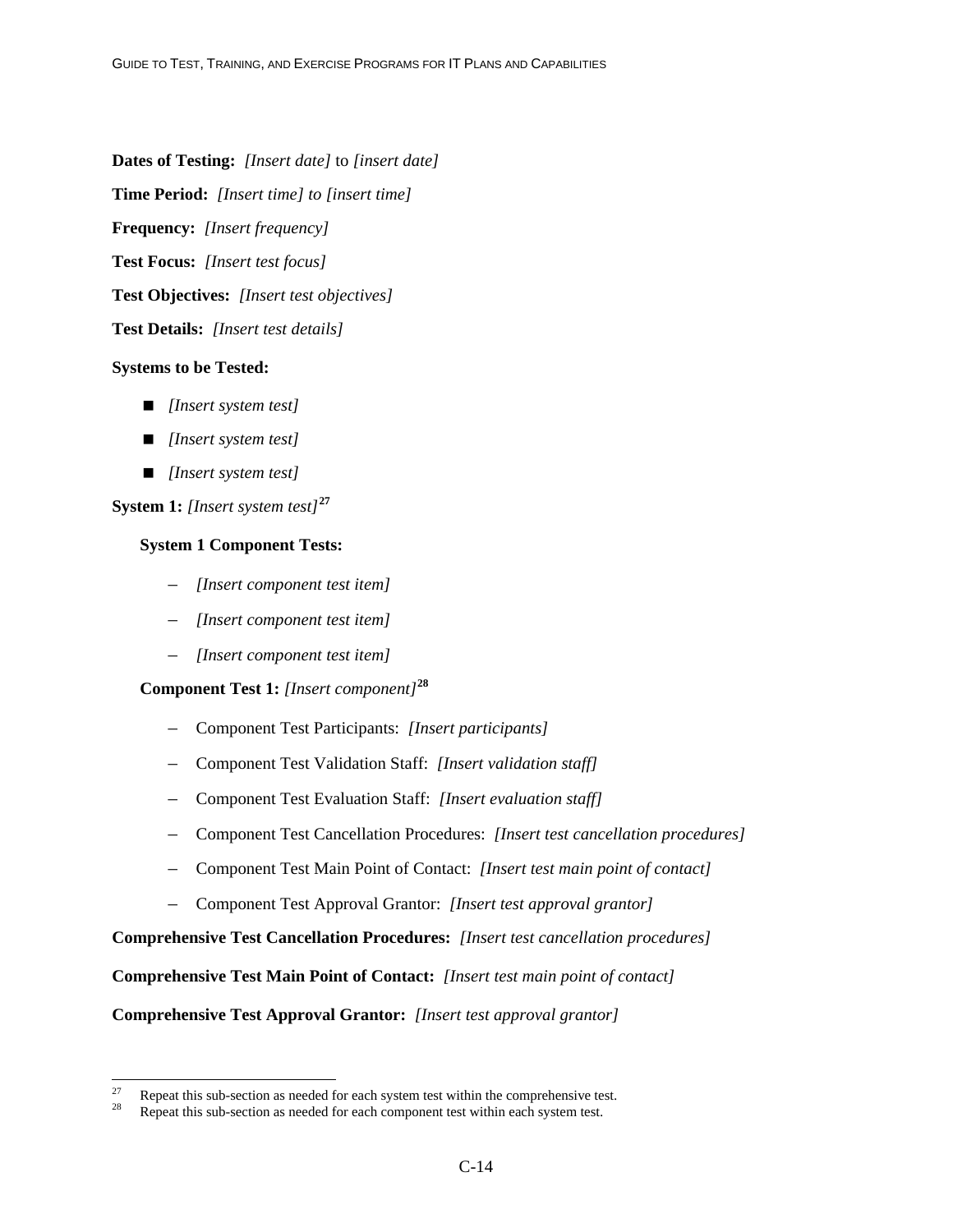## **SAMPLE COMPREHENSIVE TEST VALIDATION**

A comprehensive test of many systems and system components requires a method and criteria to evaluate whether the component or process worked as intended. Because a comprehensive test is a compilation of many system and component tests, the validation can be determined from the validation of the system and component, and evaluated as a whole.

Comprehensive test validation should include the metrics by which the success of the component or process will be measured. It should detail the expected outcome.

#### **SAMPLE COMPREHENSIVE TEST EVALUATION**

Based on the objectives and validation metrics, the test should be evaluated to determine whether the comprehensive test and its associated system and component tests performed adequately. Because a comprehensive test is a compilation of system and component tests, the comprehensive test will be determined from the evaluations of the individual system and, and then evaluated as a whole. Possible improvements and recommendations are an important part of the evaluation process.

#### **COMPREHENSIVE TEST AFTER ACTION REPORT**

A comprehensive test after action report should consist of the following components:

- General findings, often in the form of an executive summary
- $\blacksquare$  Specific findings
- Supporting data.

#### **COMPREHENSIVE TEST GENERAL FINDINGS**

The General Findings section highlights the outcome of the test. It might consist of a statement along the lines of the following:

The test provided an excellent opportunity for participants to *[insert relevant information]*. As a result of the test, participants received a heightened awareness of the importance of *[insert relevant information]*.The *[organization or department]* as a whole learned *[insert relevant information]* as a result of this test.

#### **COMPREHENSIVE TEST SPECIFIC FINDINGS**

The Specific Findings section provides greater detail of the results of the test. It should provide sufficient detail so that a person knowledgeable of the technical aspects of the component could use the evaluation to improve the component or process. A possible outline for the specific observations section is as follows:

Specific observations made during the exercise, and recommendations for enhancement of the plan, are as follows:

#### **Observation 1.** *[Insert general topic area]*

*[Insert observation]*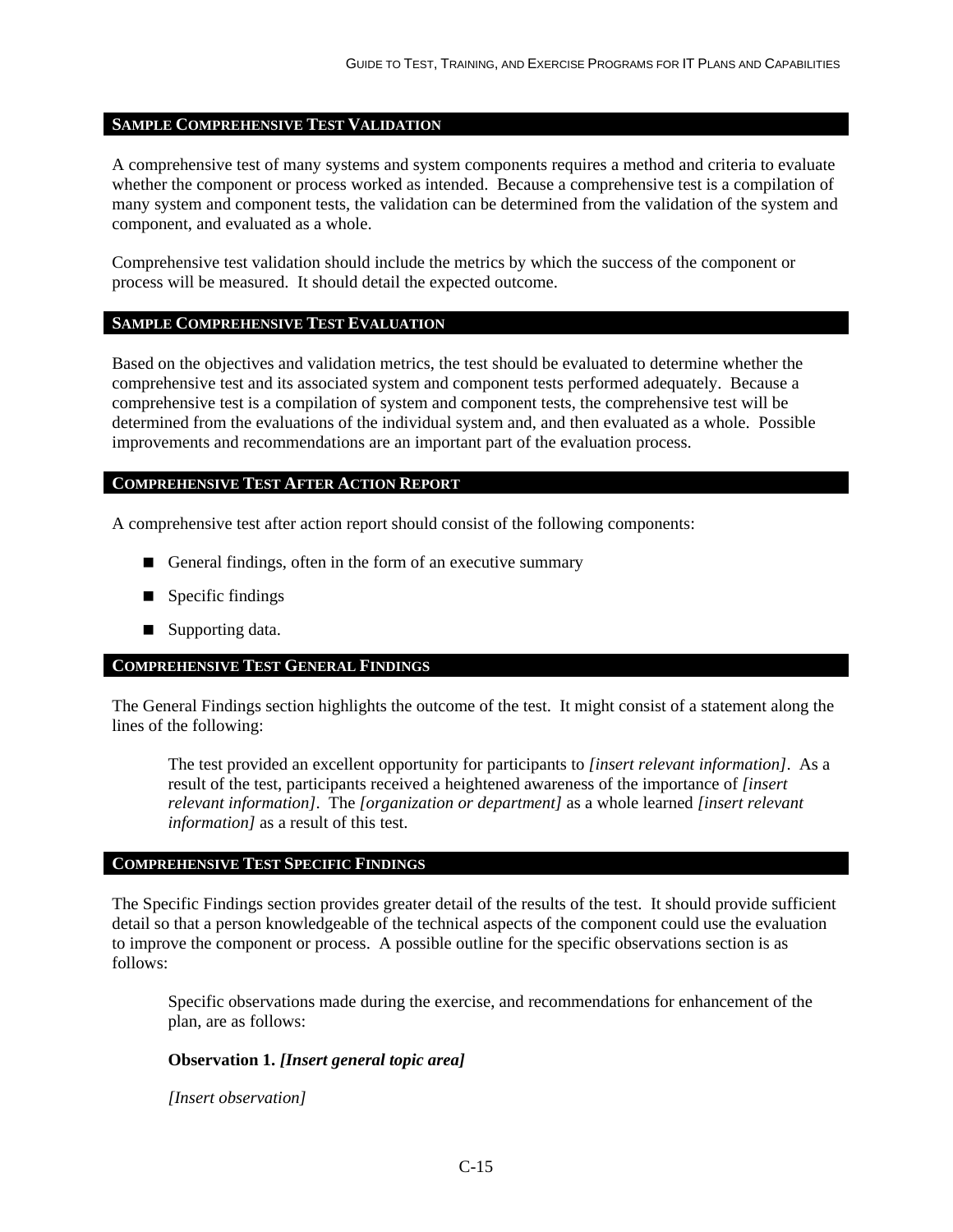## **Recommendations**

*[Insert recommendations]* 

### **Observation 2.** *[Insert general topic area]*

*[Insert observation]* 

#### **Recommendations**

*[Insert recommendations]* 

# **SUPPORTING DATA**

The Supporting Data section of the report includes the specific data that was collected during the test. These will often be included as attachments with a brief explanation of how they were gathered.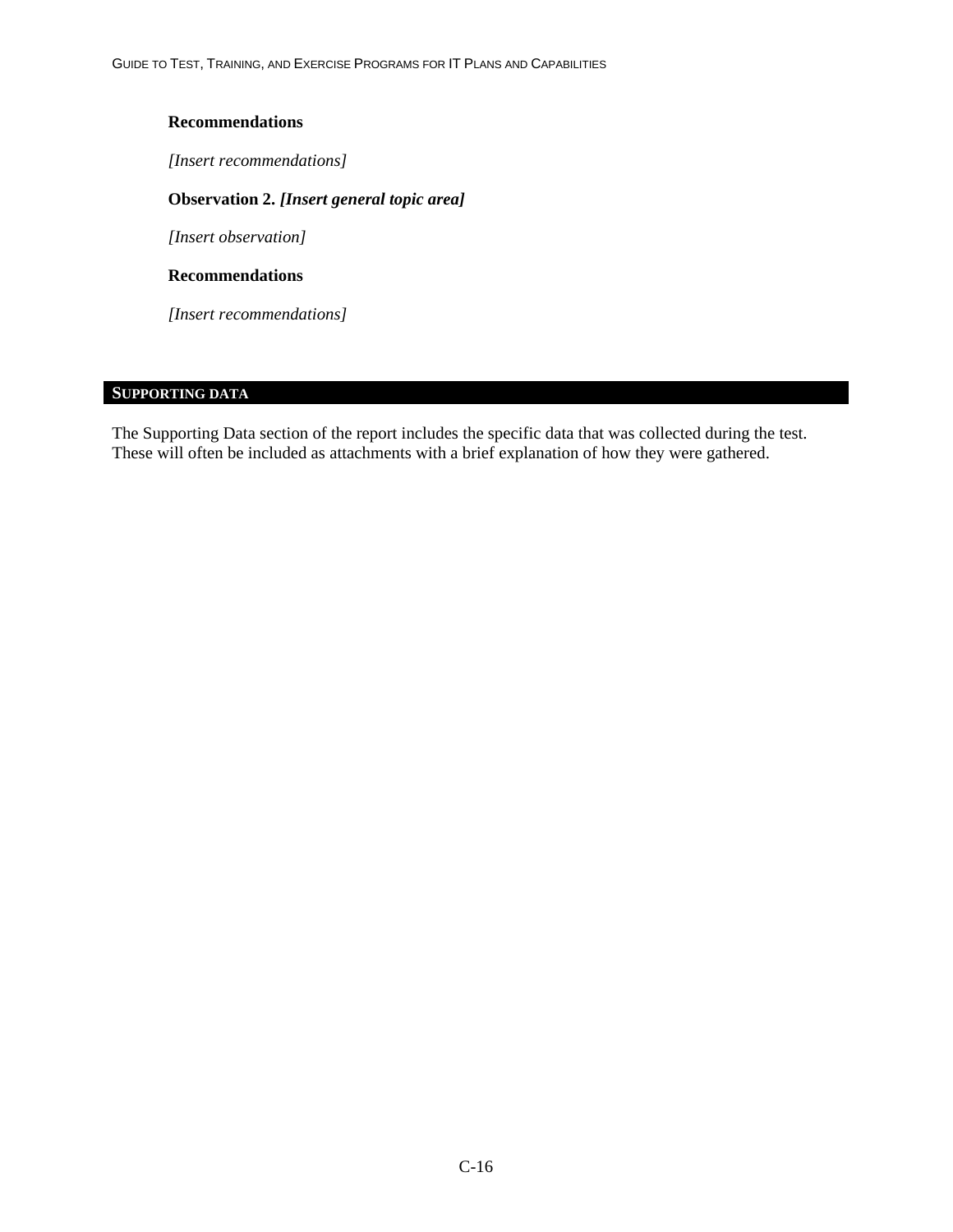## **Appendix D—Glossary**

Appendix D contains definitions for selected terms in this publication.

**After Action Report:** A document containing findings and recommendations from an exercise or a test.

**Component Test:** A test of individual hardware and software components or groups of related components.

**Comprehensive Test:** A test of all systems and components that support a particular IT plan, such as a contingency plan or computer security incident response plan.

**Control Cell:** A central location for exercise coordination, typically in a separate area from the exercise participants.

**Controller:** A functional exercise staff member who monitors, manages, and controls exercise activity to meet established objectives.

**Data Collector:** A person who records information about actions that occur during an exercise or test.

**Exercise:** A simulation of an emergency designed to validate the viability of one or more aspects of an IT plan.

**Exercise Briefing:** Material that is presented to participants during an exercise to outline the exercise's agenda, objectives, scenario, and other relevant information.

**Exercise Director:** A person responsible for all aspects of an exercise, including staffing, development, conduct, and logistics.

**Facilitator Guide:** A document for an exercise facilitator that includes the material the facilitator needs for the exercise, such as the exercise's purpose, scope, objectives, and scenario; a list of questions regarding the scenario that address the exercise's objectives; and a copy of the IT plan being exercised.

**Facilitator:** A person that leads a discussion among exercise participants.

**Functional Exercise:** An exercise that allows personnel with operational responsibilities to validate their IT plans and their operational readiness for emergencies in a simulated operational environment.

**Hotwash:** A debrief conducted immediately after an exercise or test with the staff and participants.

**Master Scenario Events List (MSEL):** A chronologically sequenced outline of the simulated events and key event descriptions that participants will be asked to respond to during an exercise.

**Message Inject:** A pre-scripted message that will be given to participants during the course of an exercise.

**Participant Guide:** An exercise document that typically contains the exercise's purpose, scope, objectives, and scenario, and a copy of the IT plan being exercised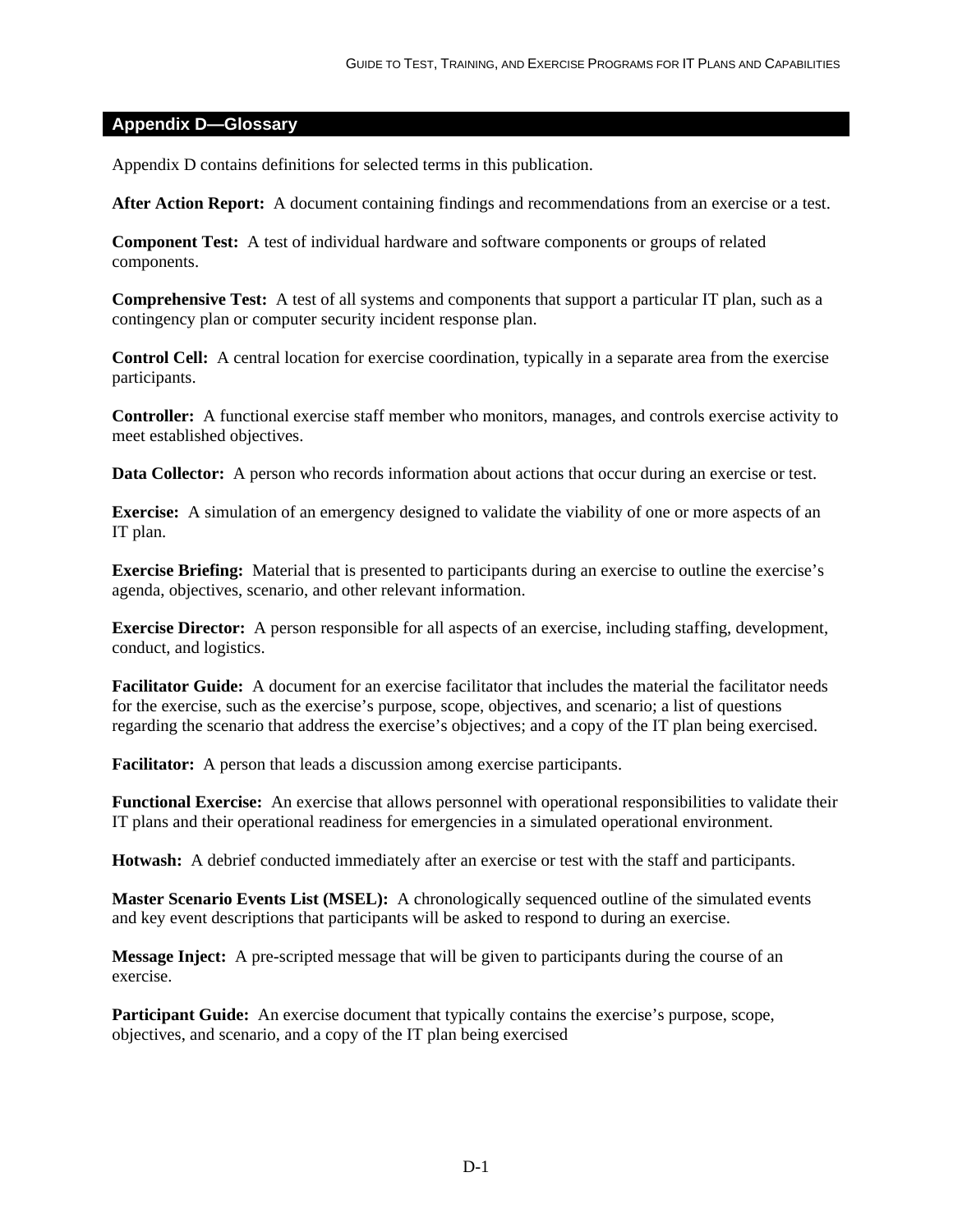**Plan Coordinator:** A person responsible for all aspects of IT planning, including the TT&E element of maintaining the IT plans. The plan coordinator has overall responsibility for the IT plans, including development, implementation, and maintenance.

**Scenario:** A sequential, narrative account of a hypothetical incident that provides the catalyst for the exercise and is intended to introduce situations that will inspire responses and thus allow demonstration of the exercise objectives.

**Simulators:** A functional exercise staff member who simulates or represents non-participating individuals or organizations whose input or participation is necessary to the flow of the exercise.

**System Test:** A test performed on a complete system to evaluate its compliance with specified requirements.

**Tabletop Exercise:** A discussion-based exercise where personnel with roles and responsibilities in a particular IT plan meet in a classroom setting or in breakout groups to validate the content of the plan by discussing their roles during an emergency and their responses to a particular emergency situation. A facilitator initiates the discussion by presenting a scenario and asking questions based on the scenario.

**Test:** An evaluation tool that uses quantifiable metrics to validate the operability of a system or system component in an operational environment specified in an IT plan.

**Test Director:** A person responsible for all aspects of a test, including staffing, development, conduct, and logistics.

**Test Guide:** A document that outlines the basic steps involved in conducting a test and includes a list of the participants, a list of individuals and groups who might be affected by the test, and procedures for early termination of the test.

**Test Plan:** A document that outlines the specific steps that will be performed for a particular test, including the required logistical items and expected outcome or response for each step.

**Test, Training, and Exercise (TT&E) Event:** An event used to support the maintenance of an IT plan by allowing organizations to identify problems related to an IT plan and implement solutions before an adverse situation occurs.

**Test, Training, and Exercise (TT&E) Plan:** A plan that outlines the steps to be taken to ensure that personnel are trained in their IT plan roles and responsibilities, IT plans are exercised to validate their viability, and IT components or systems are tested to validate their operability in the context of an IT plan.

**Test, Training, and Exercise (TT&E) Policy:** A policy that outlines an organization's internal and external requirements associated with training personnel, exercising IT plans, and testing IT components and systems.

**Test, Training, and Exercise (TT&E) Program:** A means for ensuring that personnel are trained in their IT plan roles and responsibilities; IT plans are exercised to validate their viability; and IT components or systems are tested to validate their operability.

**Test, Training, and Exercise (TT&E) Program Coordinator:** A person who is responsible for developing a TT&E plan and coordinating TT&E events.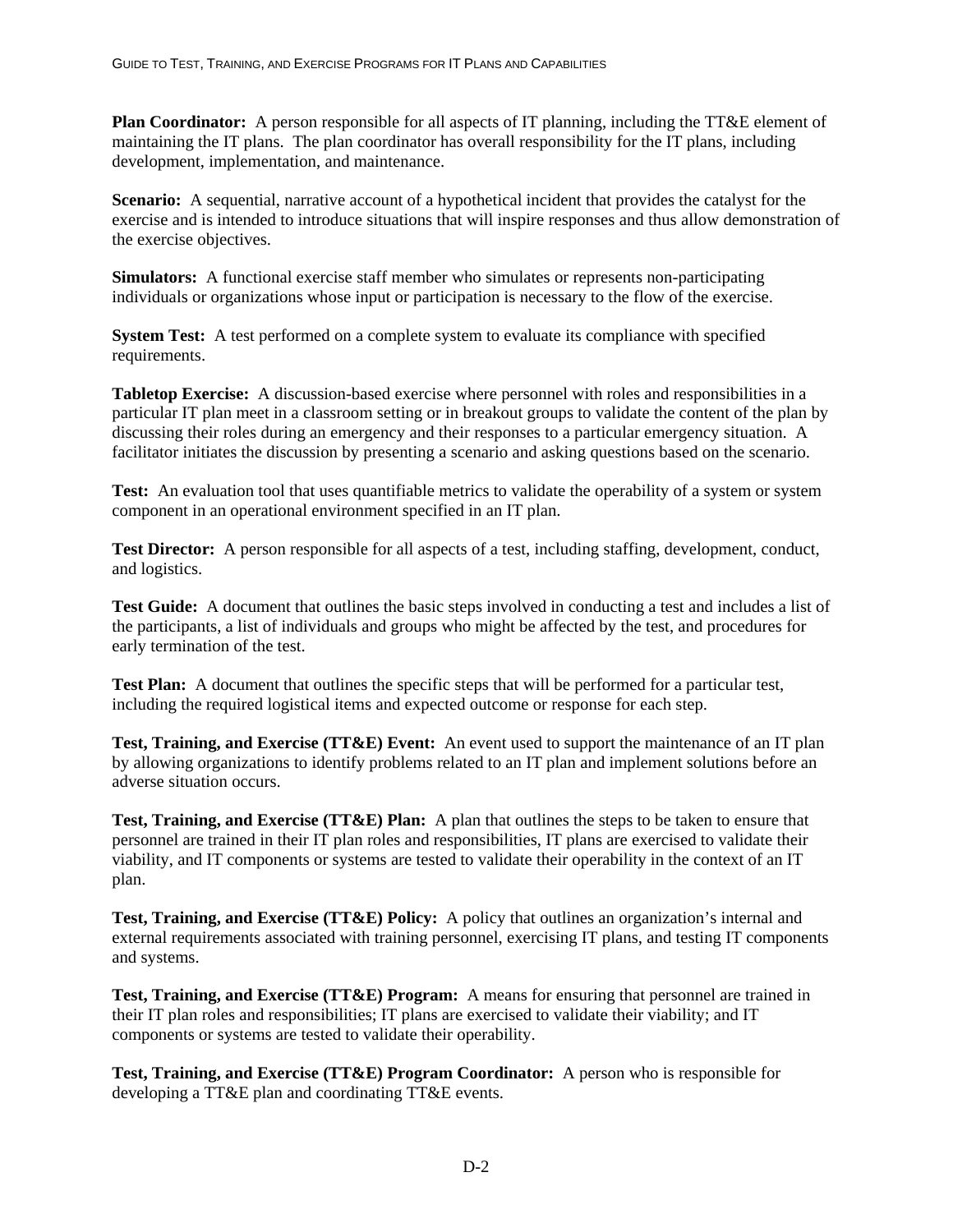**Training:** Informing personnel of their roles and responsibilities within a particular IT plan and teaching them skills related to those roles and responsibilities.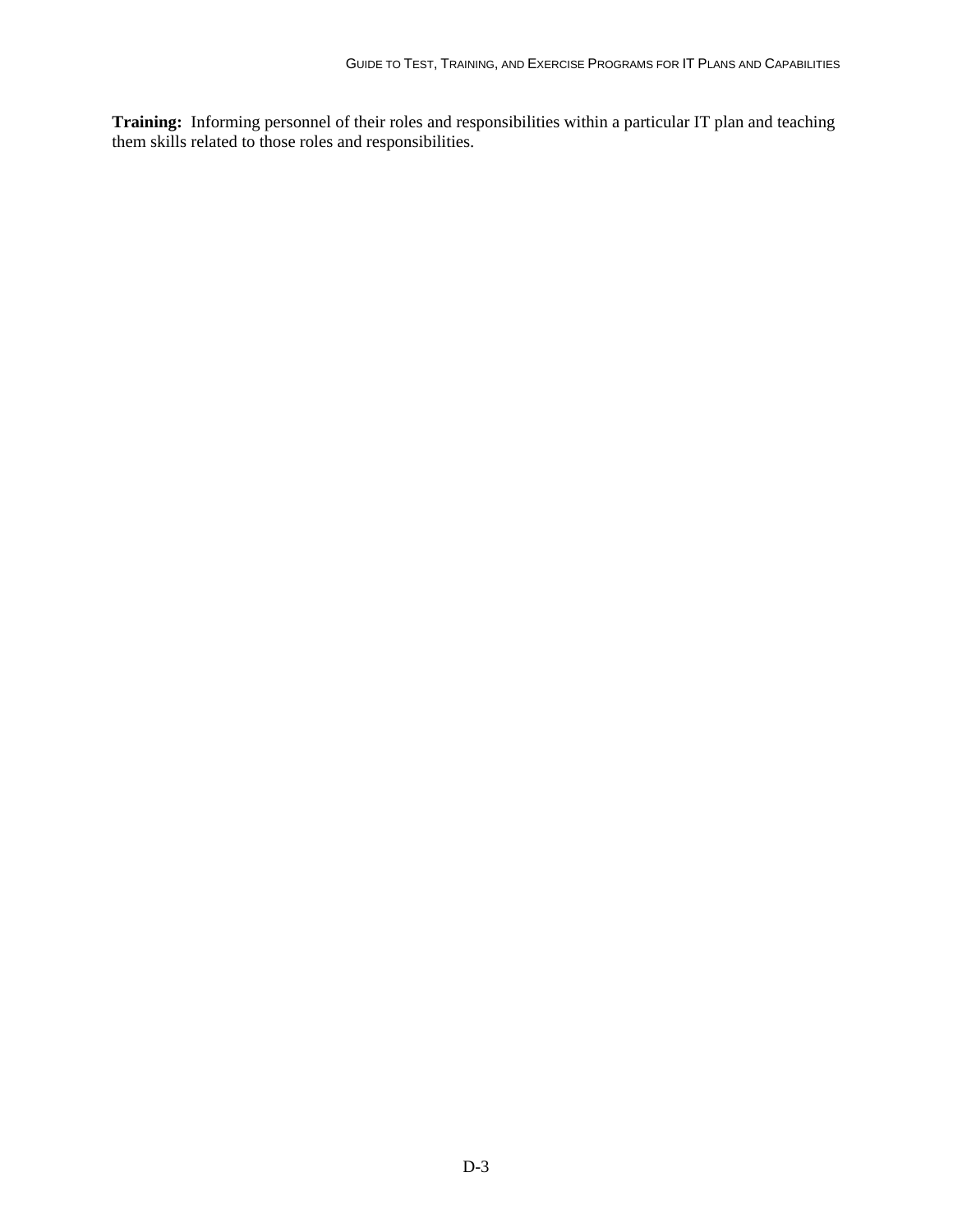**This page has been left blank intentionally.**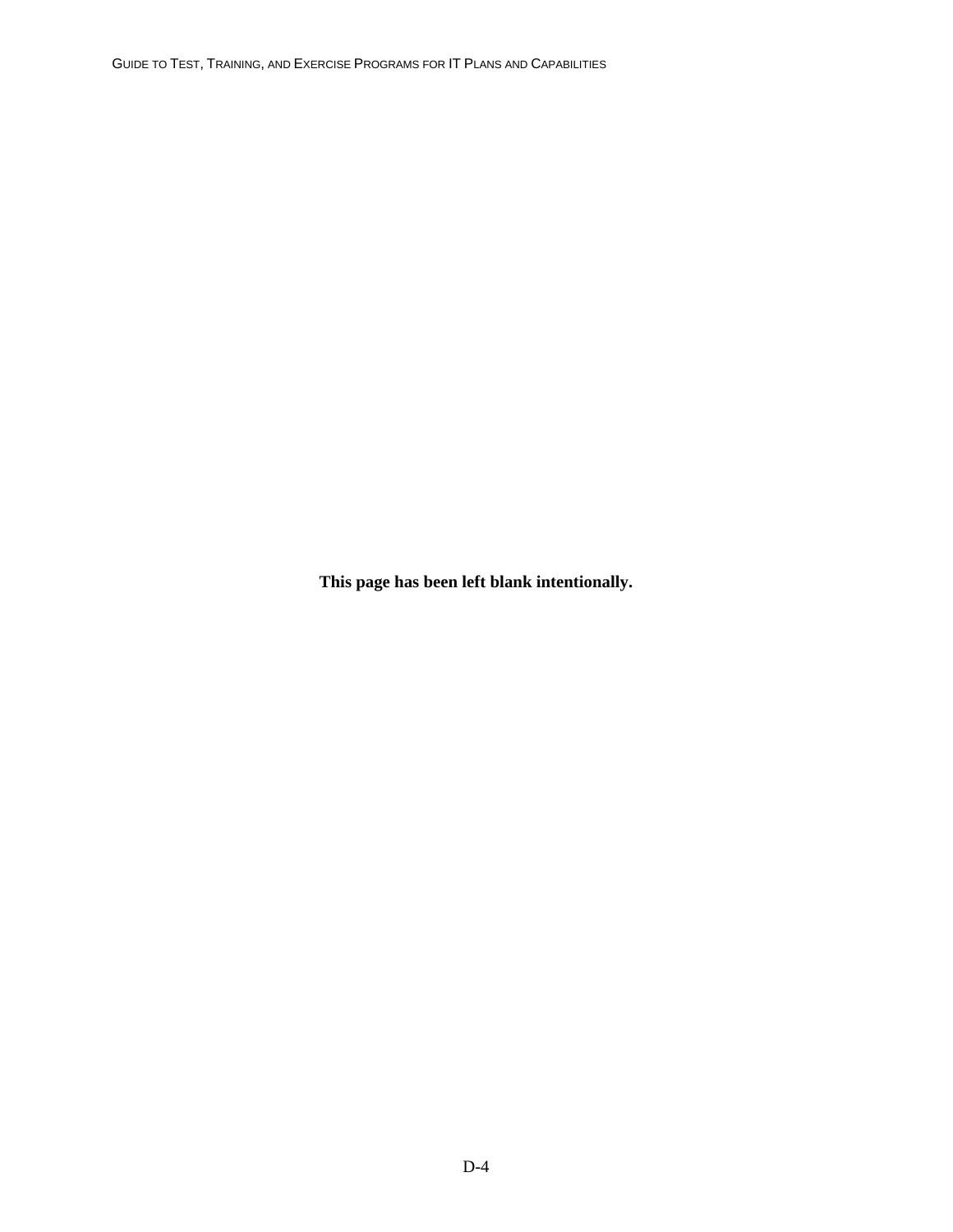# **Appendix E—Acronyms**

Selected acronyms used in the guide are defined below.

| AF                                     | <b>Alternate Facility</b>                                                                                                      |
|----------------------------------------|--------------------------------------------------------------------------------------------------------------------------------|
| <b>CD</b><br><b>CIO</b><br><b>COOP</b> | <b>Compact Disk</b><br><b>Chief Information Officer</b><br><b>Continuity of Operations</b>                                     |
| <b>FISMA</b><br><b>FPC</b>             | <b>Federal Information Security Management Act</b><br><b>Federal Preparedness Circular</b>                                     |
| TEEE<br>IT<br><b>ITL</b>               | Institute of Electrical and Electronics Engineers<br><b>Information Technology</b><br><b>Information Technology Laboratory</b> |
| <b>MSEL</b>                            | Master Scenario Events List                                                                                                    |
| <b>NIST</b>                            | National Institute of Standards and Technology                                                                                 |
| <b>OCIO</b><br><b>OMB</b>              | Office of the Chief Information Officer<br>Office of Management and Budget                                                     |
| SP                                     | <b>Special Publication</b>                                                                                                     |
| <b>TT&amp;E</b>                        | Test, Training, and Exercise                                                                                                   |
| <b>UTSA</b>                            | University of Texas-San Antonio                                                                                                |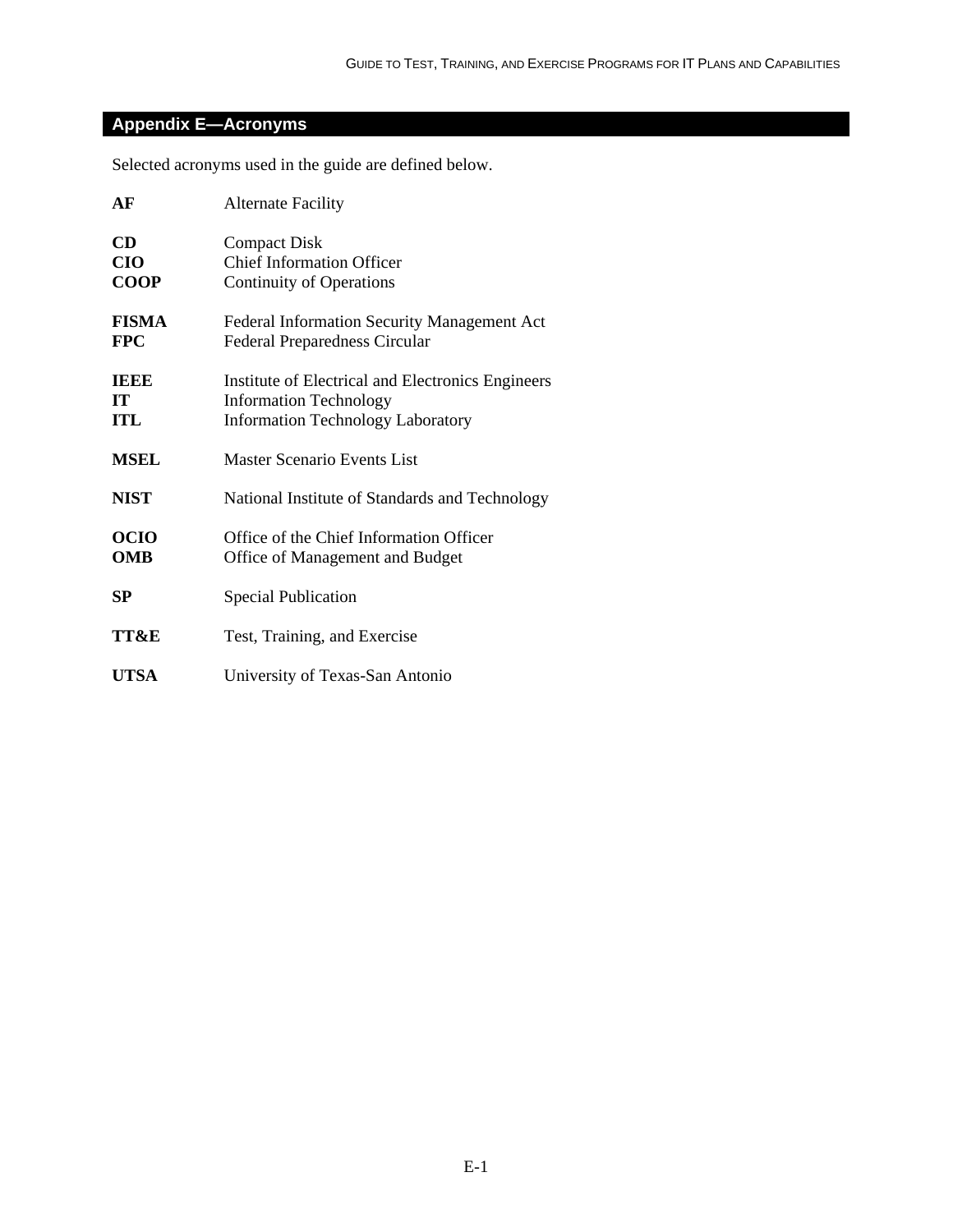**This page has been left blank intentionally.**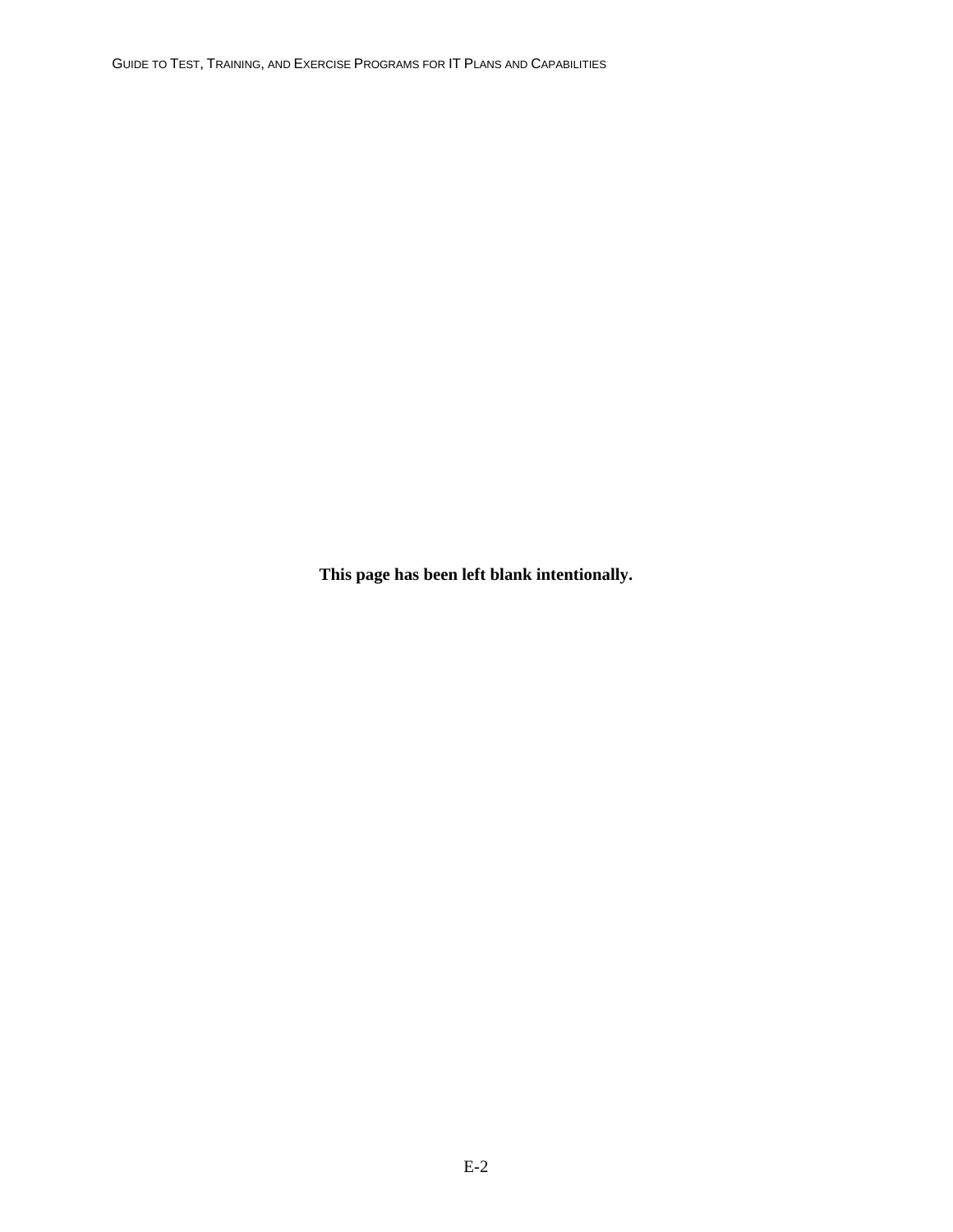#### **Appendix F—Print and Online Resources**

Appendix F identifies print and online resources that may be helpful to the reader in scoping, planning, documenting, conducting, and evaluating IT exercises.

- Federal Emergency Management Agency, Federal Preparedness Circular 65, *Federal Executive Branch Continuity of Operations*, June 15, 2004. [http://www.fema.gov/pdf/library/fpc65\\_0604.pdf](http://www.fema.gov/pdf/library/fpc65_0604.pdf)
- Federal Information Security Management Act of 2002, *Public Law 107-347*, December 2002. <http://csrc.nist.gov/policies/FISMA-final.pdf>
- Homeland Security Exercise and Evaluation Program, May 2004. <http://www.ojp.usdoj.gov/odp/docs/HSEEPv3.pdf>
- NIST SP 800-12, An Introduction to Computer Security: The NIST Handbook, October 1995. <http://csrc.nist.gov/publications/nistpubs/index.html>
- NIST SP 800-16, *Information Technology Security Training Requirements: A Role- and Performance-Based Model*, April 1998. <http://csrc.nist.gov/publications/nistpubs/index.html>
- NIST SP 800-18 Revision 1, *Guide for Developing Security Plans for Federal Information Systems*, February 2006. <http://csrc.nist.gov/publications/nistpubs/index.html>
- NIST SP 800-34, *Contingency Planning Guide for Information Technology Systems*, June 2002. <http://csrc.nist.gov/publications/nistpubs/index.html>
- NIST SP 800-50, *Building an Information Technology Security Awareness and Training Program*, October 2003. <http://csrc.nist.gov/publications/nistpubs/index.html>
- NIST SP 800-61, *Computer Security Incident Handling Guide*, January 2004. <http://csrc.nist.gov/publications/nistpubs/800-61/sp800-61.pdf>
- Office of Management and Budget Circular A-130, *Management of Federal Information Resources*, Appendix III, *Security of Federal Automated Information Systems*, February 8, 1996. <http://www.whitehouse.gov/omb/circulars/a130/a130trans4.html>
- Presidential Decision Directive 67, *Enduring Constitutional Government and Continuity of Government*, October 21, 1998. <http://www.fas.org/irp/offdocs/pdd/index.html>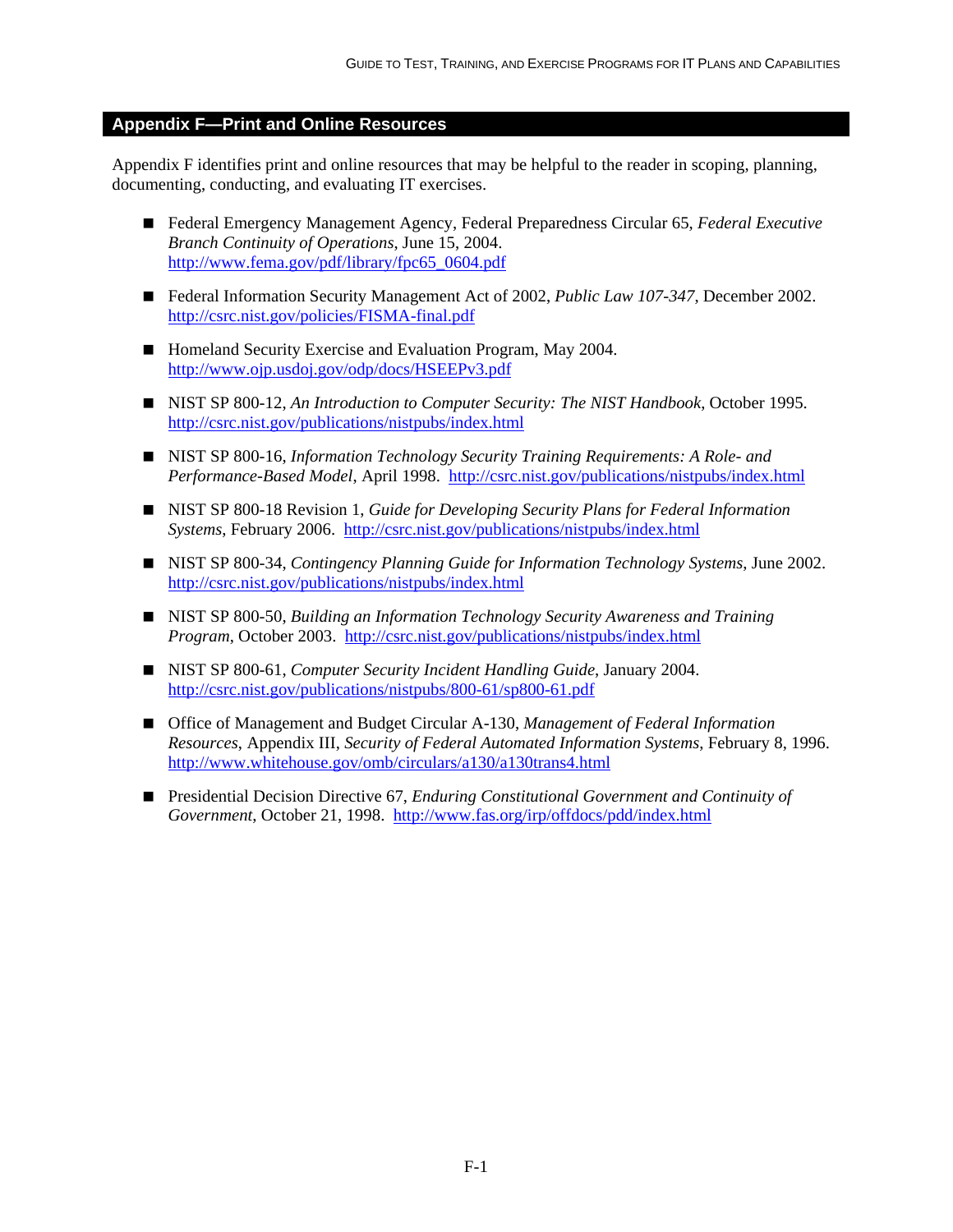**This page has been left blank intentionally.**